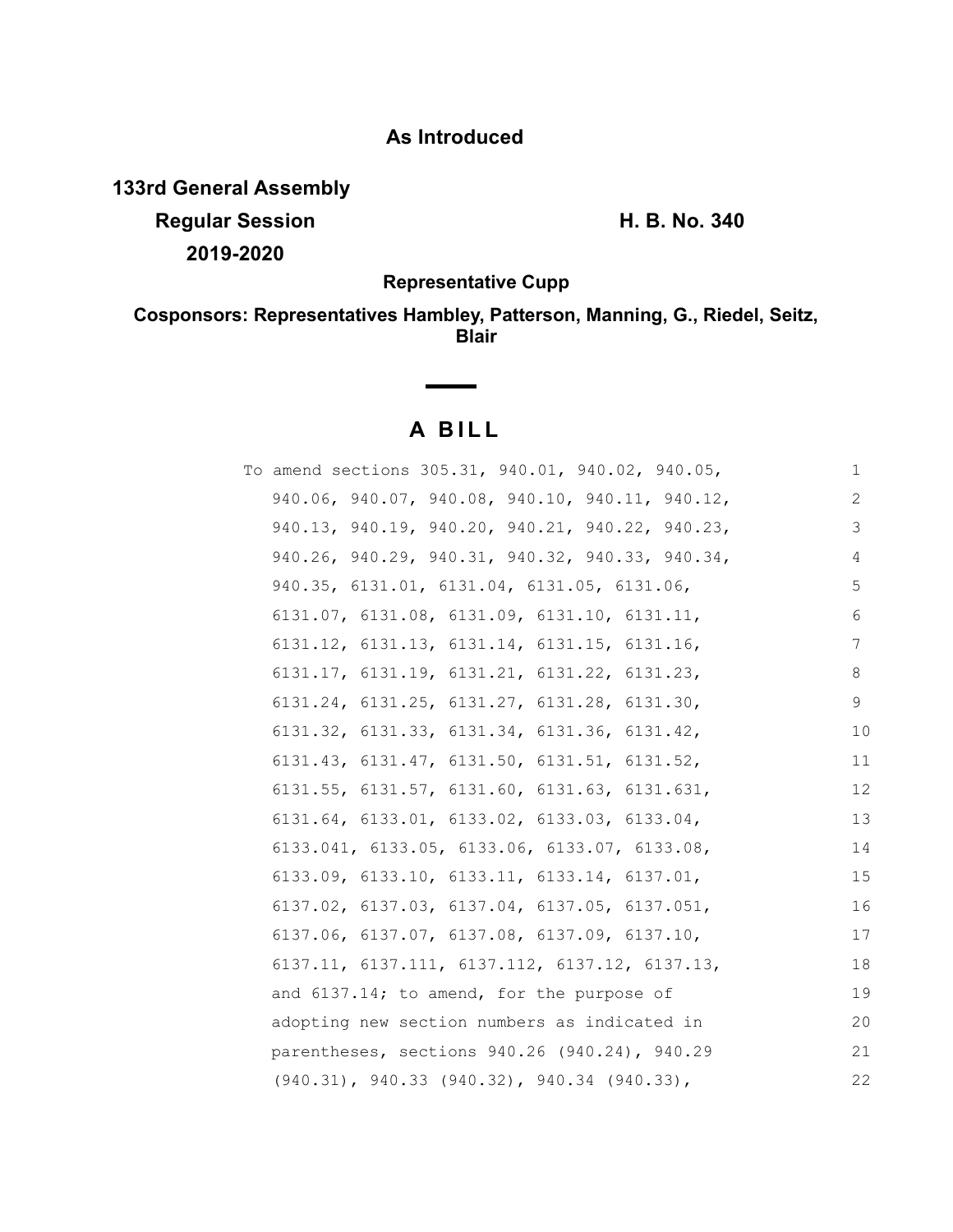### **H. B. No. 340 Page 2 As Introduced**

| 940.31 (940.35), 940.32 (940.36), 940.35               | 23 |
|--------------------------------------------------------|----|
| $(940.37)$ , and $6131.57$ $(6131.061)$ ; to enact new | 24 |
| sections 940.25, 940.26, 940.27, 940.28, 940.29,       | 25 |
| 940.30, and 940.34 and sections 940.38, 940.39,        | 26 |
| and 6131.101; and to repeal sections 940.18,           | 27 |
| 940.24, 940.25, 940.26, 940.27, 940.28, 940.29,        | 28 |
| 940.30, 6131.18, 6131.26, 6131.29, 6131.35,            | 29 |
| 6131.44, 6131.48, 6131.49, 6131.56, and 6131.62        | 30 |
| of the Revised Code to revise the state's              | 31 |
| drainage laws.                                         | 32 |

# **BE IT ENACTED BY THE GENERAL ASSEMBLY OF THE STATE OF OHIO:**

| <b>Section 1.</b> That sections 305.31, 940.01, 940.02, 940.05,                      | 33 |
|--------------------------------------------------------------------------------------|----|
| 940.06, 940.07, 940.08, 940.10, 940.11, 940.12, 940.13, 940.19,                      | 34 |
| 940.20, 940.21, 940.22, 940.23, 940.26, 940.29, 940.31, 940.32,                      | 35 |
| 940.33, 940.34, 940.35, 6131.01, 6131.04, 6131.05, 6131.06,                          | 36 |
| $6131.07$ , $6131.08$ , $6131.09$ , $6131.10$ , $6131.11$ , $6131.12$ , $6131.13$ ,  | 37 |
| $6131.14$ , $6131.15$ , $6131.16$ , $6131.17$ , $6131.19$ , $6131.21$ , $6131.22$ ,  | 38 |
| 6131.23, 6131.24, 6131.25, 6131.27, 6131.28, 6131.30, 6131.32,                       | 39 |
| $6131.33$ , $6131.34$ , $6131.36$ , $6131.42$ , $6131.43$ , $6131.47$ , $6131.50$ ,  | 40 |
| $6131.51$ , $6131.52$ , $6131.55$ , $6131.57$ , $6131.60$ , $6131.63$ , $6131.631$ , | 41 |
| $6131.64, 6133.01, 6133.02, 6133.03, 6133.04, 6133.041, 6133.05,$                    | 42 |
| $6133.06$ , $6133.07$ , $6133.08$ , $6133.09$ , $6133.10$ , $6133.11$ , $6133.14$ ,  | 43 |
| $6137.01, 6137.02, 6137.03, 6137.04, 6137.05, 6137.051, 6137.06,$                    | 44 |
| 6137.07, 6137.08, 6137.09, 6137.10, 6137.11, 6137.111, 6137.112,                     | 45 |
| 6137.12, 6137.13, and 6137.14 be amended; sections 940.26                            | 46 |
| $(940.24)$ , $940.29$ $(940.31)$ , $940.33$ $(940.32)$ , $940.34$ $(940.33)$ ,       | 47 |
| 940.31 (940.35), 940.32 (940.36), 940.35 (940.37), and 6131.57                       | 48 |
| (6131.061) be amended for the purpose of adopting new section                        | 49 |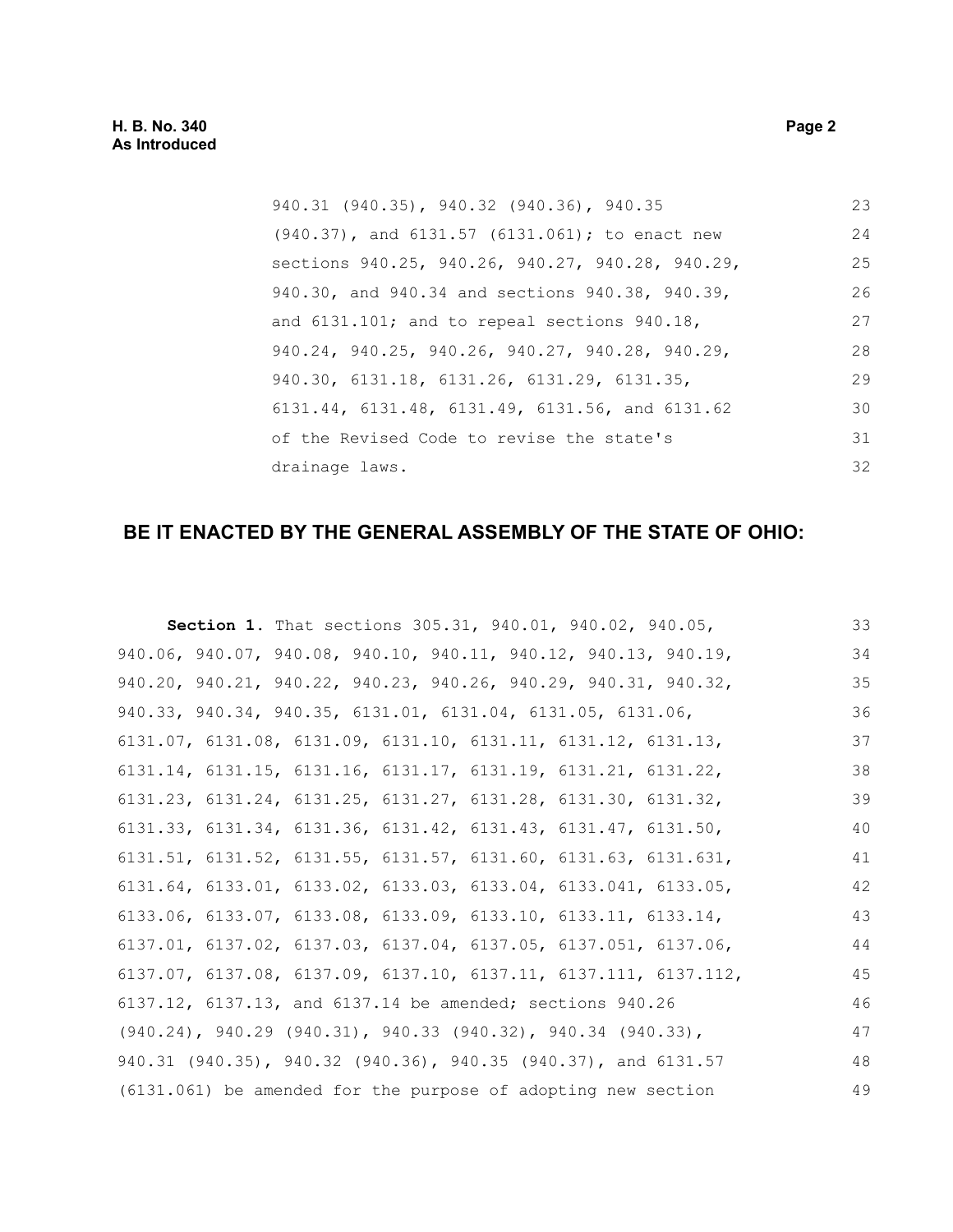numbers as indicated in parentheses; and new sections 940.25, 940.26, 940.27, 940.28, 940.29, 940.30, and 940.34 and sections 940.38, 940.39, and 6131.101 of the Revised Code be enacted to read as follows:

**Sec. 305.31.** The procedure for submitting to a referendum a resolution adopted by a board of county commissioners under division (H) of section 307.695 of the Revised Code that is not submitted to the electors of the county for their approval or disapproval; any resolution adopted by a board of county commissioners pursuant to division (D)(1) of section 307.697, section 322.02, or 322.06, sections  $940.31 - 940.32$  and  $940.33 -$ 940.35, division (B)(1) of section 4301.421, section 4504.02, 5739.021, or 5739.026, division (A)(6), (A)(10), or (M) of section 5739.09, section 5741.021 or 5741.023, or division (C) (1) of section 5743.024 of the Revised Code; or a rule adopted pursuant to section 307.79 of the Revised Code shall be as prescribed by this section. 57

Except as otherwise provided in this paragraph, when a petition, signed by ten per cent of the number of electors who voted for governor at the most recent general election for the office of governor in the county, is filed with the county auditor within thirty days after the date the resolution is passed or rule is adopted by the board of county commissioners, or is filed within forty-five days after the resolution is passed, in the case of a resolution adopted pursuant to section 5739.021 of the Revised Code that is passed within one year after a resolution adopted pursuant to that section has been rejected or repealed by the electors, requesting that the resolution be submitted to the electors of the county for their approval or rejection, the county auditor shall, after ten days following the filing of the petition, and not later than four 67 68 69 70 71 72 73 74 75 76 77 78 79 80

54 55 56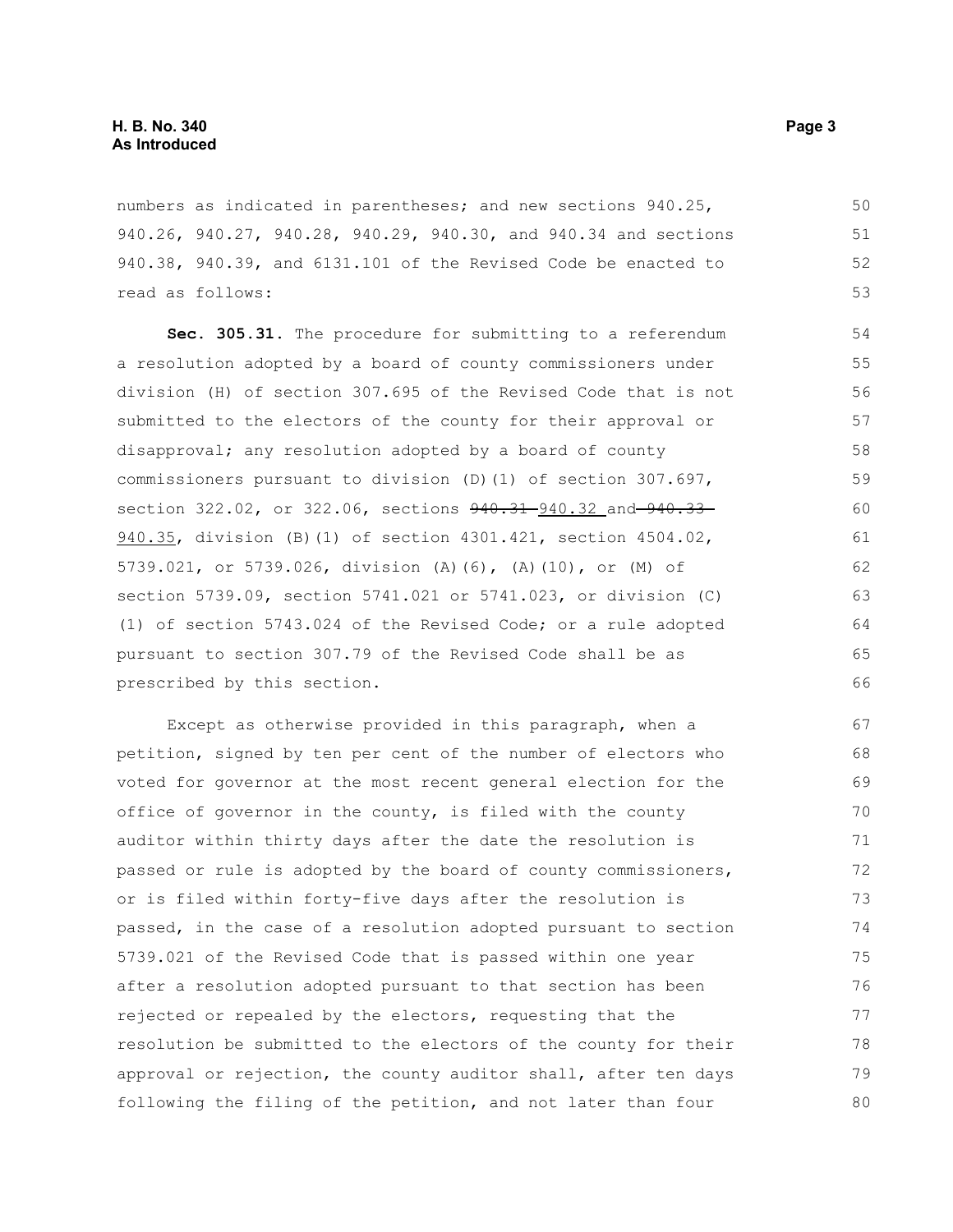#### **H. B. No. 340 Page 4 As Introduced**

p.m. of the ninetieth day before the day of election, transmit a certified copy of the text of the resolution or rule to the board of elections. In the case of a petition requesting that a resolution adopted under division (D)(1) of section 307.697, division (B)(1) of section 4301.421, or division (C)(1) of section 5743.024 of the Revised Code be submitted to electors for their approval or rejection, the petition shall be signed by seven per cent of the number of electors who voted for governor at the most recent election for the office of governor in the county. The county auditor shall transmit the petition to the board together with the certified copy of the resolution or rule. The board shall examine all signatures on the petition to determine the number of electors of the county who signed the petition. The board shall return the petition to the auditor within ten days after receiving it, together with a statement attesting to the number of such electors who signed the petition. The board shall submit the resolution or rule to the electors of the county, for their approval or rejection, at the succeeding general election held in the county in any year, or on the day of the succeeding primary election held in the county in even-numbered years, occurring subsequent to ninety days after the auditor certifies the sufficiency and validity of the petition to the board of elections. 81 82 83 84 85 86 87 88 89 90 91 92 93 94 95 96 97 98 99 100 101 102 103

No resolution shall go into effect until approved by the majority of those voting upon it. However, a rule shall take effect and remain in effect unless and until a majority of the electors voting on the question of repeal approve the repeal. Sections 305.31 to 305.41 of the Revised Code do not prevent a county, after the passage of any resolution or adoption of any rule, from proceeding at once to give any notice or make any publication required by the resolution or rule. 104 105 106 107 108 109 110 111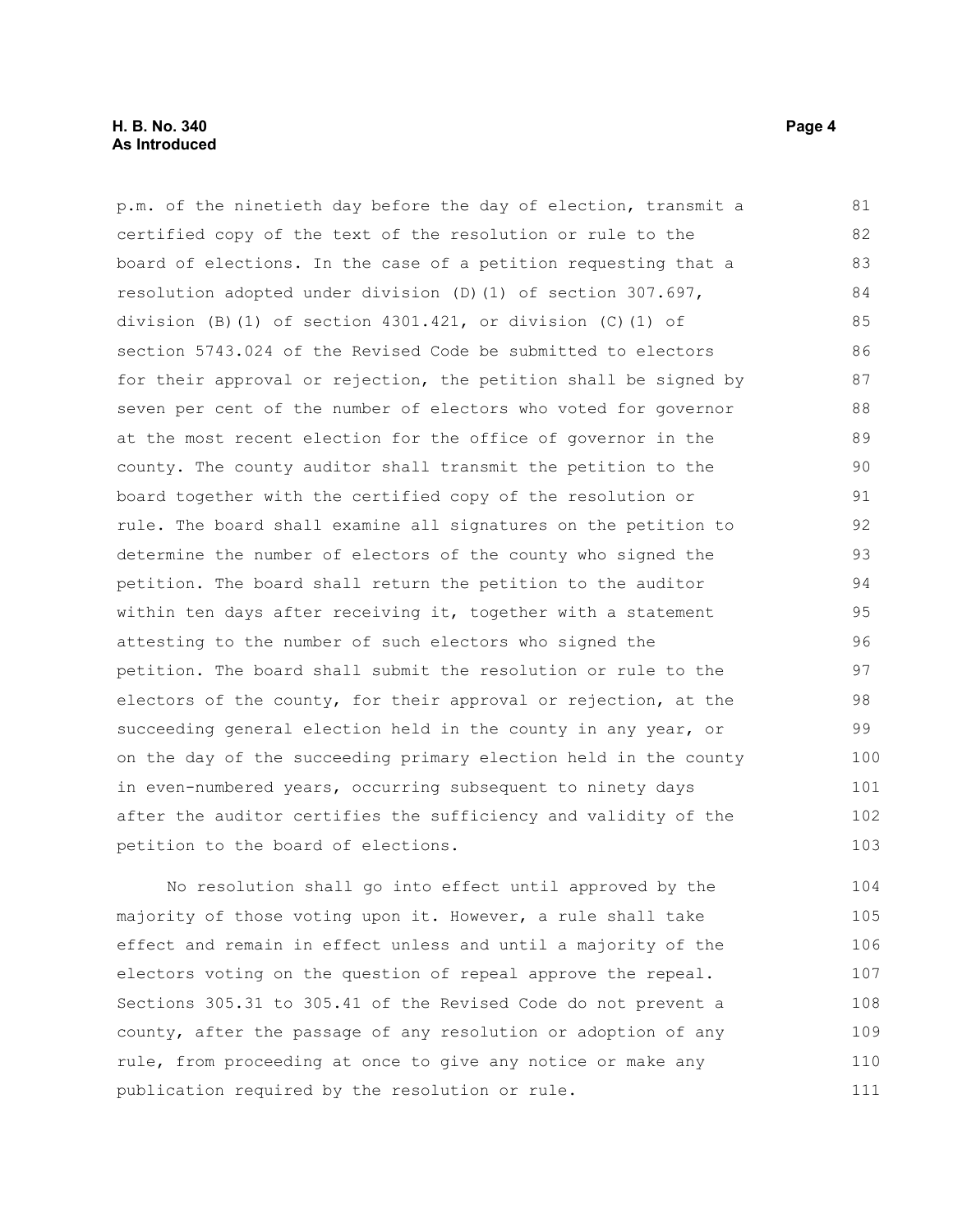The board of county commissioners shall make available to any person, upon request, a certified copy of any resolution or rule subject to the procedure for submitting a referendum under sections 305.31 to 305.42 of the Revised Code beginning on the date the resolution or rule is adopted by the board. The board may charge a fee for the cost of copying the resolution or rule. 112 113 114 115 116 117

As used in this section, "certified copy" means a copy containing a written statement attesting that it is a true and exact reproduction of the original resolution or rule. 118 119 120

**Sec. 940.01.** As used in this chapter: 121

(A) "Soil and water conservation district" means a district organized in accordance with this chapter. 122 123

(B) "Supervisor" means one of the members of the governing body of a district.

(C) "Landowner," "owner," or "owner of land" means an owner of record as shown by the records in the office of the county recorder. With respect to an improvement or a proposed improvement, "landowner," "owner," or "owner of land" also includes any public corporation and the director of any department, office, or institution of the state that is affected by the improvement or that would be affected by the proposed improvement, but that does not own any right, title, estate, or interest in or to any real property. 126 127 128 129 130 131 132 133 134

(D) "Land occupier" or "occupier of land" means any person, firm, or corporation that controls the use of land whether as landowner, lessee, renter, or tenant. 135 136 137

(E) "Due notice" means notice published at least twice, stating time and place, with an interval of at least thirteen days between the two publication dates, in a newspaper of 138 139 140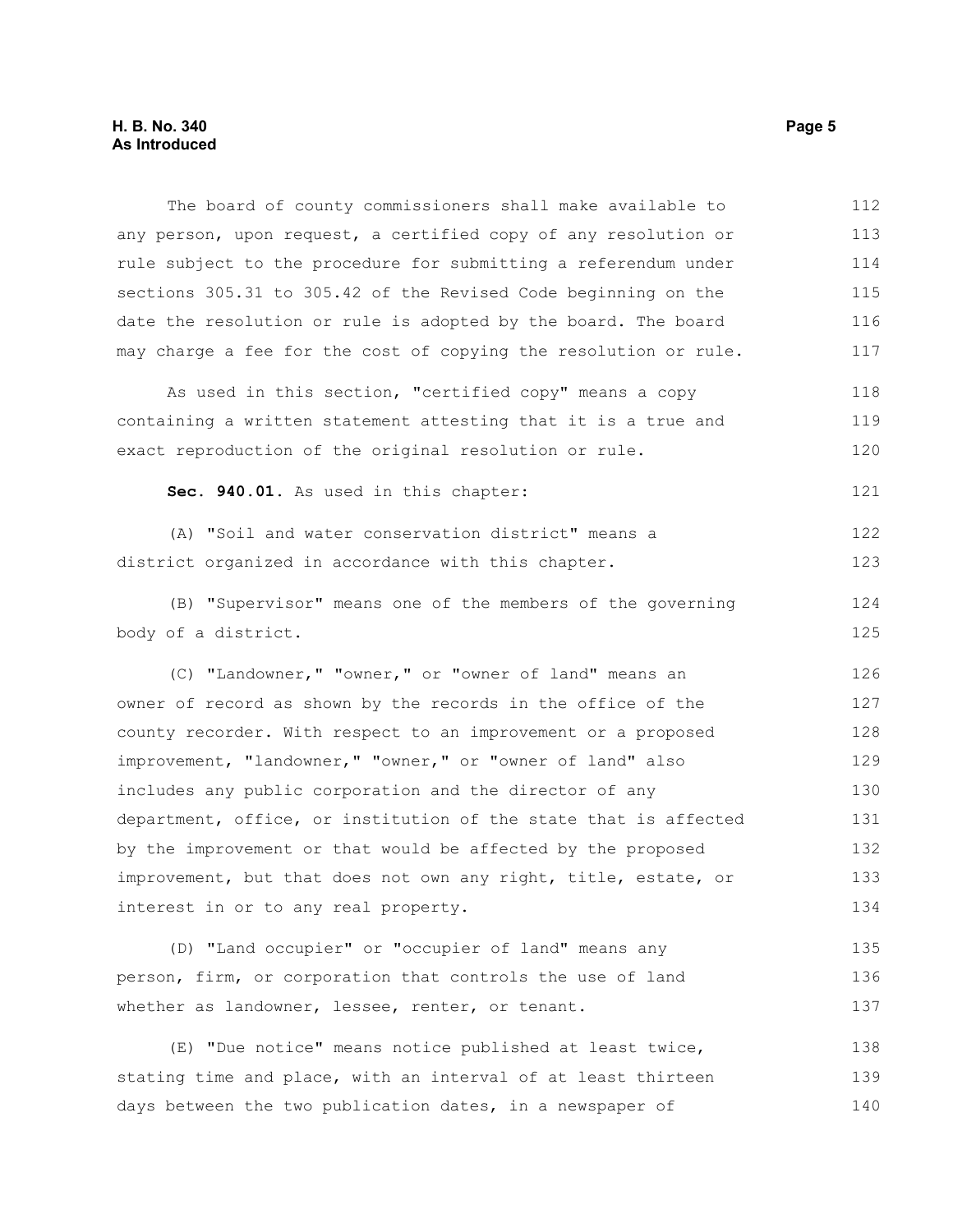general circulation within a soil and water conservation district. (F) "Agricultural pollution" means failure to use management or conservation practices in farming or silvicultural operations to abate wind or water erosion of the soil or to abate the degradation of the waters of the state by residual farm products, manure, or soil sediment, including substances attached thereto. (G) "Urban sediment pollution" means failure to use management or conservation practices to abate wind or water erosion of the soil or to abate the degradation of the waters of the state by soil sediment in conjunction with land grading, excavating, filling, or other soil disturbing activities on land used or being developed for nonfarm commercial, industrial, residential, or other nonfarm purposes, except lands being used in a strip mine operation as defined in section 1513.01 of the Revised Code and except lands being used in a surface mining operation as defined in section 1514.01 of the Revised Code. (H) "Uniform assessment" means an assessment that is both of the following: (1) Based upon a complete appraisal of each both of the following: (a) Each parcel of land, together with all improvements thereon, within a project the area that will benefit from a proposed improvement; and of the (b) The benefits or damages brought about as a result of the project-proposed improvement that is determined by criteria applied equally to all parcels within the project area, that 141 142 143 144 145 146 147 148 149 150 151 152 153 154 155 156 157 158 159 160 161 162 163 164 165 166 167 168

will benefit from the proposed improvement.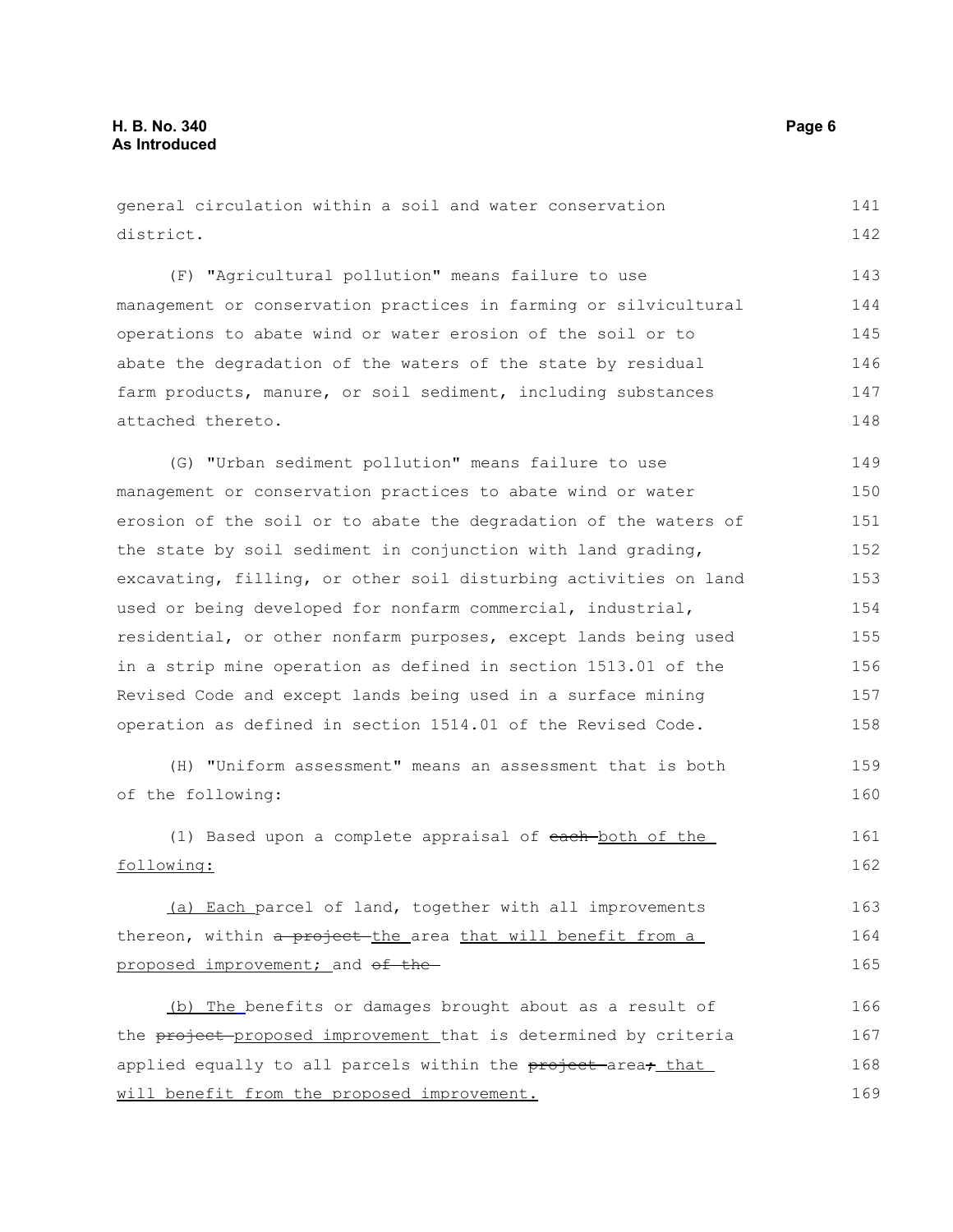| (2) Levied upon the parcels at a uniform rate on the basis      | 170 |
|-----------------------------------------------------------------|-----|
| of the appraisal.                                               | 171 |
| (I) "Varied assessment" means any assessment that does not      | 172 |
| meet the criteria established in division (H) of this section.  | 173 |
| (J) "Project area" means an area determined and certified       | 174 |
| by the supervisors of a soil and water conservation district    | 175 |
| under section 940.25 of the Revised Code.                       | 176 |
| (K)-"Benefit" or "benefits" means advantages to land and        | 177 |
| owners, to public corporations, and to the state resulting from | 178 |
| drainage, conservation, control, and management of water and    | 179 |
| from environmental, wildlife, and recreational improvements.    | 180 |
| "Benefit" or "benefits" includes, but is not limited to, any of | 181 |
| the following factors:                                          | 182 |
| (1) Elimination or reduction of damage from flooding;           | 183 |
| (2) Removal of water conditions that jeopardize public          | 184 |
| health, safety, or welfare;                                     | 185 |
| (3) Increased value of land resulting from an improvement;      | 186 |
| (4) Use of water for irrigation, storage, regulation of         | 187 |
| stream flow, soil conservation, water supply, or any other      | 188 |
| incidental purpose;                                             | 189 |
| (5) Providing an outlet for the accelerated runoff from         | 190 |
| artificial drainage if a stream, watercourse, channel, or ditch | 191 |
| that is under improvement is called upon to discharge functions | 192 |
| for which it was not designed. Uplands that have been removed   | 193 |
| from their natural state by deforestation, cultivation,         | 194 |
| artificial drainage, urban development, or other human methods  | 195 |
| shall be considered to be benefited by an improvement that is   | 196 |
| required to dispose of the accelerated flow of water from the   | 197 |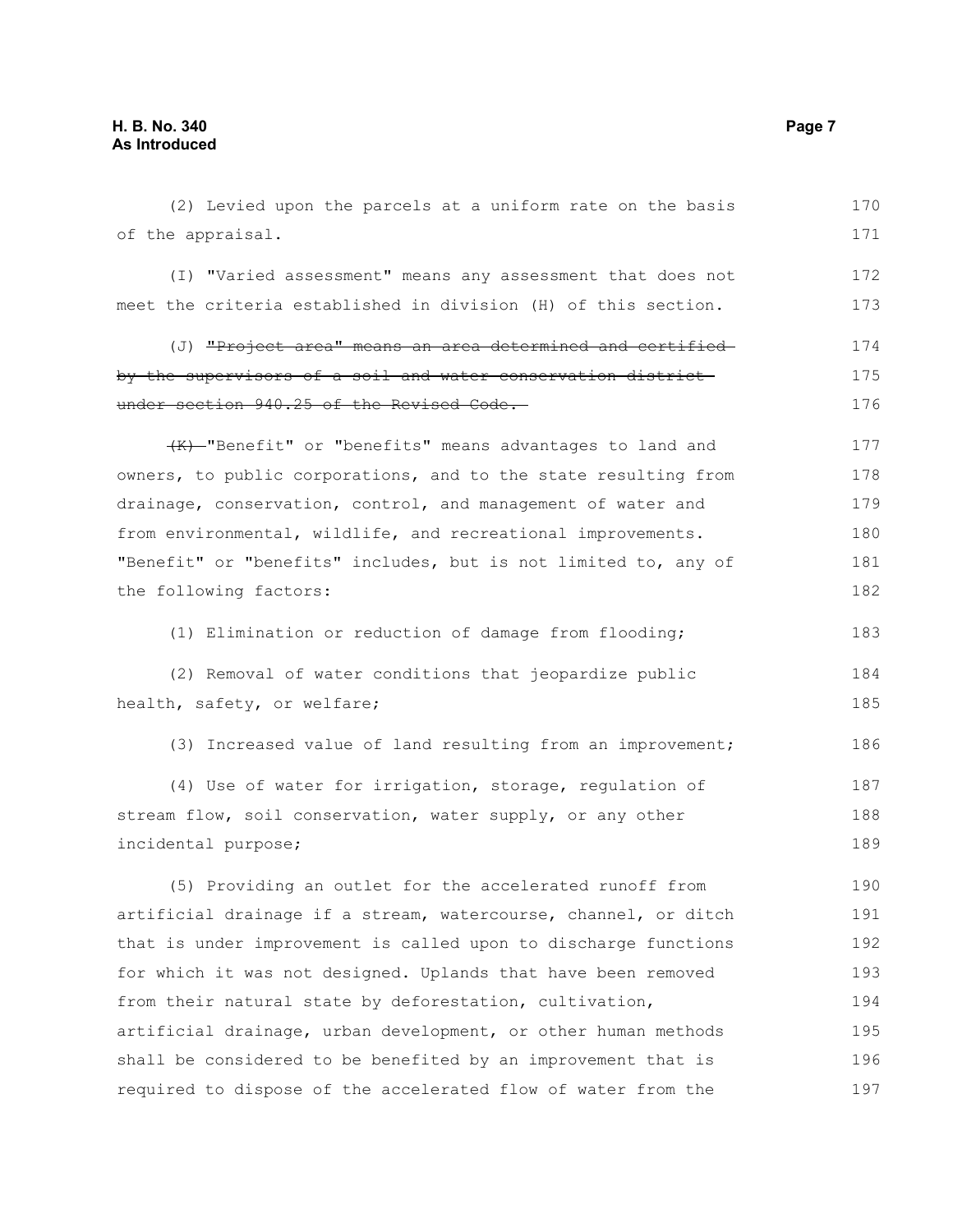uplands. (L) (K) "Improvement" or "conservation works of improvement" means an improvement that is made under the authority established in division (C) of section 940.06 of the Revised Code.  $(\frac{M}{L})$  "Land" has the same meaning as in section 6131.01 of the Revised Code.  $(W)$  (M) "Manure," "operation and management plan," and "residual farm products" have the same meanings as in section 939.01 of the Revised Code. (O) (N) "Voluntary nutrient management plan" has the same meaning as in section 905.31 of the Revised Code. (O) "Lead county" means the county in which the majority of the initial length of a proposed improvement would be located, as set forth in a petition, when the proposed improvement would be located in two or more counties. (P) "Day" means calendar day. **Sec. 940.02.** There is hereby established in the department of agriculture the Ohio soil and water conservation commission. The commission shall consist of seven members of equal status and authority, six of whom shall be appointed by the governor with the advice and consent of the senate, and one of whom shall be designated by resolution of the board of directors of the Ohio federation of soil and water conservation districts. The directors of agriculture, environmental protection, and natural resources, the vice-president for agricultural administration of the Ohio state university, and an officer of the Ohio federation of soil and water conservation districts, or their designees, 198 199 200 201 202 203 204 205 206 207 208 209 210 211 212 213 214 215 216 217 218 219 220 221 222 223 224 225

may serve as ex officio members of the commission, but without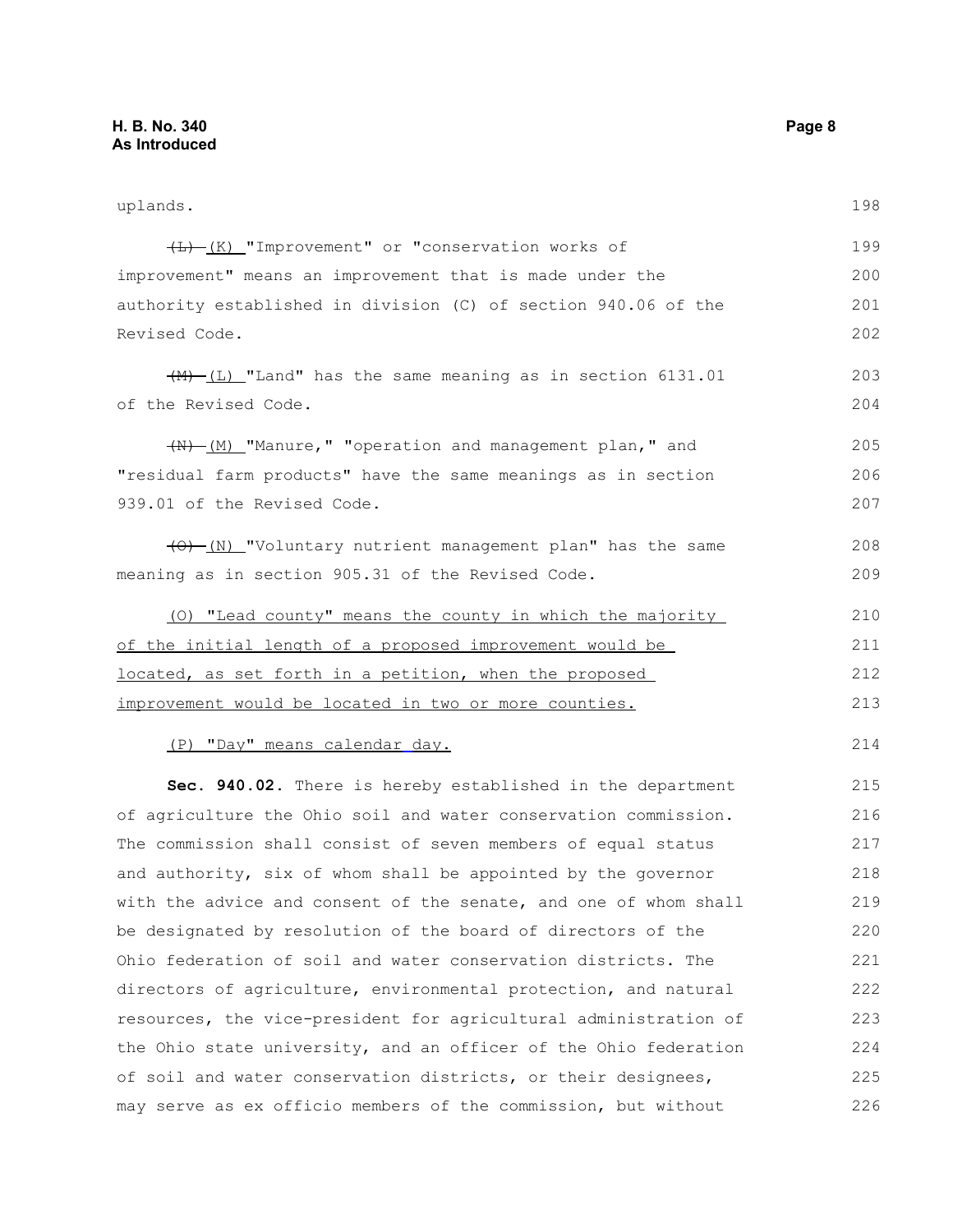the power to vote. A vacancy in the office of an appointed member shall be filled by the governor, with the advice and consent of the senate. Any member appointed to fill a vacancy occurring prior to the expiration of the term for which the member's predecessor was appointed shall hold office for the remainder of that term. Of the appointed members, four shall be persons who have a knowledge of or interest in agricultural production and the natural resources of the state. One member shall represent rural interests and one member shall represent urban interests. Not more than three of the appointed members shall be members of the same political party. 227 228 229 230 231 232 233 234 235 236 237

Terms of office of the member designated by the board of directors of the federation and the members appointed by the governor shall be for four years, commencing on the first day of July and ending on the thirtieth day of June.

Each appointed member shall hold office from the date of appointment until the end of the term for which the member was appointed. Any appointed member shall continue in office subsequent to the expiration date of the member's term until the member's successor takes office, or until a period of sixty days has elapsed, whichever occurs first.

The commission shall organize by selecting from its members a chairperson and a vice-chairperson. The commission shall hold at least one regular meeting in each quarter of each calendar year and shall keep a record of its proceedings, which shall be open to the public for inspection. Special meetings may be called by the chairperson and shall be called by the chairperson upon receipt of a written request signed by two or more members of the commission. Written notice of the time and place of each meeting shall be sent to each member of the 248 249 250 251 252 253 254 255 256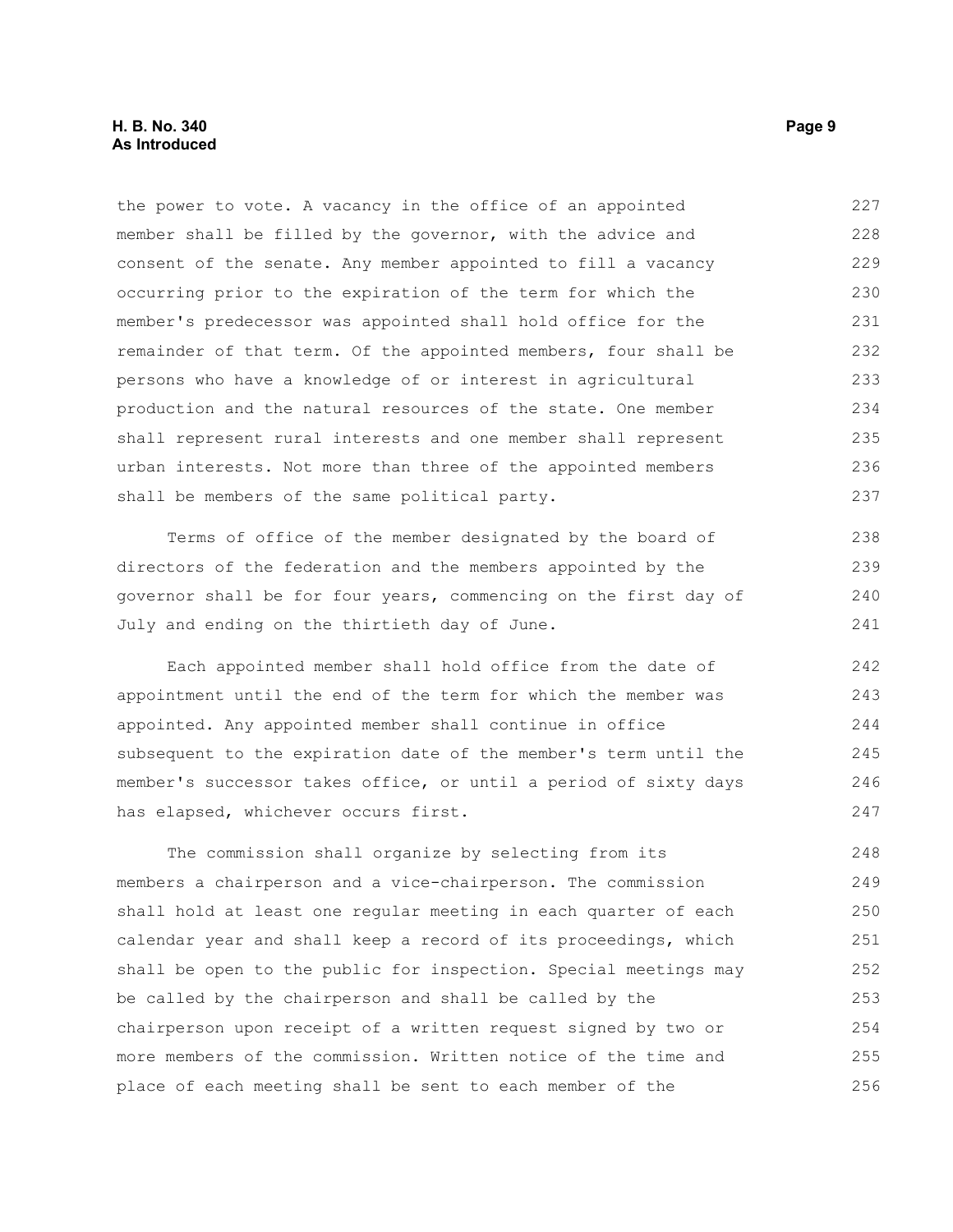commission. A majority of the commission shall constitute a quorum. The commission may adopt rules as necessary to carry out the purposes of this chapter, subject to Chapter 119. of the Revised Code. The governor may remove any appointed member of the commission at any time for inefficiency, neglect of duty, or malfeasance in office, after giving to the member a copy of the charges against the member and an opportunity to be heard publicly in person or by counsel in the member's defense. Any such act of removal by the governor is final. A statement of the findings of the governor, the reason for the governor's action, and the answer, if any, of the member shall be filed by the governor with the secretary of state and shall be open to public inspection. All members of the commission shall be reimbursed for the necessary expenses incurred by them in the performance of their duties as members. Upon recommendation by the commission, the director of agriculture shall designate an executive secretary and provide staff necessary to carry out the powers and duties of the commission. The commission shall do all of the following: (A) Determine distribution of funds under section 940.15 of the Revised Code, recommend to the director and other 257 258 259 260 261 262 263 264 265 266 267 268 269 270 271 272 273 274 275 276 277 278 279 280 281

agencies the levels of appropriations to special funds established to assist soil and water conservation districts, and recommend the amount of federal funds to be requested and policies for the use of such funds in support of soil and water 282 283 284 285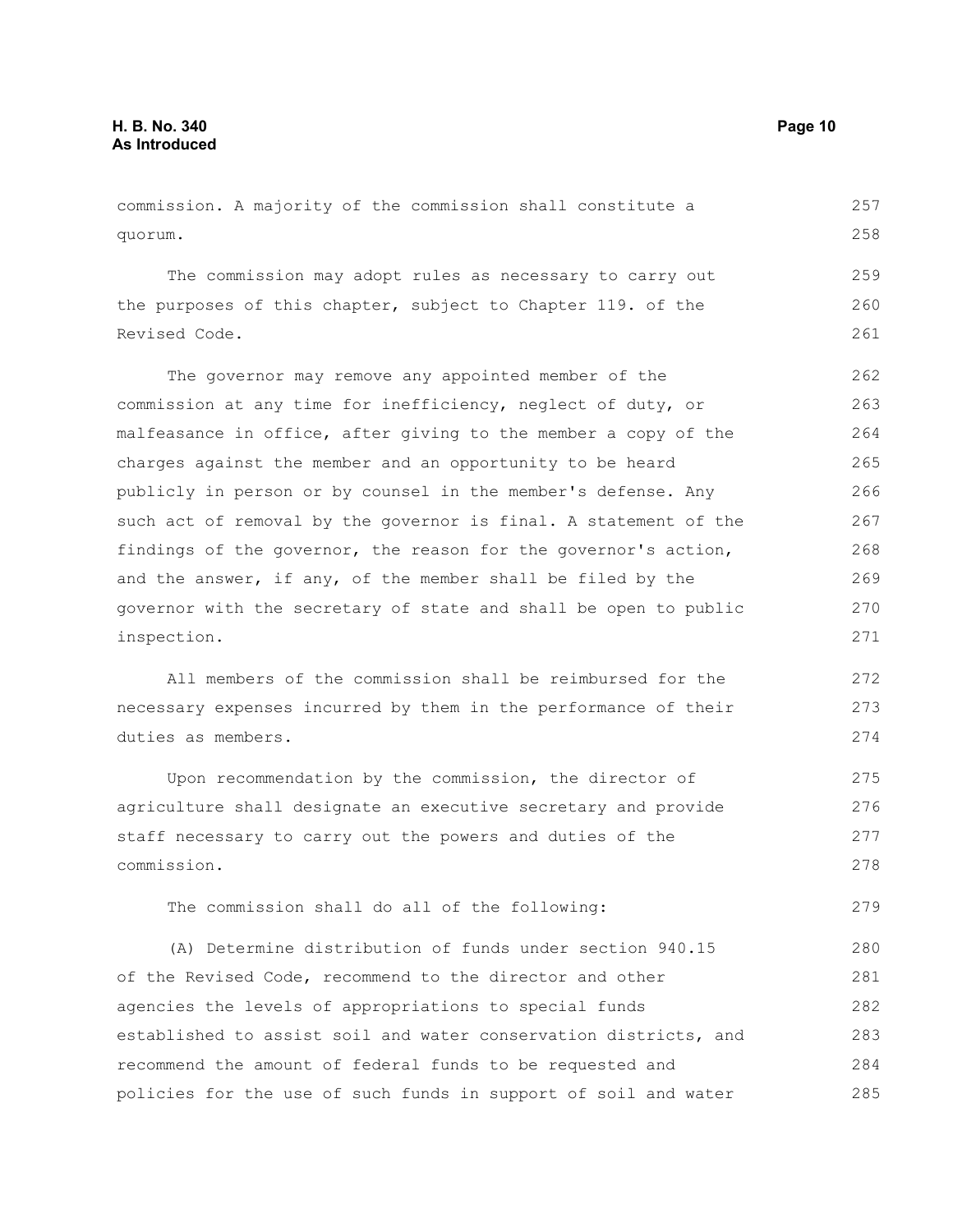conservation district programs;

(B) Assist in keeping the board of supervisors of soil and water conservation districts informed of their-its powers and duties, program opportunities, and the activities and experience of all other districts, and facilitate the interchange of advice, experience, and cooperation between the districts; 287 288 289 290 291

(C) Seek the cooperation and assistance of the federal government or any of its agencies, and of agencies of this state, in the work of the districts; 292 293 294

(D) Adopt appropriate rules governing the conduct of elections provided for in this chapter, subject to Chapter 119. of the Revised Code, provided that only owners and occupiers of lands situated within the boundaries of the districts or proposed districts to which the elections apply shall be eligible to vote in the elections; 295 296 297 298 299 300

(E) Recommend to the director priorities for planning and construction of small watershed projects, and make recommendations to the director concerning coordination of programs as proposed and implemented in agreements with soil and water conservation districts; 301 302 303 304 305

(F) Recommend to the director, the governor, and the general assembly programs and legislation with respect to the operations of soil and water conservation districts that will encourage proper soil, water, and other natural resource management and promote the economic and social development of the state; 306 307 308 309 310 311

(G) Recommend to the director of agriculture a procedure for coordination of a program of agricultural pollution abatement. Implementation of such a program shall be based on 312 313 314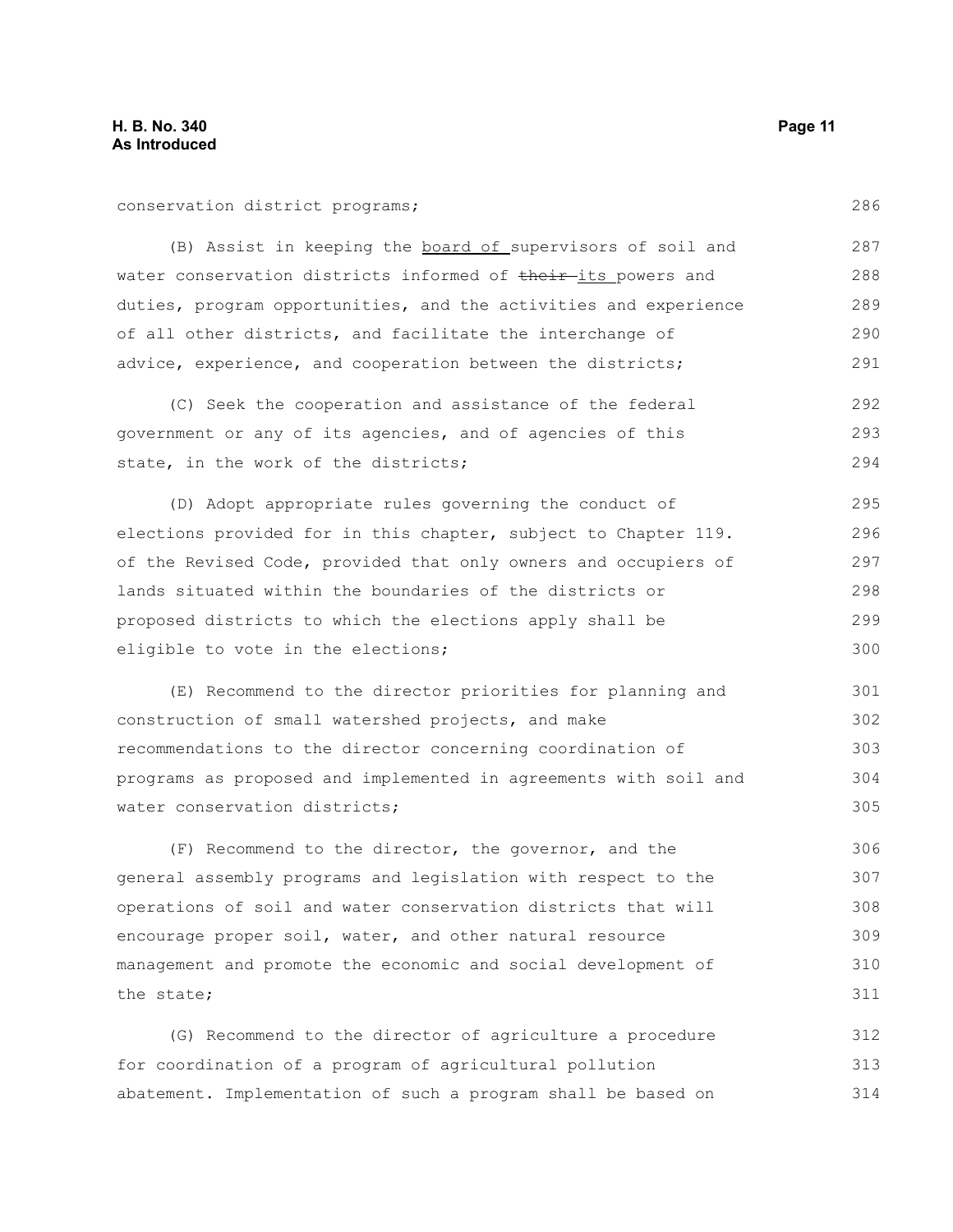water quality standards adopted pursuant to section 6111.041 of the Revised Code. The director of environmental protection may coordinate with the division of soil and water conservation in the department of agriculture and soil and water conservation districts for the abatement of agricultural pollution. 315 316 317 318 319

Sec. 940.05. The governing body board of supervisors of a soil and water conservation district shall consist of five supervisors, as provided for in section 940.04 of the Revised Code. 320 321 322 323

The supervisors board shall organize annually by selecting a chairperson, a secretary, and a treasurer. They-It shall designate one of their its members as fiscal agent. A majority of the five supervisors board shall constitute a quorum. The concurrence of a majority of the five supervisors board in any matter shall be required for its determination. A supervisor shall receive no compensation for the supervisor's services, except when both of the following occur: 324 325 326 327 328 329 330 331

(A) A district board of supervisors designates one or more of its supervisors to represent the district on a joint district board or if an agency or instrumentality of the United States, of this state, or of a political subdivision of this state requires or requests district board representation; 332 333 334 335 336

(B) Such compensation is provided for by public moneys other than moneys in the special fund of the local district created pursuant to section 940.12 of the Revised Code. 337 338 339

A supervisor is entitled to be reimbursed for the necessary expenses incurred in the discharge of official duties. 340 341

The supervisors board of supervisors shall furnish to the Ohio soil and water conservation commission, upon its request, 342 343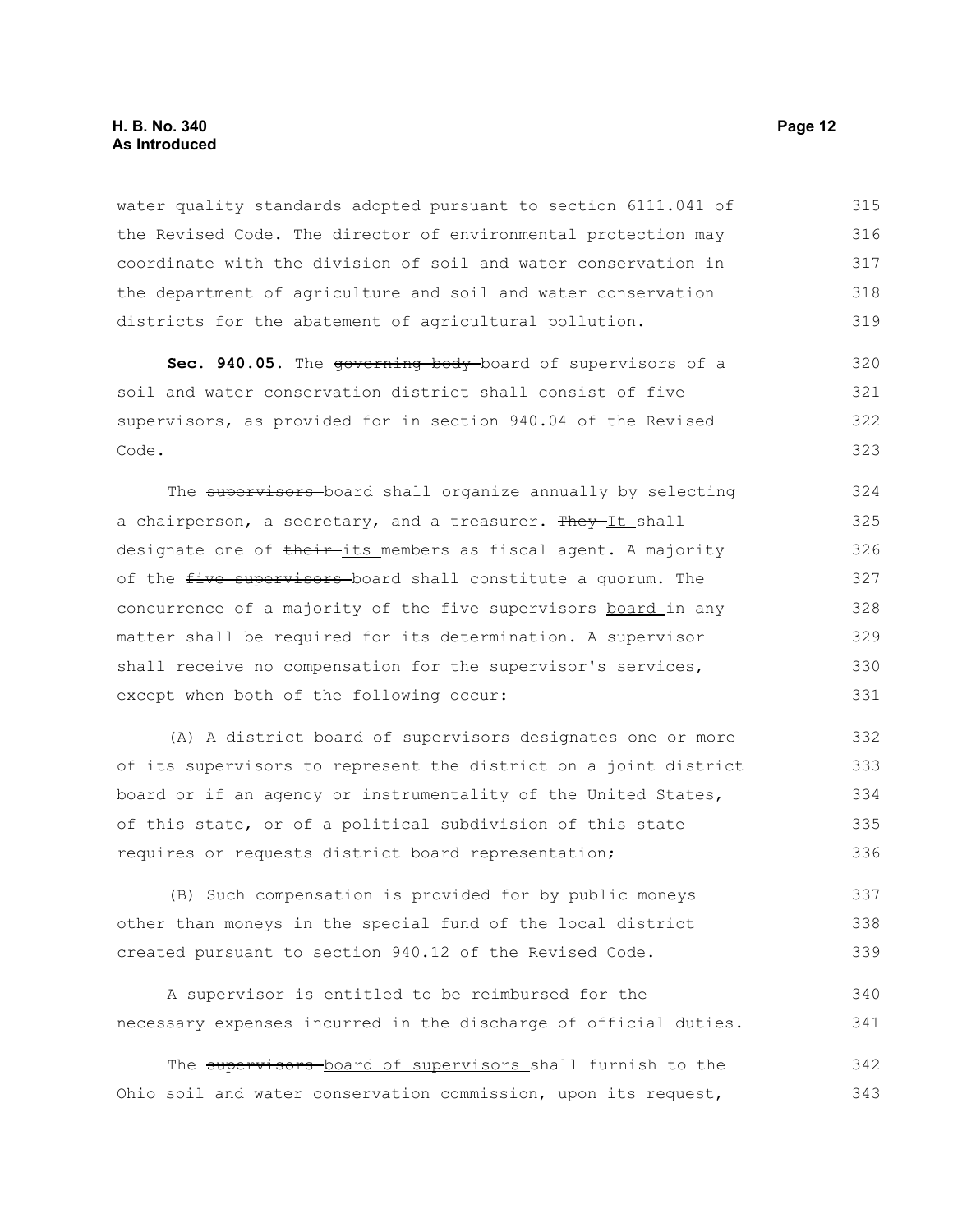copies of rules, orders, contracts, forms, and other documents they adopt or employ it adopts or employs and other information concerning their-its activities as it requires in the performance of its duties under this chapter. 344 345 346 347

At least once each year, a district shall submit to the commission a report of progress and operations, including a summary of receipts and disbursements during the period covered by the report. A district shall submit additional financial reports as requested by the commission. 348 349 350 351 352

The supervisors board shall provide for the execution of surety bonds for all employees and officers who are entrusted with funds and shall provide for the keeping of a full and accurate record of all proceedings and of all resolutions and orders issued or adopted. Any supervisor may be removed by the commission upon notice and hearing for neglect of duty or malfeasance in office. 353 354 355 356 357 358 359

Sec. 940.06. The **board of** supervisors of a soil and water conservation district have the following powers in addition to their its other powers:

(A) To conduct surveys, investigations, and research relating to the character of soil erosion, floodwater and sediment damages, and the preventive and control measures and works of improvement for flood prevention and the conservation, development, utilization, and disposal of water needed within the district, and to publish the results of those surveys, investigations, or research, provided that no district shall initiate any research program except in cooperation or after consultation with the Ohio agricultural research and development center; 363 364 365 366 367 368 369 370 371 372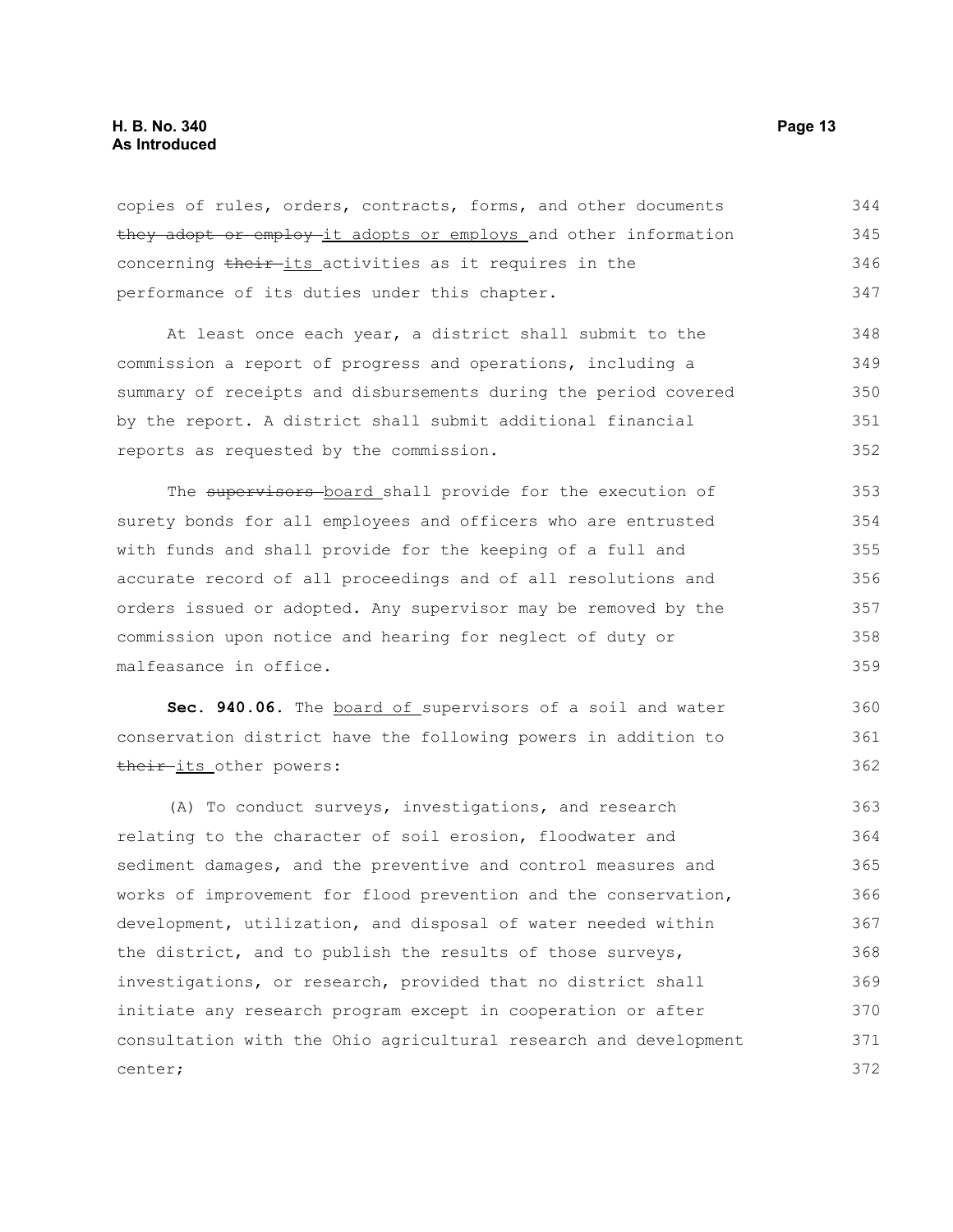#### **H. B. No. 340 Page 14 As Introduced**

(B) To develop plans for the conservation of soil resources, for the control and prevention of soil erosion, and for works of improvement for flood prevention and the conservation, development, utilization, and disposal of water within the district, and to publish those plans and information; 373 374 375 376 377

(C) To implement, construct, repair, maintain, and operate preventive and control measures and other works of improvement for natural resource conservation and development and flood prevention, and the conservation, development, utilization, and disposal of water within the district on lands owned or controlled by this state or any of its agencies and on any other lands within the district, which works may include any facilities authorized under state or federal programs, and to acquire, by purchase or gift, to hold, encumber, or dispose of, and to lease real and personal property or interests in such property for those purposes; 378 379 380 381 382 383 384 385 386 387 388

(D) To cooperate or enter into agreements with any occupier of lands within the district in the carrying on of natural resource conservation operations and works of improvement for flood prevention and the conservation, development, utilization, and management of natural resources within the district, subject to such conditions as the supervisors consider necessary; 389 390 391 392 393 394 395

(E) To accept donations, gifts, grants, and contributions in money, service, materials, or otherwise, and to use or expend them according to their terms;

(F) To adopt, amend, and rescind rules to carry into effect the purposes and powers of the district; 399 400

(G) To sue and plead in the name of the district, and be 401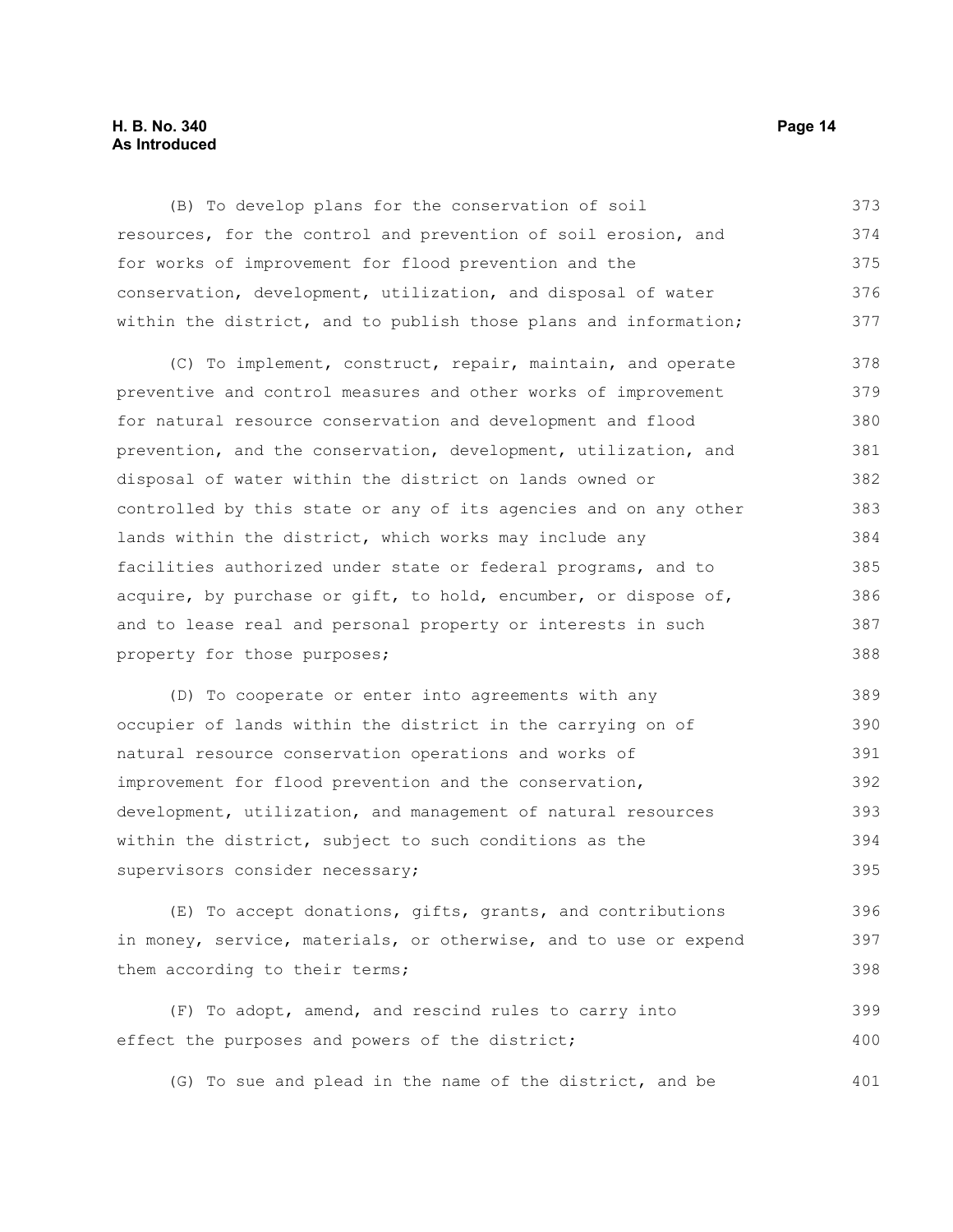#### **H. B. No. 340 Page 15 As Introduced**

sued and impleaded in the name of the district, with respect to its contracts and, as indicated in section 940.07 of the Revised Code, certain torts of its officers, employees, or agents acting within the scope of their employment or official responsibilities, or with respect to the enforcement of its obligations and covenants made under this chapter; 402 403 404 405 406 407

(H) To make and enter into all contracts, leases, and agreements and execute all instruments necessary or incidental to the performance of the duties and the execution of the powers of the district under this chapter, provided that all of the following apply: 408 409 410 411 412

(1) Except as provided in section 307.86 of the Revised Code regarding expenditures by boards of county commissioners, when the cost under any such contract, lease, or agreement, other than compensation for personal services or rental of office space, involves an expenditure of more than the amount established in that section regarding expenditures by boards of county commissioners, the supervisors board shall make a written contract with the lowest and best bidder after advertisement, for not less than two nor more than four consecutive weeks preceding the day of the opening of bids, in a newspaper of general circulation within the district or as provided in section 7.16 of the Revised Code and in such other publications as the supervisors determine. The notice shall state the general character of the work and materials to be furnished, the place where plans and specifications may be examined, and the time and place of receiving bids. 413 414 415 416 417 418 419 420 421 422 423 424 425 426 427 428

(2) Each bid for a contract shall contain the full name of every person interested in it. 429 430

(3) Each bid for a contract for the construction, 431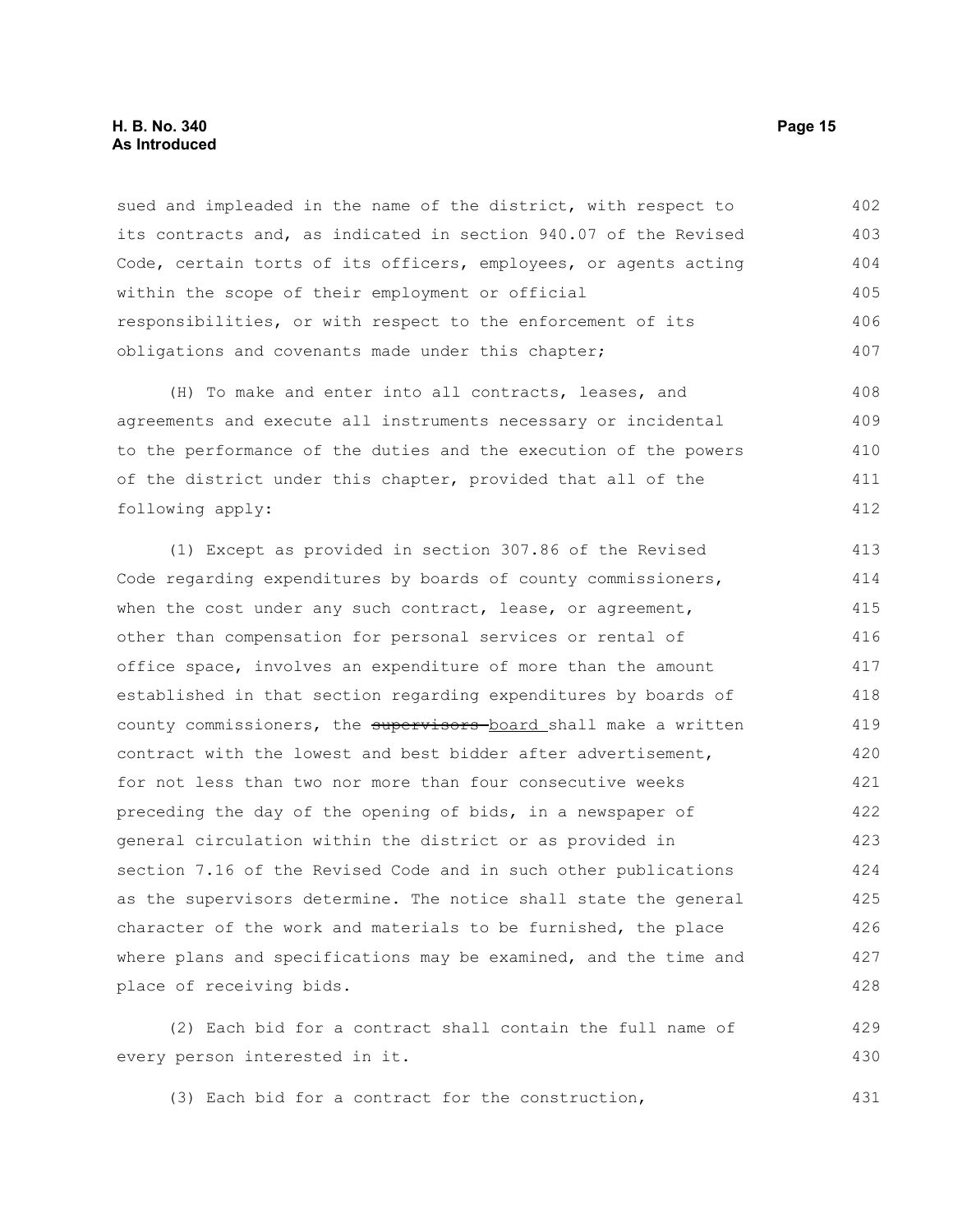demolition, alteration, repair, or reconstruction of an improvement shall meet the requirements of section 153.54 of the Revised Code. 432 433 434

(4) Each bid for a contract, other than a contract for the construction, demolition, alteration, repair, or reconstruction of an improvement, at the discretion of the supervisors board, may be accompanied by a bond or certified check on a solvent bank in an amount not to exceed five per cent of the bid, conditioned that, if the bid is accepted, a contract shall be entered into. 435 436 437 438 439 440 441

(5) The supervisors board may reject any and all bids. 442

(I) To charge, alter, and collect rentals and other charges for the use or services of any works of the district;

(J) To enter, either in person or by designated representatives, upon lands, private or public, in the necessary discharge of their duties; 445 446 447

(K) To enter into agreements or contracts with the department of agriculture for the determination, implementation, inspection, and funding of agricultural pollution abatement measures whereby landowners, operators, managers, and developers may meet adopted state standards for a quality environment, except that failure of a district board of supervisors to negotiate an agreement or contract with the department authorizes the department to implement the required program; 448 449 450 451 452 453 454 455

(L) To conduct demonstrations and provide information to the public regarding practices and methods for natural resource conservation, development, and utilization; 456 457 458

(M) To enter into contracts or agreements with the director of environmental protection in furtherance of actions 459 460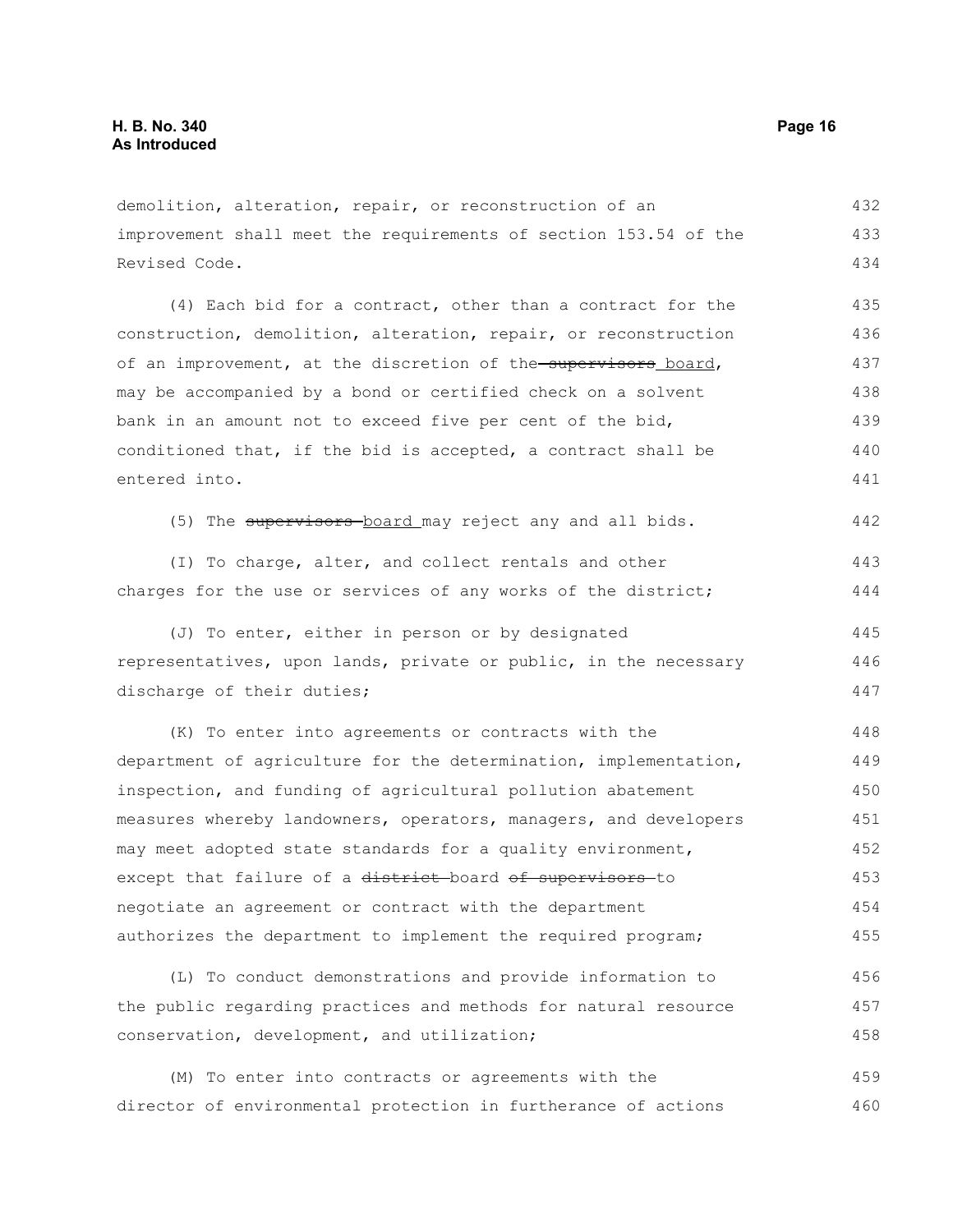| to abate urban sediment pollution;                                  | 461 |
|---------------------------------------------------------------------|-----|
| (N) To develop operation and management plans as                    | 462 |
| necessary;                                                          | 463 |
| (O) To determine whether operation and management plans             | 464 |
| developed under division (A) of section 939.03 of the Revised       | 465 |
| Code comply with the standards established under division $(E)$ (1) | 466 |
| of section 939.02 of the Revised Code and to approve or             | 467 |
| disapprove the plans, based on such compliance. If an operation     | 468 |
| and management plan is disapproved, the board shall provide a       | 469 |
| written explanation to the person who submitted the plan. The       | 470 |
| person may appeal the plan disapproval to the director of           | 471 |
| agriculture or the director's designee, who shall afford the        | 472 |
| person a hearing. Following the hearing, the director or the        | 473 |
| director's designee shall uphold the plan disapproval or reverse    | 474 |
| it. If the director or the director's designee reverses the plan    | 475 |
| disapproval, the plan shall be deemed approved under this           | 476 |
| division. In the event that any person operating or owning          | 477 |
| agricultural land or an animal feeding operation in accordance      | 478 |
| with an approved operation and management plan who, in good         | 479 |
| faith, is following that plan, causes agricultural pollution,       | 480 |
| the plan shall be revised in a fashion necessary to mitigate the    | 481 |
| agricultural pollution, as determined and approved by the board     | 482 |
| of supervisors of the soil and water conservation district.         | 483 |
| (P) To develop timber harvest plans;                                | 484 |
| (Q) To determine whether timber harvest plans developed             | 485 |

under division (A) of section 1503.52 of the Revised Code comply with the standards established under division (A)(1) of section 1503.51 of the Revised Code and to approve or disapprove the plans based on such compliance. If a timber harvest plan is disapproved, the board shall provide a written explanation to 486 487 488 489 490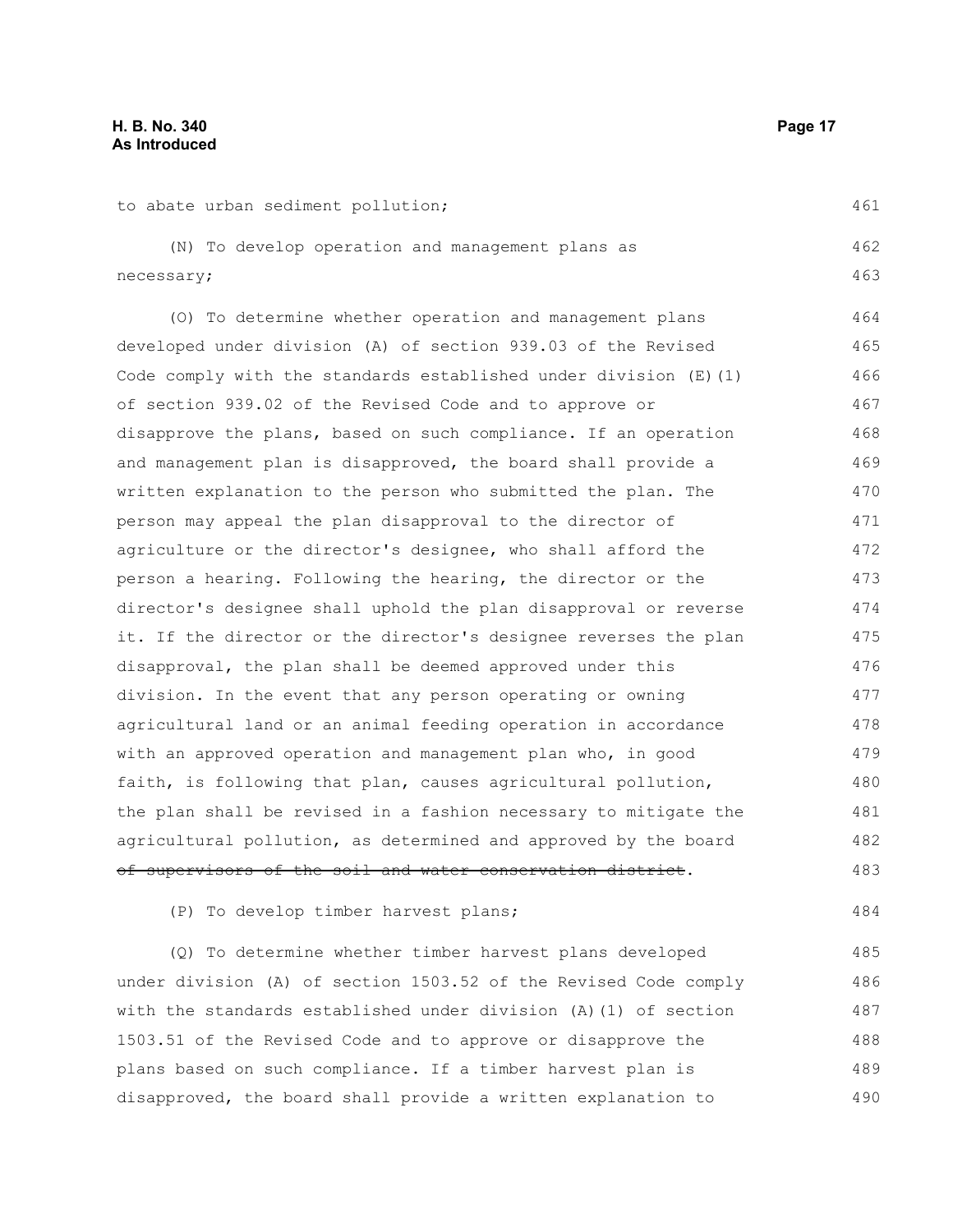#### **H. B. No. 340 Page 18 As Introduced**

the person who submitted the plan. The person may appeal the plan disapproval to the chief of the division of forestry or the chief's designee, who shall afford the person a hearing. Following the hearing, the chief or the chief's designee shall uphold the plan disapproval or reverse it. If the chief or the chief's designee reverses the plan disapproval, the plan shall be deemed approved under this division. 491 492 493 494 495 496 497

(R) With regard to composting conducted in conjunction with agricultural operations, to do all of the following: 498 499

(1) Upon request or upon their own initiative, inspect composting at any such operation to determine whether the composting is being conducted in accordance with section 939.04 of the Revised Code; 500 501 502 503

(2) If the board determines that composting is not being so conducted, request the director to take corrective actions under section 939.07 of the Revised Code that require the person who is conducting the composting to prepare a composting plan in accordance with rules adopted under division (E)(5)(a) of section 939.02 of the Revised Code and to operate in accordance with that plan or to operate in accordance with a previously prepared plan, as applicable; 504 505 506 507 508 509 510 511

(3) In accordance with rules adopted under division (E)(5) (b) of section 939.02 of the Revised Code, review and approve or disapprove any such composting plan. If a plan is disapproved, the board shall provide a written explanation to the person who submitted the plan. 512 513 514 515 516

As used in division (R) of this section, "composting" has the same meaning as in section 939.01 of the Revised Code. 517 518

(S) With regard to conservation activities that are 519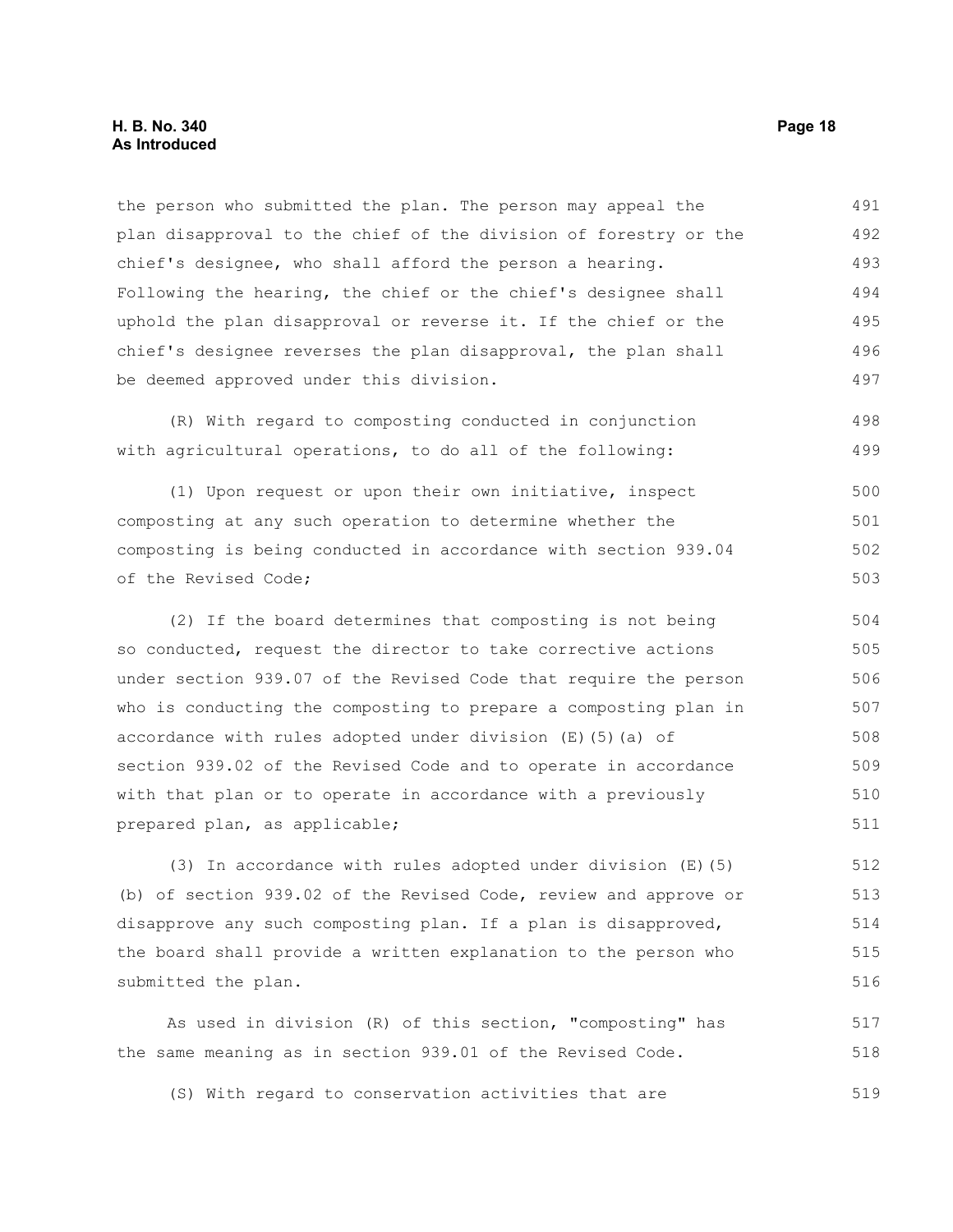conducted in conjunction with agricultural operations, to assist the county auditor, upon request, in determining whether a conservation activity is a conservation practice for purposes of Chapter 929. or sections 5713.30 to 5713.37 and 5715.01 of the Revised Code. 520 521 522 523 524

As used in this division, "conservation practice" has the same meaning as in section 5713.30 of the Revised Code.

(T) To develop and approve or disapprove voluntary nutrient management plans in accordance with section 905.323 of the Revised Code; 527 528 529

(U) To do all acts necessary or proper to carry out the powers granted in this chapter.

The director shall make recommendations to reduce the adverse environmental effects of each project that a soil and water conservation district plans to undertake under division  $(A)$ ,  $(B)$ ,  $(C)$ , or  $(D)$  of this section and that will be funded in whole or in part by moneys authorized under section 940.17 of the Revised Code and shall disapprove any such project that the director finds will adversely affect the environment without equal or greater benefit to the public. The director's disapproval or recommendations, upon the request of the district filed in accordance with rules adopted by the Ohio soil and water conservation commission, shall be reviewed by the commission, which may confirm the director's decision, modify it, or add recommendations to or approve a project the director has disapproved. 532 533 534 535 536 537 538 539 540 541 542 543 544 545

Any instrument by which real property is acquired pursuant to this section shall identify the agency of the state that has the use and benefit of the real property as specified in section 546 547 548

525 526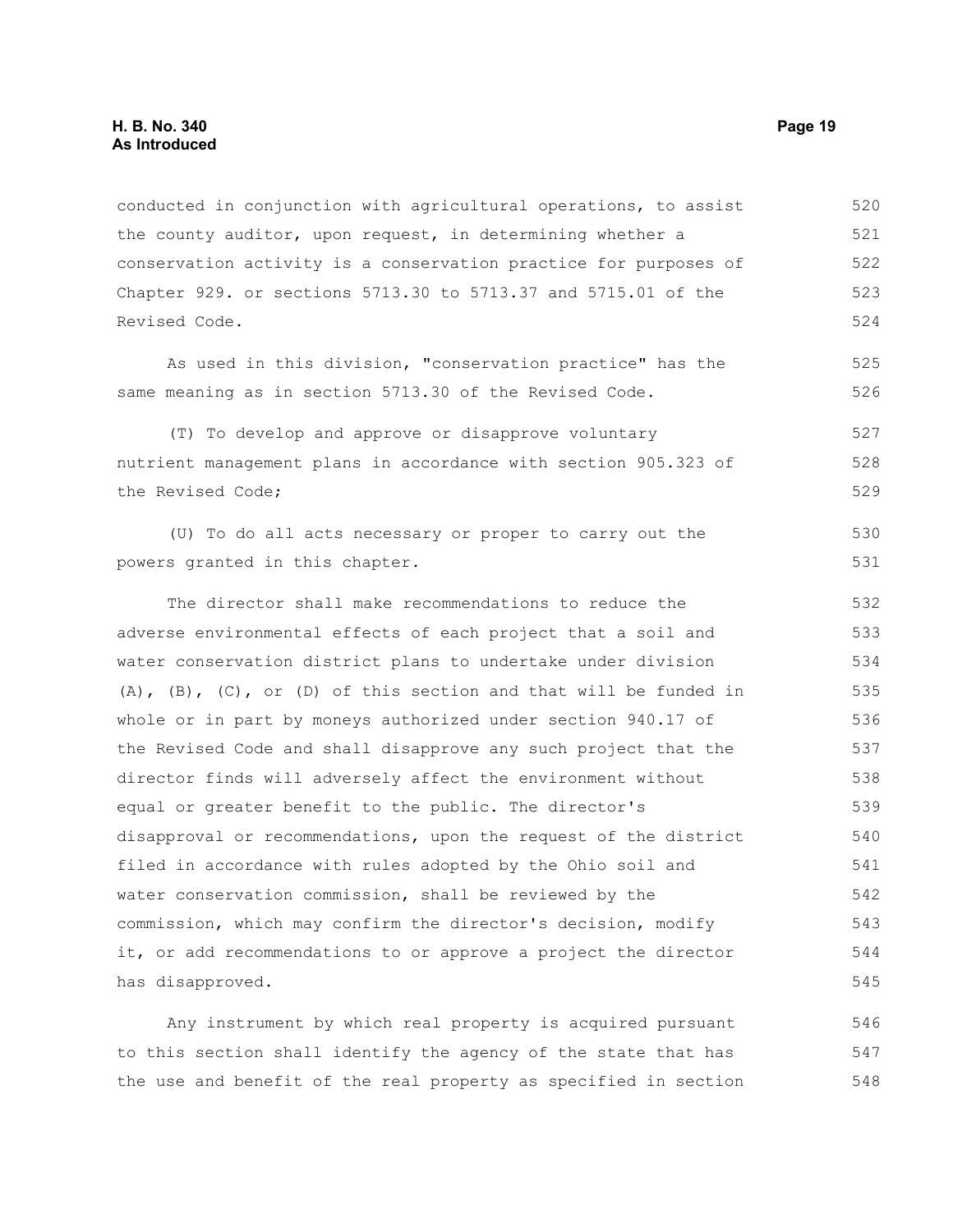| 5301.012 of the Revised Code.                                    | 549 |
|------------------------------------------------------------------|-----|
| Sec. 940.07. (A) As used in this section:                        | 550 |
| (1) "Judgment" includes a consent judgment.                      | 551 |
| (2) "Tort action" means a civil action for damages for           | 552 |
| injury, death, or loss to person or property, other than a civil | 553 |
| action for damages for a breach of contract or another agreement | 554 |
| between persons.                                                 | 555 |
| (B) Except as provided in divisions (C) and (D) of this          | 556 |
| section, the provisions of Chapter 2744. of the Revised Code     | 557 |
| apply to soil and water conservation districts as political      | 558 |
| subdivisions of the state and to their boards of supervisors and | 559 |
| other officers, employees, and agents as employees of political  | 560 |
| subdivisions of the state.                                       | 561 |
| (C)(1) The attorney general, an assistant attorney               | 562 |
| general, or special counsel appointed by the attorney general    | 563 |
| shall defend a soil and water conservation district in any tort  | 564 |
| action that is commenced against the district as a political     | 565 |
| subdivision of the state under or pursuant to Chapter 2744. of   | 566 |
| the Revised Code, if a written request for the legal             | 567 |
| representation is submitted to the attorney general by the Ohio  | 568 |
| soil and water conservation commission. If a request is so       | 569 |
| submitted, the prosecuting attorney of the county associated     | 570 |
| with the district does not have legal representation duties in   | 571 |
| connection with the tort action under section 940.13 of the      | 572 |
| Revised Code.                                                    | 573 |
| (2) The attorney general, an assistant attorney general,         | 574 |
| or special counsel appointed by the attorney general shall       | 575 |

defend a supervisor or other officer, employee, or agent of a soil and water conservation district in any tort action that is 576 577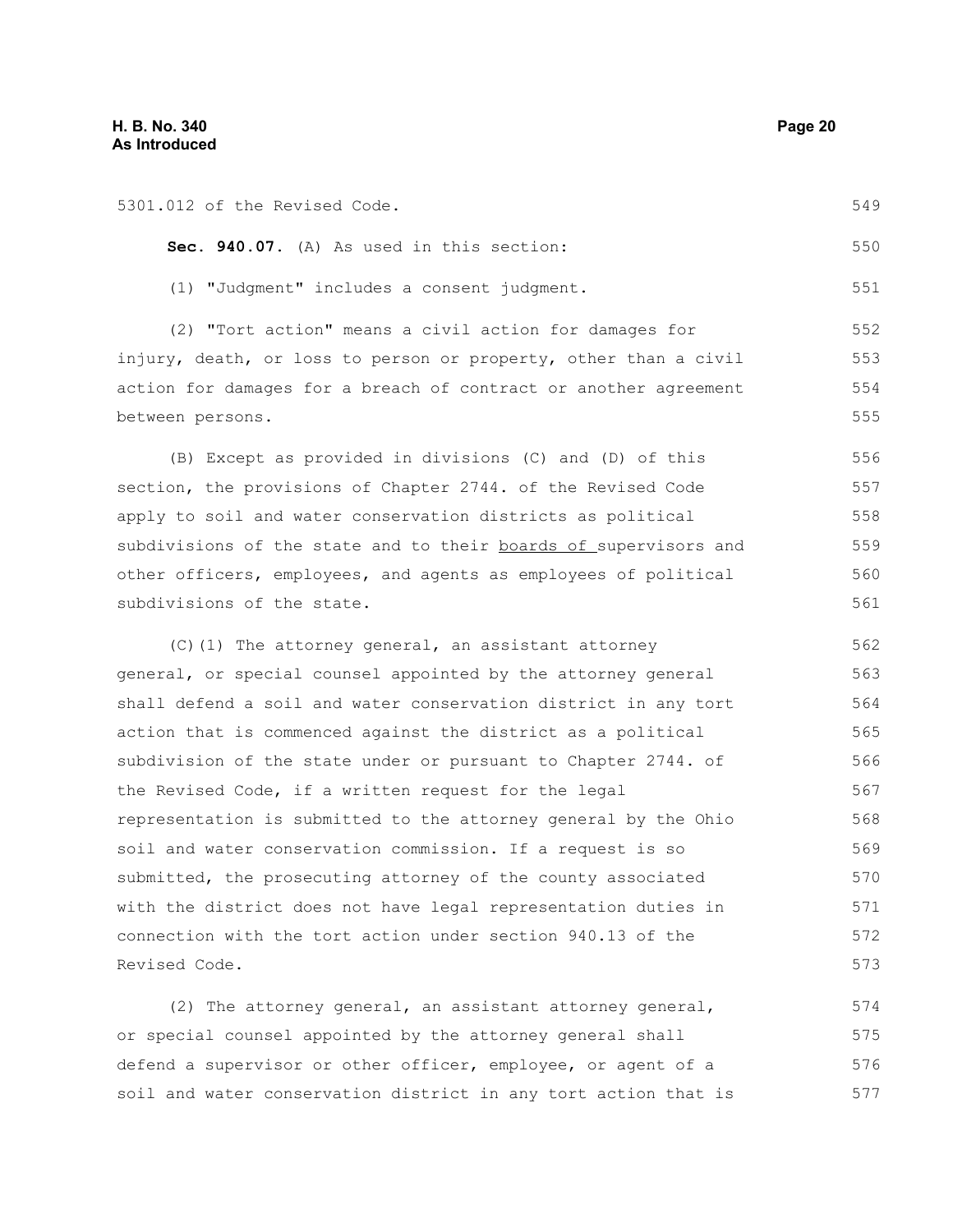commenced against that person and based upon an action or omission allegedly associated with that person's employment or official responsibilities for the district, if both of the following apply: 578 579 580 581

(a) At the time of the action or omission, the person was not acting manifestly outside the scope of the person's employment or official responsibilities for the district or acting with malicious purpose, in bad faith, or in a wanton or reckless manner; 582 583 584 585 586

(b) A written request for the legal representation is submitted to the attorney general by the Ohio soil and water conservation commission. 587 588 589

(3) If a request for legal representation is submitted to the attorney general pursuant to division (C)(2) of this section, divisions (A) and (D) of section 2744.07 of the Revised Code do not apply to the soil and water conservation district and the defense of its supervisor or other officer, employee, or agent.

(D)(1) The state shall indemnify and hold harmless a soil and water conservation district as follows:

(a) In the amount of any judgment that is rendered against the district in a tort action that is commenced under or pursuant to Chapter 2744. of the Revised Code; 598 599 600

(b) In the amount of any settlement of a tort action against the district as described in division  $(D)$  (1)(a) of this section, or of a claim for damages for injury, death, or loss to person or property that could become a basis of a tort action against the district as described in division  $(D)$  (1)(a) of this section. 601 602 603 604 605 606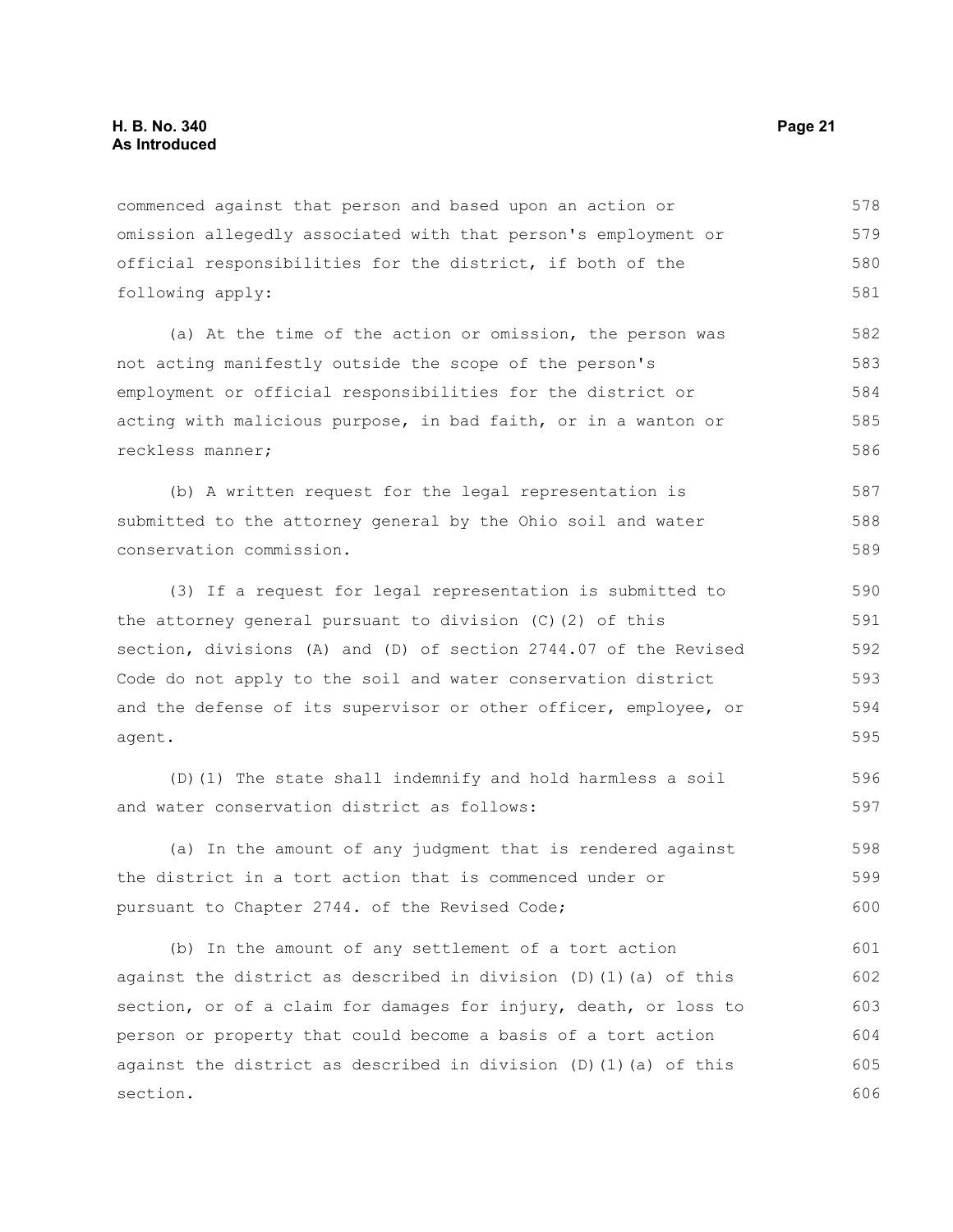### **H. B. No. 340 Page 22 As Introduced**

| (2) The state shall indemnify and hold harmless a                | 607 |
|------------------------------------------------------------------|-----|
| supervisor or other officer, employee, or agent of a soil and    | 608 |
| water conservation district as follows:                          | 609 |
| (a) Subject to the limitations specified in division (D)         | 610 |
| (3) of this section, in the amount of any judgment that is       | 611 |
| rendered against that person in a tort action based upon an      | 612 |
| action or omission allegedly associated with the person's        | 613 |
| employment or official responsibilities for the district;        | 614 |
| (b) Subject to the limitations specified in division (D)         | 615 |
| (3) of this section, in the amount of any settlement of a tort   | 616 |
| action as described in division (D)(2)(a) of this section or of  | 617 |
| any settlement of a claim for damages for injury, death, or loss | 618 |
| to person or property that could become a basis of a tort action | 619 |
| as described in division (D)(2)(a) of this section.              | 620 |
| (3) (a) The maximum aggregate amount of indemnification          | 621 |
| paid directly from state funds to or on behalf of any supervisor | 622 |
| or other officer, employee, or agent of a soil and water         | 623 |
| conservation district pursuant to divisions (D)(2)(a) and (b) of | 624 |
| this section shall be one million dollars per occurrence,        | 625 |
| regardless of the number of persons who suffer injury, death, or | 626 |
| loss to person or property as a result of the action or omission | 627 |
| of that person.                                                  | 628 |
| (b) An indemnification may be made pursuant to division          | 629 |
| $(D)$ (2) (a) or (b) of this section only if, at the time of the | 630 |
| action or omission, the supervisor or other officer, employee,   | 631 |

or agent of a soil and water conservation district was not acting manifestly outside the scope of the supervisor's or other officer's, employee's, or agent's employment or official responsibilities for the district or acting with malicious purpose, in bad faith, or in a wanton or reckless manner. 632 633 634 635 636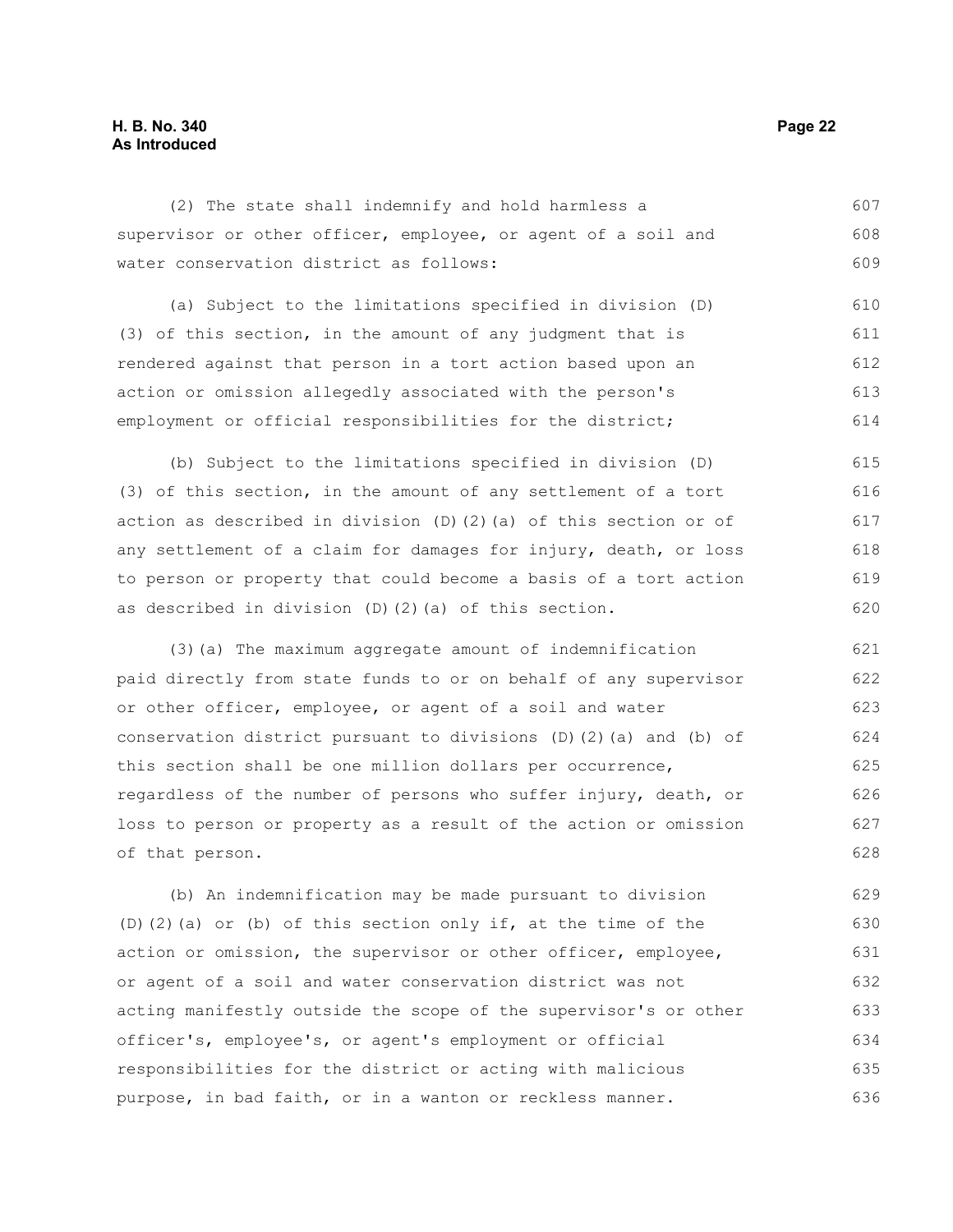#### **H. B. No. 340 Page 23 As Introduced**

(c) An indemnification shall not be made pursuant to division (D)(2)(a) or (b) of this section for any portion of a consent judgment or settlement that is unreasonable or for any portion of a judgment that represents punitive or exemplary damages. 637 638 639 640 641

(4) Division (B) of section 2744.07 of the Revised Code does not apply to a soil and water conservation district, or to any of its supervisors or other officers, employees, or agents, to the extent that division (D) of this section requires the state to indemnify and hold harmless a supervisor or other officer, employee, or agent of that district. 642 643 644 645 646 647

**Sec. 940.08.** The board of supervisors of a soil and water conservation district may employ assistants and such other employees as they consider-it considers necessary and may provide for the payment of the reasonable compensation of such assistants and employees and expenses incurred by them in the discharge of their duties from the special fund established for the district pursuant to section 940.12 of the Revised Code. 648 649 650 651 652 653 654

District employees are entitled to the sick leave benefits that are provided in section 124.38 of the Revised Code and the vacation leave benefits that are provided in section 325.19 of the Revised Code and are entitled to participate in the sick leave donation program established under section 940.09 of the Revised Code. 655 656 657 658 659 660

The supervisors board may designate the amounts and forms of other benefits, including insurance protection, to be provided to employees and may make payments of benefits from the district fund that is created with moneys accepted by the supervisors in accordance with division (E) of section 940.06 of the Revised Code or from the special fund created pursuant to 661 662 663 664 665 666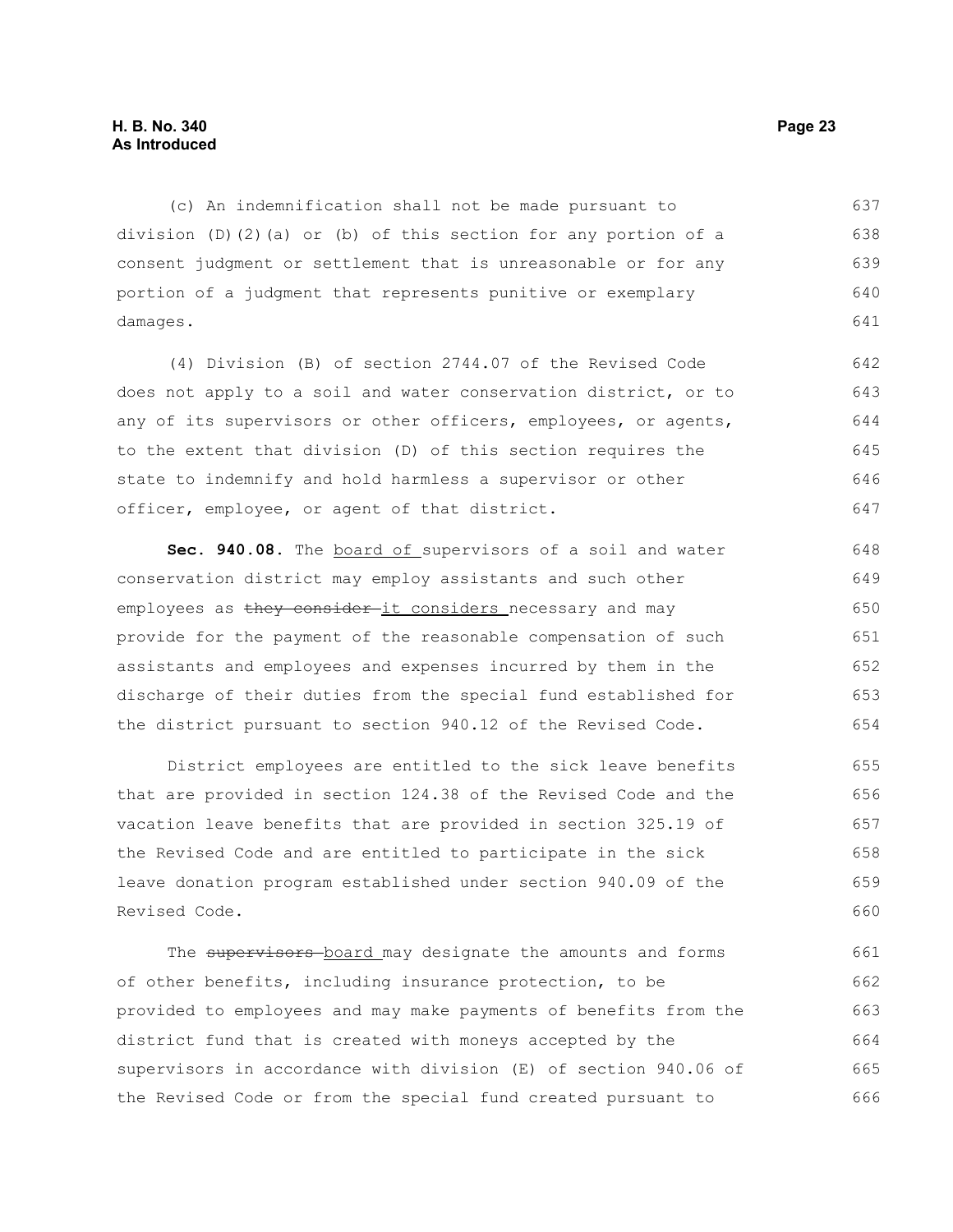section 940.12 of the Revised Code. The board of county commissioners may make payments of benefits that are provided under this section. 667 668 669

The board of supervisors may purchase such materials, equipment, and supplies, may lease such equipment, and may rent, purchase, or construct, and maintain, such offices, and provide for such equipment and supplies therefor, as they consider it considers necessary and may pay for the same from the special fund established for the district pursuant to section 940.12 of the Revised Code. 670 671 672 673 674 675 676

Sec. 940.10. (A) When the board of supervisors of a soil and water conservation district find, by resolution, that the district has personal property, including motor vehicles acquired for the use of district officers, road machinery, equipment, tools, or supplies, that is not needed for public use, or is obsolete or unfit for the use for which it was acquired, the supervisors board may sell such property at public auction or by sealed bid to the highest bidder $\tau$ . The board may sell the property after giving at least ten days' notice of the time, place, and manner of sale by posting a typewritten or printed notice in the office of the board of county commissioners. If the fair market value of the property to be sold pursuant to this division is, in the opinion of the board of supervisors, in excess of two thousand dollars, notice of the time, place, and manner of the sale shall also be published in a newspaper of general circulation in the district at least ten days prior to such sale. The supervisors board may authorize the sale of such personal property without advertisement or public notification and competitive bidding to the federal government, the state, or any political subdivision of the state. 677 678 679 680 681 682 683 684 685 686 687 688 689 690 691 692 693 694 695 696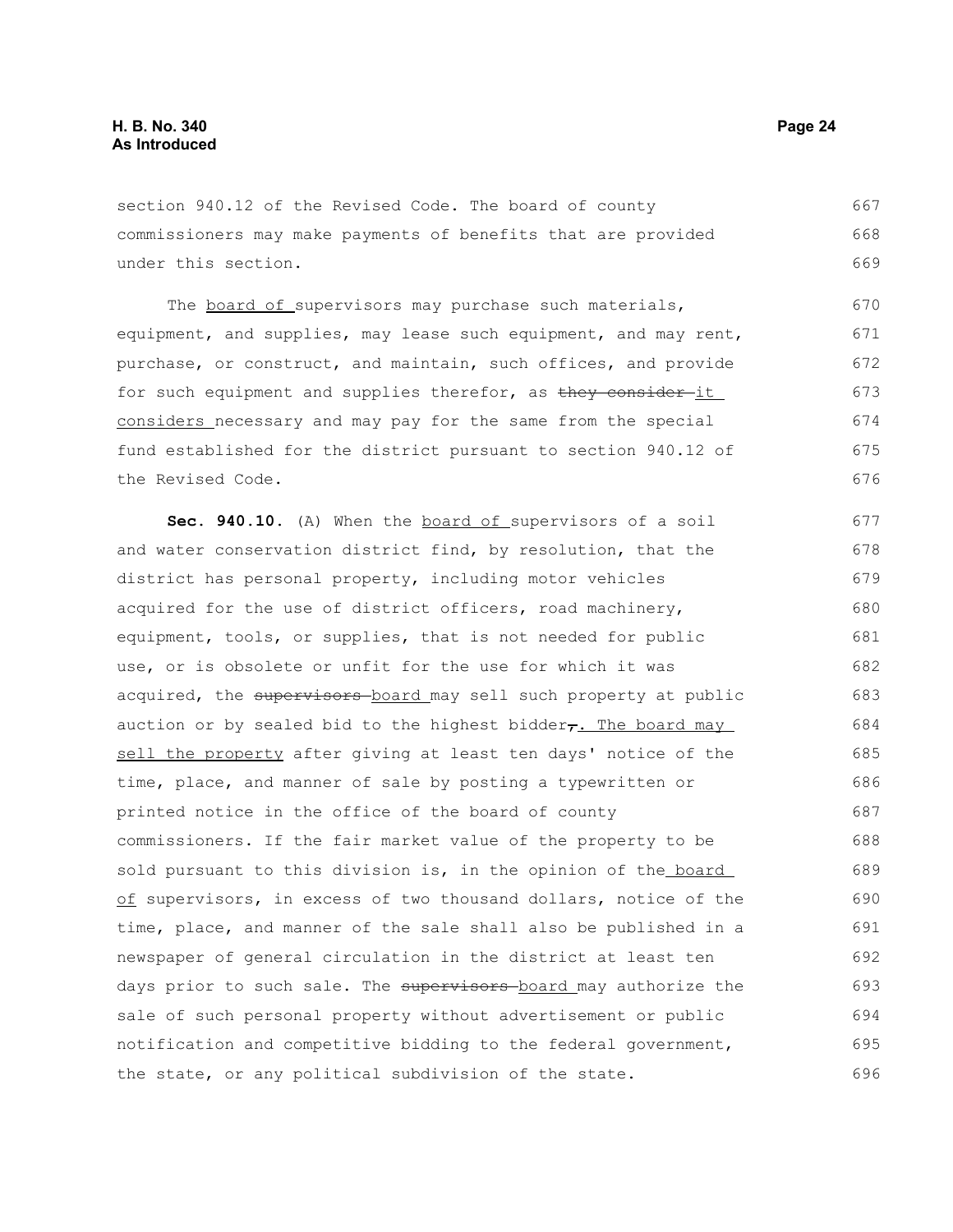#### **H. B. No. 340 Page 25 As Introduced**

If the supervisors conduct-board conducts a sale of personal property by sealed bid, the form of the bid shall be as prescribed by the supervisors board, and each bid shall contain the name of the person submitting it. Bids received shall be opened and tabulated at the time stated in the notice. The property shall be sold to the highest bidder, except that the supervisors board may reject all bids and hold another sale, by public auction or sealed bid, in the manner prescribed by this section. (B) Where the supervisors find board finds, by resolution, that the district has vehicles, equipment, or machinery that is not needed, or is unfit for public use, and the supervisors desire board desires to sell such vehicles, equipment, or machinery to the person or firm from which they propose it proposes to purchase other vehicles, equipment, or machinery, the supervisors board may offer to sell do both of the following: (1) Sell the vehicles, equipment, or machinery to such person or firm $\tau$  and to have (2) Have such selling price credited to the person or firm against the purchase price of other vehicles, equipment, or machinery. (C) Where the supervisors advertise board advertises for bids for the sale of new vehicles, equipment, or machinery to the district, they-it may include in the same advertisement a notice of their its willingness to accept do both of the following: 697 698 699 700 701 702 703 704 705 706 707 708 709 710 711 712 713 714 715 716 717 718 719 720 721 722 723

(1) Accept bids for the purchase of district-owned vehicles, equipment, or machinery that is obsolete or not needed 724 725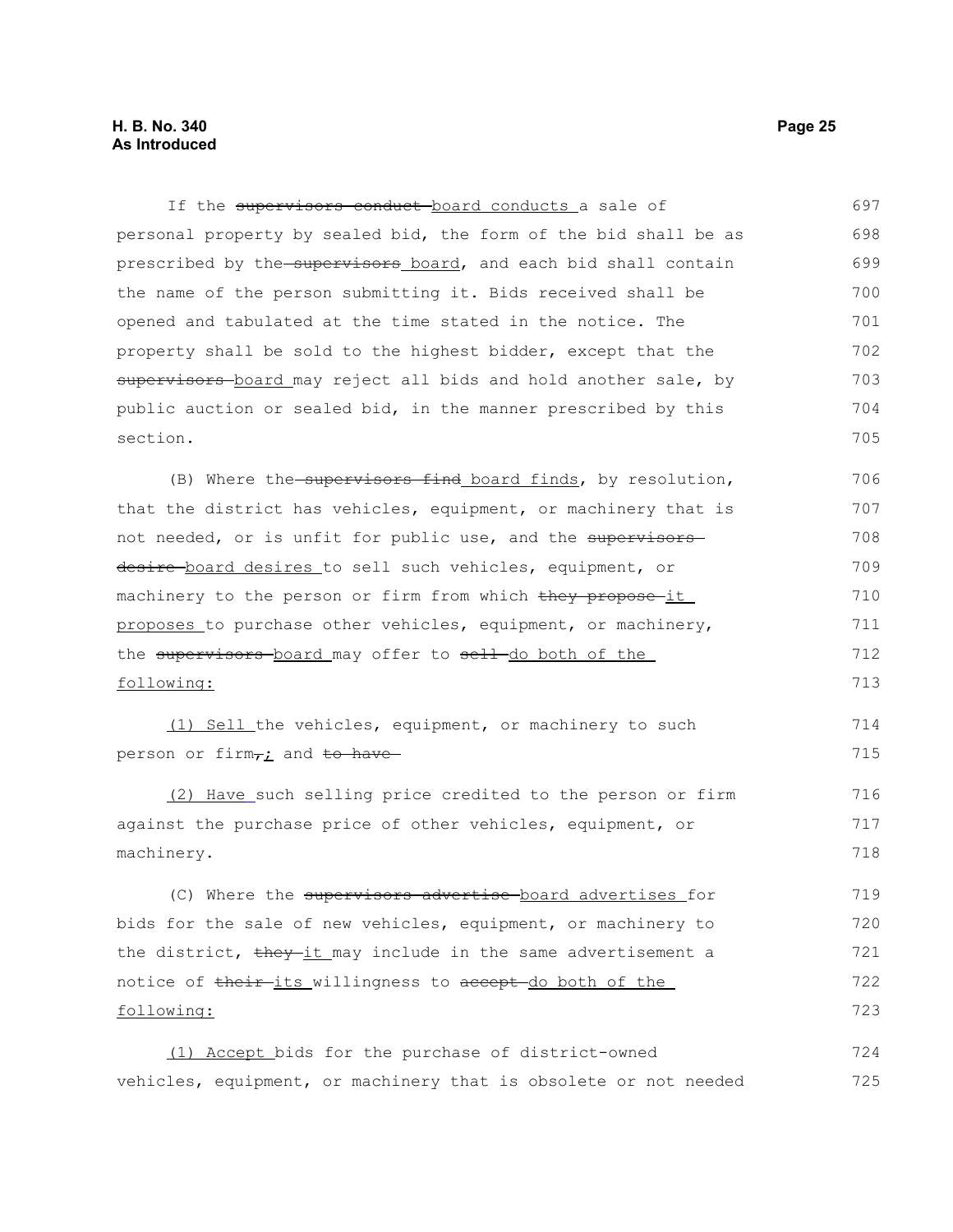for public use $\tau$  and to have

| (2) Have the amount of such bids subtracted from the            | 727 |
|-----------------------------------------------------------------|-----|
| selling price of the other vehicles, equipment, or machinery as | 728 |
| a means of determining the lowest responsible bidder.           | 729 |
| Sec. 940.11. (A) Not later than three months after-the-         | 730 |
| effective date of this amendment November 2, 2018, the board of | 731 |
| supervisors of a soil and water conservation district that hold | 732 |
| a credit card account on-the effective date of this amendment-  | 733 |
| November 2, 2018, shall adopt a written policy for the use of   | 734 |
| credit card accounts. Otherwise, the supervisors board shall    | 735 |
| adopt a written policy before first holding a credit card       | 736 |
| account.                                                        | 737 |
| The policy shall include provisions addressing all of the       | 738 |
| following:                                                      | 739 |
| (1) The supervisors-members of the board or positions           | 740 |
| authorized to use a credit card account;                        | 741 |
| (2) The types of expenses for which a credit card account       | 742 |
| may be used;                                                    | 743 |
| (3) The procedure for acquisition, use, and management of       | 744 |
| a credit card account and presentation instruments related to   | 745 |
| the account including cards and checks;                         | 746 |
| (4) The procedure for submitting itemized receipts to the       | 747 |
| fiscal agent or the fiscal agent's designee;                    | 748 |
| (5) The procedure for credit card issuance, credit card         | 749 |
| reissuance, credit card cancellation, and the process for       | 750 |
| reporting lost or stolen credit cards;                          | 751 |
| (6) The district's credit card account's maximum credit         | 752 |
| limit or limits;                                                | 753 |
|                                                                 |     |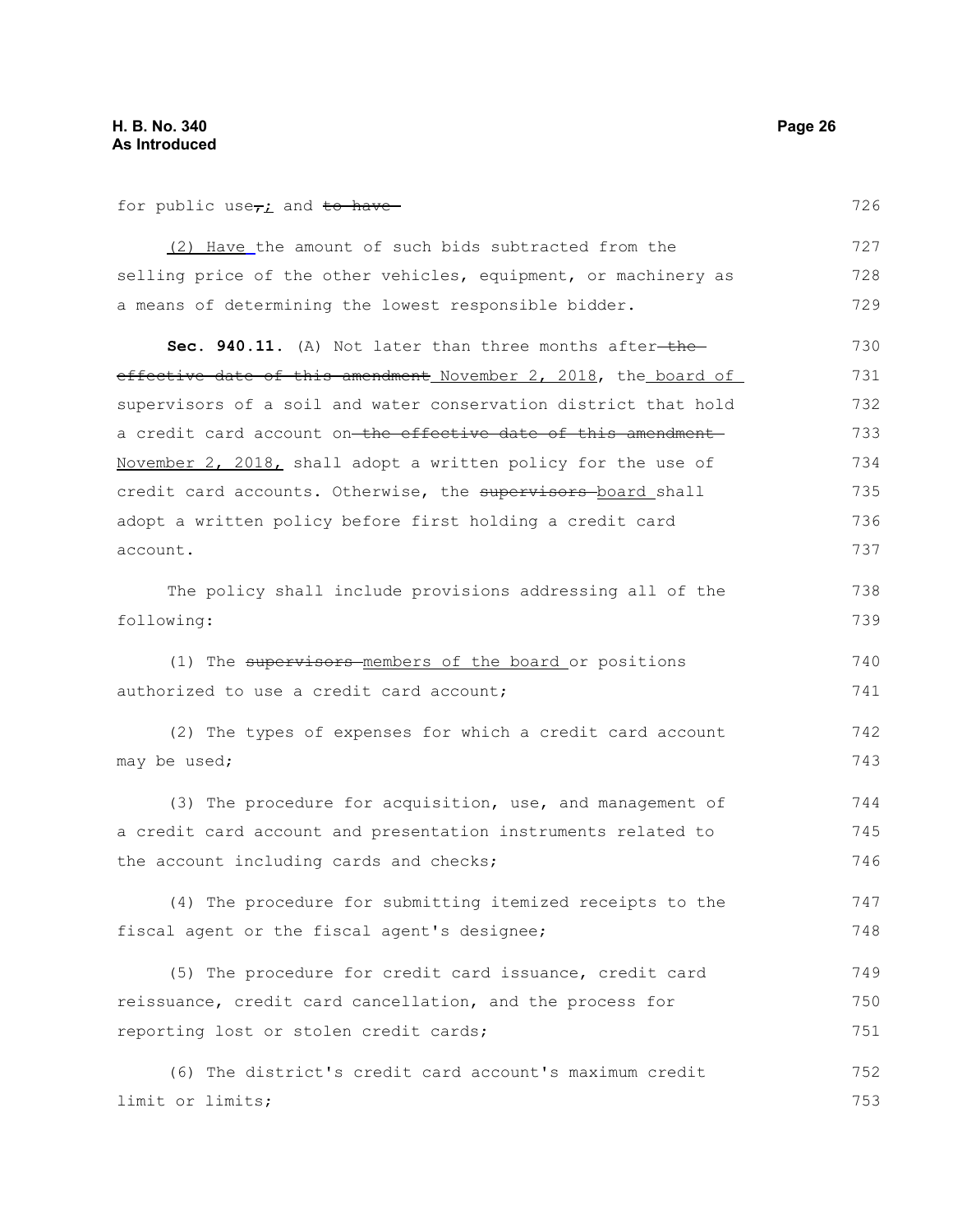#### **H. B. No. 340 Page 27 As Introduced**

(7) The actions or omissions by an officer or employee that qualify as misuse of a credit card account. 754 755

(B) The name of the soil and water conservation district shall appear on each presentation instrument related to the account including cards and checks. 756 757 758

(C) If the fiscal agent of the district does not retain general possession and control of the credit card account and presentation instruments related to the account including cards and checks, the supervisors-board shall appoint a compliance officer to perform the duties enumerated under division (D) of this section. The compliance officer may not use a credit card account and may not authorize a supervisor board member or employee to use a credit card account. The fiscal agent is not eligible for appointment as compliance officer. 759 760 761 762 763 764 765 766 767

(D) The compliance officer, if applicable, and the supervisors board at least quarterly shall review the number of cards and accounts issued, the number of active cards and accounts issued, the cards' and accounts' expiration dates, and the cards' and accounts' credit limits. 768 769 770 771 772

(E) If the fiscal agent retains general possession and control of the credit card account and presentation instruments related to the account including cards and checks, and the supervisors board authorize a supervisor board member or employee to use a credit card, the fiscal agent may use a system to sign out credit cards to the authorized users. The supervisor board member or employee is liable in person and upon any official bond the supervisor member or employee has given to the district to reimburse the district treasury the amount for which the supervisor member or employee does not provide itemized receipts in accordance with the policy described in division (A) 773 774 775 776 777 778 779 780 781 782 783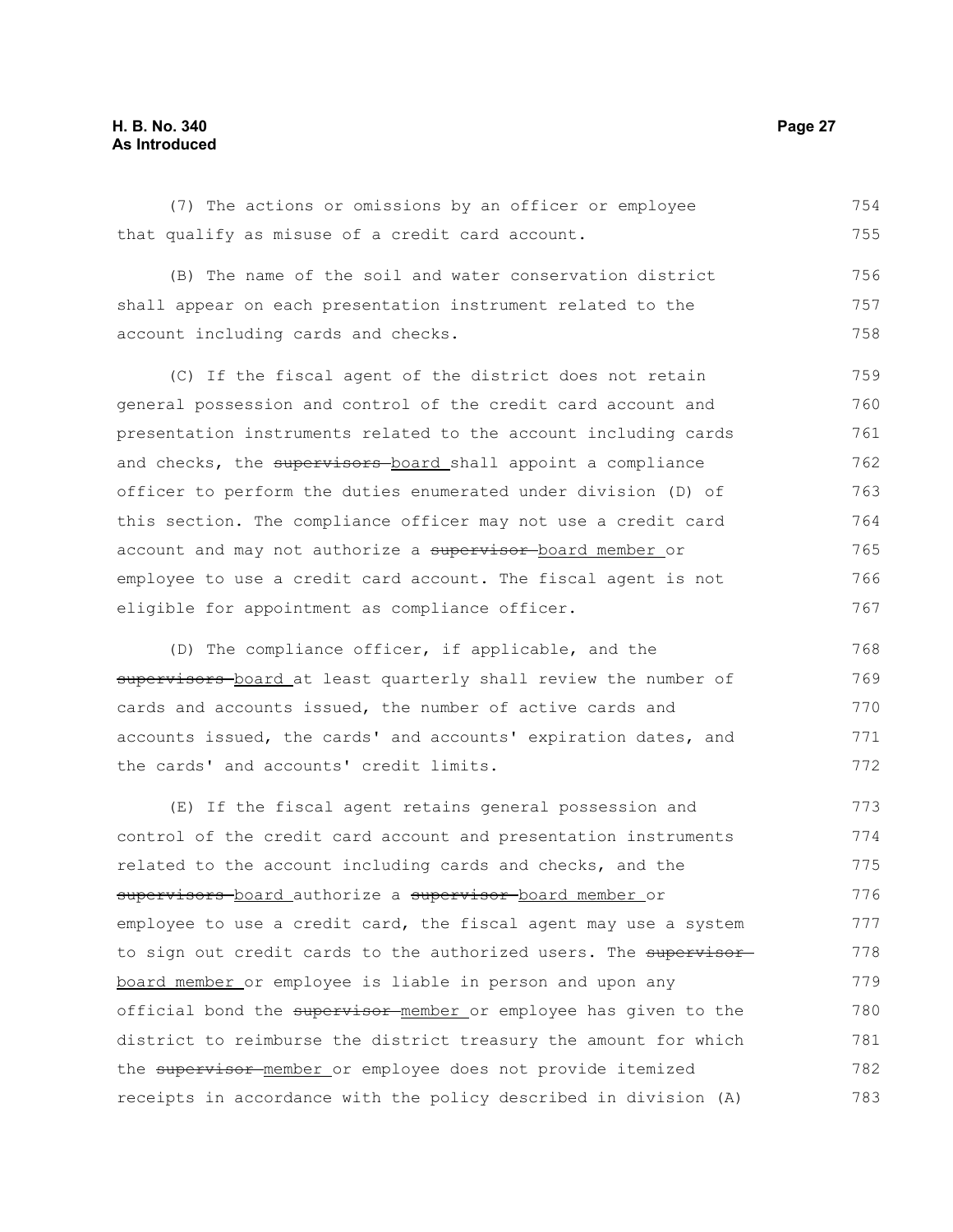of this section.

(F) The use of a credit card account for expenses beyond those authorized by the supervisors board constitutes misuse of a credit card account. A supervisor board member or employee of a soil and water conservation district or a public servant as defined under section 2921.01 of the Revised Code who knowingly misuses a credit card account held on behalf of a soil and water conservation district violates section 2913.21 of the Revised Code. 785 786 787 788 789 790 791 792

(G) The fiscal agent or the fiscal agent's designee annually shall file a report with the supervisors-board detailing all rewards received based on the use of the soil and water conservation district's credit card account. 793 794 795 796

(H) As used in this section, "credit card account" means any bank-issued credit card account, store-issued credit card account, financial institution-issued credit card account, financial depository-issued credit card account, affinity credit card account, or any other card account allowing the holder to purchase goods or services on credit or to transact with the account, and any debit or gift card account related to the receipt of grant moneys. "Credit card account" does not include a procurement card account, gasoline or telephone credit card account, or any other card account where merchant category codes are in place as a system of control for use of the card account. 797 798 799 800 801 802 803 804 805 806 807

**Sec. 940.12.** The board of county commissioners of each county in which there is a soil and water conservation district may levy a tax within the ten-mill limitation and may appropriate money from the proceeds of the levy or from the general fund of the county. The money shall be held in a special fund for the credit of the district, to be expended for the 808 809 810 811 812 813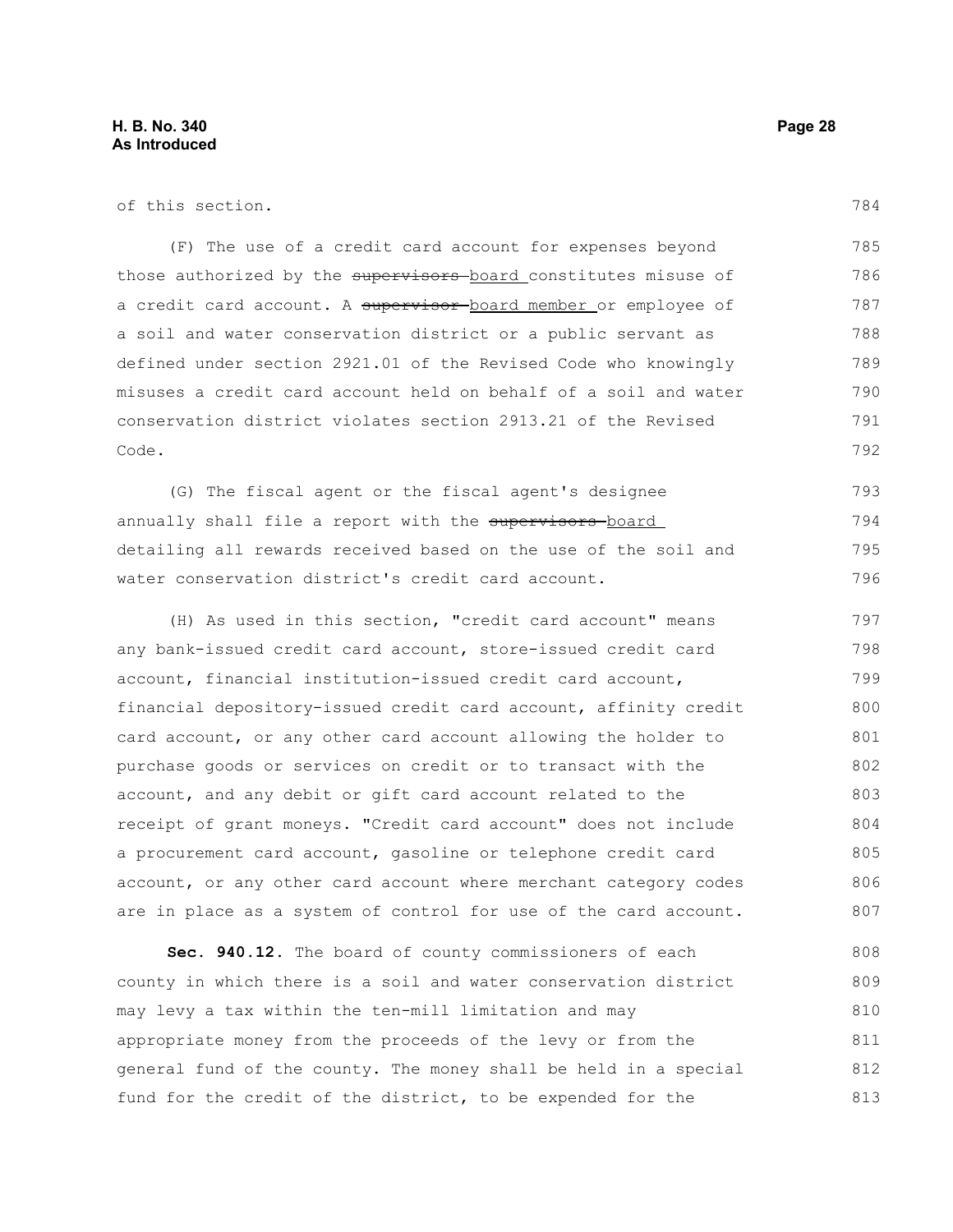#### **H. B. No. 340 Page 29 As Introduced**

purposes prescribed in section 940.08 of the Revised Code or under the policy adopted under section 940.11 of the Revised Code, for construction and maintenance of improvements by the district, and for other expenses incurred in carrying out the program of the district upon the written order of the fiscal agent for the district after authorization by a majority of the board of supervisors of the district. 814 815 816 817 818 819 820

**Sec. 940.13.** (A) The prosecuting attorney of a county in which there is a soil and water conservation district shall beis the legal adviser of the district. The prosecuting attorney shall be-is the legal counsel of such district in all civil actions brought by or against it and shall conduct all such actions in the prosecuting attorney's official capacity. The board of supervisors of a district may also employ such attorneys as may be necessary or desirable in the operations of the district. 821 822 823 824 825 826 827 828 829

(B) The prosecuting attorney of a lead county that is represented on a joint board of supervisors created under section 940.34 of the Revised Code is the legal advisor of the joint board in all civil actions brought by or against the joint board. The prosecuting attorney shall conduct all such actions in the prosecuting attorney's official capacity. The joint board may employ other attorneys as may be necessary or desirable in the operations of the joint board.

**Sec. 940.19.** (A) An owner of land that is located in a soil and water conservation district may file a petition with the board of supervisors of the district requesting the construction of a conservation work of improvement. Upon the receipt of such a petition, the supervisors shall make a preliminary determination to accept or reject the petition. 838 839 840 841 842 843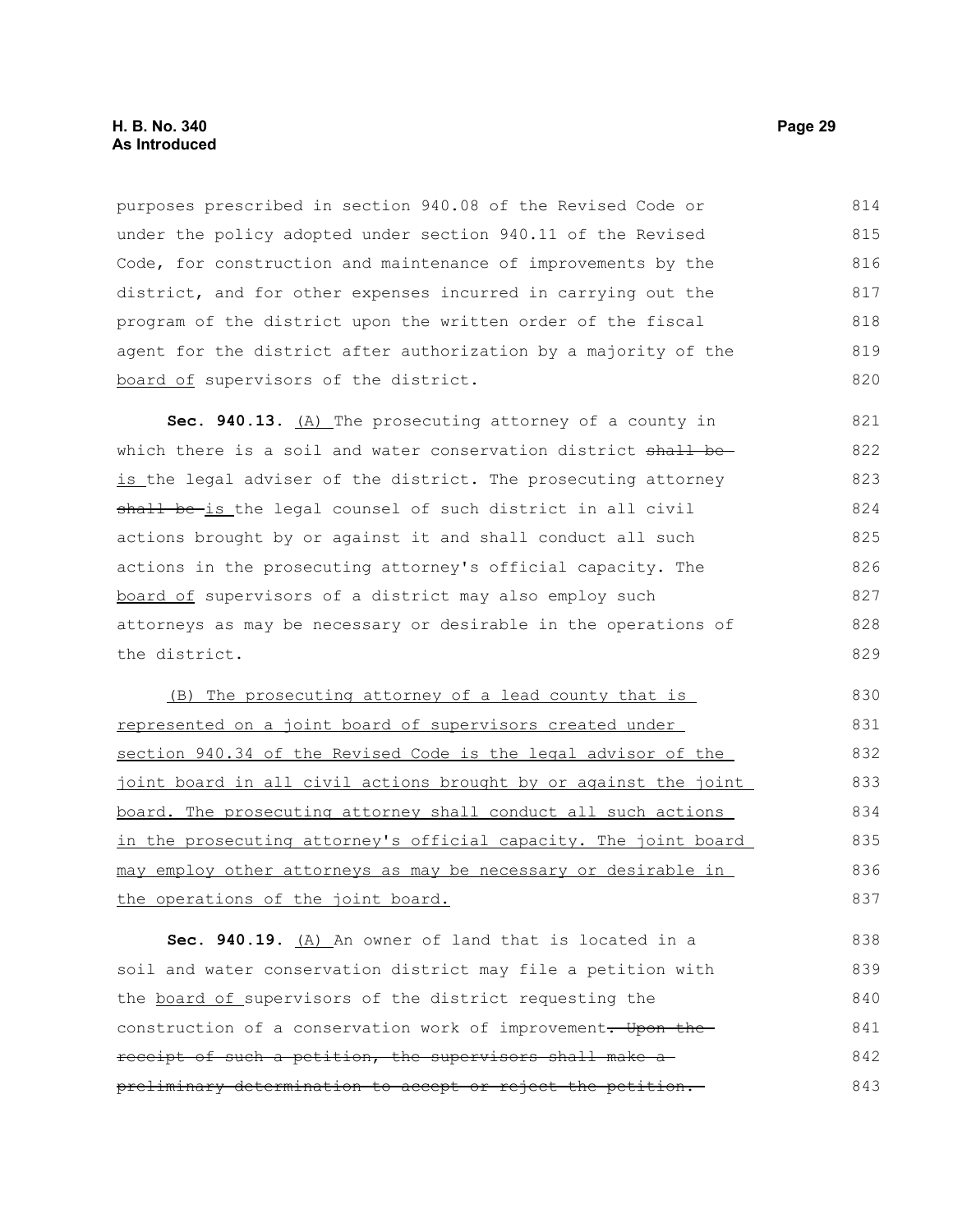| A petition may be rejected if the supervisors determine.         | 844 |
|------------------------------------------------------------------|-----|
|                                                                  |     |
| Prior to filing a petition, the petitioner shall consult with    | 845 |
| the district to discuss the proposed drainage improvement and to | 846 |
| determine the proper forms and procedures for filing the         | 847 |
| petition.                                                        | 848 |
| (B) The petition shall include all of the following:             | 849 |
| (1) A statement of the nature of the work for which a            | 850 |
| petition is filed, including locating, cleaning, removing        | 851 |
| obstructions from, constructing, reconstructing, straightening,  | 852 |
| deepening, widening, altering, boxing, tiling, filling, walling, | 853 |
| or arching any ditch, drain, watercourse, floodway, creek, run,  | 854 |
| or river; changing the course, location, or terminus thereof; or | 855 |
| constructing a levee, wall, embankment, jetty, dike, dam,        | 856 |
| sluice, revetment, reservoir, holding basin, control gate,       | 857 |
| breakwater, or other structure for the control of water;         | 858 |
| (2) A description, including location, of the course and         | 859 |
| termini of the proposed improvement and the branches, spurs, or  | 860 |
| laterals, if any are petitioned for;                             | 861 |
| (3) A statement that the construction of the improvement         | 862 |
| is necessary and will benefit the petitioner; and                | 863 |
| (4) A statement that all costs of engineering,                   | 864 |
| construction, and future maintenance will be assessed to the     | 865 |
| benefiting parcels of land.                                      | 866 |
| (C) The board shall make a preliminary determination to          | 867 |
| accept or reject the petition at the board's next scheduled      | 868 |
| meeting.                                                         | 869 |
| (D) (1) The board may reject the petition for any of the         | 870 |
| following reasons:                                               | 871 |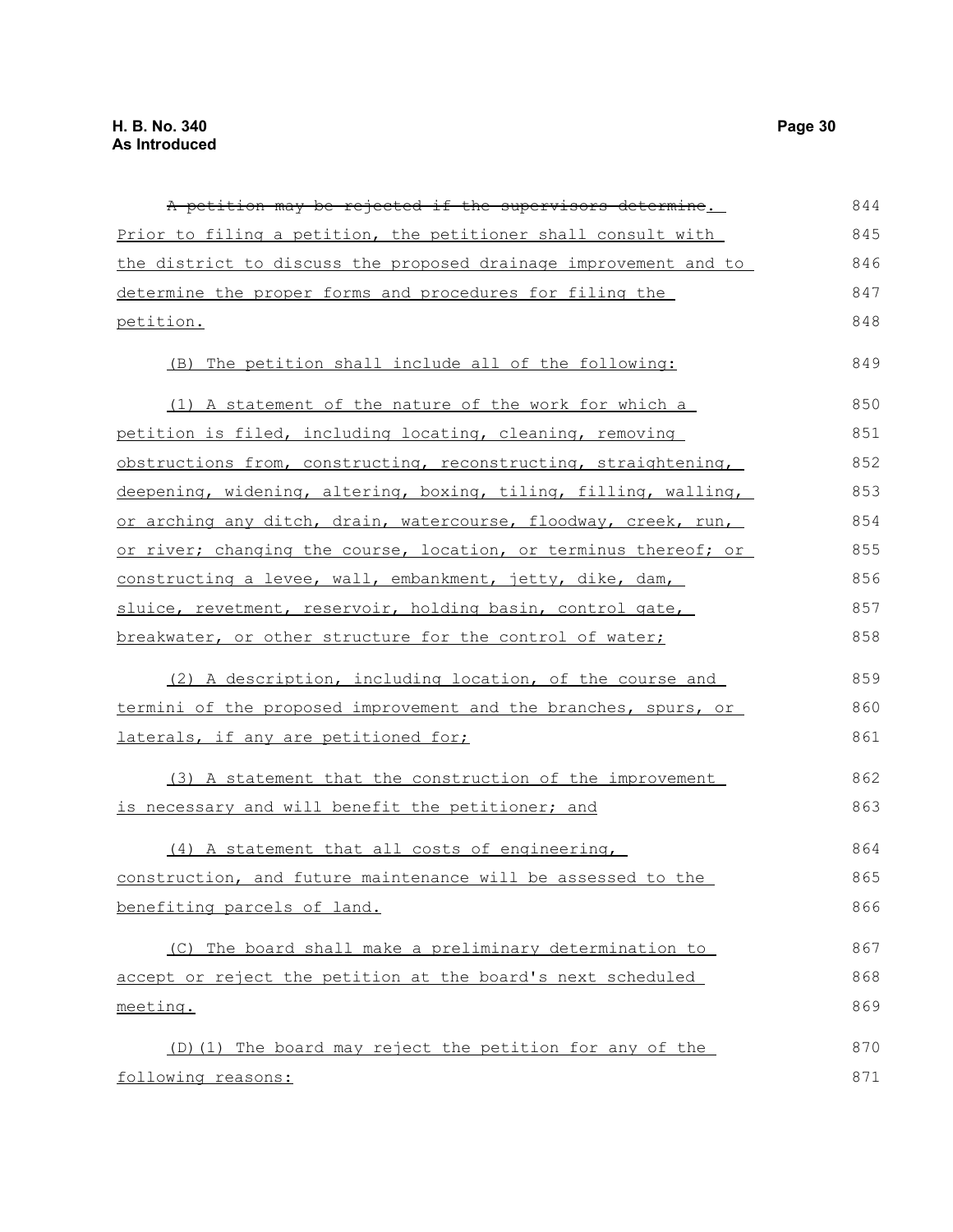(a) The board determines that the information that  $\frac{it - \text{the}}{t}$ petition contains about the proposed improvement is insufficient to enable the supervisors board to proceed with the petition under this chapter-or if the. (b) The petition appears to be frivolous. The supervisors also may reject a petition on the grounds that the. (c) The district lacks sufficient staff or other resources to proceed with the improvement in accordance with this chapter.  $H$  (2) If the supervisors reject a board rejects the petition, they it shall notify the petitioner in writing of the reasons for the rejection. A The petitioner may amend a petition that was-is rejected due to insufficient information may besupplemented with additional information and filed again may subsequently file the amended petition with the board.  $(E)$  If the supervisors accept a board accepts the petition for a proposed improvement, they the board shall establish do both of the following: (1) Establish a date and time for a view of the proposed improvement, which . The date shall be not fewer than twentyfive thirty nor more than ninety days after the date on which the petition was-filed accepted. The supervisors-board shall designate a convenient place near the proposed improvementlocation at which the view shall-start occur. Upon receipt of a petition, the supervisors also shall establish (2) Establish a date and time on and at which and designate a location at which they the board will hold a hearing 872 873 874 875 876 877 878 879 880 881 882 883 884 885 886 887 888 889 890 891 892 893 894 895 896 897 898

on the proposed improvement. The hearing shall occur not  $\frac{1}{1 + \frac{1}{1 + \frac{1}{1}}$ 

fewer than thirty nor more than ninety days after the date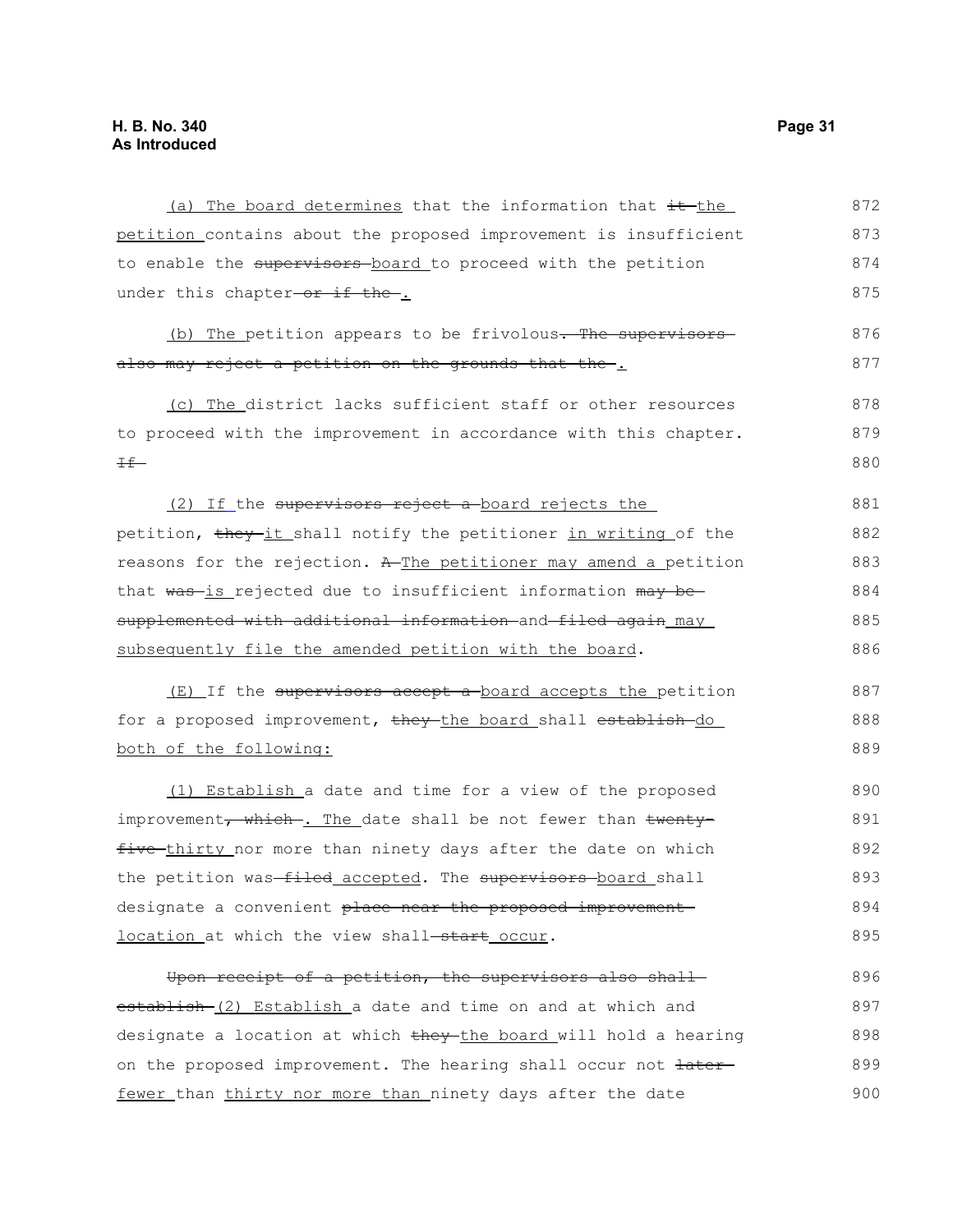established for the view.

(F) If a petitioner proposes an improvement that would be located in two or more adjoining soil and water conservation districts, the board of supervisors that receives the petition shall provide notice of the petition to the board of supervisors of each other county in which the proposed improvement would be located. The boards then shall create a joint board of supervisors under section 940.34 of the Revised Code and proceed in accordance with that section. 902 903 904 905 906 907 908 909

**Sec. 940.20.** As soon as the supervisors of a soil and water conservation district have established the dates, times, and locations of the view and the hearing concerning a proposed improvement, they shall send, at (A) At least twenty-twenty-one days prior to the date established for the view, the board of supervisors of a soil and water conservation district shall send a written notice of the view and the hearing to the all landowners within the area to be benefited by the proposed improvement and to the board of county commissioners and the county engineer. The board shall ensure that the notice contains all of the following: 910 911 912 913 914 915 916 917 918 919 920

(1) The date, time, and location for the view and the subsequent hearing; (2) A description of the proposed improvement and its location as stated in the petition, a map indicating the location of the proposed improvement or information on where to access the map, and an explanation of how to obtain additional 921 922 923 924 925 926

(3) A statement that all costs of engineering, construction, and future maintenance will be assessed to the 928 929

information or ask questions about the proposed improvement;

901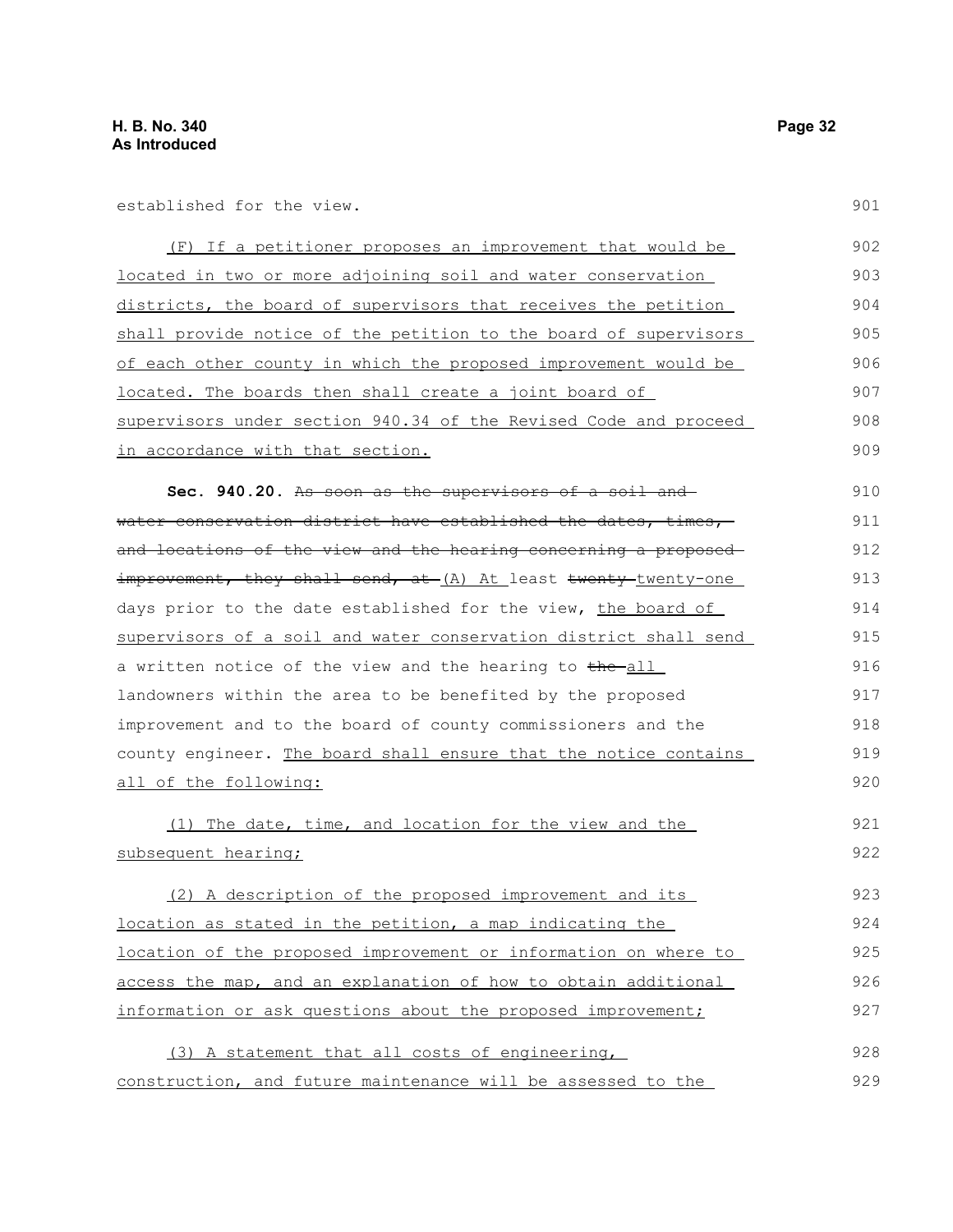### benefiting parcels of land;

| (4) A statement that a landowner may file, not more than         | 931 |
|------------------------------------------------------------------|-----|
| twenty-one days after the date of the view, an amendment to the  | 932 |
| original petition that expands the length of the proposed        | 933 |
| improvement, provided that the amendment does not expand the     | 934 |
| area to be benefited by the proposed improvement;                | 935 |
| (5) A statement that any landowner receiving the notice          | 936 |
| may comment on the proposed improvement in writing before or in  | 937 |
| person at the hearing on the petition;                           | 938 |
| (6) The address at which to file an amendment to the             | 939 |
| petition or submit written comments on the proposed improvement. | 940 |
| (B) The supervisors board shall notify all landowners that       | 941 |
| are adjacent to the proposed improvement either by certified     | 942 |
| mail or, if the supervisors have board has record of an internet | 943 |
| identifier of record associated with such a landowner, by        | 944 |
| ordinary mail and by that internet identifier of record, and     | 945 |
| shall notify all others by certified mail or first class         | 946 |
| mailings. Any such The written notice shall have the words       | 947 |
| "Legal Notice" printed in plain view on the face of the envelope | 948 |
| or, in the case of service by an internet identifier of record,  | 949 |
| in conspicuous typeface at the top of the notice. In addition,   | 950 |
| the supervisors                                                  | 951 |

 (C) The board shall invite to the view and the hearing the staff of the soil and water conservation district and the staff of the natural resources conservation service in the United States department of agriculture that is involved with the district together with any other people that the supervisors consider board considers to be necessary to the proceedings. 952 953 954 955 956 957

(D) As used in this section, "internet identifier of 958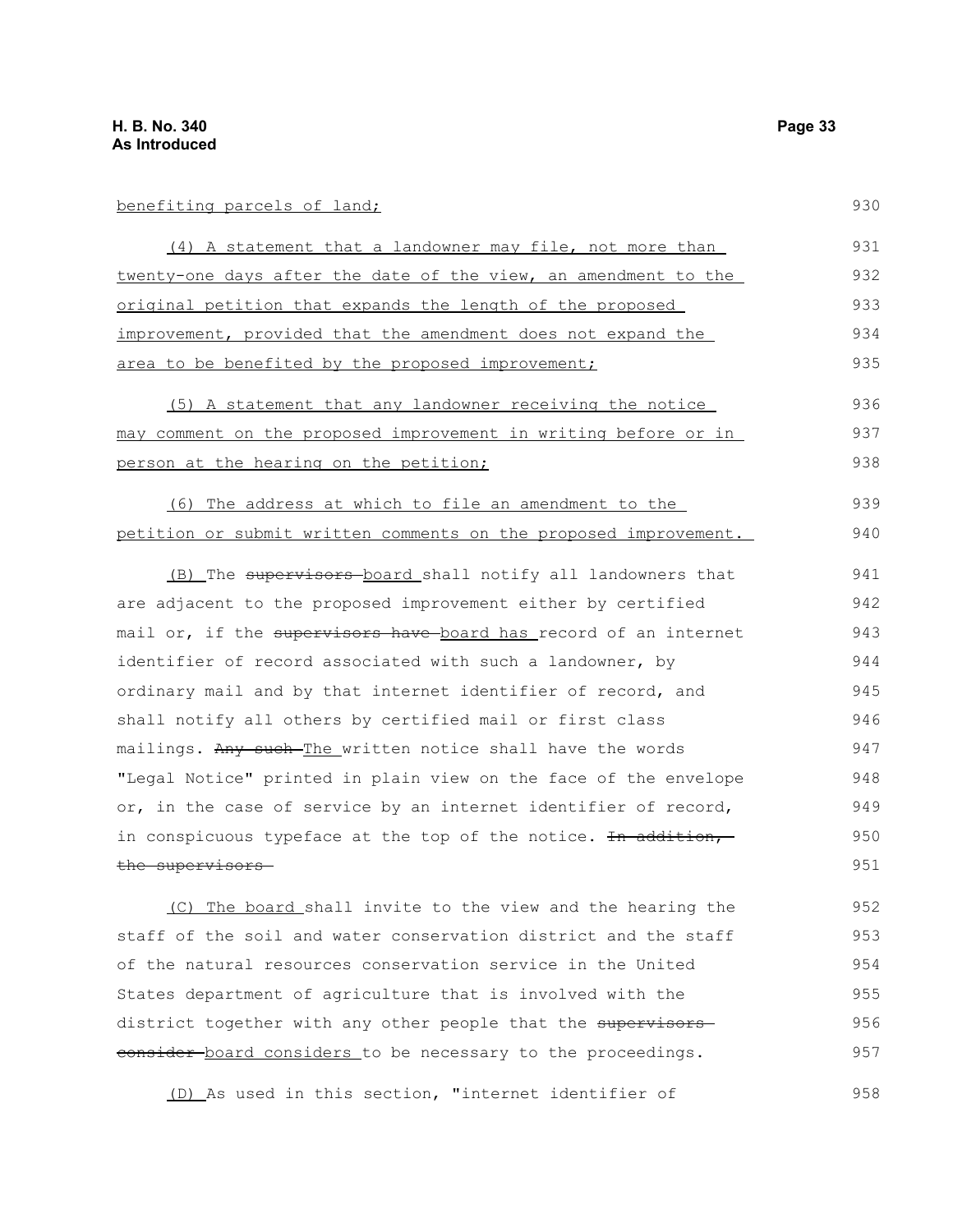| record" has the same meaning as in section 9.312 of the Revised  | 959 |
|------------------------------------------------------------------|-----|
| Code.                                                            | 960 |
| Sec. 940.21. (A) On the date established for the view of a       | 961 |
| proposed improvement, the board of supervisors of a soil and     | 962 |
| water conservation district or its designee shall meet at the    | 963 |
| designated location near the proposed improvement at the         | 964 |
| established time. At that time, they shall hear proof of the     | 965 |
| need for the proposed improvement offered by any landowner that  | 966 |
| is affected by it.                                               | 967 |
| The supervisors shall view the area in which the proposed        | 968 |
| improvement is to be constructed. If the proposed improvement is | 969 |
| a ditch, the view shall include the line of the proposed ditch-  | 970 |
| and each branch, lateral, or spur of the ditch that is mentioned | 971 |
| in the petition. If present an overview of the proposed          | 972 |
| improvement. In the presentation, the board or its designee      | 973 |
| shall use methods and means that the board determines will       | 974 |
| adequately inform those attending the view about the proposed    | 975 |
| improvement's location and the drainage issues intended to be    | 976 |
| addressed by the proposed improvement.                           | 977 |
| (B) Upon the request made at the view of a member of the         | 978 |
| board or of a landowner in the area to be benefited by the       | 979 |
| proposed improvement, the board or its designee shall recess the | 980 |
| view and reconvene at a site along the proposed improvement for  | 981 |
| the purpose of gaining additional information about the drainage | 982 |
| issue intended to be addressed by the proposed improvement. If   | 983 |
| the area to be viewed is extensive, the supervisors-board or its | 984 |
| designee may conduct the view on more than one day and may       | 985 |
| adjourn from day to day, or a longer period, until the view is   | 986 |
| completed.                                                       | 987 |
|                                                                  |     |

**Sec. 940.22.** (A) Upon acceptance of a petition requesting 988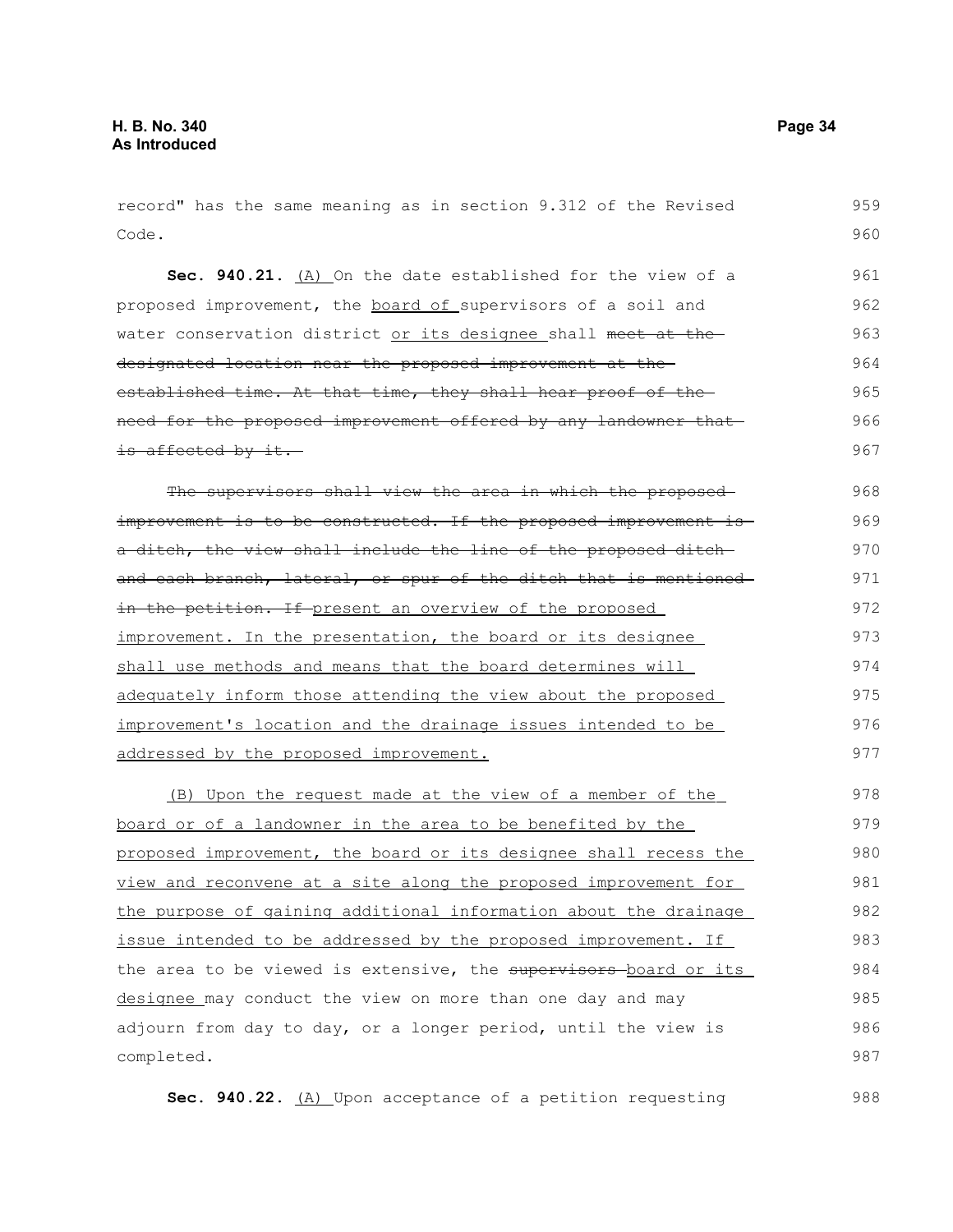| the construction of an improvement, the board of supervisors of  | 989  |
|------------------------------------------------------------------|------|
| a soil and water conservation district shall begin to prepare,   | 990  |
| as a guide to the board of county commissioners and the          | 991  |
| petitioners, a preliminary report regarding the proposed         | 992  |
| improvement. The supervisors board shall present the completed   | 993  |
| preliminary report at the hearing that is held on the proposed   | 994  |
| improvement.                                                     | 995  |
| (B) The board shall ensure that the preliminary report           | 996  |
| shall include a includes all of the following:                   | 997  |
| (1) A preliminary estimate of the cost, comments of              | 998  |
| construction for the proposed improvement;                       | 999  |
| (2) Comments on the feasibility of the project, and a            | 1000 |
| proposed improvement;                                            | 1001 |
| (3) A statement of the supervisors' board's opinion as to        | 1002 |
| whether the benefits from the project-proposed improvement are   | 1003 |
| likely to exceed the estimated cost. The preliminary report      | 1004 |
| shall identify ;                                                 | 1005 |
| (4) A list of all factors-that are apparent to the-              | 1006 |
| supervisors identified by the board, both favorable and          | 1007 |
| unfavorable to the proposed improvement, so that the petitioners | 1008 |
| may be informed concerning what is involved with the             | 1009 |
| construction of the proposed improvement.                        | 1010 |
| (C) In addition to reporting preparing a preliminary             | 1011 |
| report on the improvement as petitioned, the supervisors board   | 1012 |
| may submit alternate proposals to accomplish the intent of the   | 1013 |
| petition. The                                                    | 1014 |
| (D) The preliminary report and all alternate proposals           | 1015 |
| shall be reviewed and receive concurrence from an engineer who   | 1016 |
| is employed by the department of agriculture or by the natural   | 1017 |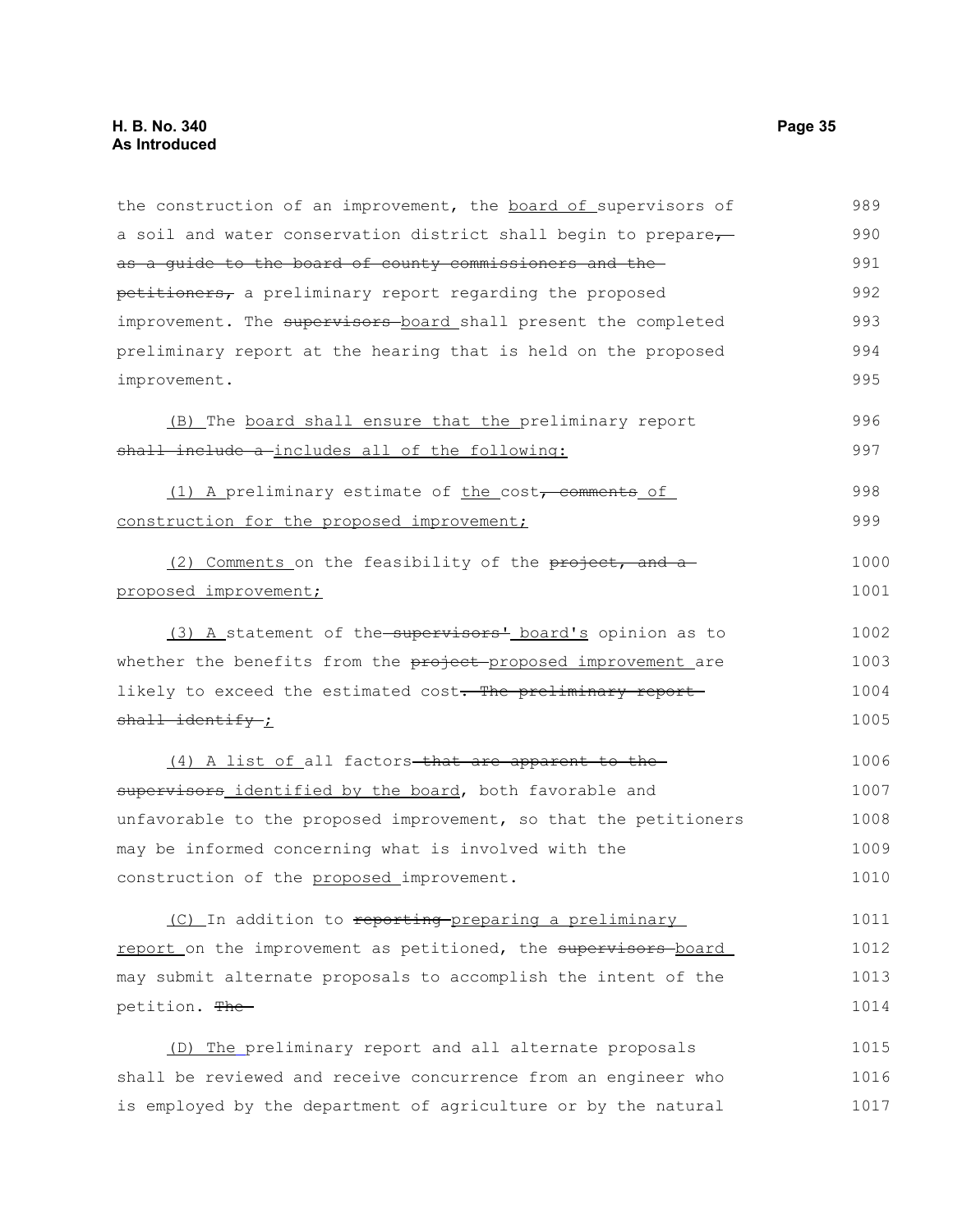resources conservation service in the United States department of agriculture and who is responsible for providing technical assistance to the district or from any other registered professional engineer whom selected by the board of supervisors choose. 1018 1019 1020 1021 1022

**Sec. 940.23.** (A) On the date and at the time established by the board of supervisors for the hearing on a petition for a proposed improvement, the supervisors of a soil and waterconservation district board shall conduct the hearing. Prior to the hearing, landowners affected by the proposed improvement may file objections to it with the supervisors, and at the hearingthe supervisors shall hear any objections so filed. In addition At the hearing, the supervisors board shall present their do both of the following: 1023 1024 1025 1026 1027 1028 1029 1030 1031

(1) Present the board's preliminary report on the proposed improvement-and shall hear-; 1032 1033

(2) Hear any comments or evidence offered by any landowner for or against construction of the proposed improvement. If 1034 1035

(B) If necessary, the hearing may occur on more than oneday and may be adjourned from day to day or for a longer time that board may recess and continue the hearing on subsequent days as may be reasonable to consider additional information about the proposed improvement or so that all interested landowners may have an opportunity to be heard in favor of or inopposition to comment on the proposed improvement. 1036 1037 1038 1039 1040 1041 1042

(C) At the conclusion of the hearing, the board shall vote to decide whether to proceed with a project survey and design or to dismiss the petition. In making its decision, the board shall take into consideration all of the following: 1043 1044 1045 1046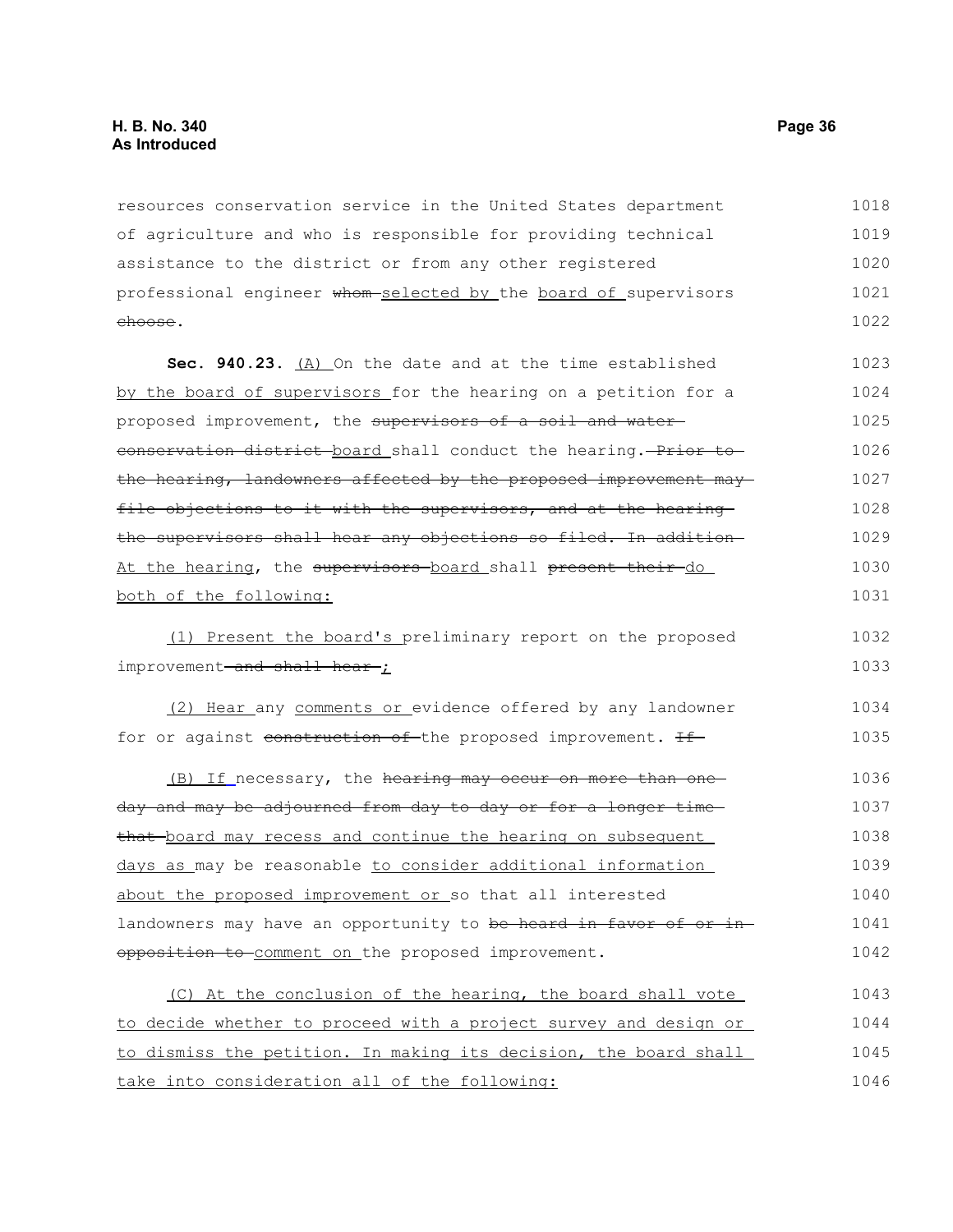| (1) The petition;                                                 | 1047 |
|-------------------------------------------------------------------|------|
| (2) The preliminary report;                                       | 1048 |
| (3) Comments on the proposed improvement;                         | 1049 |
| (4) The protection of environmentally significant areas           | 1050 |
| when those areas could be adversely affected by the construction  | 1051 |
| of the proposed improvement and, if necessary, alternative plans  | 1052 |
| providing for that protection and for construction of the         | 1053 |
| proposed improvement.                                             | 1054 |
| (D) The board may proceed with the project survey and             | 1055 |
| design for a proposed improvement if both of the following        | 1056 |
| apply:                                                            | 1057 |
| (1) The board finds that a proposed improvement is                | 1058 |
| necessary and is conducive to the public welfare.                 | 1059 |
| (2) The board is reasonably certain that the benefits of          | 1060 |
| the proposed improvement will outweigh its costs.                 | 1061 |
| Sec. -940.26 940.24. Upon approval by After a vote of the         | 1062 |
| board of supervisors of a soil and water conservation district    | 1063 |
| of a petition-to proceed with a project survey and design for a   | 1064 |
| proposed improvement, the supervisors board or their its          | 1065 |
| designee shall conduct all necessary surveys for the proposed     | 1066 |
| improvement. In addition, the supervisors board or their its      | 1067 |
| designee shall prepare plans for constructing the improvement     | 1068 |
| and shall prepare maps showing the location of the land that is-  | 1069 |
| proposed to be assessed in accordance with section 940.33 of the- | 1070 |
| Revised Code for the improvement.                                 | 1071 |
| The supervisors or their designee shall prepare-                  | 1072 |
| specifications -. The plans shall include all of the following:   | 1073 |
| (A) Specifications for construction of the improvement-and-       | 1074 |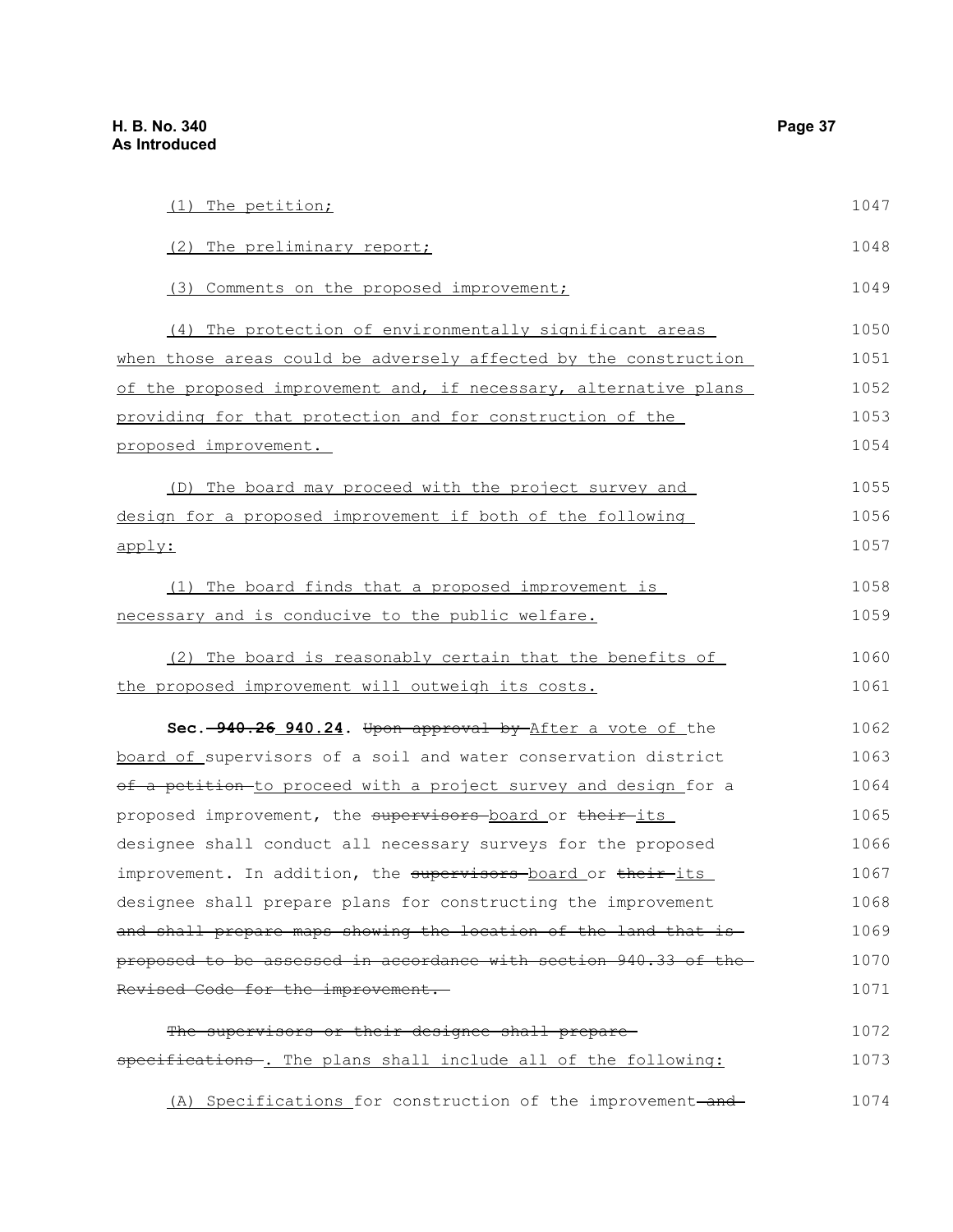### shall specify dimensions;

1086 1087

| (B) Dimensions of any temporary easement that is necessary       | 1076 |
|------------------------------------------------------------------|------|
| for construction purposes. In addition, the supervisors or their | 1077 |
| designee shall make estimates of the cost of material and any-   | 1078 |
| excavation costs. The construction of the improvement may be-    | 1079 |
| divided into construction areas if that would be expedient.;     | 1080 |
|                                                                  |      |

(C) In the case of an improvement that is a ditch or similar structure for the disposal of water, the specifications for its construction that the supervisors or their designee must prepare shall provide for spreading provisions for all of the following: 1081 1082 1083 1084 1085

 $(1)$  Spreading and leveling of spoil banks-and shallprovide for erosion ;

(2) Erosion and sediment control through the establishment of a sod or seeded strip or other such controls if suitable vegetative cover is not present. With regard to sod or seeded strips, the board shall ensure that the plan provides that such strips will be not fewer than four-ten feet nor more than fifteen feet wide, measured at right angles to the top of the ditch bank on both sides of the ditch, except where suitable vegetative cover exists. The strip Sod or seeded strips or other such controls shall be are considered to be part of the permanent improvement. Sod-The board or its designee shall report to the county auditor the total acreage of sod or seeded strips or other such controls that are established and maintained in excess of four feet shall be compensated for bytheir removal accordance with this chapter. The county auditor shall remove the total acreage of sod or seeded strips or other such controls from the taxable valuation of the property of which they are a part. 1088 1089 1090 1091 1092 1093 1094 1095 1096 1097 1098 1099 1100 1101 1102 1103 1104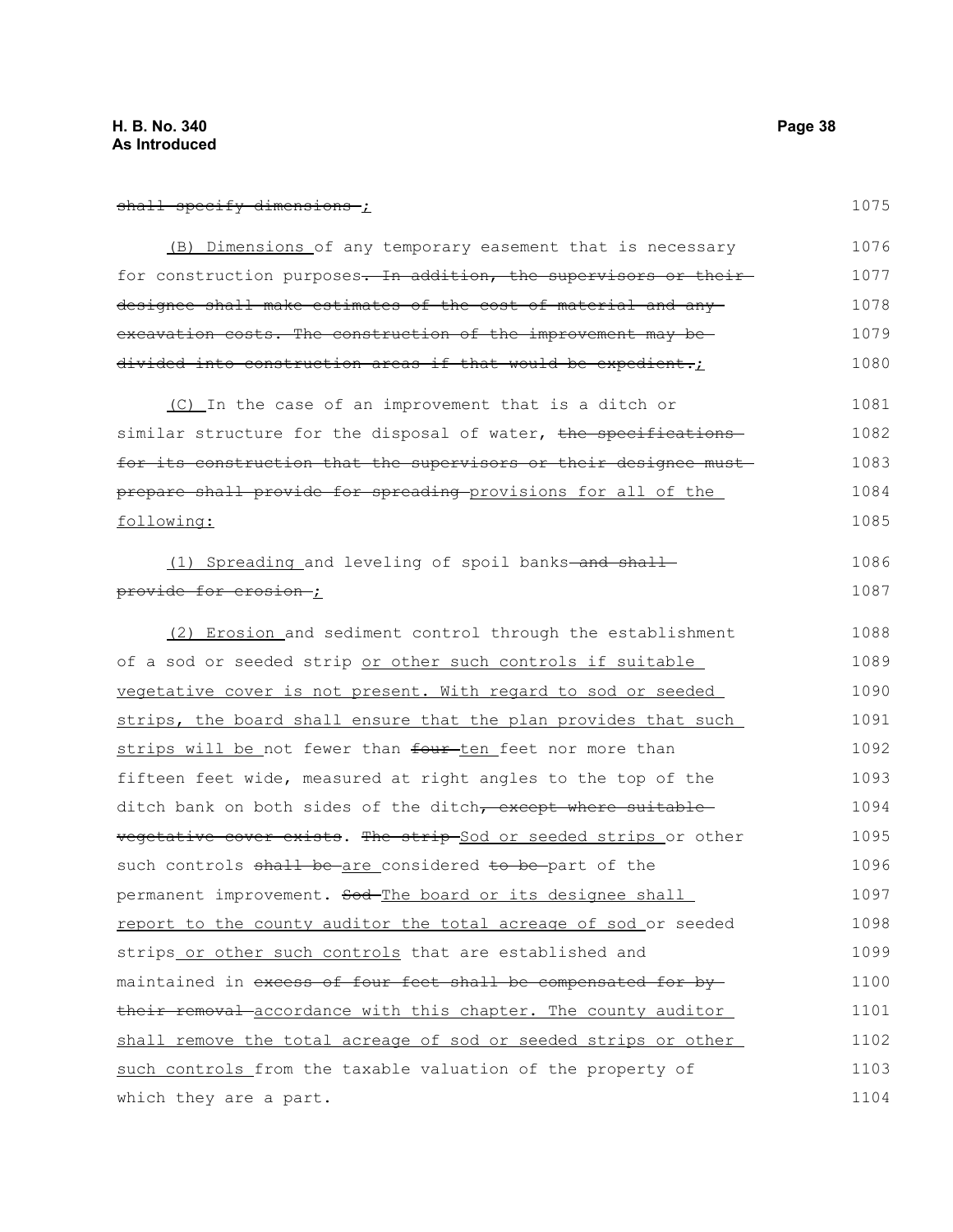The supervisors or their designee shall make note (D) An analysis of all fences, floodgates, culverts, bridges, and other structures that will be removed or adjusted in constructing the improvement. The supervisors or their designee also shall makenote; 1105 1106 1107 1108 1109

(E) An analysis of any gates that need to be installed in existing fences in order to provide access to the improvement for maintenance purposes. The plan shall require gates shall-to be locked when requested by the owner of the fence and shall beeonsidered to be a-. Gates are part of the original improvement and subject to maintenance along with the improvement. 1110 1111 1112 1113 1114 1115

The supervisors shall submit the plans, specifications, and other information prepared in accordance with this section to the board of county commissioners of each county in which the proposed improvement is to be located. 1116 1117 1118 1119

 **Sec. 940.25.** (A) After preparing the project survey, design, and plans for constructing the proposed improvement, the board of supervisors of a soil and water conservation district shall prepare a schedule of damages as part of the estimate of the total cost of constructing the proposed improvement. 1120 1121 1122 1123 1124

(B) The schedule of damages shall include both of the following: 1125 1126

(1) An estimate of the value of land or other property necessary to be acquired through purchase or voluntary transfer or appropriated in accordance with sections 163.01 to 163.62 of the Revised Code and a description of that land or other property; 1127 1128 1129 1130 1131

(2) An estimate of the total damages to be sustained by any landowner as a result of the construction and subsequent 1132 1133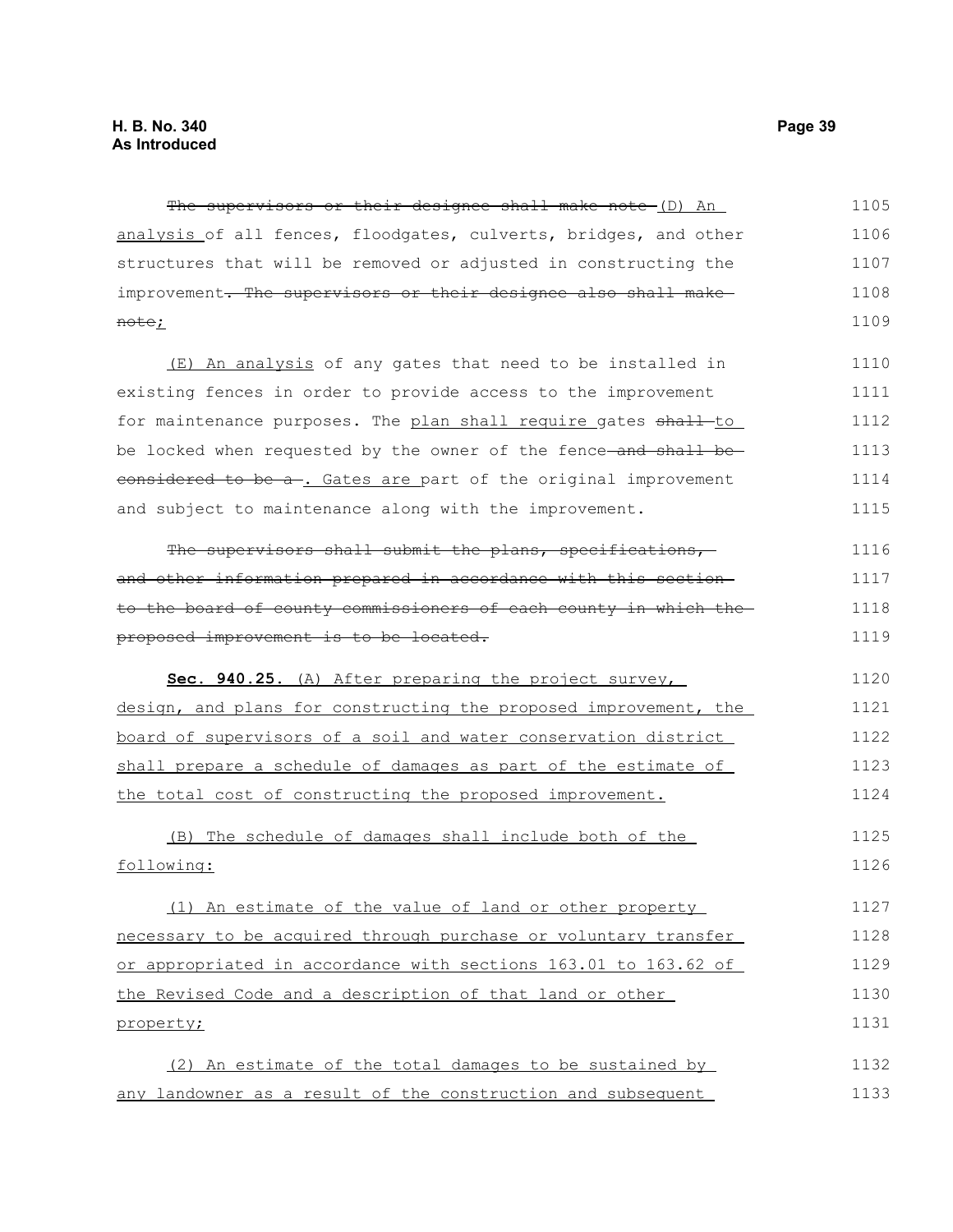| maintenance of a proposed improvement, along with the name and   | 1134 |
|------------------------------------------------------------------|------|
| address of each landowner that is alleged to be damaged, the     | 1135 |
| amount of each landowner's estimated damages, and an explanation | 1136 |
| of each landowner's damages.                                     | 1137 |
| Sec. 940.26. After preparing a schedule of damages, the          | 1138 |
| board of supervisors of a soil and water conservation district   | 1139 |
| or its designee shall make an estimate of the cost of the        | 1140 |
| proposed improvement. The estimate shall include all of the      | 1141 |
| following:                                                       | 1142 |
| (A) Actual construction costs, including costs of                | 1143 |
| addressing the construction specifications set forth in section  | 1144 |
| 940.24 of the Revised Code;                                      | 1145 |
| (B) The estimated costs included in the schedule of              | 1146 |
| damages prepared under section 940.25 of the Revised Code;       | 1147 |
| (C) Any expenses incurred in investigations, consulting          | 1148 |
| services, and notifications related to the proposed improvement, | 1149 |
| and any other incidental costs.                                  | 1150 |
| Sec. 940.27. (A) After preparing an estimate of the cost         | 1151 |
| of a proposed improvement, the board of supervisors of a soil    | 1152 |
| and water conservation district or its designee shall prepare a  | 1153 |
| schedule of estimated assessments on land within the area that   | 1154 |
| will be benefited by a proposed improvement. The board shall     | 1155 |
| include in the schedule the name and address of each landowner   | 1156 |
| whose parcel of land will be benefited by the proposed           | 1157 |
| improvement and a description of each landowner's parcel. The    | 1158 |
| board shall obtain the names, addresses, and descriptions from   | 1159 |
| the tax duplicates of the county.                                | 1160 |
| (B) In determining the estimated assessment on a parcel of       | 1161 |
| land, the board or its designee shall do both of the following:  | 1162 |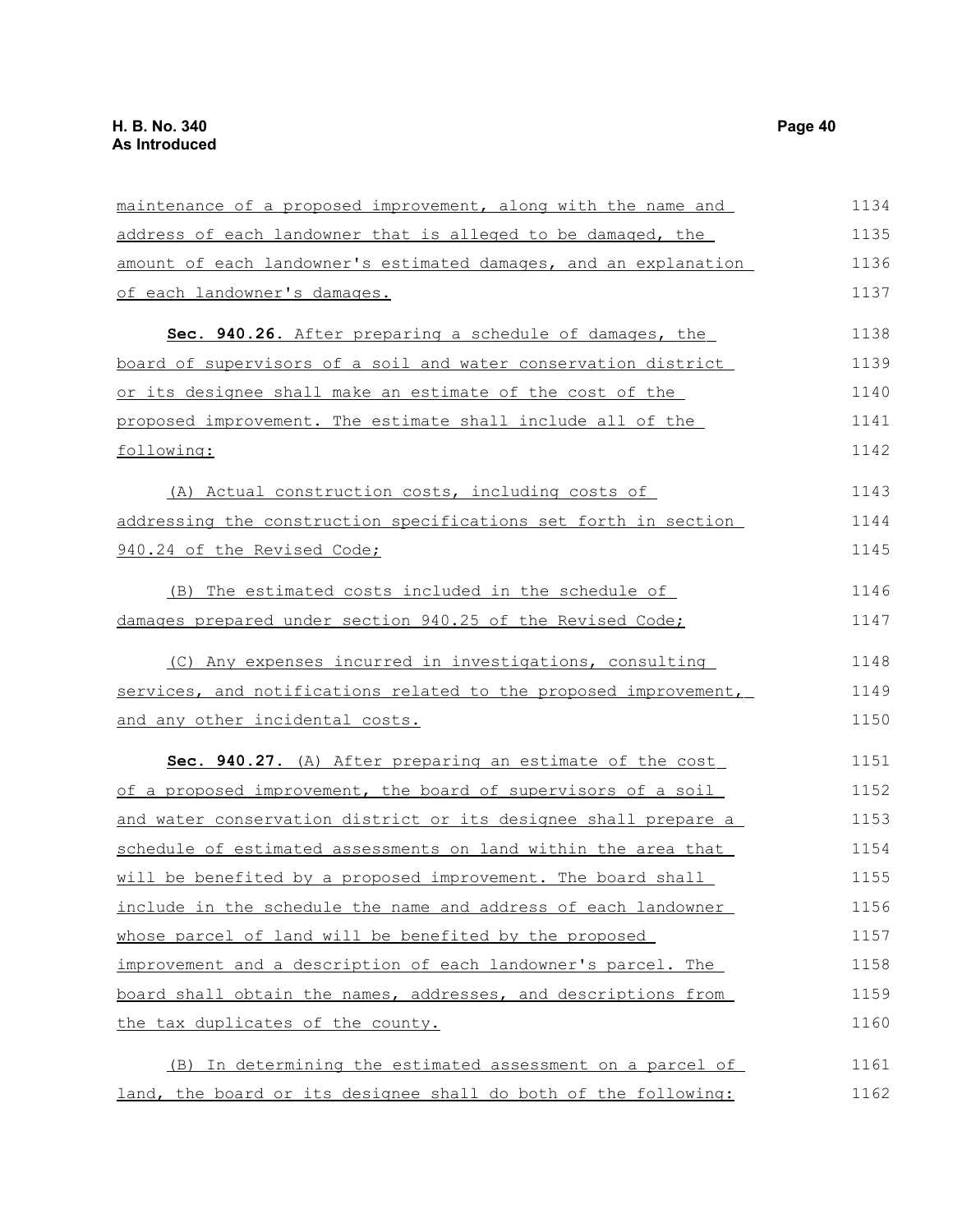| (1) Use the information compiled in accordance with              | 1163 |
|------------------------------------------------------------------|------|
| sections 940.24 to 940.26 of the Revised Code;                   | 1164 |
| (2) Consider, and incorporate when applicable, the               | 1165 |
| following factors in the calculations:                           | 1166 |
|                                                                  |      |
| (a) Acreage of the parcel;                                       | 1167 |
| (b) Volume of water produced by the parcel;                      | 1168 |
| (c) Distance of the parcel from the proposed improvement;        | 1169 |
| (d) Percentage of the proposed improvement to be used by         | 1170 |
| the parcel;                                                      | 1171 |
| (e) The construction of works that are determined to             | 1172 |
| solely benefit the particular parcel;                            | 1173 |
| (f) Soil types of the parcel;                                    | 1174 |
| (q) The county auditor's land value or current                   | 1175 |
| agricultural use value, if applicable, of the parcel;            | 1176 |
| (h) Existing drainage infrastructure that can be                 | 1177 |
| incorporated into the proposed improvement and associated cost   | 1178 |
| savings;                                                         | 1179 |
| (i) Any other factors pertinent to the proposed                  | 1180 |
| improvement and the watershed that will be affected by the       | 1181 |
| proposed improvement;                                            | 1182 |
|                                                                  |      |
| (j) Any benefits as defined in section 6131.01 of the            | 1183 |
| Revised Code.                                                    | 1184 |
| (C) Unless the board determines for good cause that a            | 1185 |
| lower amount is appropriate, the board shall not establish an    | 1186 |
| estimated assessment for a parcel of land in an amount less than | 1187 |
| twenty-five dollars, including the cost of preparing and mailing | 1188 |
| the notice required under section 940.32 of the Revised Code. If | 1189 |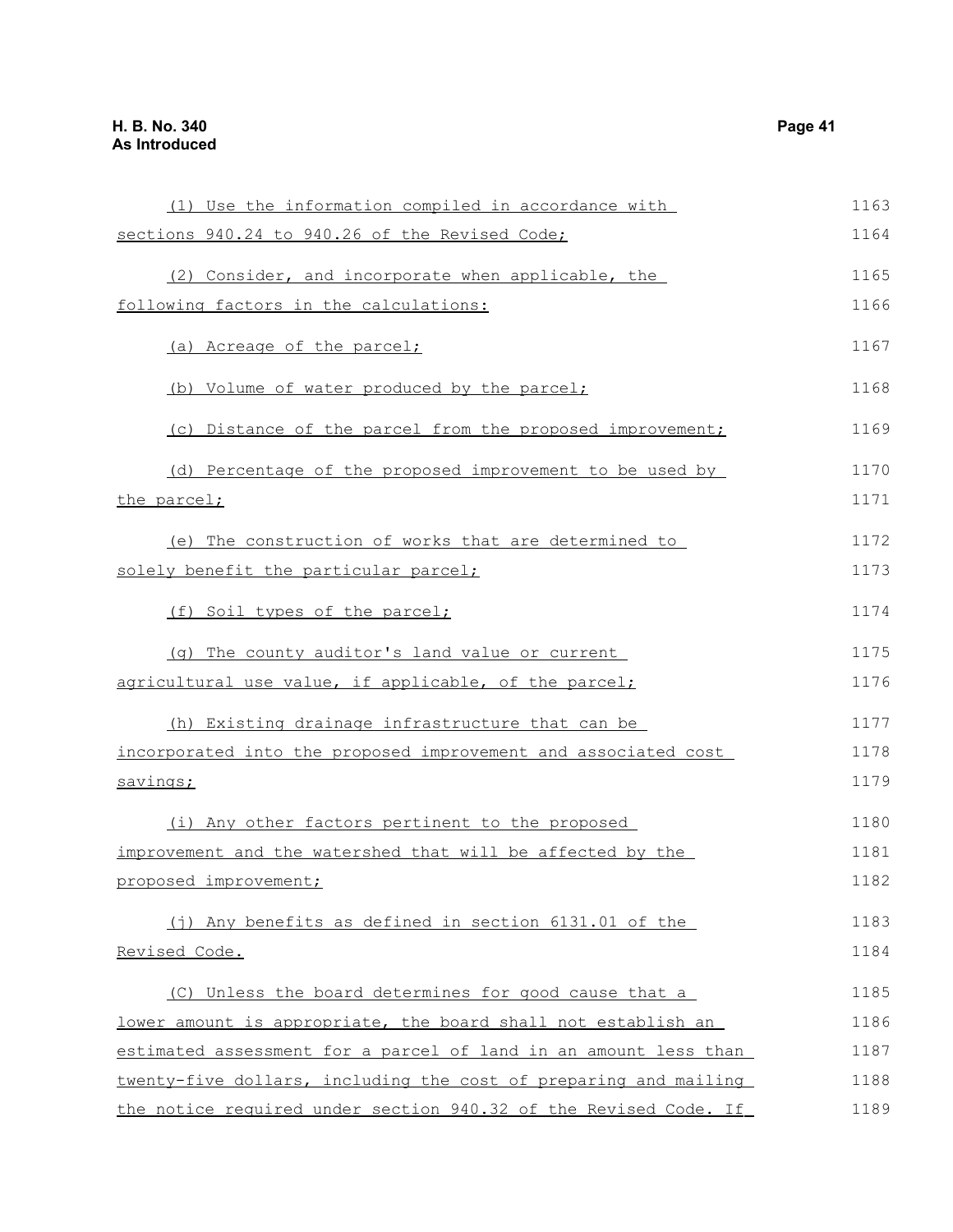| a dwelling is located on a lot that comprises two or more        | 1190 |
|------------------------------------------------------------------|------|
| contiguous parcels of land, the board may establish an estimated | 1191 |
| assessment of not less than twenty-five dollars for all of the   | 1192 |
| parcels, including the cost of preparing and mailing the notice  | 1193 |
| required under section 940.32 of the Revised Code.               | 1194 |
| (D) The board shall ensure that the total of the estimated       | 1195 |
| assessments, including the total estimated assessments allocated | 1196 |
| to public corporations and the state, is not greater than the    | 1197 |
| estimated cost of the proposed improvement.                      | 1198 |
| Sec. 940.28. After a board of supervisors of a soil and          | 1199 |
| water conservation district completes the schedule of estimated  | 1200 |
| assessments, the board shall submit the petition, preliminary    | 1201 |
| report, surveys, plans, specifications, schedule of damages,     | 1202 |
| cost estimates, estimated assessments, and any other information | 1203 |
| obtained or prepared for the petition to the board of county     | 1204 |
| commissioners of the county in which the proposed improvement is | 1205 |
| to be located.                                                   | 1206 |
| Sec. 940.29. (A) Upon receiving the information submitted        | 1207 |
| by a board of supervisors of a soil and water conservation       | 1208 |
| district under section 940.28 of the Revised Code, the board of  | 1209 |
| county commissioners shall establish the date, time, and         | 1210 |
| location of a hearing regarding the proposed improvement.        | 1211 |
| At least twenty-one days prior to the date established<br>(B)    | 1212 |
| for the hearing, the clerk of the board of county commissioners  | 1213 |
| shall send a written notice of the hearing by certified mail to  | 1214 |
| all landowners that are adjacent to the proposed improvement.    | 1215 |
| The clerk shall send such notice by certified or first class     | 1216 |
| mail to all other landowners within the area to be benefited by  | 1217 |
| the proposed improvement, the board of supervisors of the        | 1218 |
| applicable soil and water conservation district, and the county  | 1219 |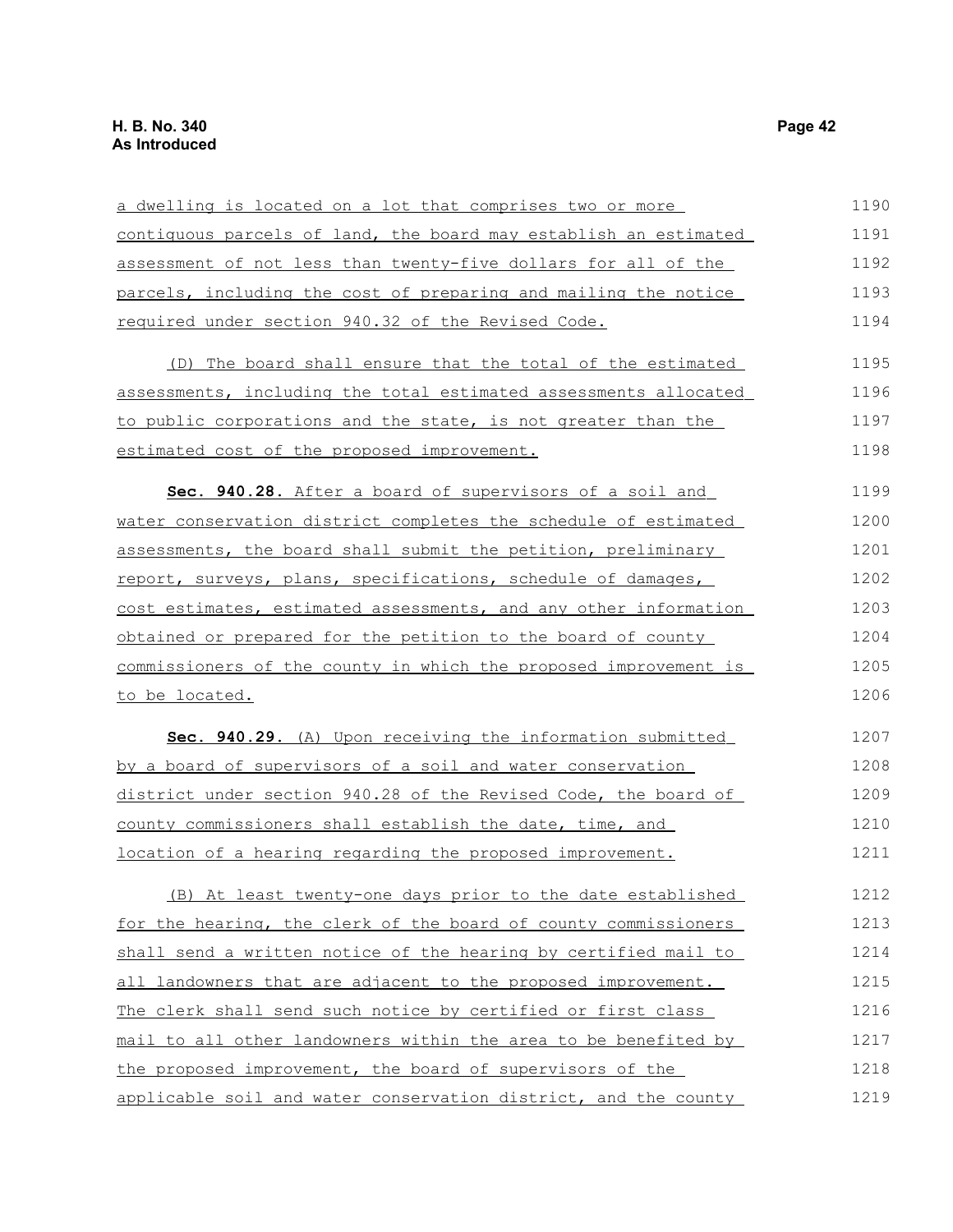| engineer. The clerk shall include all of the following in the    | 1220 |
|------------------------------------------------------------------|------|
| notice:                                                          | 1221 |
| (1) The date, time, and location of the hearing;                 | 1222 |
| (2) A description of any easement on the landowner's             | 1223 |
| property that is necessary for purposes of the improvement;      | 1224 |
| (3) A landowner's estimated assessment;                          | 1225 |
| (4) A statement that a landowner may file comments on the        | 1226 |
| proposed improvement and exceptions to the estimated assessment  | 1227 |
| in writing before the hearing or in person at the hearing;       | 1228 |
| (5) The address at which to submit written comments on the       | 1229 |
| proposed improvement and exceptions to the estimated assessment. | 1230 |
| (C) The clerk shall include printed words in plain view on       | 1231 |
| the envelope containing the notice that read "Legal Notice of    | 1232 |
| Proposed Drainage Improvement."                                  | 1233 |
| Sec. 940.30. (A) On the date established for the hearing,        | 1234 |
| the board of county commissioners shall conduct the hearing by   | 1235 |
| doing both of the following:                                     | 1236 |
| (1) Presenting the project design, construction plans,           | 1237 |
| schedule of damages, cost estimates, and estimated assessments   | 1238 |
| for the proposed improvement as submitted by the board of        | 1239 |
| supervisors of the applicable soil and water conservation        | 1240 |
| district;                                                        | 1241 |
| (2) Hear any comments offered by any landowner regarding         | 1242 |
| the estimated assessments and proposed improvement.              | 1243 |
| (B) If necessary, the board of county commissioners may          | 1244 |
| adjourn and continue the hearing on subsequent days as may be    | 1245 |
| reasonable to consider additional information about the proposed | 1246 |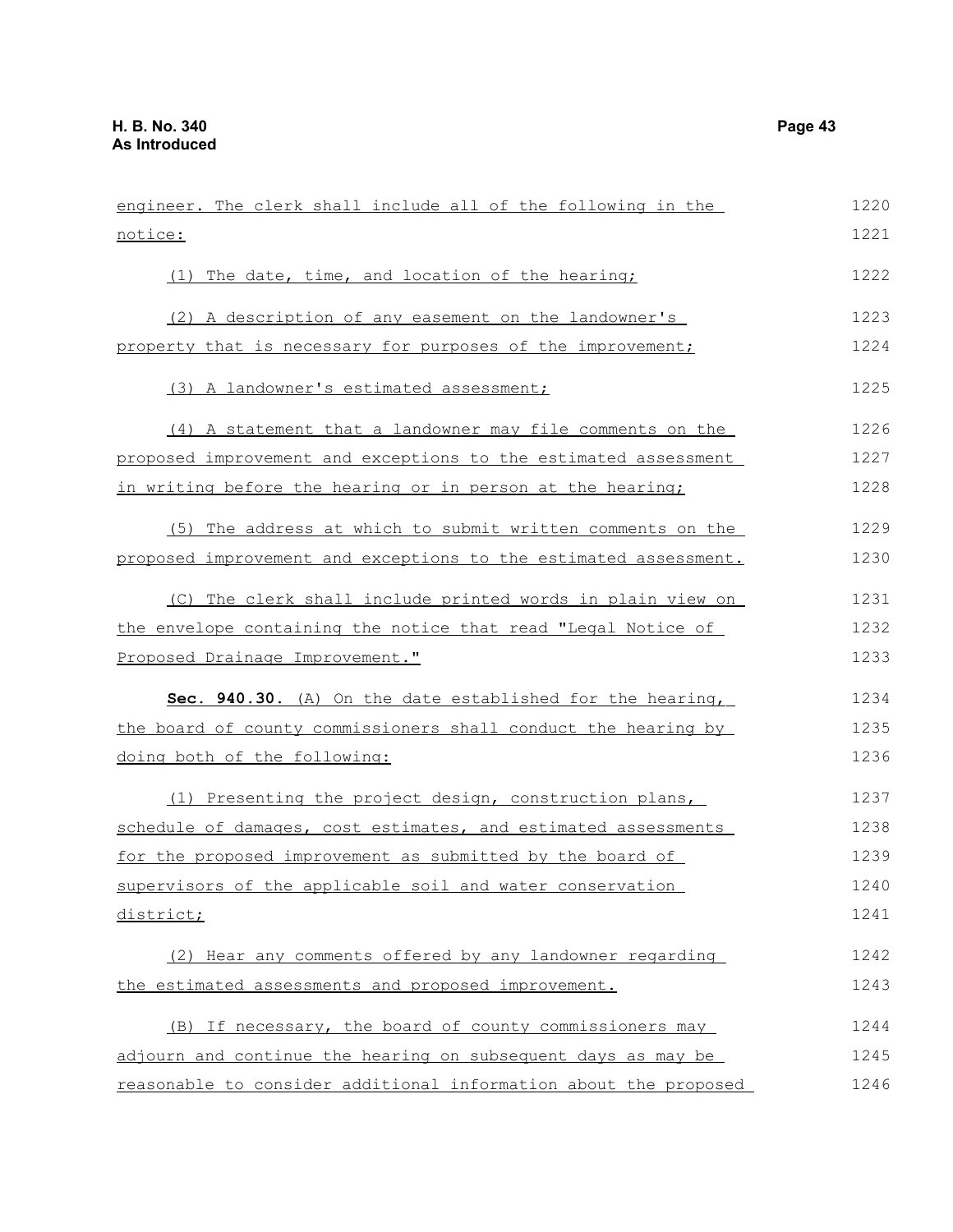improvement, make changes that will better accomplish the purpose and object of the proposed improvement, or allow all interested landowners to have an opportunity to comment on the proposed improvement. **Sec. 940.29 940.31.** Upon receipt of a certification under section 940.25 of the Revised Code, the board of county commissioners shall, within sixty days, approve or disapprove construction of the improvement. If a board disapproves construction of the improvement, the supervisors may revise the plan for the improvement and again proceed under section 940.25 of the Revised Code. If the board of county commissioners of each county containing any of the territory included in the project area approves construction of the improvement, the board, or if there is more than one such county, the joint board formed under section 940.31 of the Revised Code, has in addition to its other powers, the powers of a soil and water conservation district granted by division (C) of section 940.06 of the Revised Code. When considering whether to approve or disapproveconstruction of an improvement, the board shall consider all ofthe following factors: (A) The cost of location and construction; (B) The compensation for land or other property that must be taken; (C) The benefits to the public welfare; (D) The benefits to land, public corporations, and the state needing the improvement; (E) In the case of an improvement involving the drainage of water, the effect on land below the improvement that may be 1247 1248 1249 1250 1251 1252 1253 1254 1255 1256 1257 1258 1259 1260 1261 1262 1263 1264 1265 1266 1267 1268 1269 1270 1271 1272 1273 1274 1275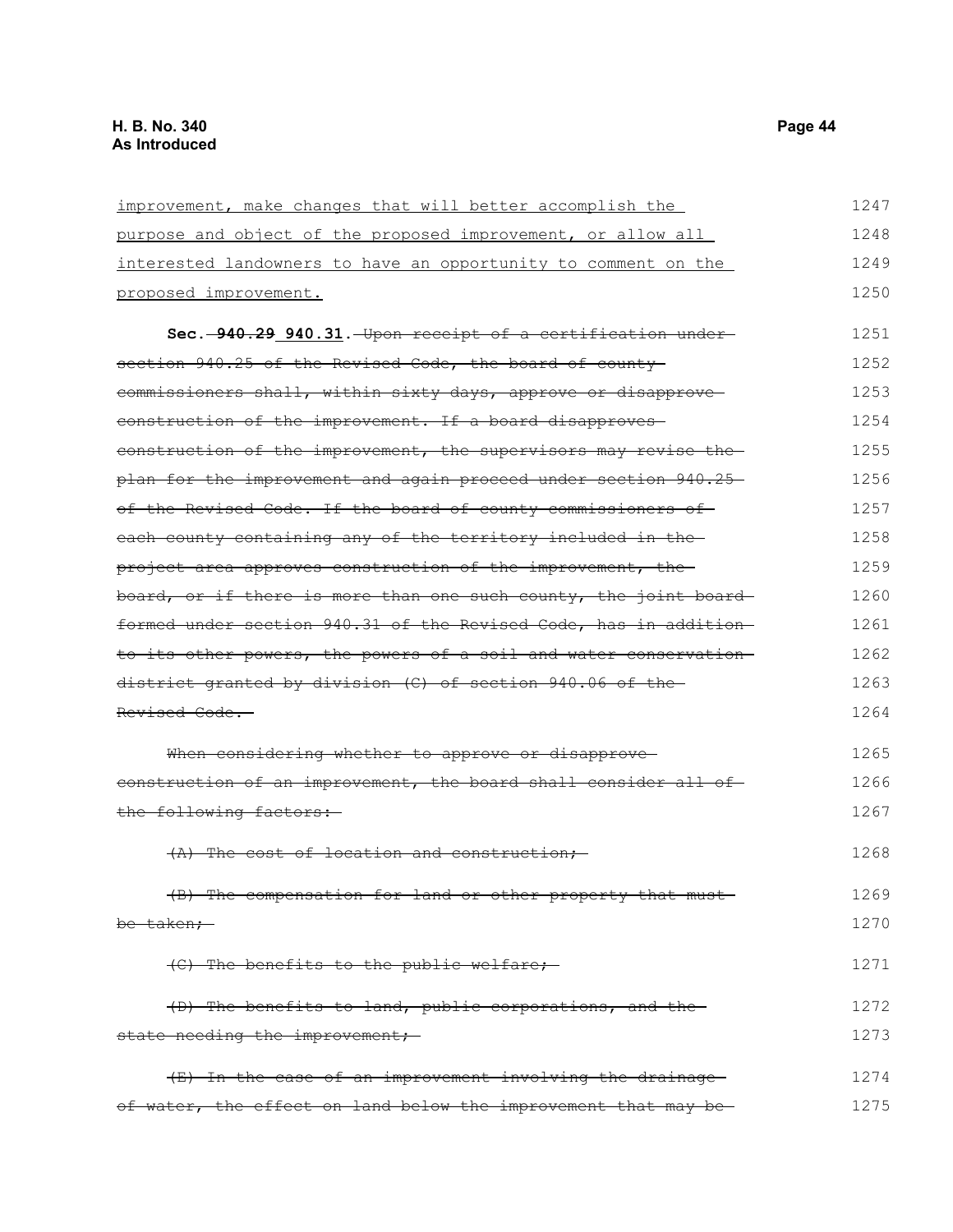caused by constructing the improvement and the sufficiency or insufficiency of the outlet that receives flow from the improvement; (F) Any other proper matter that will assist the board in approving or disapproving construction of the improvement. (A) At the conclusion of the hearing conducted under section 940.30 of the Revised Code, the board of county commissioners shall vote to approve or dismiss the petition. (B) The board may approve the petition if the board is reasonably certain that: (1) The benefits of the proposed improvement outweigh the costs. (2) The proposed improvement is necessary. (3) The proposed improvement will be conducive to the public welfare. (4) The proposed route and mode of construction of the improvement will improve water management and development in the county in which the district is located to the advantage of lands located in it. (5) The proposed improvement will aid lands in the area by promoting the economic, environmental, or social development of the area. (C) When, in the opinion of the board of county commissioners, it is necessary for the board to acquire real property or a right-of-way or other easement for a conservationworks of an improvement project under this chapter, the board may make the acquisition through purchase or voluntary transfer, or the board may appropriate the real property or right-of-way 1276 1277 1278 1279 1280 1281 1282 1283 1284 1285 1286 1287 1288 1289 1290 1291 1292 1293 1294 1295 1296 1297 1298 1299 1300 1301 1302 1303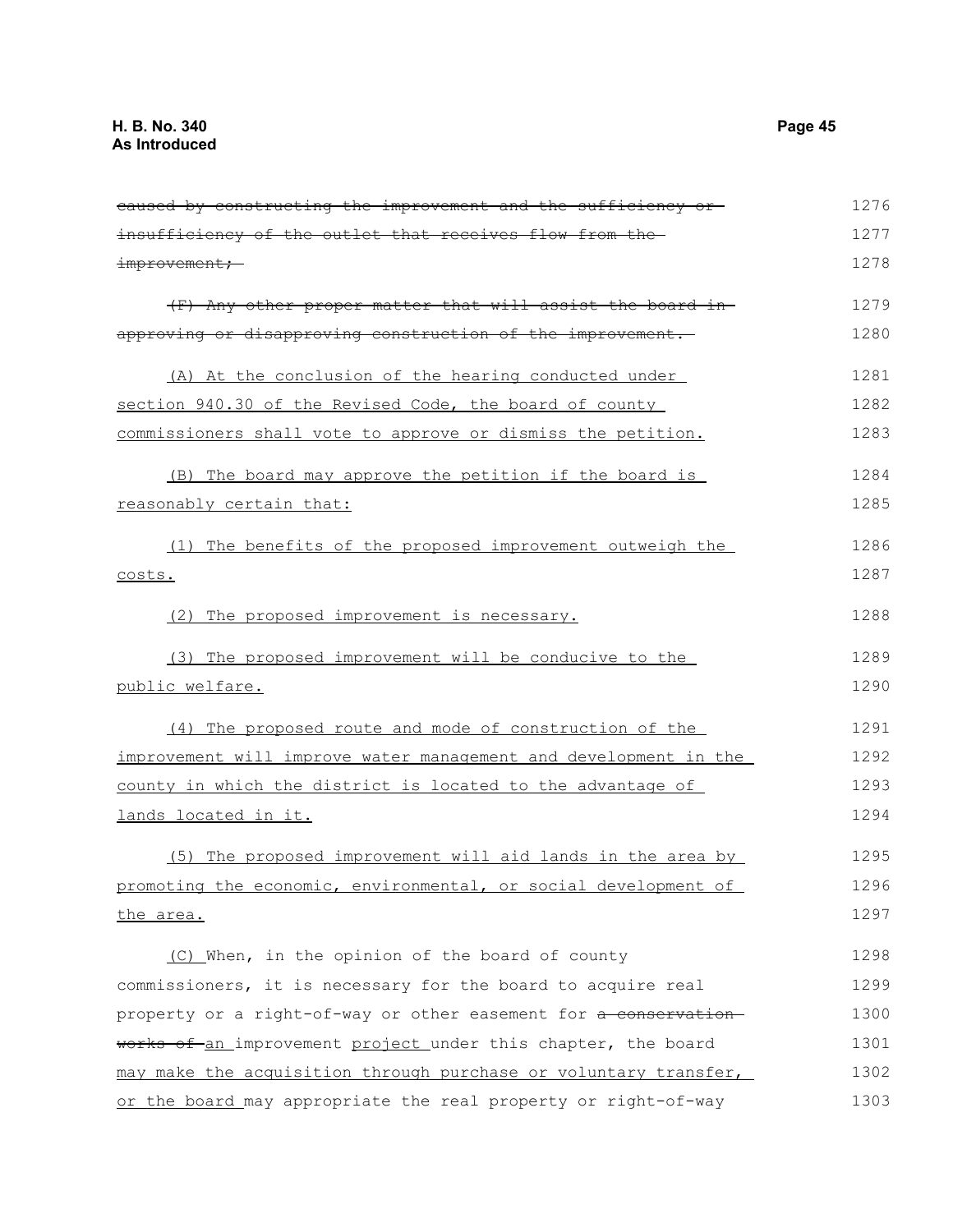| or other easement in accordance with sections 163.01 to 163.62   | 1304 |
|------------------------------------------------------------------|------|
| of the Revised Code.                                             | 1305 |
| (D) If the board approves construction of the a petition         | 1306 |
| for an improvement, the county engineer shall file with the      | 1307 |
| county recorder a property plat showing the general-landowners   | 1308 |
| of record and parcel numbers along the improvement, location of  | 1309 |
| the improvement, and a statement describing the dimensions the   | 1310 |
| width of any permanent easement that is necessary for            | 1311 |
| maintenance of the improvement granted in section 6137.12 of the | 1312 |
| Revised Code. In The county engineer may do both of the          | 1313 |
| following:                                                       | 1314 |
| (1) Include the permanent easement in the county's               | 1315 |
| geographic information systems or other mapping system, if       | 1316 |
| <u>available;</u>                                                | 1317 |
| (2) File with the county recorder an affidavit listing the       | 1318 |
| landowners of record and parcel numbers subject to the permanent | 1319 |
| easement and note the affidavit in the property plat.            | 1320 |
| In the case of an improvement that is an open ditch,             | 1321 |
| provisions that govern the permanent easement for maintenance of | 1322 |
| the ditch that are established in section 6137.12 of the Revised | 1323 |
| Code shall apply.                                                | 1324 |
| (E) A board of county commissioners shall follow                 | 1325 |
| competitive bidding requirements in sections 307.86 to 307.91 of | 1326 |
| the Revised Code, except that in constructing an improvement.    | 1327 |
| However, the board may designate the board of supervisors of a   | 1328 |
| soil and water conservation district as the contracting agency   | 1329 |
| and it. The board of supervisors shall follow division (H) of    | 1330 |
| section 940.06 of the Revised Code, or except that if. If the    | 1331 |
| improvement is being undertaken through the joint efforts and    | 1332 |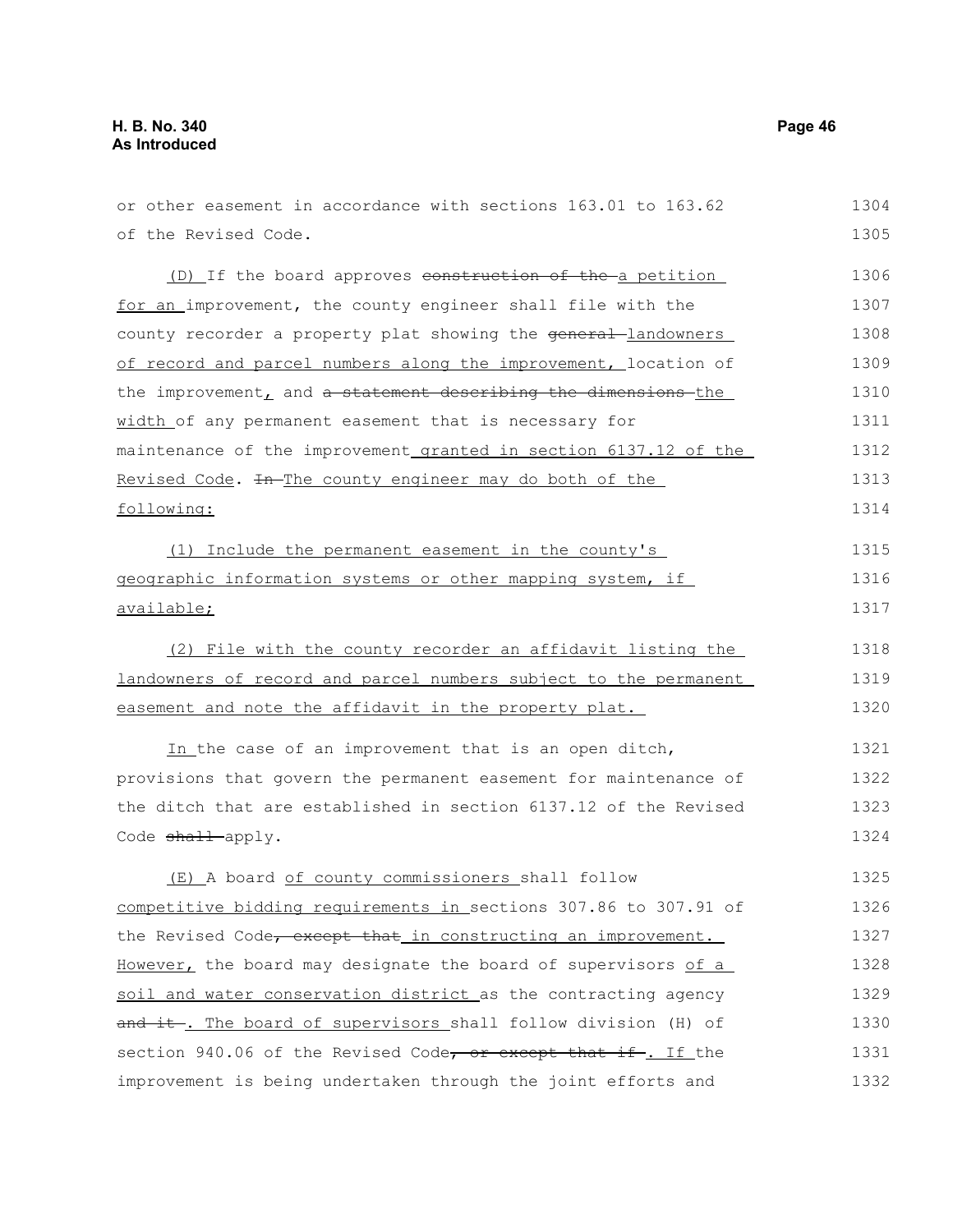cooperation of the board of county commissioners or board of supervisors and another state or federal agency, and if the state or federal regulations or procedures are in conflict with those sections with respect to the procedures for the preparing of contracts, the issuing of bids, the making of awards, and generally the administering of the contracts, the board of county commissioners or board of supervisors may adopt the state or federal regulations or procedures in those areas where conflict exists and proceed with the improvement in accordance with the requirements of the state or federal regulations or procedures. (F) If a board of county commissioners does not approve a petition for a proposed improvement, the applicable board of supervisors may revise the proposed improvement and submit the revision to the board of county commissioners for reconsideration of the petition. **Sec. 940.33 940.32.** (A) Following receipt of a certification made by the supervisors of a soil and water conservation district pursuant to section 940.25 of the Revised Code together with receipt of all plans, specifications, and estimates submitted under that section and upon completion of a schedule of estimated assessments in accordance with section-940.30 of the Revised Code, If the board of county commissioners may approves a petition under section 940.31 of the Revised Code, the board shall adopt a resolution levying upon the property within the project area an to be benefited by an improvement a uniform or varied assessment at a uniform or varied rate based upon the benefit to the area certified by the-1333 1334 1335 1336 1337 1338 1339 1340 1341 1342 1343 1344 1345 1346 1347 1348 1349 1350 1351 1352 1353 1354 1355 1356 1357 1358 1359 1360

supervisors, as necessary to pay the cost of construction of the improvement not otherwise funded and to repay advances made for purposes of the improvement from the fund created by section 1361 1362 1363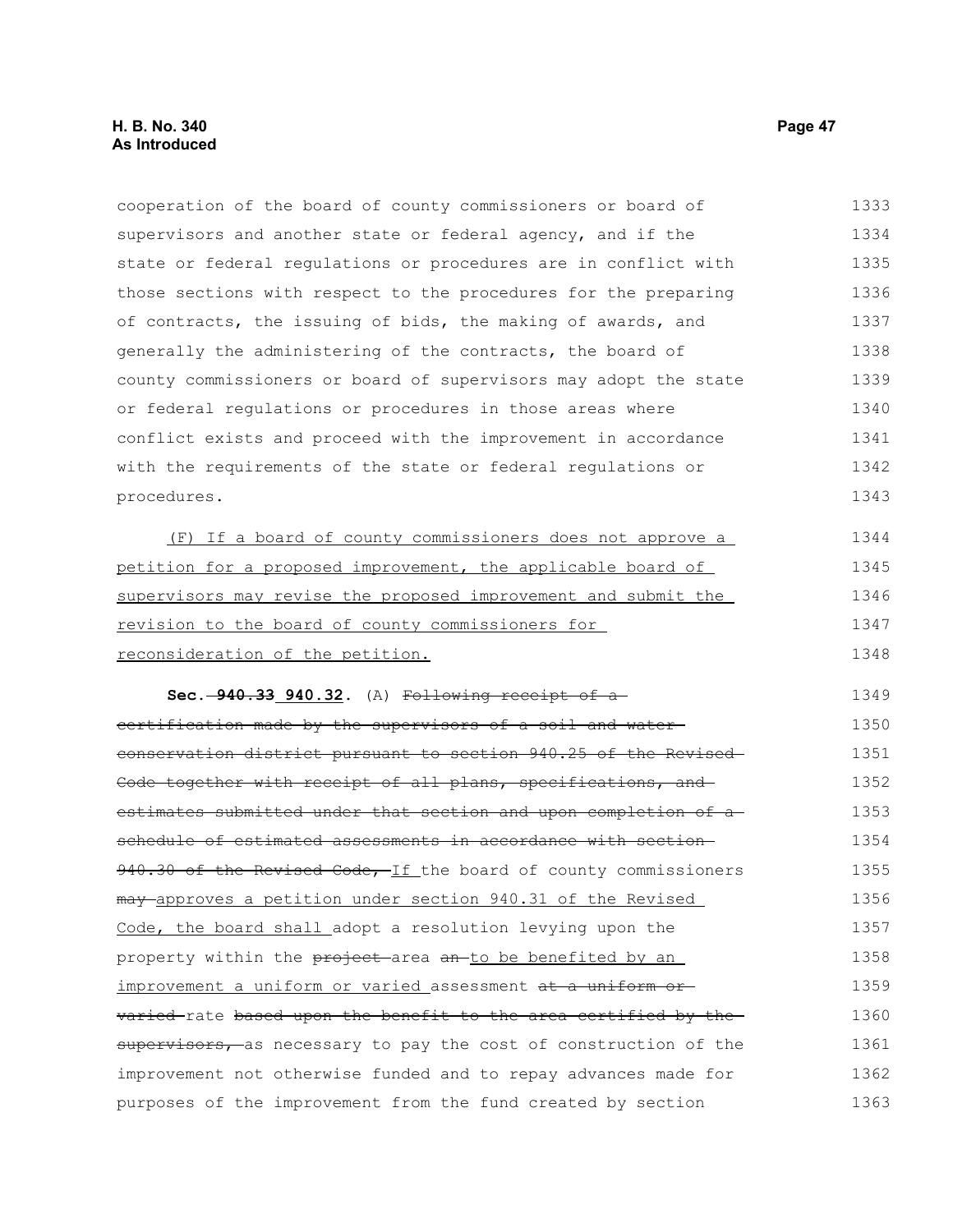940.16 of the Revised Code. In adopting the resolution, the board shall take into consideration the estimated assessments prepared by the board of supervisors of the soil and water conservation district under section 940.27 of the Revised Code. The board of county commissioners shall direct the person or authority preparing assessments to give primary consideration, in determining a parcel's estimated assessments relating to the disposal of water, to the potential increase in productivity that the parcel may experience as a result of the improvement and also to give consideration to the amount of water disposedof, the location of the property relative to the project, the value of the project to the watershed, and benefits. The part of the assessment that is found to benefit state, county, or township roads or highways or municipal streets shall be assessed against the state, county, township, or municipal corporation, respectively, payable from motor vehicle revenues. The part of the assessment that is found to benefit property owned by any public corporation, any political subdivision of the state, or the state shall be assessed against the publiccorporation, the political subdivision, or the state and shall be paid out of the general funds or motor vehicle revenues of the public corporation, the political subdivision of the state, or the state, except as otherwise provided by law. (B) The assessment shall be certified to the county auditor and by the county auditor to the county treasurer. The collection of the assessment shall conform in all matters to Chapter 323. of the Revised Code. (C) Any land owned and managed by the department of natural resources for wildlife, recreation, nature preserve, or 1364 1365 1366 1367 1368 1369 1370 1371 1372 1373 1374 1375 1376 1377 1378 1379 1380 1381 1382 1383 1384 1385 1386 1387 1388 1389 1390 1391 1392

forestry purposes is exempt from assessments if the director of natural resources determines that the land derives no benefit 1393 1394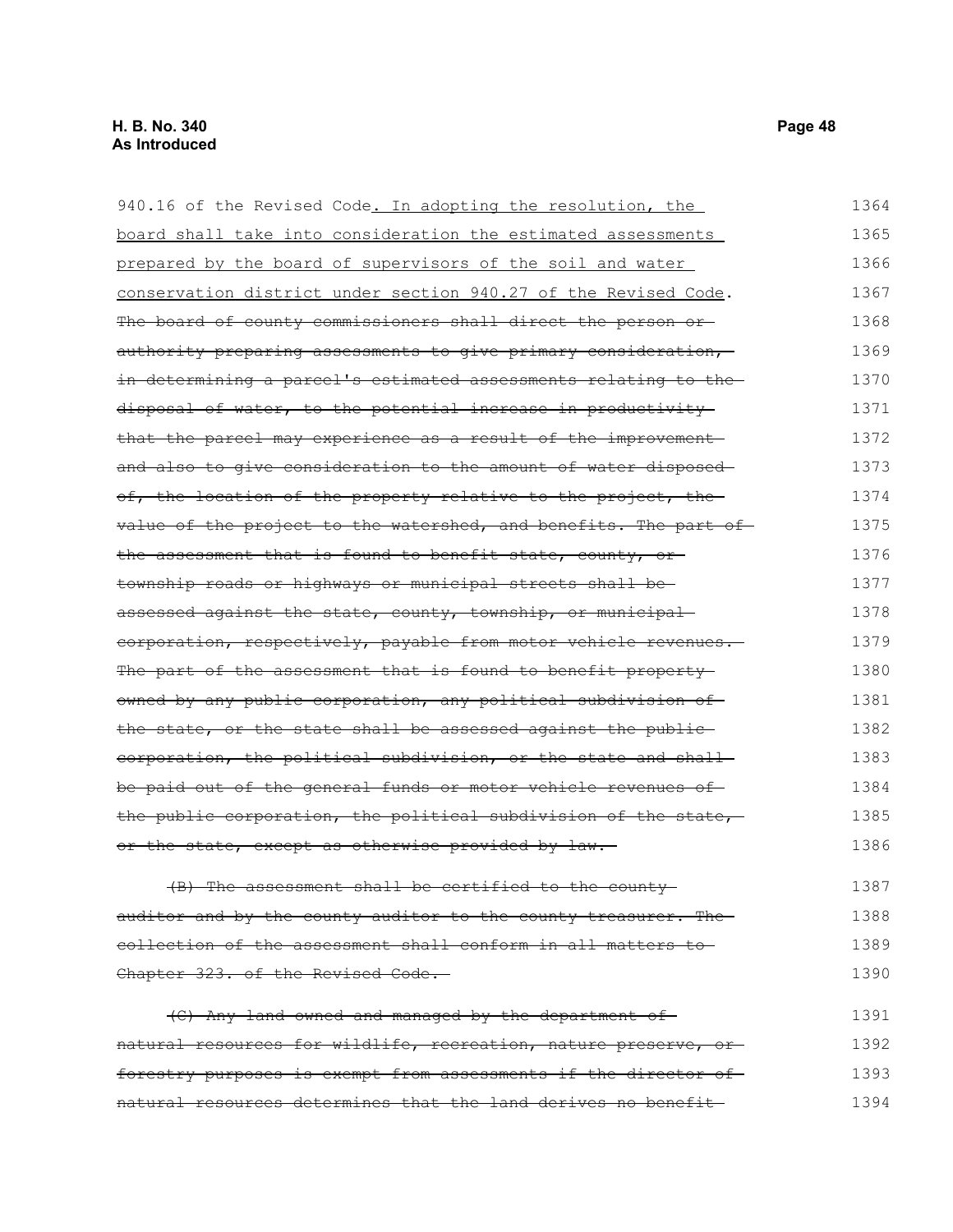# **H. B. No. 340 Page 49 As Introduced**

from the improvement. In making such a determination, thedirector shall consider the purposes for which the land is owned and managed and any relevant articles of dedication or existing management plans for the land. If the director determines that the land derives no benefit from the improvement, the director shall notify the board of county commissioners, within thirtydays after receiving the assessment notification required by this section, indicating that the director has determined that the land is to be exempt and explaining the specific reason for making this determination. The board of county commissioners, within thirty days after receiving the director's exemption notification, may appeal the determination to the court of common pleas. If the court of common pleas finds in favor of the board of county commissioners, the department of natural resources shall pay all court costs and legal fees. 1395 1396 1397 1398 1399 1400 1401 1402 1403 1404 1405 1406 1407 1408 1409

 $(D)$   $(1)$   $(B)$  The board of county commissioners shall give notice by first class mail to every public and private property owner whose property is subject to assessment, at the tax mailing or other known address of the owner. The notice shall contain a-all of the following: 1410 1411 1412 1413 1414

(1) A statement of the amount to be assessed against the property of the addressee,  $a$ ; 1415 1416

(2) A description of the method used to determine the necessity for and the amount of the proposed assessment,  $a$ ; 1417 1418

(3) A description of any easement on the property that is necessary for purposes of the improvement, and a statement that the addressee may file an objection in writing at the office ofthe board of county commissioners within thirty days after the mailing of notice. If ; 1419 1420 1421 1422 1423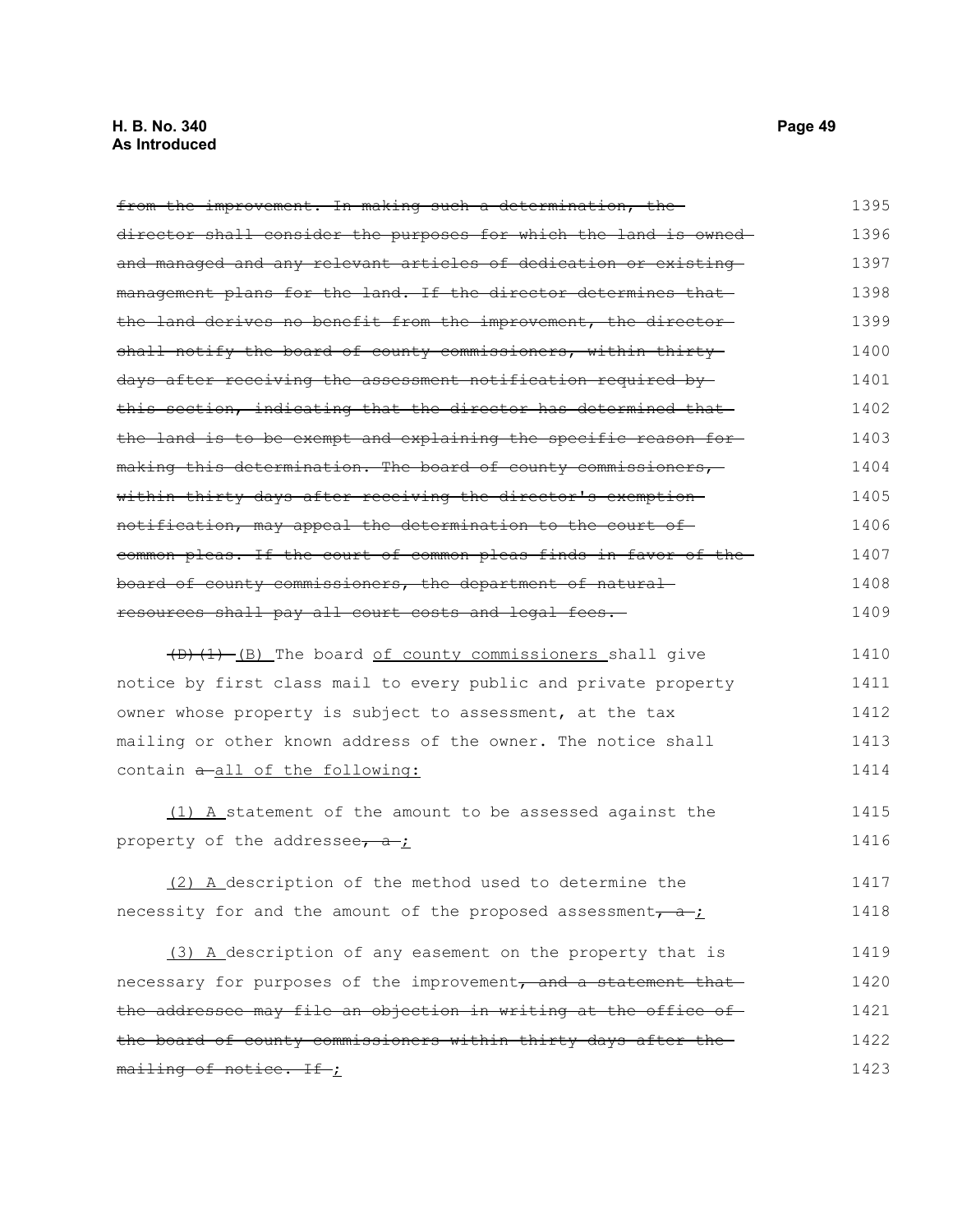| (4) A statement that an owner may file written exceptions                  | 1424 |
|----------------------------------------------------------------------------|------|
| to the amount of the assessments with the clerk of the board of            | 1425 |
| county commissioners within thirty days of the date of the                 | 1426 |
| <u>notice.</u>                                                             | 1427 |
| (C) If the residence of any owner cannot be ascertained,                   | 1428 |
| or if any mailed notice is returned undelivered, the board shall           | 1429 |
| publish the notice to all such owners in a newspaper of general            | 1430 |
| circulation within the <del>project a</del> rea to be benefited by the     | 1431 |
| improvement, once each week for three weeks or as provided in              | 1432 |
| section 7.16 of the Revised Code. The notice shall include the             | 1433 |
| information contained in the mailed notice, but shall state that           | 1434 |
| the owner may file an objection in writing at the office of the-           | 1435 |
| board of county commissioners within thirty days after the last-           | 1436 |
| <del>publication of the notice.</del>                                      | 1437 |
|                                                                            |      |
| (2) Upon receipt of objections as provided in this-                        | 1438 |
| <del>section, the board shall proceed within thirty days to hold a-</del>  | 1439 |
| final hearing on the objections by fixing a date and giving                | 1440 |
| notice by first class mail to the objectors at the address-                | 1441 |
| provided in filing the objection. If any mailed notice is-                 | 1442 |
| returned undelivered, the board shall give due notice to the               | 1443 |
| objectors in a newspaper of general circulation in the project-            | 1444 |
| area or as provided in section 7.16 of the Revised Code, stating-          | 1445 |
| <del>the time, place, and purpose of the hearing. Upon hearing the -</del> | 1446 |
| objectors, the board may adopt a resolution amending and-                  | 1447 |
| approving the final schedule of assessments and shall enter it-            | 1448 |
| in the journal.                                                            | 1449 |
|                                                                            |      |
| (3) Any owner whose objection is not allowed may appeal                    | 1450 |
| within thirty days to the court of common pleas of the county in-          | 1451 |
| which the property is located.                                             | 1452 |
| (4) The board of county commissioners shall make an order-                 | 1453 |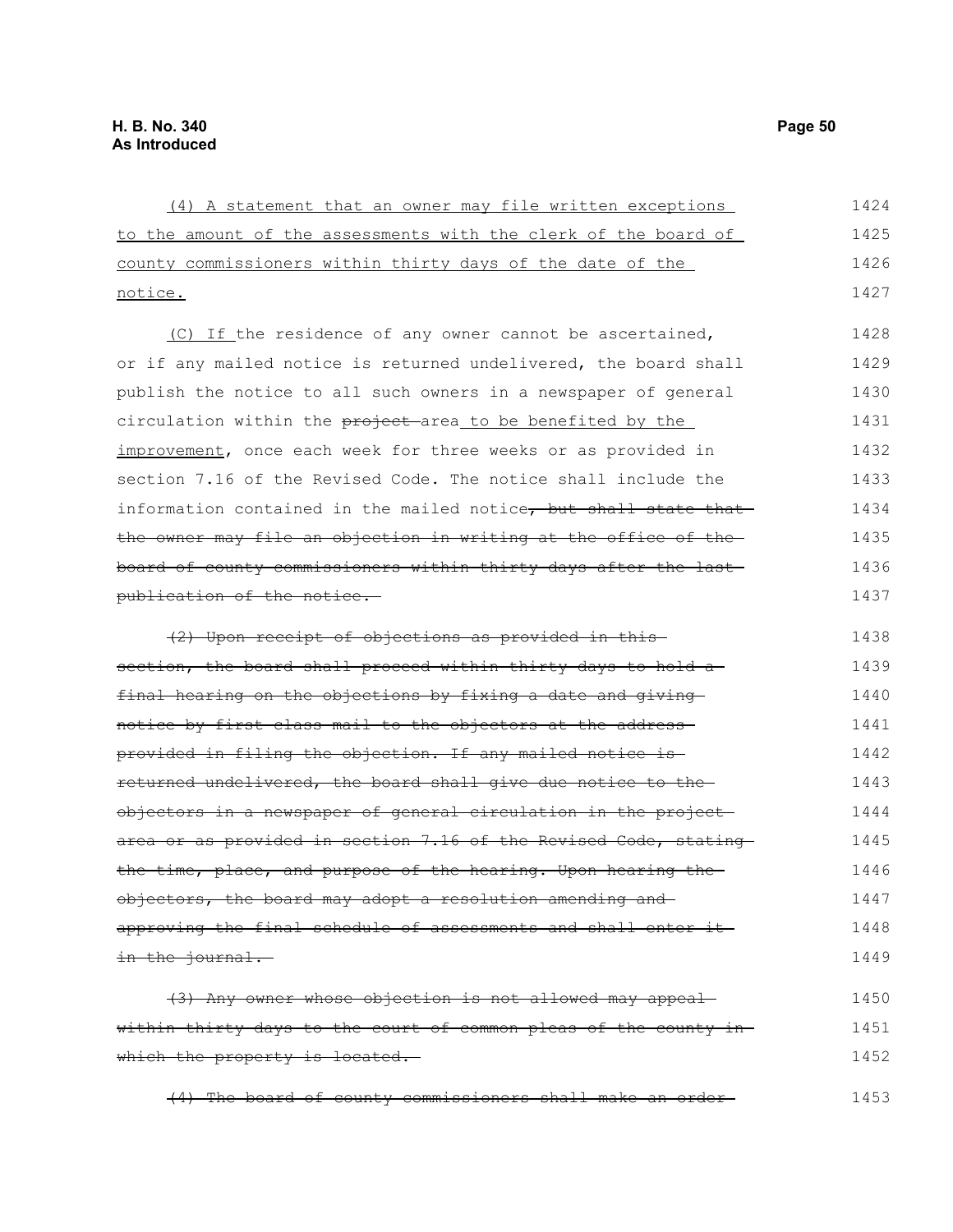### approving the levying of the assessment and shall proceed under section 6131.23 of the Revised Code after one of the following has occurred, as applicable: (a) Final notice is provided by mail or publication. (b) The imposition of assessments is upheld in the final disposition of an appeal that is filed pursuant to division (D) (3) of this section. (c) The resolution levying the assessments is approved in a referendum that is held pursuant to section 305.31 of the Revised Code.  $(5)$  The (D) If an owner files an exception to the estimated assessment, the board, within thirty days of the date of the filing, shall establish a date and time for hearing the exception to the estimated assessments. The board may hear each owner's exception in an individual hearing or hear all exceptions in a single hearing. Not less than fourteen days prior to the hearing date, the clerk of the board shall notify each owner who filed an exception of the date and time of the owner's exception hearing. Upon hearing the objector's exceptions, the board may adopt a resolution amending and approving the final schedule of estimated assessments and shall enter it in the journal. If the board amends the final schedule of estimated assessments after hearing exceptions, the clerk of the board shall send by certified or first class mail a written notice of the revised final schedule of estimated assessments to all owners within the area to be benefited by the improvement. The notice shall contain both of the following: 1454 1455 1456 1457 1458 1459 1460 1461 1462 1463 1464 1465 1466 1467 1468 1469 1470 1471 1472 1473 1474 1475 1476 1477 1478 1479 1480 1481

(1) The amount of the final estimated assessment for the 1482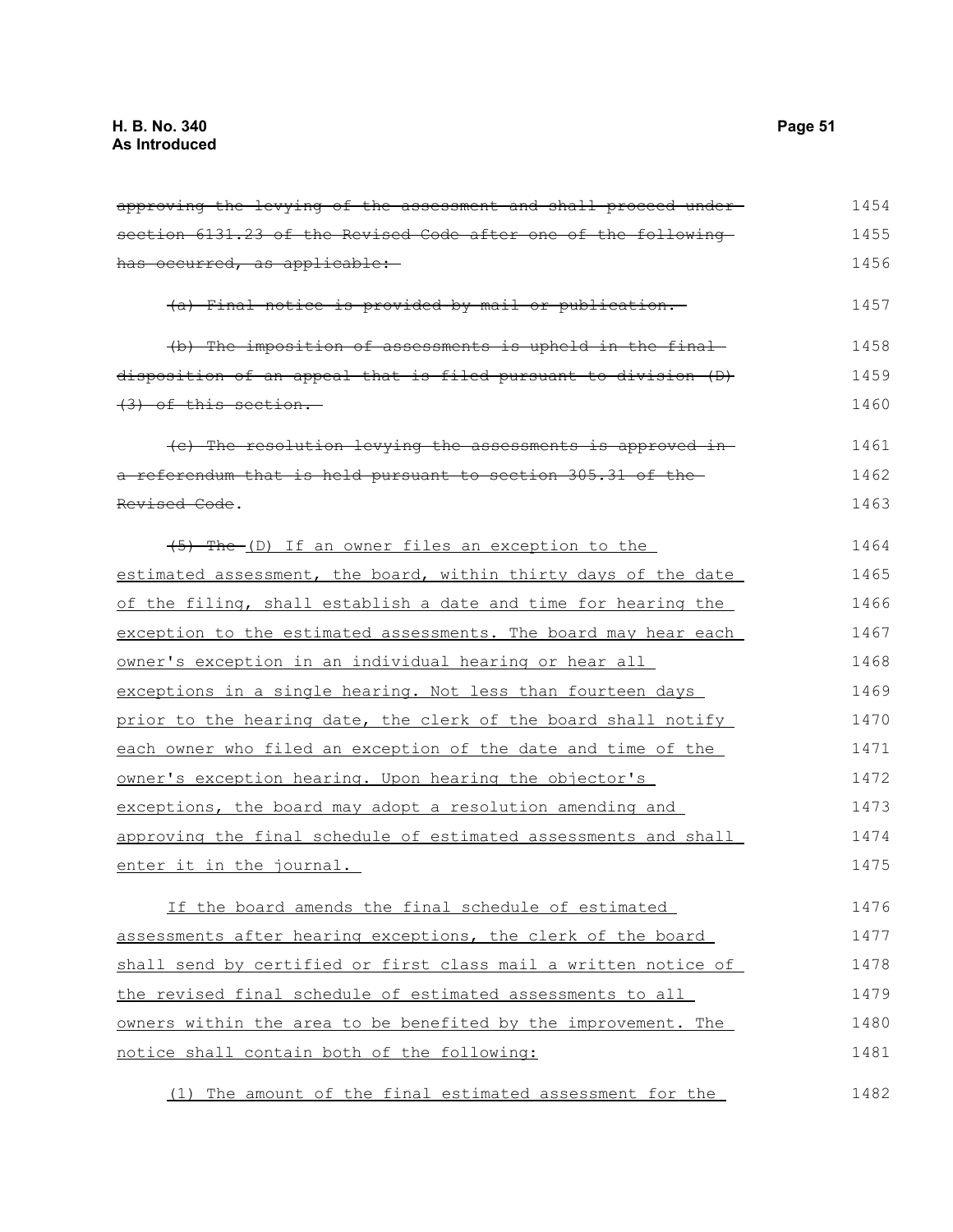1483

| owner's property;                                                | 1483 |
|------------------------------------------------------------------|------|
| (2) A statement that an owner may appeal the final               | 1484 |
| estimated assessment to the applicable court of common pleas     | 1485 |
| pursuant to section 940.38 of the Revised Code within twenty-one | 1486 |
| days of the notice of final estimated assessment.                | 1487 |
| (E) The board shall certify the schedule of final                | 1488 |
| estimated assessments to the county auditor, who shall certify   | 1489 |
| the assessments to the county treasurer. The collection of the   | 1490 |
| assessments shall be made in accordance with Chapter 323. of the | 1491 |
| Revised Code.                                                    | 1492 |
| (F) The county treasurer shall deposit the proceeds of the       | 1493 |
| assessment in the fund designated by the board and shall report  | 1494 |

to the county auditor the amount of money from the assessment that is collected by the treasurer. Moneys shall be expended from the fund for purposes of the improvement. 1495 1496 1497

 $(E)$  (G) Any moneys collected in excess of the amount needed for construction of the improvement and the subsequent first year's maintenance may be maintained in a fund to be used for maintenance of the improvement. In any year subsequent to a year in which an assessment for construction of an improvement levied under this section has been collected, and upon determination by the board of county commissioners that funds are not otherwise available for maintenance or repair of the improvement, the board shall levy on the property within the project area to be benefited by the improvement an assessment for maintenance at a uniform percentage of all construction costs based upon the assessment schedule used in determining the construction assessment. The assessment is not subject to the provisions concerning notice and petition contained in this section. An assessment for maintenance shall not be levied in 1498 1499 1500 1501 1502 1503 1504 1505 1506 1507 1508 1509 1510 1511 1512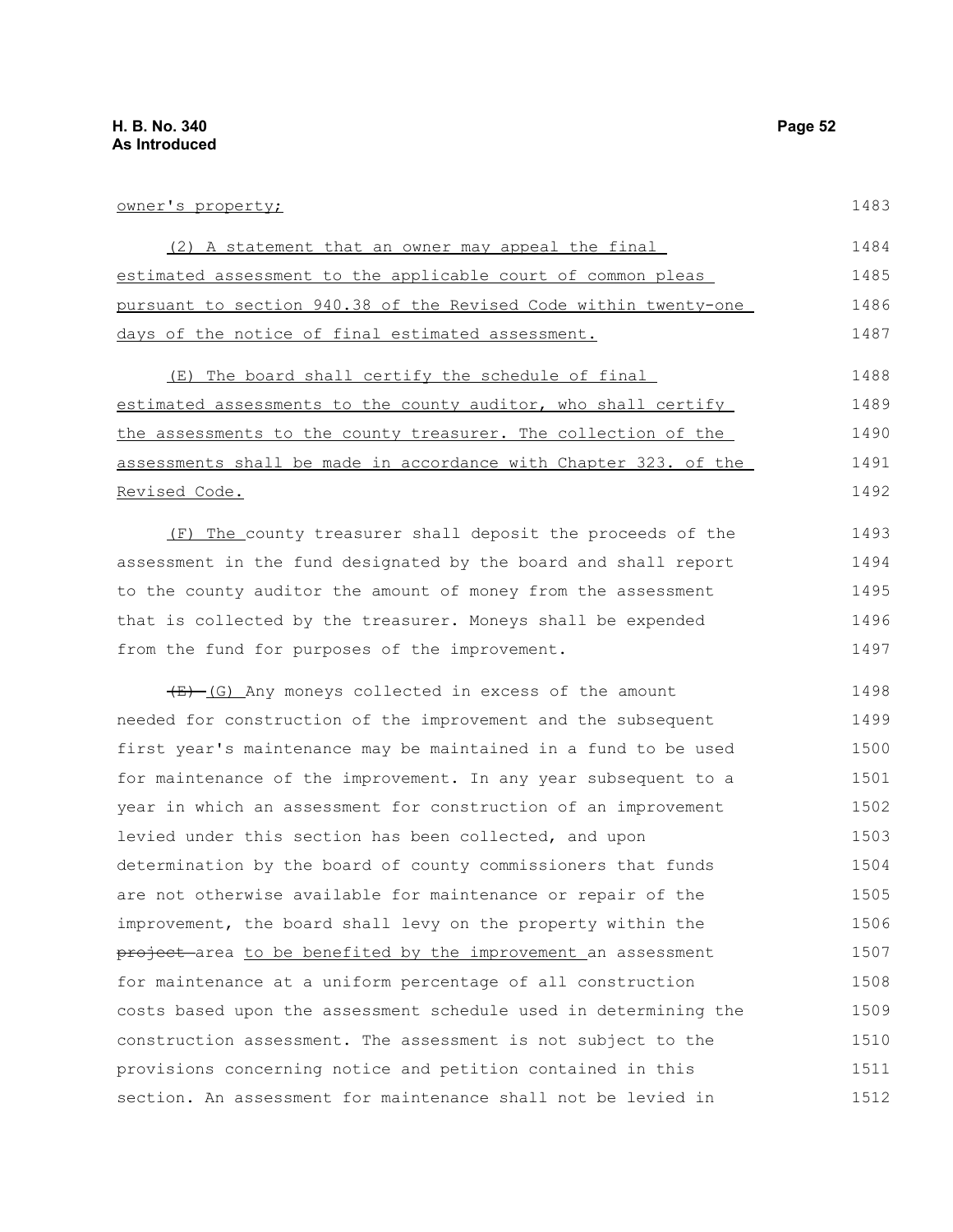any year in which the unencumbered balance of funds available for maintenance of the improvement exceeds twenty per cent of the cost of construction of the improvement, except that the board may adjust the level of assessment within the twenty per cent limitation, or suspend temporarily the levying of an assessment, for maintenance purposes as maintenance funds are needed. 1513 1514 1515 1516 1517 1518 1519

(H) For the purpose of levying an assessment for maintenance of an improvement, a board may use the procedures established in Chapter 6137. of the Revised Code regarding maintenance of improvements as defined in section 6131.01 of the Revised Code in lieu of using the procedures established under this section. 1520 1521 1522 1523 1524 1525

 $(F)$  (J) The board of county commissioners may issue bonds and notes as authorized by section 131.23 or 133.17 of the Revised Code. 1526 1527 1528

**Sec. 940.34 940.33.** (A) A board of county commissioners may declare by resolution that it is necessary to levy a tax upon the property within the project area to be benefited by an improvement in order to pay the costs of the improvement not otherwise funded. 1529 1530 1531 1532 1533

Such-The resolution shall specify the all of the following:

(1) The rate that it is necessary to levy, the purposethereof, and the ;

### (2) The purpose of the tax levy;

(3) The\_number of years during which such-the\_increase shall be-is in effect, which levy-may include a levy upon theduplicate of the current year. 1539 1540 1541

1534 1535

1536 1537

1538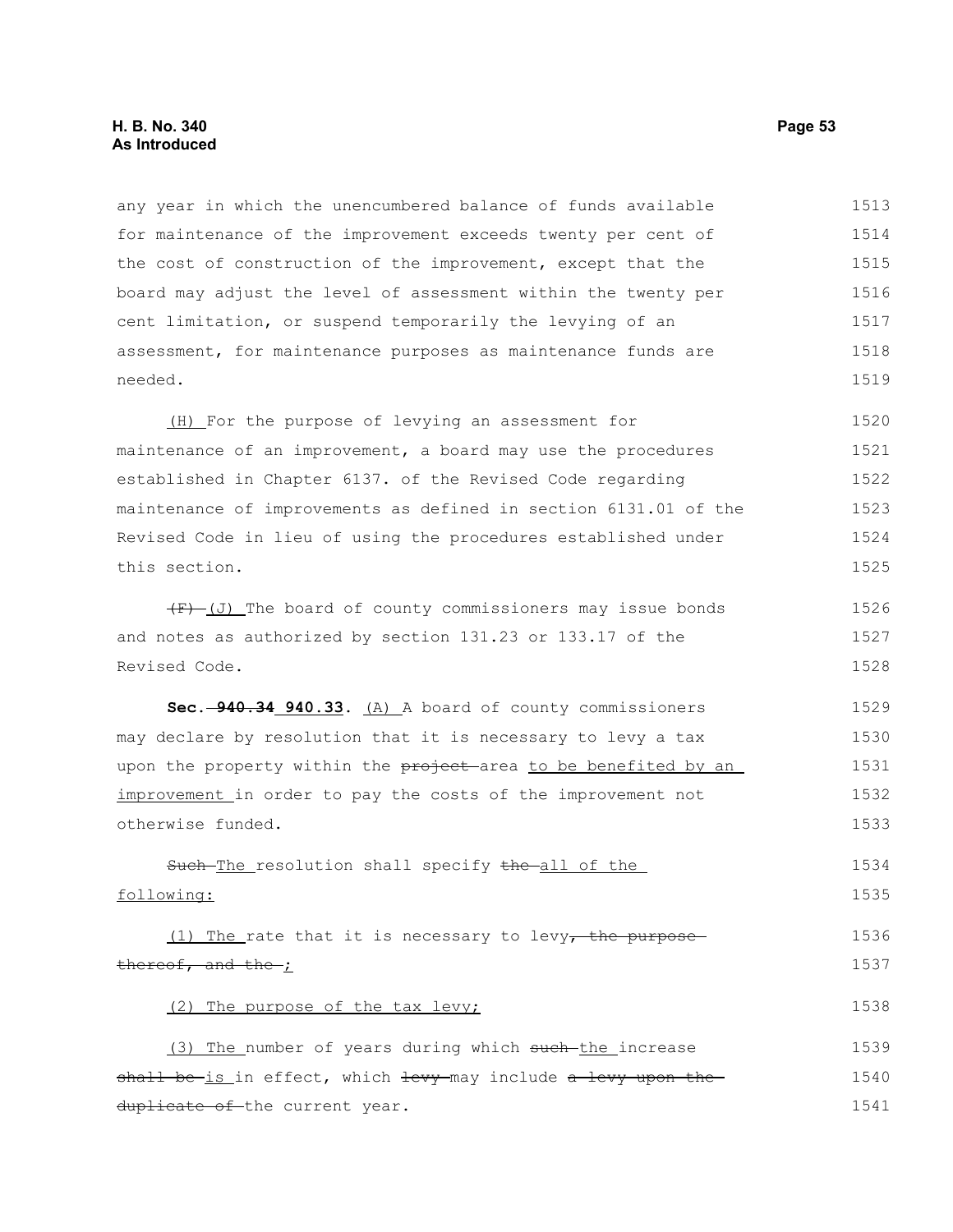# **H. B. No. 340 Page 54 As Introduced**

(B) A copy of the resolution shall be certified to the board of elections for the county not less than ninety days before the general election in any year and the board shall submit the proposal to the electors within the project area to be benefited by an improvement at the succeeding November election in accordance with section 5705.25 of the Revised Code. For purposes of that section, the subdivision is the projectarea to be benefited by an improvement. 1542 1543 1544 1545 1546 1547 1548 1549

(C) If the per cent required for approval of a levy as set forth in section 5705.26 of the Revised Code vote in favor thereof, the board of county commissioners may levy a tax within the project area to be benefited by an improvement, outside the ten-mill limitation, during the period and for the purpose stated in the resolution, or at any less rate or for any less number of years. 1550 1551 1552 1553 1554 1555 1556

(D) The board may issue bonds and notes in anticipation of the collection of taxes levied under this section, and notes in anticipation of the issuance of bonds. 1557 1558 1559

 **Sec. 940.34.** (A) Upon receiving a petition pursuant to section 940.19 of the Revised Code for a proposed improvement that would be located in two or more adjoining soil and water conservation districts, the board of supervisors of the adjoining districts shall, with approval of the Ohio soil and water conservation commission, create a joint board of supervisors. Each district shall have the same number of supervisors on the joint board. However, if the membership of the joint board would be an even number, an additional supervisor from the lead county shall be designated. 1560 1561 1562 1563 1564 1565 1566 1567 1568 1569

(B) A joint board of supervisors shall exercise the same powers, execute the same duties, and follow the same procedures 1570 1571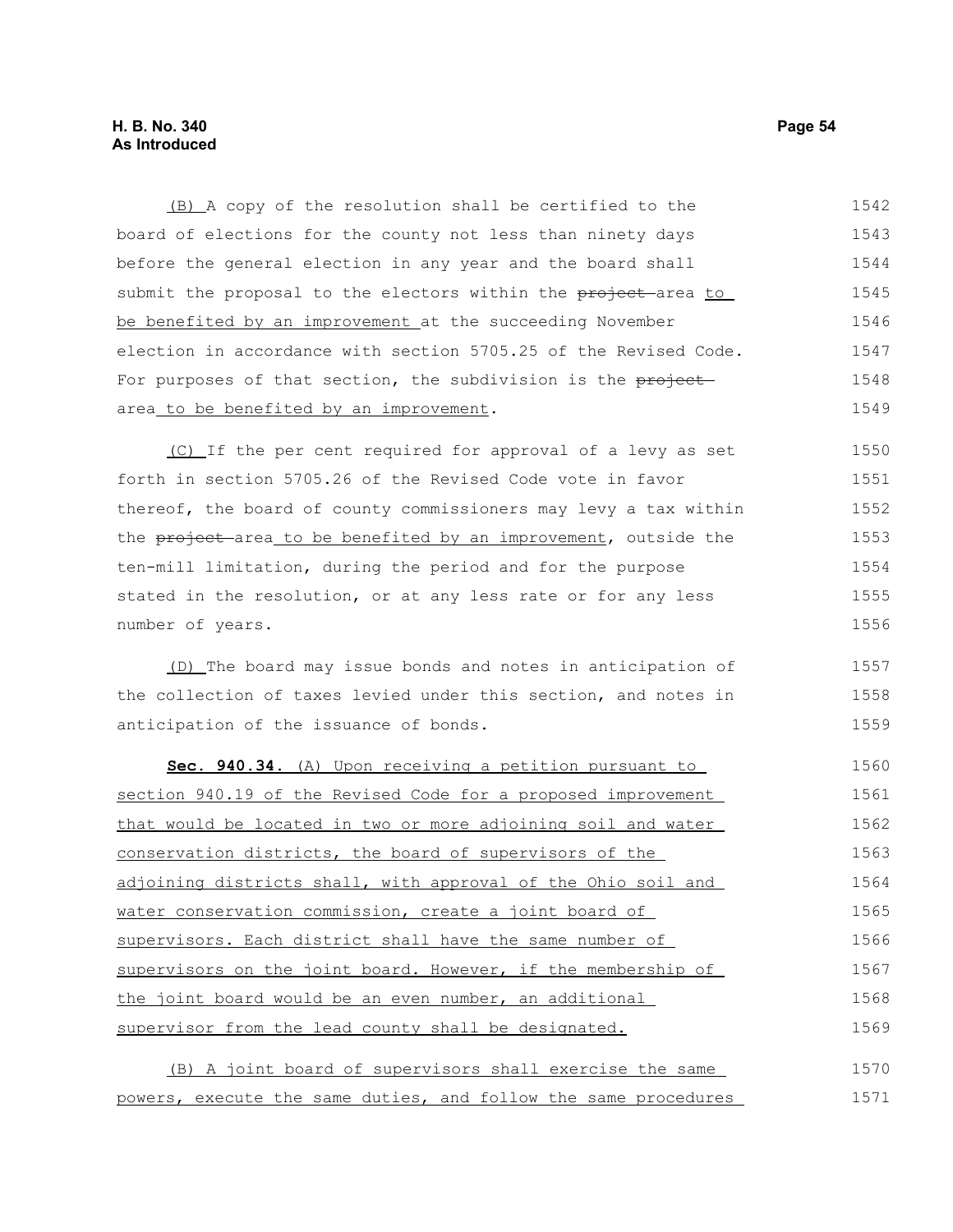in connection with an improvement under this chapter as the board of supervisors of a single soil and water conservation district with the following conditions: (1) For purposes of making a preliminary determination to accept or reject a petition in accordance with section 940.19 of the Revised Code, the joint board shall make the determination within sixty days of the approval of the creation of the joint board. (2) For purposes of a petition, the joint board shall do both of the following: (a) Send the petition and accompanying information to the board of county commissioners of the lead county; and (b) Send notification of the need for the creation of a joint board of county commissioners under section 940.35 of the Revised Code to the board of county commissioners of each county in the area to be benefited by the proposed improvement. (C) Upon the creation of a joint board of supervisors, the elected officials in the lead county, including the engineer, recorder, auditor, prosecutor, treasurer, judges, and clerk of the board of county commissioners, shall serve as the administrative officers for the joint board of supervisors. **Sec. 940.31 940.35.** The boards of county commissioners of all the counties containing any of the territory included in the project area, if all such counties have approved construction of an improvement under section 940.29 of the Revised Code, are a joint board of county commissioners for the improvement. (A) If a proposed improvement would affect more than one county, the board of county commissioners from each of the counties that 1572 1573 1574 1575 1576 1577 1578 1579 1580 1581 1582 1583 1584 1585 1586 1587 1588 1589 1590 1591 1592 1593 1594 1595 1596 1597 1598 1599

would be affected by the proposed improvement shall meet on a

1600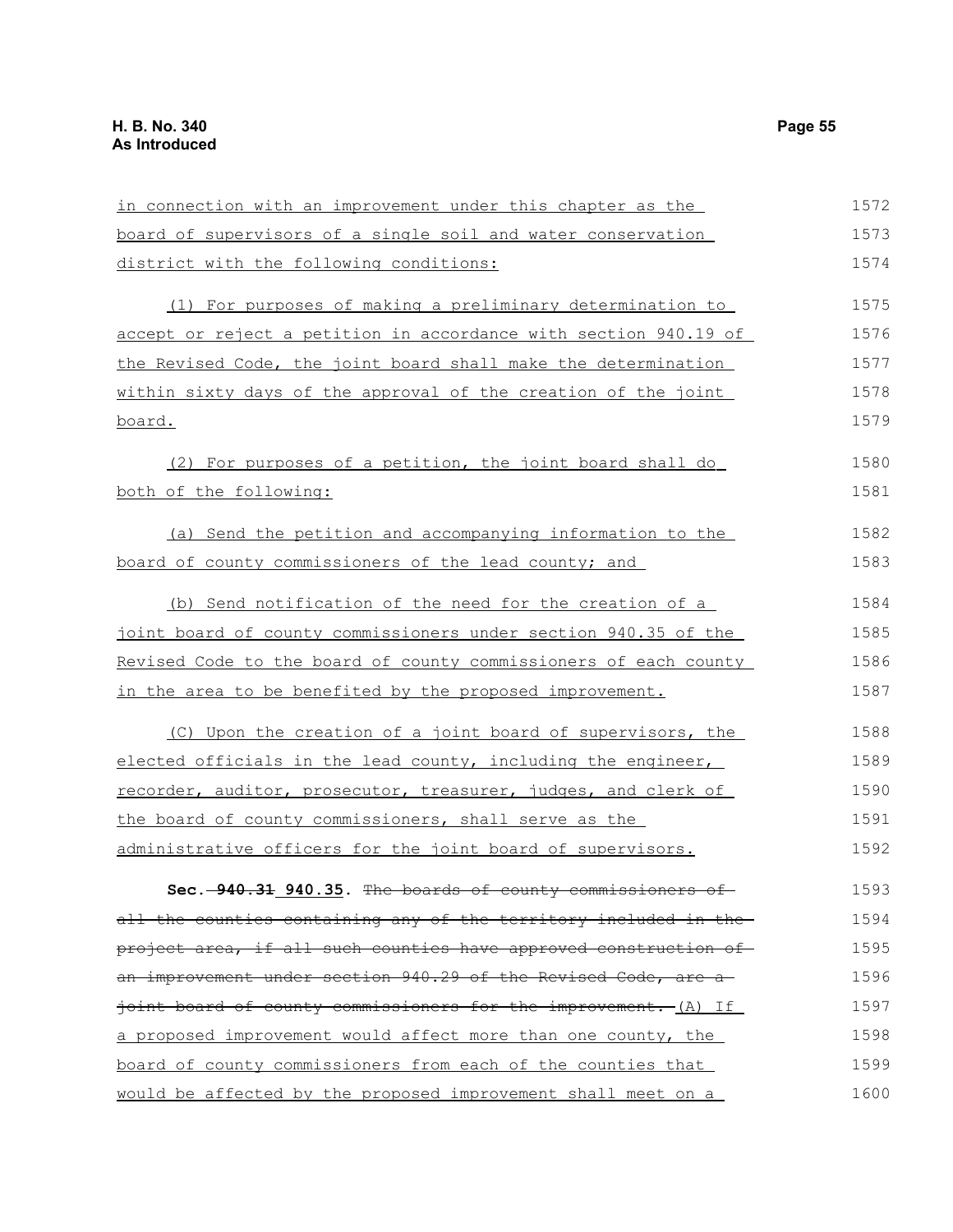| date fixed by the clerk of the board of county commissioners of   | 1601 |
|-------------------------------------------------------------------|------|
| the lead county. The boards shall meet in the lead county to      | 1602 |
| organize a joint board of county commissioners and elect a        | 1603 |
| president, which shall be the first order of business at the      | 1604 |
| hearing.                                                          | 1605 |
| (B) A joint board of county commissioners-may do all the-         | 1606 |
| things that a board of county commissioners may do in connection  | 1607 |
| with the improvement and shall proceed as if it were a board of   | 1608 |
| county commissioners representing a county that included all the- | 1609 |
| territory within the project area shall exercise the same         | 1610 |
| powers, execute the same duties, and follow the same procedures   | 1611 |
| in connection with an improvement under this chapter as the       | 1612 |
| board of county commissioners of a single county.                 | 1613 |
| The joint board may agree to apportion any cost of the-           | 1614 |
| improvement, or expenses incurred in connection therewith, not-   | 1615 |
| paid by assessments or taxes levied for the improvement, or       | 1616 |
| funds other than county funds, among the participating counties.  | 1617 |
| The joint board shall elect one of its members president          | 1618 |
| and designate a clerk of one of the boards of county-             | 1619 |
| commissioners of the participating counties as clerk of the-      | 1620 |
| joint board. A majority of the county commissioners constituting  | 1621 |
| the joint board constitutes a quorum. All decisions of the joint  | 1622 |
| board shall be made by a majority vote of the county-             | 1623 |
| commissioners constituting the joint board.                       | 1624 |
| For the purpose of bringing a referendum petition against         | 1625 |
| a soil and water conservation project under section 305.31 of-    | 1626 |
| the Revised Code, a resolution adopted by a joint board of        | 1627 |
| county commissioners shall be considered to be a resolution-      | 1628 |
| adopted by the board of county commissioners of each county in    | 1629 |
| the project area. The electors of any county in the project area- | 1630 |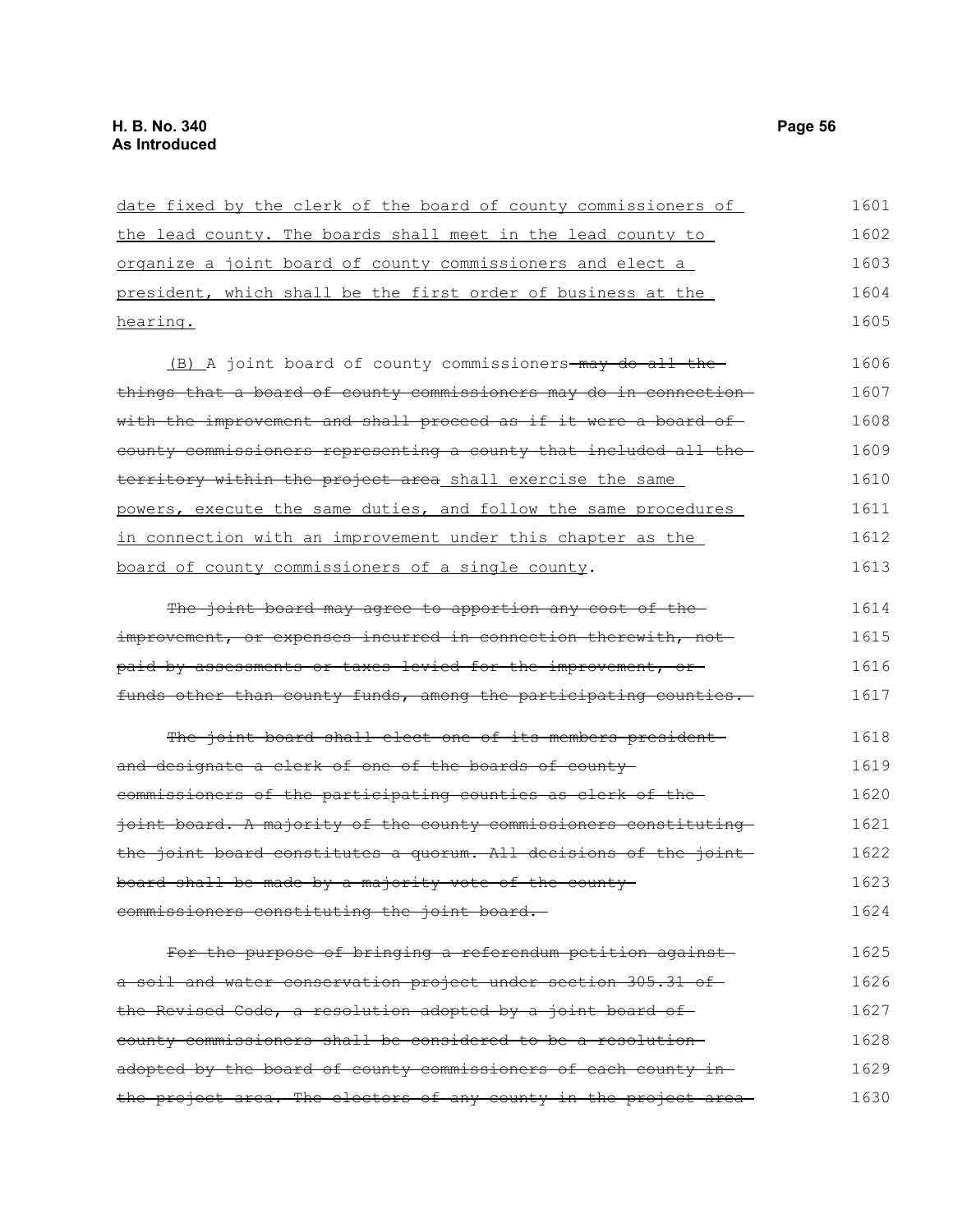may file a petition for referendum under that section against a resolution adopted by the joint board of county commissioners as if it had been adopted by the board of county commissioners forthat county. The referendum shall be conducted only in the county in which the referendum petition was filed. The electors of any county in the project area in which no referendum petition was filed shall not be eligible to vote in the referendum, and the outcome of a referendum shall have effect only in the county in which the referendum was held. Any county in the project area in which a referendum is not held remains subject to the provisions of the resolution adopted by the jointboard of county commissioners for the soil and water conservation district. (C) The clerk of the board of county commissioners of the lead county shall do all of the following: (1) Act as clerk and administrator of the joint board; (2) Enter the findings of the joint board in the journal of the board of county commissioners of the lead county; (3) Make the final record of the improvement in the lead county; (4) Provide copies of all proceedings to the clerks of the boards of all affected counties. (D) A majority of the county commissioners constituting the joint board shall constitute a quorum. All decisions of the joint board shall be made by a majority vote of the quorum present at a meeting of the joint board. (E) The director of agriculture shall be an ex officio member of the joint board and may participate, in person or through a designated representative, in deliberations and 1631 1632 1633 1634 1635 1636 1637 1638 1639 1640 1641 1642 1643 1644 1645 1646 1647 1648 1649 1650 1651 1652 1653 1654 1655 1656 1657 1658 1659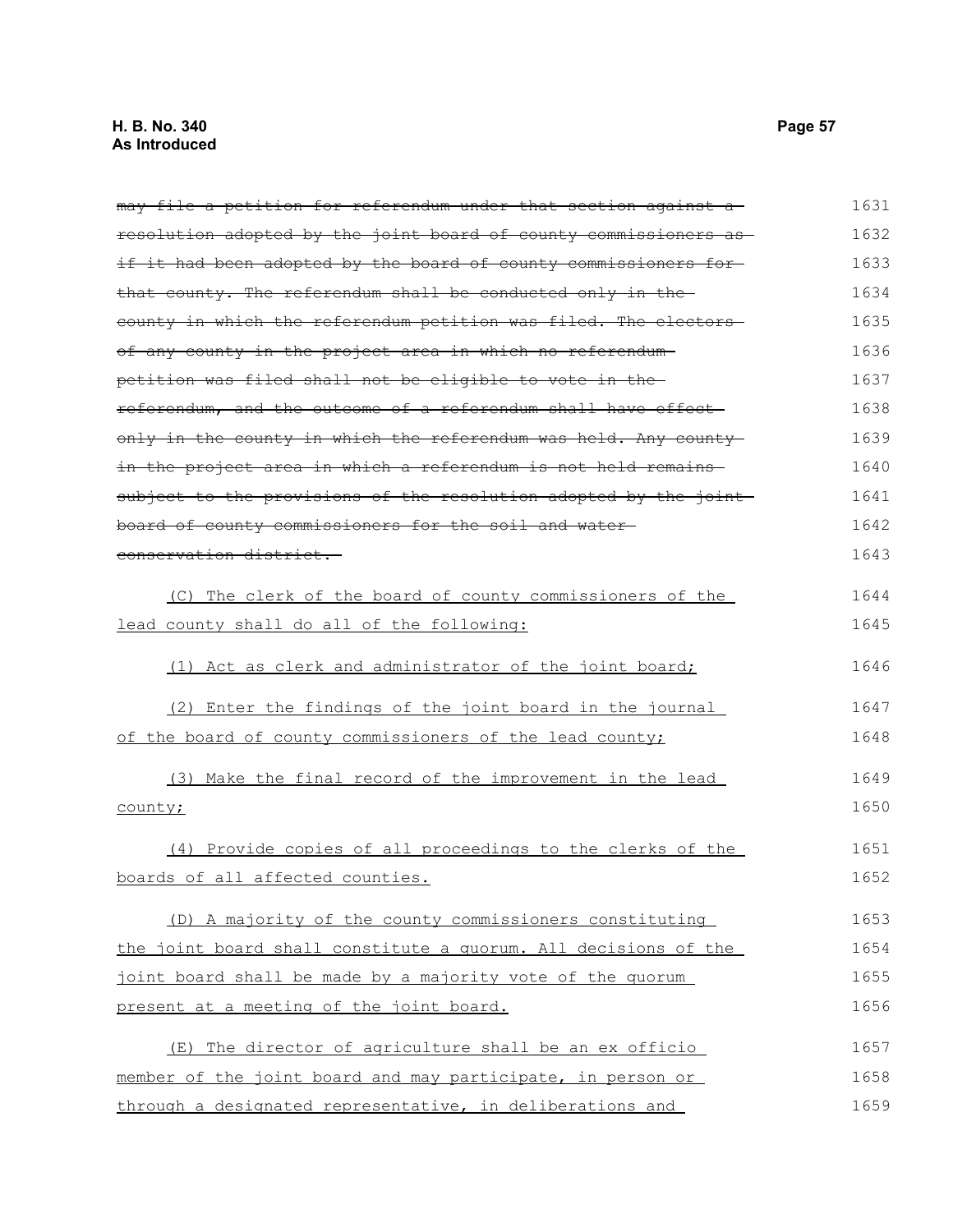| proceedings of the joint board. The director shall have no vote   | 1660 |
|-------------------------------------------------------------------|------|
| on any proceedings of the joint board except in the case of a     | 1661 |
| tie for or against an improvement. If the director or the         | 1662 |
| director's designee is not present at the proceeding, the         | 1663 |
| director shall review the proceedings and cast the deciding vote  | 1664 |
| within thirty days of the proceeding. A failure to cast a vote    | 1665 |
| for or against the improvement within thirty days constitutes an  | 1666 |
| affirmative vote for the improvement. The clerk shall record the  | 1667 |
| final resolution of the tie.                                      | 1668 |
| (F) Upon the creation of a joint board of county                  | 1669 |
| commissioners, the elected officials in the lead county,          | 1670 |
| including the engineer, recorder, auditor, prosecutor,            | 1671 |
| treasurer, judges, and clerk of the board of county               | 1672 |
| commissioners, shall serve as the administrative officers for     | 1673 |
| the joint board of county commissioners.                          | 1674 |
| Sec. -940.32 940.36. The county auditor and county-               | 1675 |
| treasurer of one of the counties represented by a joint board of  | 1676 |
| county commissioners under section 940.31 of the Revised Code,    | 1677 |
| to be designated by the joint board, shall ex officio become the  | 1678 |
| fiscal agents of all the participating counties. Such (A) The     | 1679 |
| auditor of the lead county shall certify to the auditor of the    | 1680 |
| other counties a schedule of any taxes or assessments to be       | 1681 |
| levied for the improvement, and the auditor of such other county  | 1682 |
| immediately shall proceed forthwith to-place such tax or          | 1683 |
| assessment upon the duplicates. Taxes or assessments so           | 1684 |
| certified for collection to an auditor of another county are a    | 1685 |
| lien on the land within such county from the date such            | 1686 |
| certificate is received by the auditor of such other county. The- | 1687 |
|                                                                   |      |
| (B) The treasurer of each county shall proceed to collect         | 1688 |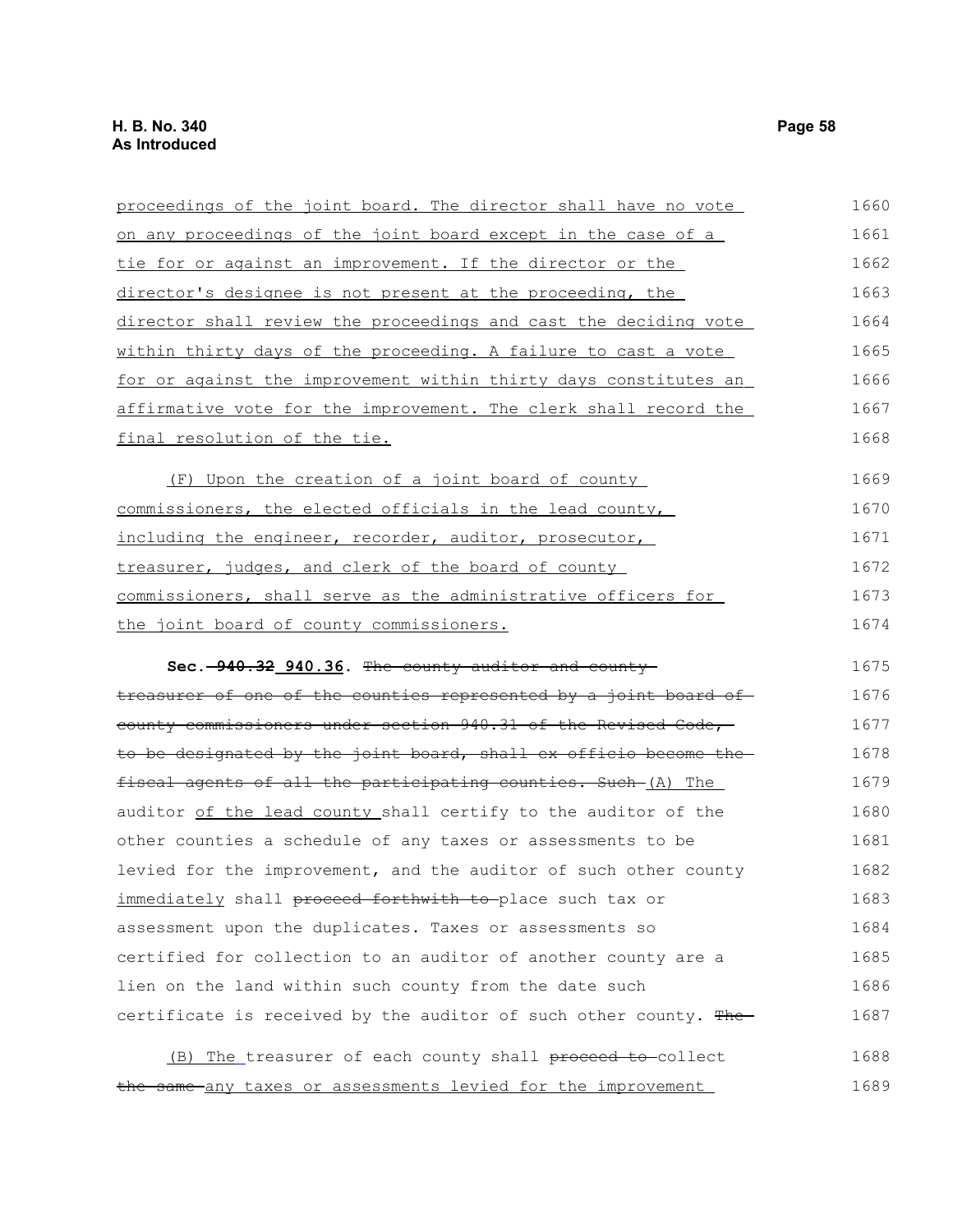pursuant to the orders made in the proceedings of the joint board of county commissioners, and such taxes or assessments when collected shall be paid to the treasurer for the joint board. The 1690 1691 1692 1693

(C) The auditor and treasurer of the lead county shall receive and account for such funds any taxes or assessments levied for the improvement in the same manner as they would for taxes or assessments collected within their county. The treasurer and auditor of the lead county with their bondspersons are liable on their official bonds for any misappropriation of such funds. All warrants for the payment of costs in connection with the improvement shall be drawn by the auditor-designatedunder this section of the lead county, on the treasurer of the lead county, payable out of the fund designated by the joint board to receive moneys for the improvement. 1694 1695 1696 1697 1698 1699 1700 1701 1702 1703 1704

**Sec. 940.35 940.37.** The board of county commissioners, or, if a joint board of county commissioners has been created under section  $940.31 - 940.35$  of the Revised Code, the joint board, shall maintain the works of improvement improvements constructed by the board for a soil and water conservation district under this chapter. For that purpose, the board of county commissioners or joint board may use procedures and requirements established in sections 6137.08 to 6137.14 Chapter 6137. of the Revised Code and may contract with or authorize the board of supervisors or joint board of supervisors of a soil and water conservation district to perform maintenance of such works of improvement. 1705 1706 1707 1708 1709 1710 1711 1712 1713 1714 1715 1716

 **Sec. 940.38.** Any affected landowner may appeal to the appropriate court of common pleas any action or determination of a board of supervisors, joint board of supervisors, board of 1717 1718 1719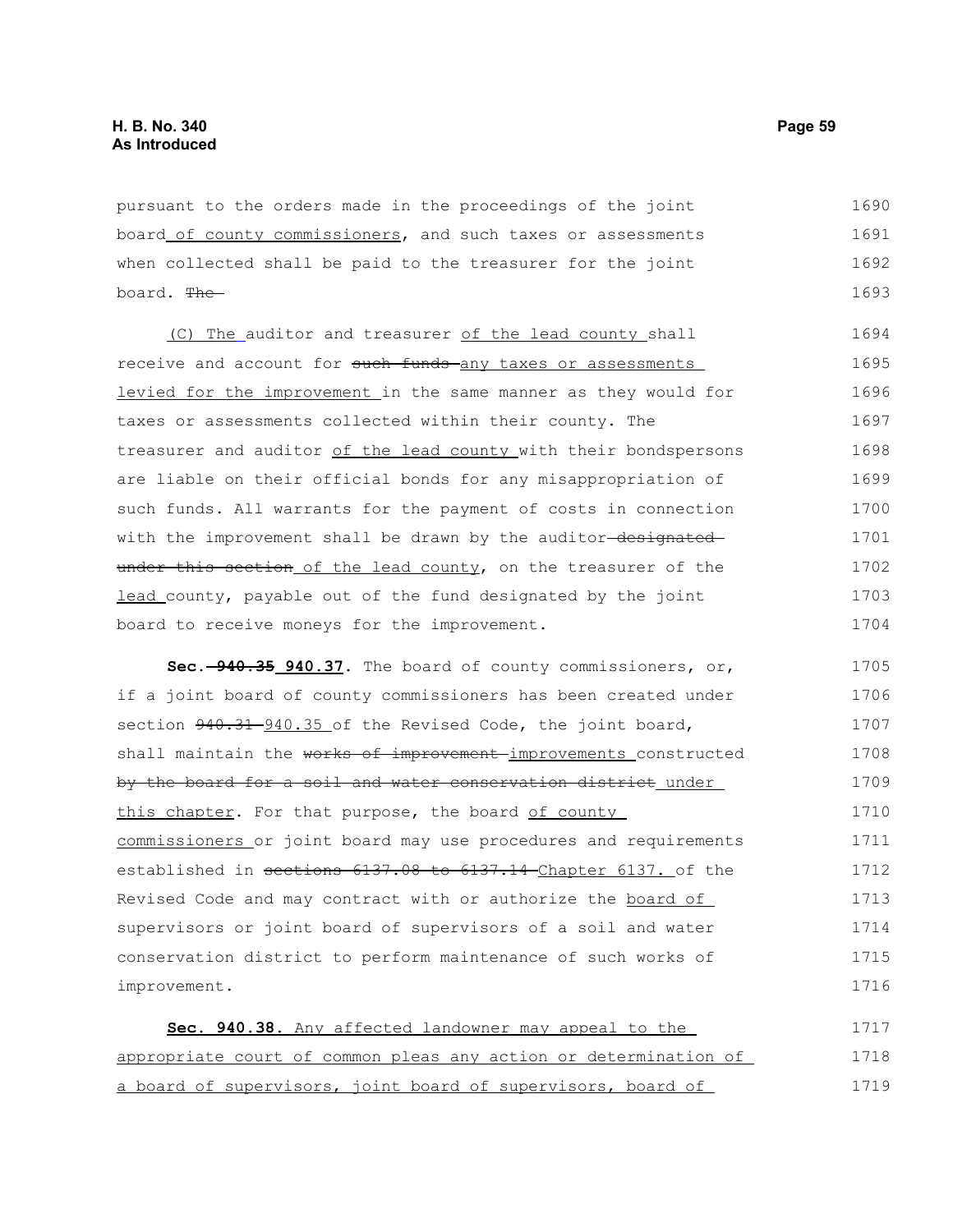| county commissioners, or joint board of county commissioners     | 1720 |
|------------------------------------------------------------------|------|
| under this chapter. The affected landowner shall make the appeal | 1721 |
| within thirty days of the date of the action or determination.   | 1722 |
| The appeal may be based on, but is not limited to, any of the    | 1723 |
| following questions:                                             | 1724 |
| (A) Is the improvement necessary?                                | 1725 |
| (B) Will the improvement be conducive to the public              | 1726 |
| welfare?                                                         | 1727 |
| (C) Is the cost of the improvement greater than the              | 1728 |
| benefits conferred?                                              | 1729 |
| (D) Is the route, termini, or mode of construction the           | 1730 |
| best to accomplish the purpose of the improvement?               | 1731 |
| (E) Are the assessments levied according to benefits?            | 1732 |
| (F) Is the award for compensation or damages just?               | 1733 |
| Sec. 940.39. (A) For purposes of this section, references        | 1734 |
| to a "board of supervisors of a soil and water conservation      | 1735 |
| district" or a "board" includes a joint board of supervisors of  | 1736 |
| a soil and water conservation district.                          | 1737 |
| (B) Notwithstanding any other provision of law to the            | 1738 |
| contrary, a board of supervisors of a soil and water             | 1739 |
| conservation district, when practicable, may conduct meetings by | 1740 |
| video conference or, if video conference is not available, by    | 1741 |
| teleconference. The board of supervisors shall make provisions   | 1742 |
| for public attendance at any location involved in such a         | 1743 |
| meeting. The board shall establish the board's main office or    | 1744 |
| board room as the primary meeting location for the video         | 1745 |
| conference or teleconference. The conference shall be held at    | 1746 |
| that location in an open meeting at which the public is allowed  | 1747 |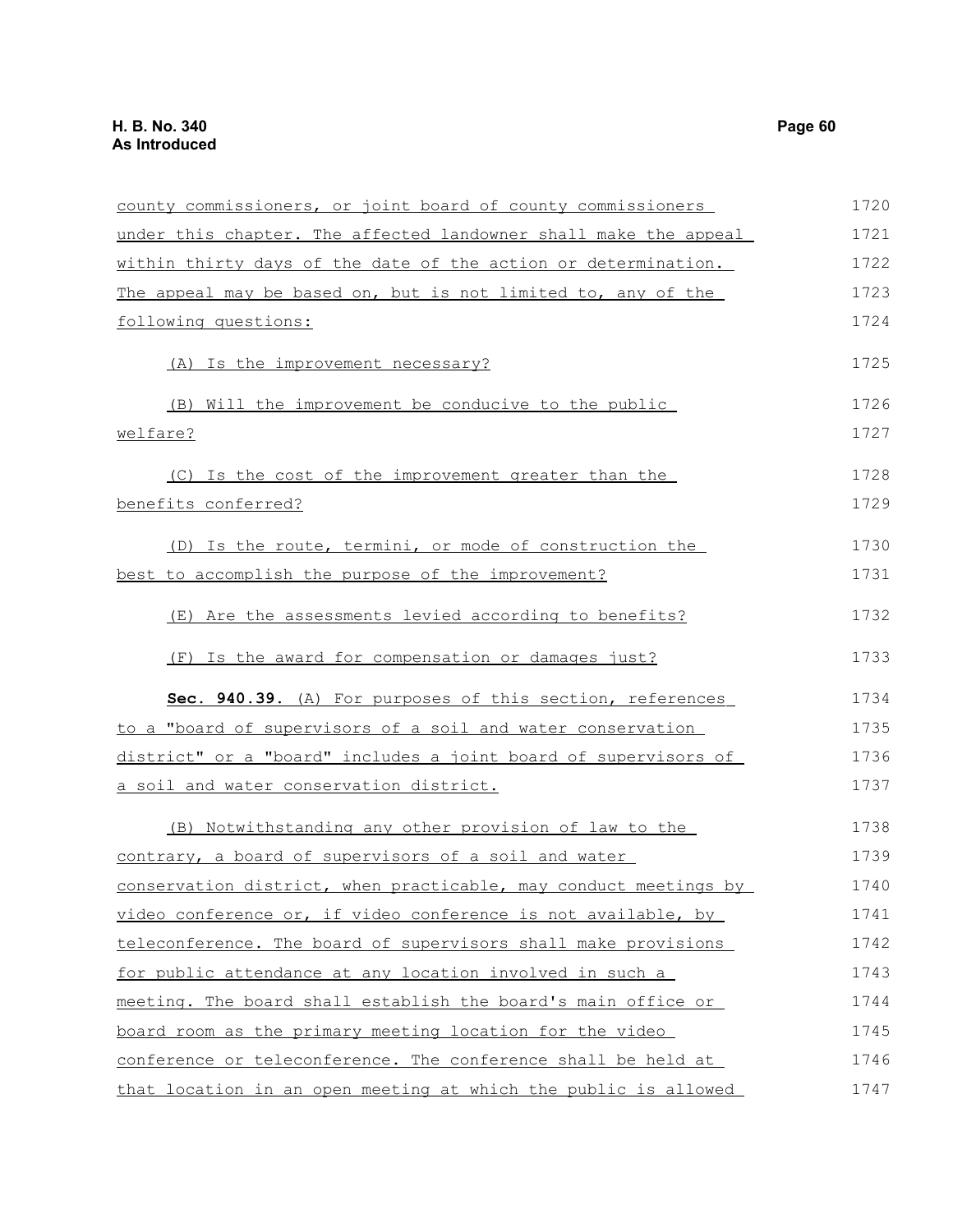to attend. (C) Before convening a meeting of a board of supervisors by video conference or by teleconference, designated staff shall send, via electronic mail, facsimile, or United States postal service, a copy of meeting-related documents to each member of the board. (D) The minutes of each drainage improvement meeting shall specify who was attending by teleconference, who was attending by video conference, and who was physically present. Any vote taken in a meeting held by teleconference that is not unanimous shall be recorded as a roll call vote. (E) Nothing in section 121.22 of the Revised Code prohibits a board of supervisors from conducting a meeting in a manner authorized by this section. **Sec. 6131.01.** As used in sections 6131.01 to 6131.64 of the Revised Code: (A) "Owner" means any owner of any right, title, estate, or interest in or to any real property and includes persons, 1748 1749 1750 1751 1752 1753 1754 1755 1756 1757 1758 1759 1760 1761 1762 1763 1764 1765 1766

partnerships, associations, private corporations, public corporations, boards of township trustees, boards of education of school districts, the mayor or legislative authority of a municipal corporation, the director of any department, office, or institution of the state, and the trustees of any state, county, or municipal public institution. "Owner" also includes any public corporation and the director of any department, office, or institution of the state affected by an improvement but not owning any right, title, estate, or interest in or to any real property. 1767 1768 1769 1770 1771 1772 1773 1774 1775

(B) "Land" includes any estate or interest, of any nature 1776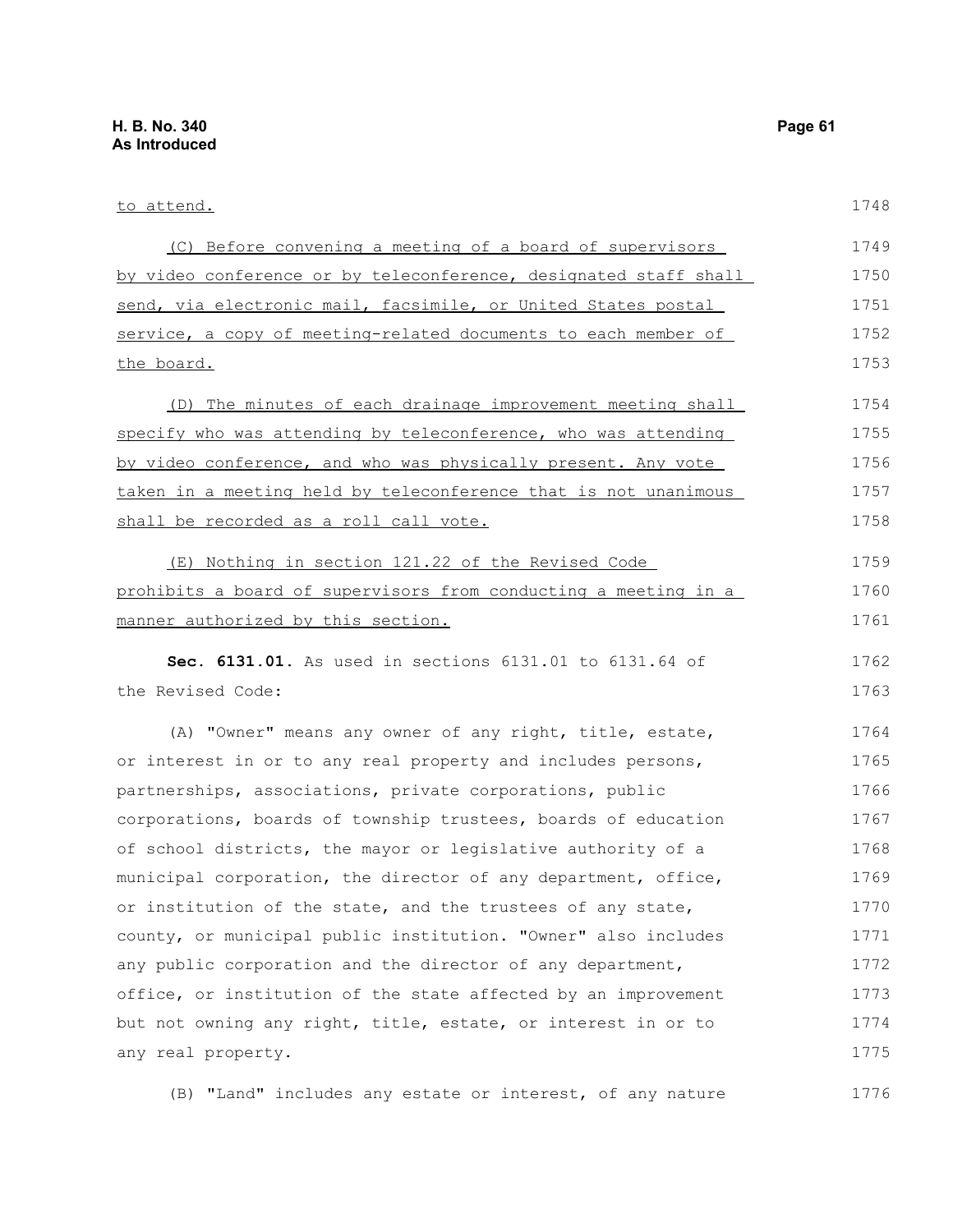# **H. B. No. 340 Page 62 As Introduced**

or kind, in or to real property, or any easement in or to real property, or any right to the use of real property, and all structures or fixtures attached to real property, including but not restricted to all railroads, roads, electric railroads, street railroads, streets and street improvements, telephone, telegraph, and transmission lines, underground cables, gas, sewage, and water systems, pipe lines and rights of way of public service corporations, and all other real property whether public or private. 1777 1778 1779 1780 1781 1782 1783 1784 1785

(C) "Improvement" includes:

(1) The location, construction, reconstruction, reconditioning, widening, deepening, straightening, altering, boxing, tiling, filling, walling, arching, or any change in the course, location, or terminus of any ditch, drain, watercourse, or floodway; 1787 1788 1789 1790 1791

(2) The deepening, widening, or straightening or any other change in the course, location, or terminus of a river, creek, or run; 1792 1793 1794

(3) A levee or any wall, embankment, jetty, dike, dam, sluice, revetment, reservoir, holding basin, control gate, breakwater, or other structure for the protection of lands from the overflow from any stream, lake, or pond, or for the protection of any outlet, or for the storage or control of water; 1795 1796 1797 1798 1799 1800

(4) The removal of obstructions such as silt bars, log jams, debris, and drift from any ditch, drain, watercourse, floodway, river, creek, or run; 1801 1802 1803

(5) The vacating of a ditch or drain. 1804

(D) "Person" means natural person, firm, partnership, 1805

1786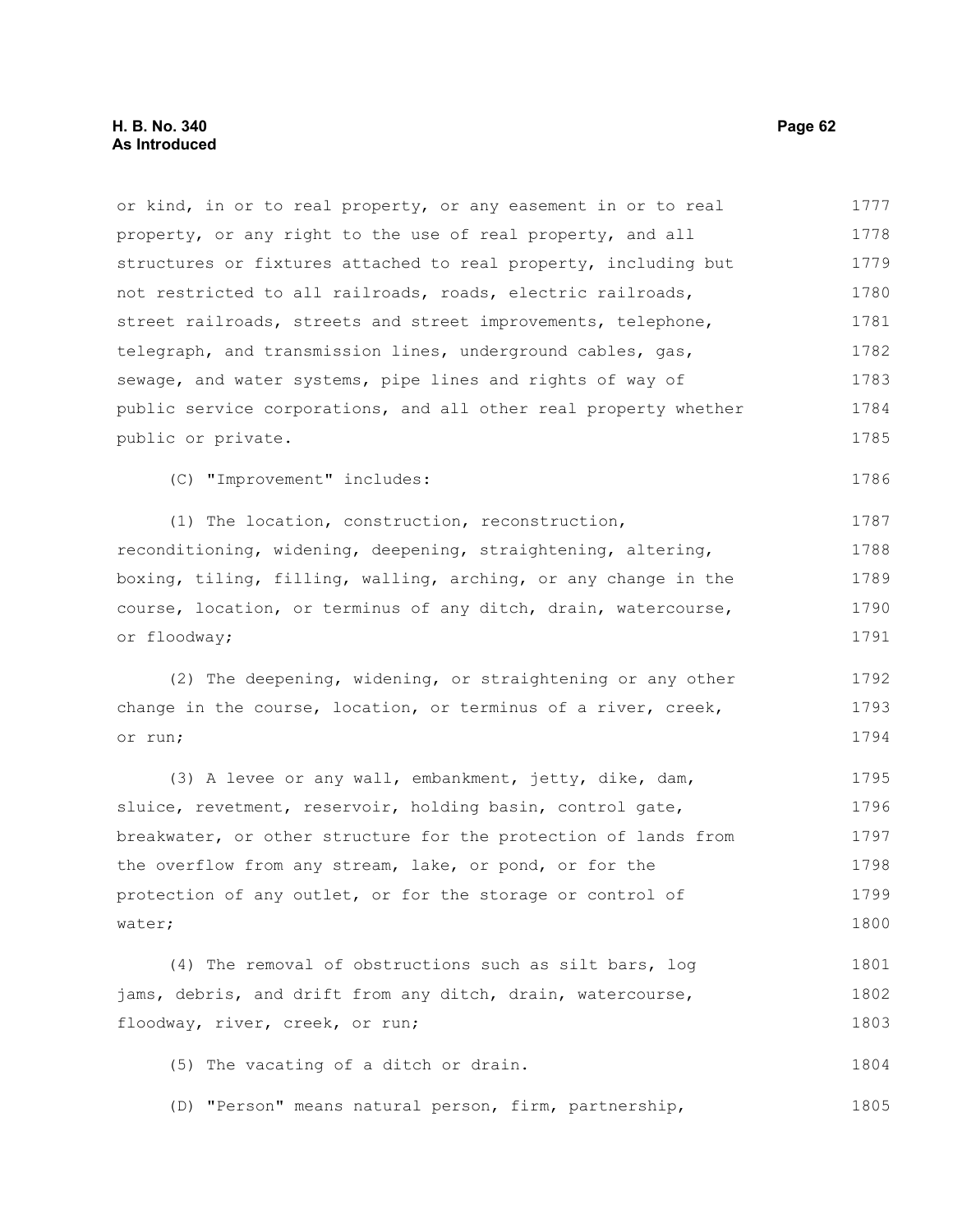association, or corporation, other than public corporations. (E) "Public corporation" or "political subdivision" means counties, townships, municipal corporations, school districts, park districts, turnpikes, toll bridges, conservancy districts, and all other governmental agencies clothed with the power of levying general or special taxes. (F)(1) "Benefit" or "benefits," except as ordered in section 6131.31 of the Revised Code, means advantages to land and owners, to public corporations as entities, and to the state resulting from drainage, conservation, control and management of water, and environmental, wildlife, and recreational improvements. Factors relevant to whether such advantages result include:  $(1)$  (a) The watershed or entire land area drained or affected by the improvement;  $(2)$  (b) The total volume of water draining into or through the improvement and the amount of water contributed by each land owner;  $(3)$  (c) The use to be made of the improvement by any owner, public corporation, or the state. (2) "Benefit" or "benefits" includes, but is not limited to, any or all of the following factors: elimination-(a) Elimination or reduction of damage from-floodflooding; removal (b) Removal of water conditions that jeopardize public health, safety, or welfare; increased (c) Increased value of land resulting from the an improvement; use-1806 1807 1808 1809 1810 1811 1812 1813 1814 1815 1816 1817 1818 1819 1820 1821 1822 1823 1824 1825 1826 1827 1828 1829 1830 1831 1832 1833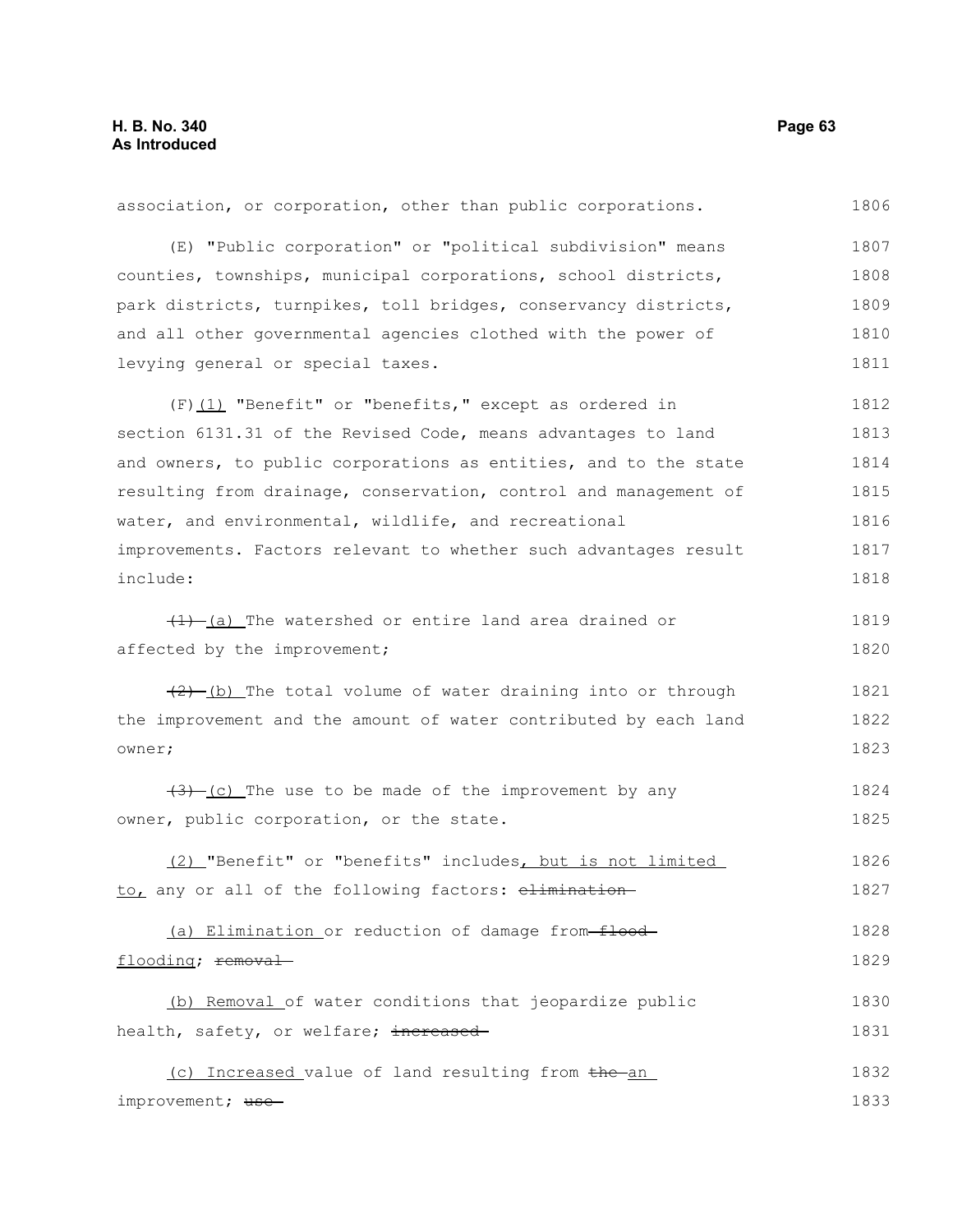# **H. B. No. 340 Page 64 As Introduced**

(d) The use of water for irrigation, storage, regulation of stream flow, soil conservation, water supply, or any other incidental purpose-incidental thereto; providing-1834 1835 1836

 (e) Providing an outlet for the accelerated runoff from artificial drainage whenever the-if a stream, watercourse, channel, or ditch that is under improvement is called upon to discharge functions for which it was not designed by nature; it being the legislative intent that uplands. Uplands that have been removed from their natural state by deforestation, cultivation, artificial drainage, urban development, or other man-made causes human methods shall be considered as to be benefited by an improvement that is required to dispose of the accelerated flow of water from the uplands. 1837 1838 1839 1840 1841 1842 1843 1844 1845 1846

(G) "Environmentally significant areas" mean natural land or water areas that in some degree retain or have reestablished their natural character or have other features of scientific or educational interest such as rare or endangered plant and animal populations or geologic, scenic, or other natural features and, because of their values and functions, contribute to the community's general welfare. 1847 1848 1849 1850 1851 1852 1853

(H) "Days" means calendar days.

1854

Sec. 6131.04. (A) Any owner may file a petition for the construction of a drainage improvement with the clerk of the board of county commissioners of the county in which is located a part of the land that is averred-proposed to be benefited bybenefit from the construction of a proposed-improvement. Prior to filing a petition, the petitioner shall consult with the county engineer of the county in which the petition will be filed to discuss the proposed drainage improvement and to determine the proper forms and procedures for filing the 1855 1856 1857 1858 1859 1860 1861 1862 1863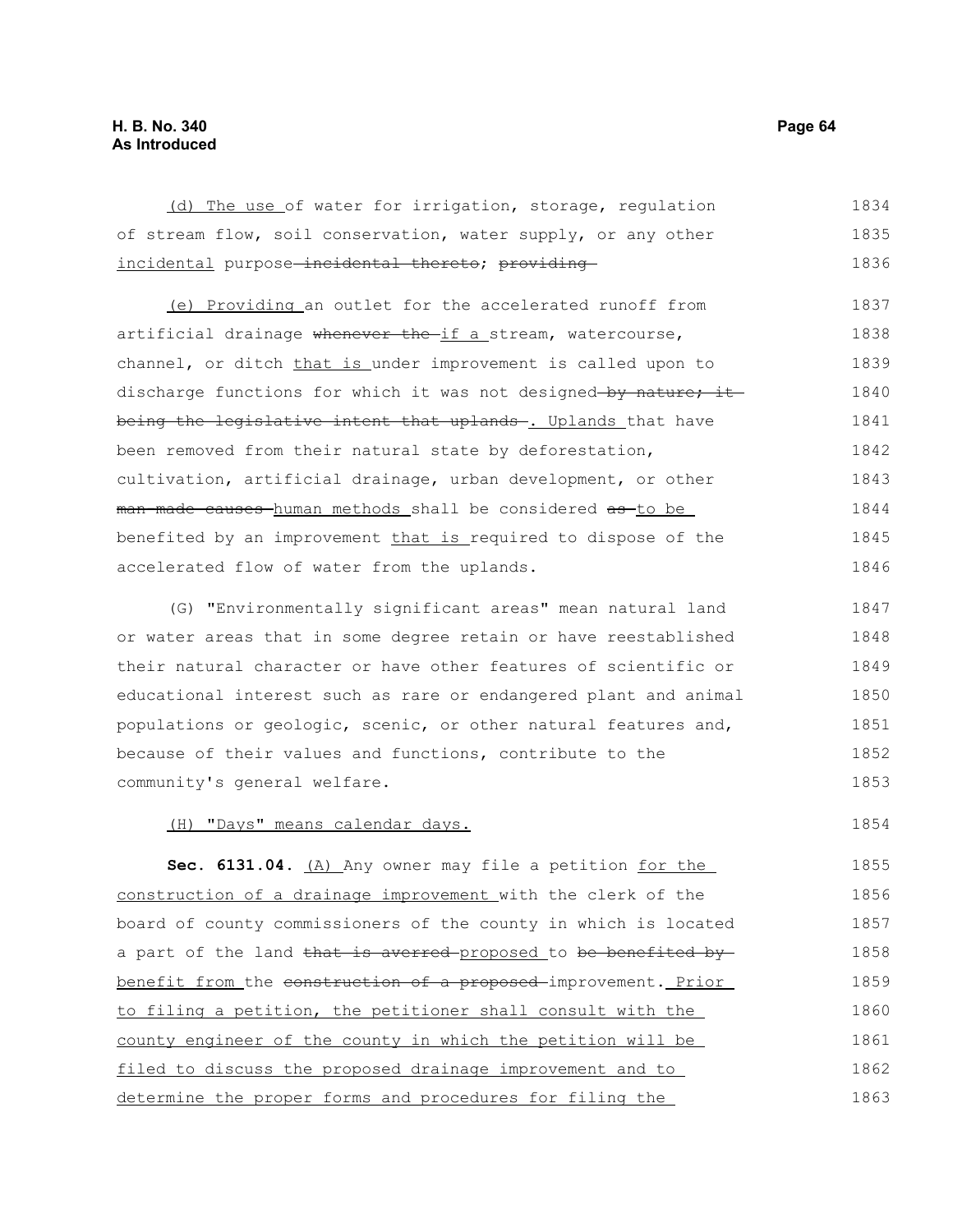### petition.

(B) The petition shall state that the construction of the improvement is necessary, will benefit the petitioner, and willbe conducive to the public welfare; shall state the all of the following: 1865 1866 1867 1868

(1) The nature of the work petitioned for, and may ask to locate, clean, remove , which may include locating, cleaning, removing obstructions from, construct, reconstruct, straighten, deepen, widen, alter, box, tile, fill, wall constructing, reconstructing, straightening, deepening, widening, altering, boxing, tiling, filling, walling, or arch-arching any ditch, drain, watercourse, floodway, creek, run, or river-or to change-; changing the course, location, or terminus thereof $\tau_L$  or  $\text{may}$ ask to construct-constructing a levee, wall, embankment, jetty, dike, dam, sluice, revetment, reservoir, holding basin, control gate, breakwater, or other structure for control of water. The petition shall state the ; 1869 1870 1871 1872 1873 1874 1875 1876 1877 1878 1879 1880

(2) The course and termini of the proposed improvement and the branches, spurs, or laterals, if any are petitioned for-Except as ordered under section 6131.31 of the Revised Code, the petition shall state that ; 1881 1882 1883 1884

### (3) That the construction of the improvement is necessary and will benefit the petitioner; 1885 1886

(4) That all costs of engineering, construction, and future maintenance will be assessed to the benefiting parcels of land. The petition shall contain a-, except as ordered under an appeal filed in accordance with section 6131.31 of the Revised Code; 1887 1888 1889 1890 1891

 (5) A list of the names and addresses, where known, of all 1892

1864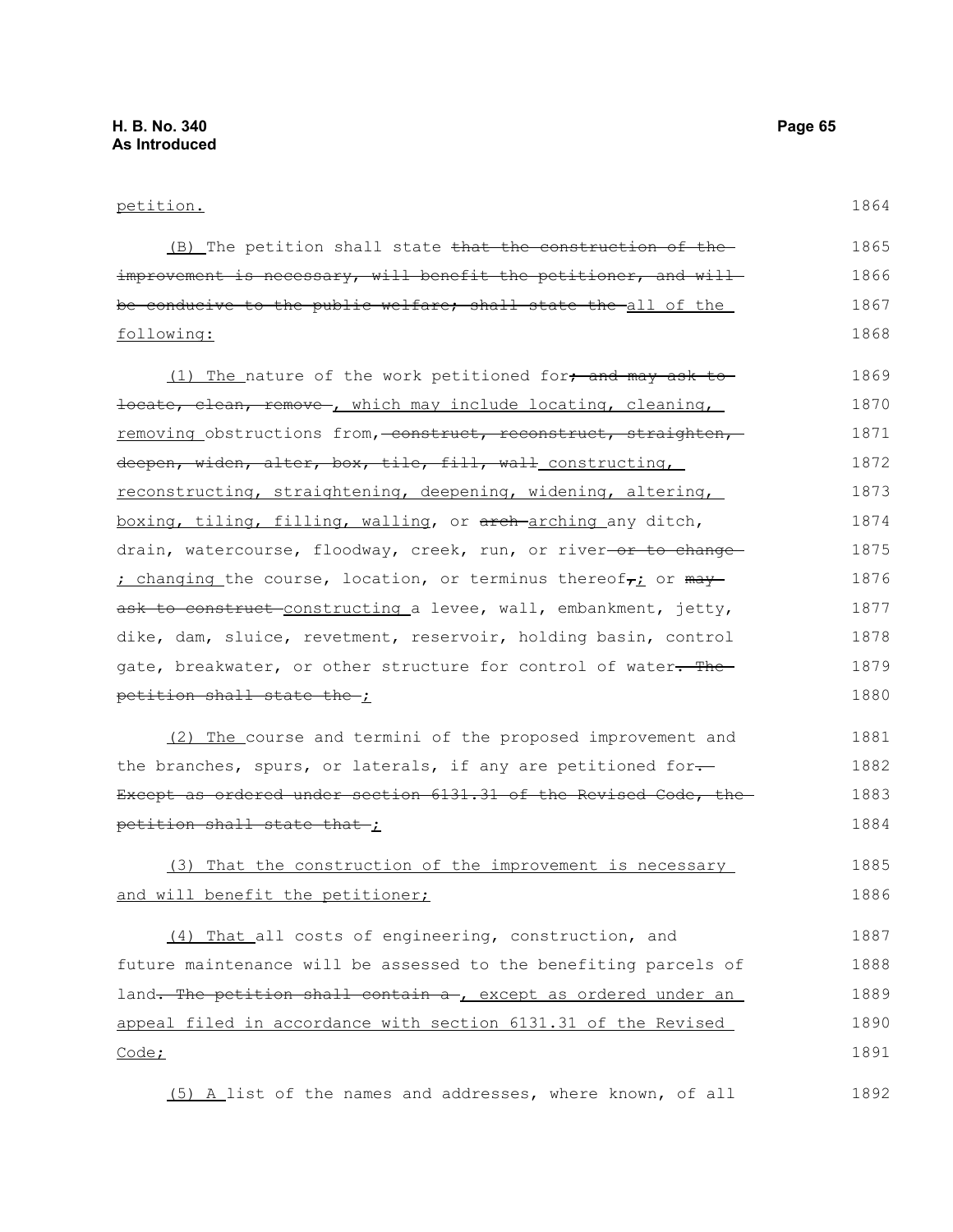# **H. B. No. 340 Page 66 As Introduced**

the owners of the land that the petitioner or the county engineer claims will be benefited or damaged by the construction of the proposed improvement, as determined by the county engineer. The petition shall be signed by one 1893 1894 1895 1896

(C) One or more owners must sign the petition as the petitioners. If the petitioner is a public corporation or the state, the petition shall be signed by its authorized representative must sign the petition. 1897 1898 1899 1900

(D) If the petitioner is the county, the petition shallmust be filed with the clerk of the court of common pleas without the bond required under section 6131.06 of the Revised Code, the matters in the petition shall be heard by the commonpleas court as if the petition had come to the court on appeal, and the clerk and the court shall do all things that sections 6131.01 to 6131.64 of the Revised Code provide that the county commissioners shall do. The court of common pleas may appoint a board of arbitrators to assume the duties of the judge. The board shall be comprised of three disinterested persons chosen by the judge, who owners in the county and shall designate one of the persons to be chairman chairperson. A decision of the board shall require approval of a majority of the members The appointed board shall hear and act on the petition in accordance with this chapter. Either party may appeal the board's decision to the court of common pleas, which shall decide the case on the record of arbitration. 1901 1902 1903 1904 1905 1906 1907 1908 1909 1910 1911 1912 1913 1914 1915 1916 1917

**Sec. 6131.05.** The petition referred to in section 6131.04 of the Revised Code may be amended upon the written application of any (A) Any benefiting owner filed may file an amendment to a petition for a drainage improvement that expands the length of the proposed improvement, provided that such amendment does not 1918 1919 1920 1921 1922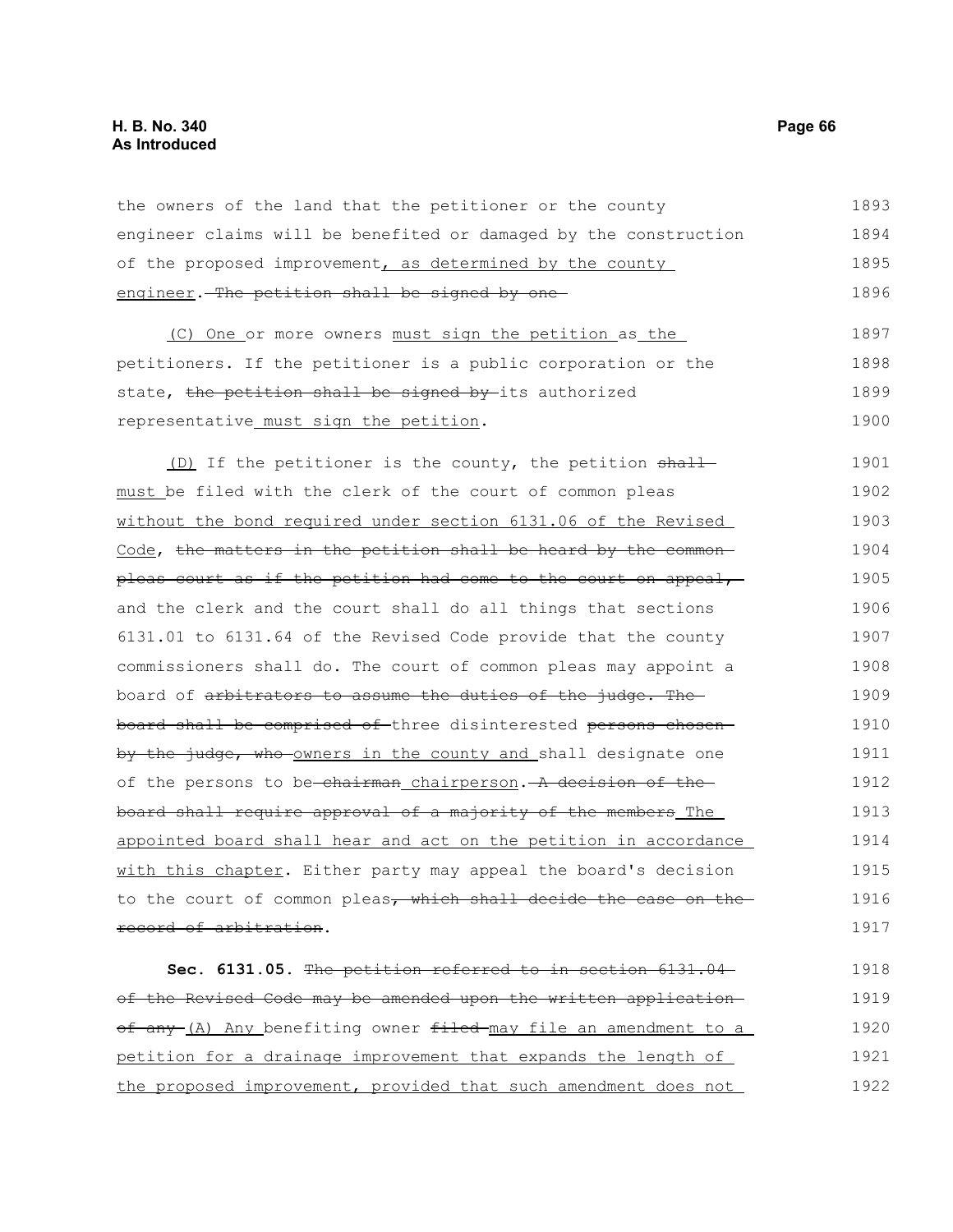| expand the area to be benefited by the proposed improvement. An   | 1923 |
|-------------------------------------------------------------------|------|
| owner shall file the amendment not more than twenty-one days      | 1924 |
| after the date of the view. Such owner shall not propose an       | 1925 |
| amendment that expands either the area or number of parcels to    | 1926 |
| be benefited by the proposed improvement, but shall file a new    | 1927 |
| petition regarding the proposal in accordance with section        | 1928 |
| 6131.04 of the Revised Code.                                      | 1929 |
| (B) A benefiting owner shall file an amendment with the           | 1930 |
| clerk of the board of county commissioners-and upon the-          | 1931 |
| allowance of the application by the board of county-              | 1932 |
| commissioners, by an order entered on its journal.                | 1933 |
| The petition may be amended while the proceedings are-            | 1934 |
| pending on appeal in the court of common pleas, pursuant to the   | 1935 |
| rules and laws relating to civil procedure. If the petitioner is- | 1936 |
| the county, the application for amendment shall be filed with     | 1937 |
| the clerk of the court of common pleas and shall be heard-        | 1938 |
| pursuant to the rules and laws relating to civil procedure. Any   | 1939 |
| written application for amendment of the petition shall include-  | 1940 |
| the information required for the petition in section 6131.04 of   | 1941 |
| the Revised Code, including names and addresses of the-           | 1942 |
| additional owners that the petitioner seeking amendment or the    | 1943 |
| county engineer claims will be benefited or damaged by the-       | 1944 |
| proposed improvement. Any application, remonstrance, statement,   | 1945 |
| report, or schedule filed in any improvement proceedings may be-  | 1946 |
| amended as a petition may be amended, as provided in this-        | 1947 |
| section not more than twenty-one days after the view required by  | 1948 |
| section 6131.07 of the Revised Code and shall include the         | 1949 |
| information required by section 6131.04 of the Revised Code       | 1950 |
| along with the amendment.                                         | 1951 |

(C) If the petition was filed by the county under division 1952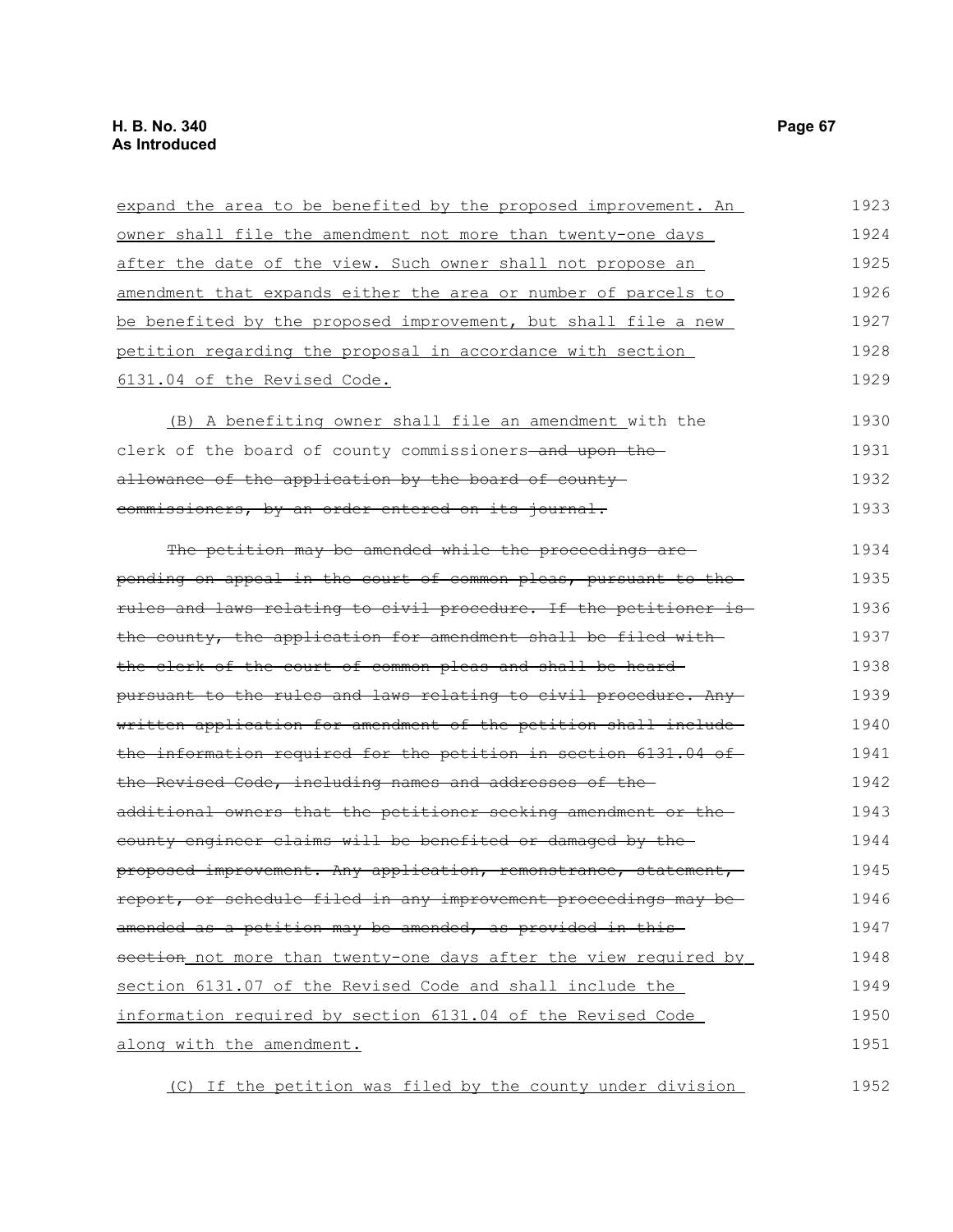| (D) of section 6131.04 of the Revised Code, any proposed                | 1953 |
|-------------------------------------------------------------------------|------|
| amendment to the petition shall be filed with the clerk of the          | 1954 |
| court of common pleas or with the board appointed under that            | 1955 |
| division. If the amendment is filed with the clerk of the court         | 1956 |
| of common pleas, the court shall hear the amendment pursuant to         | 1957 |
| the rules and laws relating to civil procedure.                         | 1958 |
| Sec. 6131.06. (A) The petitioner shall file with the                    | 1959 |
| petition referred to in section 6131.04 of the Revised Code a           | 1960 |
| bond in the penal sum of <u>one thousand</u> five hundred dollars, plus | 1961 |
| the sum of two-five dollars for each parcel of land in excess of        | 1962 |
| two hundred parcels-averred in the petition to be benefited,            | 1963 |
| with at least two sureties who are freeholders of the county, or-       | 1964 |
| with surety by a surety company authorized to do business in-           | 1965 |
| this state, or with cash that are listed in the petition as             | 1966 |
| lands that will benefit from the improvement.                           | 1967 |
|                                                                         |      |

(B) The bond shall be made payable to the county, to the credit of the general drainage improvement fund or a special fund created for the proposed improvement, and conditioned to pay the cost of notices, plus any other incidental expenses, except the costs incurred by the engineer in making hispreliminary reports all costs associated in preparing for the view and first hearing if the prayer of the petition is not granted or if the petition is for any cause dismissed unless the board of county commissioners decides to pay the engineer's costs from the petitioners' bond in accordance with section 6131.09 of the Revised Code. 1968 1969 1970 1971 1972 1973 1974 1975 1976 1977 1978

(C) The bond clerk of the board of county commissioners shall be released-release the bond at the expiration of the twenty-one day thirty-day appeal period provided for in section 6131.25 of the Revised Code after an order of to proceed with 1979 1980 1981 1982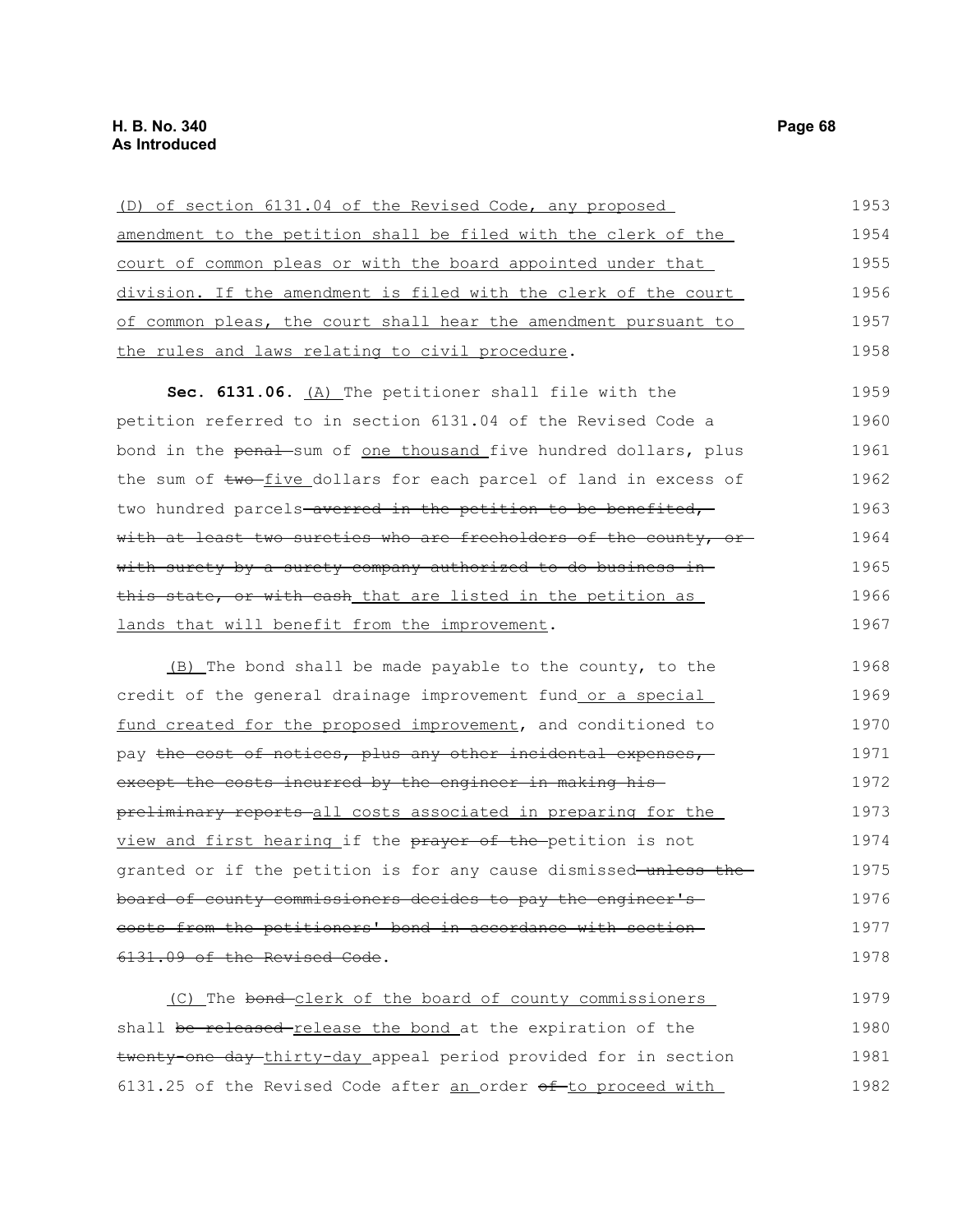| the project by the commissioners board at the first hearing or    | 1983 |
|-------------------------------------------------------------------|------|
| at the termination of the appeal.                                 | 1984 |
| Sec. -6131.57 6131.061. (A) The clerk of the board of             | 1985 |
| county commissioners and the county engineer-shall maintain a     | 1986 |
| permanent file for the proposed improvement containing a record   | 1987 |
| of the petition, the applications and remonstrances filed, the    | 1988 |
| amendments, comments, notices, proceedings, resolutions, orders   | 1989 |
| made by the board, the preliminary estimates, and preliminary-    | 1990 |
| report of the county engineer, the reports of review by the       | 1991 |
| director of natural resources, the director of transportation,    | 1992 |
| and the directors of any conservancy district, the reports of     | 1993 |
| the engineer as to the construction of the improvement, and such- | 1994 |
| other matter as is proper for any other record regarding the      | 1995 |
| proposed improvement that is filed with the board. A record of    | 1996 |
| the assessments levied, pursuant to the order of the board, as    | 1997 |
| corrected after the completion of the contract, and the           | 1998 |
| schedules of payments for compensation and damages shall be kept- | 1999 |
| by the                                                            | 2000 |
| (B) The county auditor engineer shall maintain a file for         | 2001 |
| the proposed improvement that contains a record of the petition,  | 2002 |
| amendments to the petition, all reports, estimates, surveys,      | 2003 |
| maps, plans, drawings, schedules, and other documents prepared    | 2004 |
| for the proposed improvement by the engineer or the engineer's    | 2005 |
| designee, and any reports of the director of natural resources,   | 2006 |
| director of transportation, and directors of any conservancy      | 2007 |
| districts. The clerk of                                           | 2008 |
| (C) After the final hearing of the board of county                | 2009 |
| commissioners-shall, after the final hearing of the board of      | 2010 |
| eounty commissioners or after the final judgment, order, or       | 2011 |
| decree has been rendered upon any appeal, the clerk of the board  | 2012 |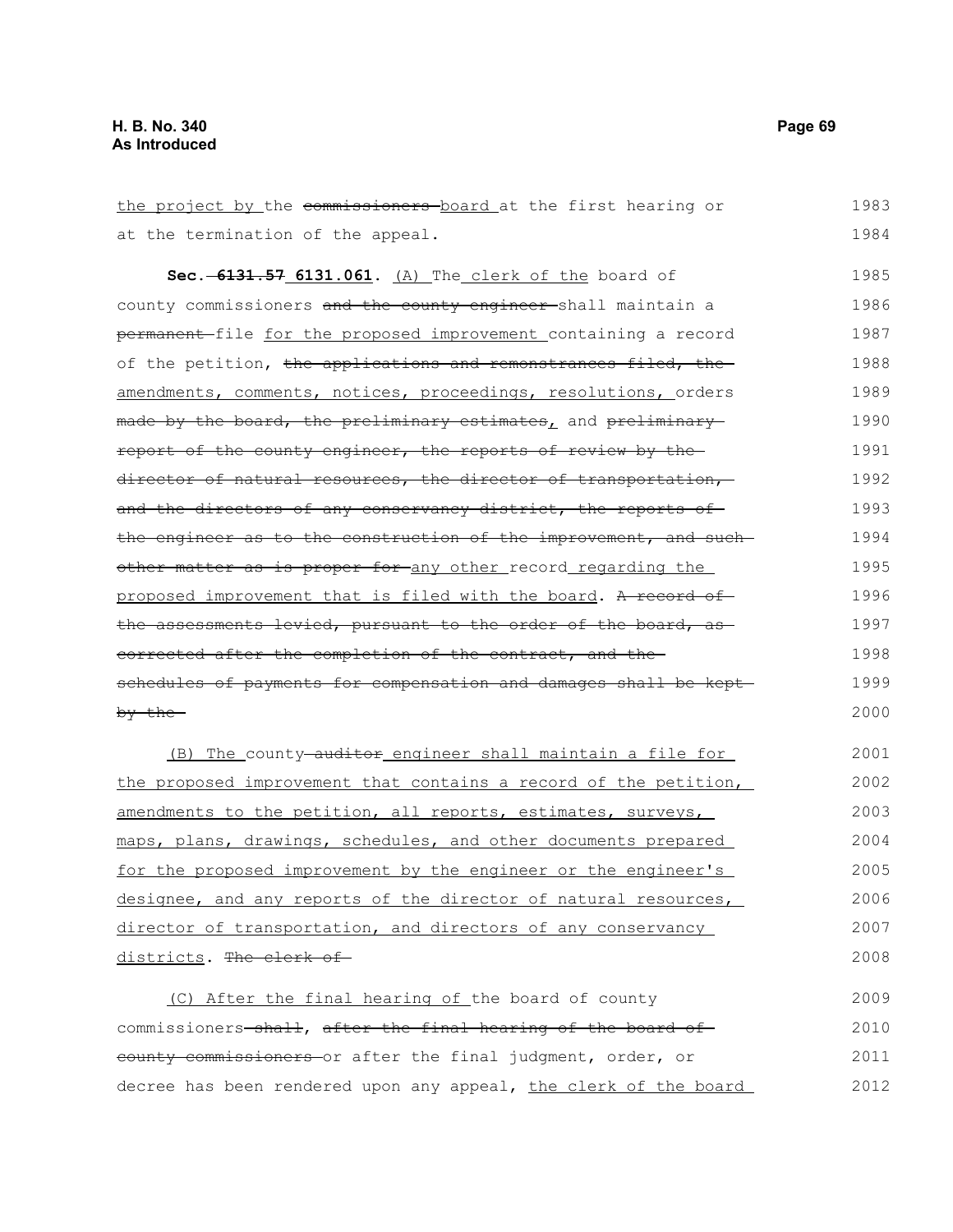| of county commissioners shall file with the county engineer all  | 2013 |
|------------------------------------------------------------------|------|
| maps, profiles, and plans of the improvement, which shall be     | 2014 |
| filed together with an annual record of maintenance and repair,  | 2015 |
| and may transfer to, the county engineer the file maintained     | 2016 |
| pursuant to division (A) of this section. Upon receiving the     | 2017 |
| file, the county engineer shall maintain the file as the         | 2018 |
| permanent project file, together with an annual record of        | 2019 |
| maintenance and repairs for the improvement.                     | 2020 |
| (D) The county auditor shall maintain a record of the            | 2021 |
| estimated and final assessments levied for the improvement, and  | 2022 |
| the schedules of payments for compensation and damages.          | 2023 |
| Sec. 6131.07. (A) When the a petition authorized by is           | 2024 |
| filed under section 6131.04 of the Revised Code is filed-with    | 2025 |
| the clerk of the board of county commissioners, the clerk shall  | 2026 |
| give notice of the petition to the board of county commissioners | 2027 |
| and to the county engineer.                                      | 2028 |
| (B) The board of county commissioners shall, by an order-        | 2029 |
| upon its journal, fix do both of the following:                  | 2030 |
| (1) Establish a date and hour for the a view of the              | 2031 |
| proposed improvement, which shall be not fewer than twenty-five- | 2032 |
| nor more than ninety between thirty and one hundred twenty days  | 2033 |
| after the date on which the petition was filed with the clerk-   | 2034 |
| The board shall designate a convenient place near the proposed-  | 2035 |
| improvement at which the view shall start. The board shall also- | 2036 |
| $f$ ix $L$                                                       | 2037 |
| (2) Establish a date and hour, not fewer than ten nor more       | 2038 |
| than between thirty and ninety days after the date set for the   | 2039 |
| view, when it will hold its first hearing at a place designated  | 2040 |
| by it. As soon as the dates for the view and first hearing have- | 2041 |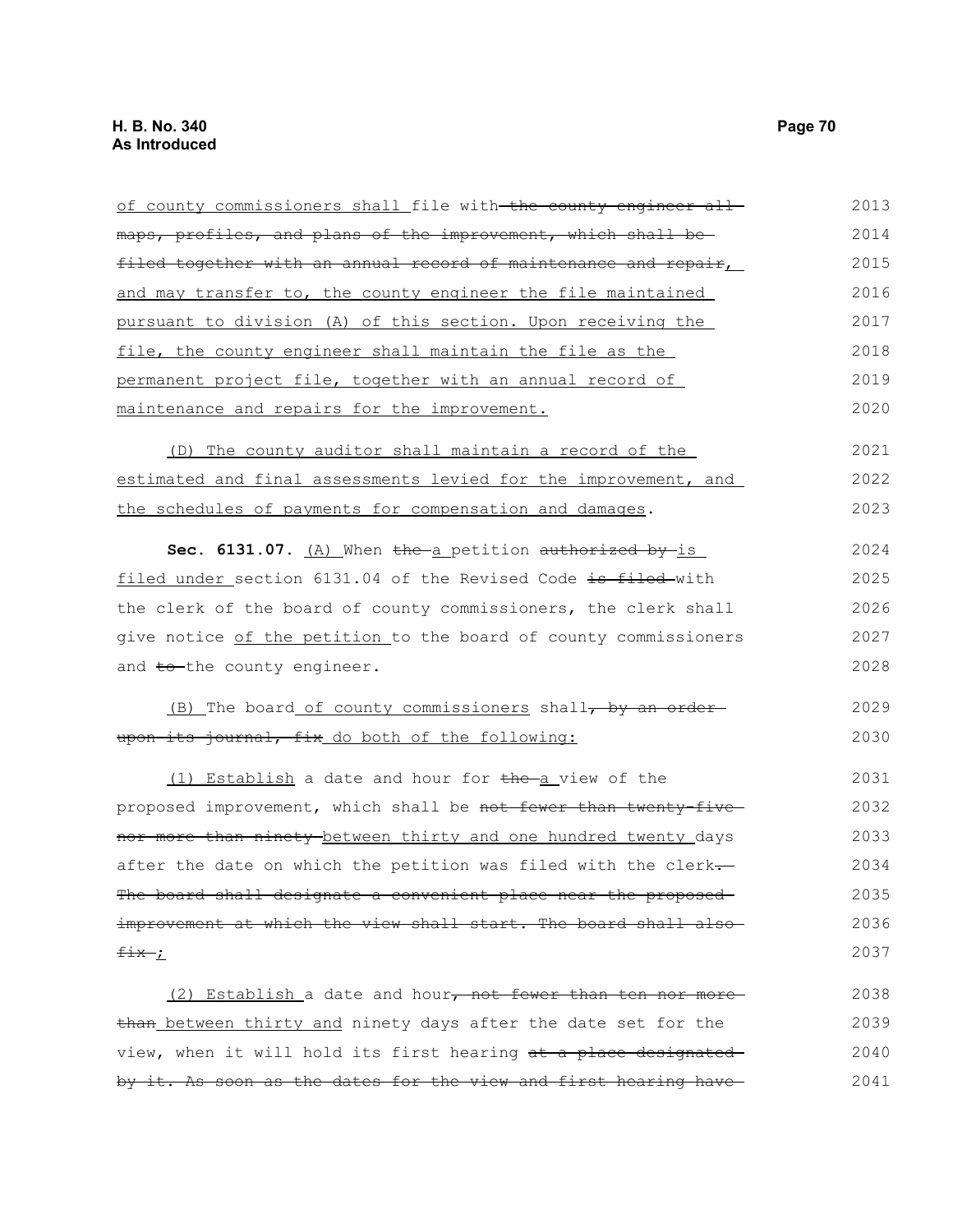been fixed by the board, the clerk shall prepare and mail, at on the petition. (C) At least twenty-twenty-one days prior to the date set for the view, the clerk shall send a written notice to the owners named in the petition and of legal record on the date of its filing, setting forth the pendency, substance, and prayer of the petition, . The clerk shall include all of the following in the notice: (1) The date, time, and location for the view and the first hearing; (2) A description of the proposed improvement and its location as stated in the petition, a map indicating the location of the proposed improvement or information on where to access such map, and an explanation of how to access additional information or ask questions about the proposed improvement; (3) A statement that all costs of engineering, construction, and future maintenance will be assessed to the benefiting parcels of land, and the date, hour, and starting place of the view and the date, hour, and location of the first hearing. For each proposed improvement, all individual notices shall be sent by the same type of mail, either certified mail, return receipt requested, or first-class mail in a five-day return envelope. Whichever method the board chooses, the ; (4) A statement that an owner may file, not more than twenty-one days after the date of the view, an amendment to the petition that expands the length of the proposed improvement, provided that such amendment does not expand the area to be benefited by the proposed improvement; 2042 2043 2044 2045 2046 2047 2048 2049 2050 2051 2052 2053 2054 2055 2056 2057 2058 2059 2060 2061 2062 2063 2064 2065 2066 2067 2068 2069

(5) A statement that an owner receiving the notice may 2070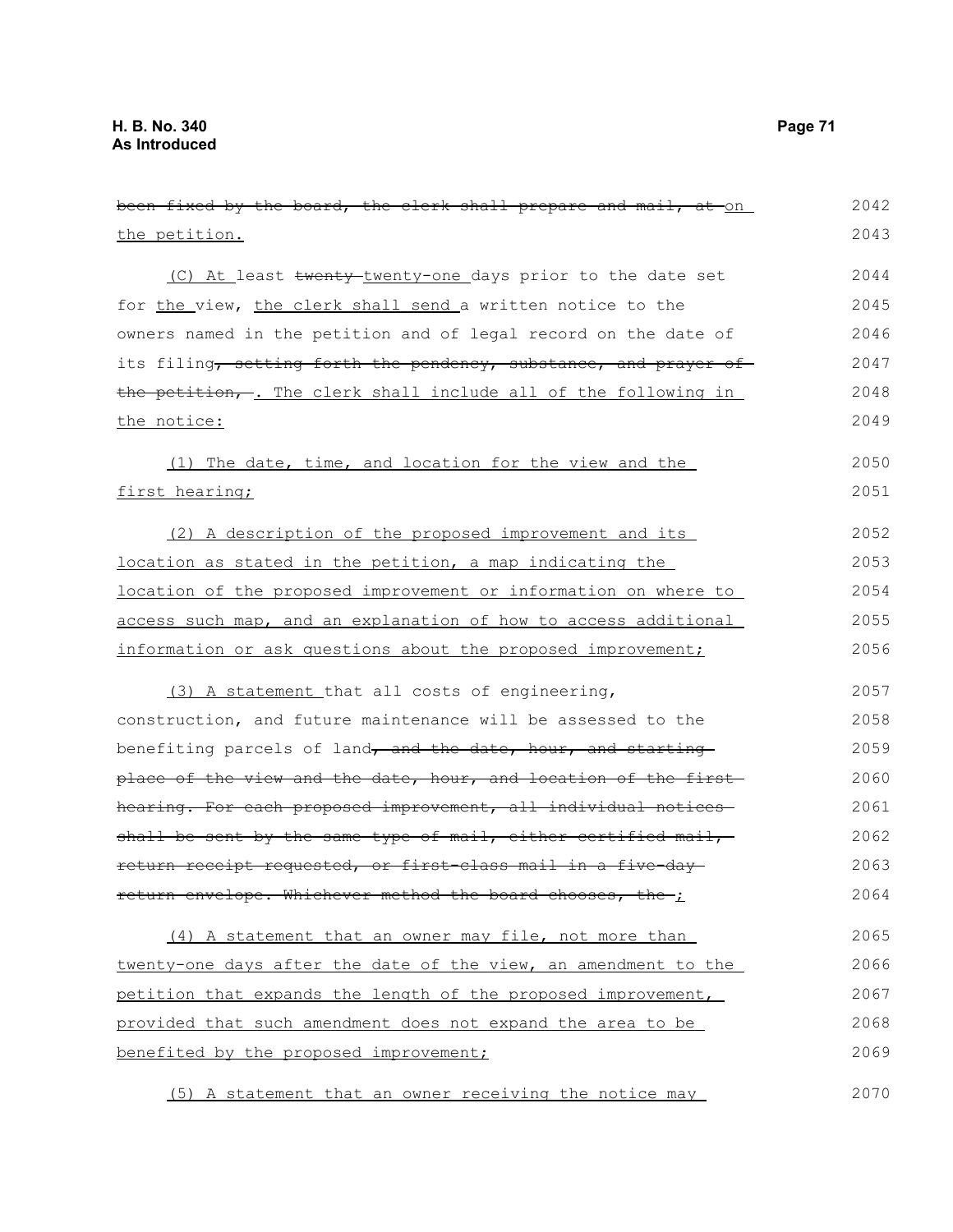comment on the proposed improvement in writing before or in person at the public hearings on the petition; (6) The address at which to file an amendment to the petition or submit written comments on the proposed amendment or the petition. (D) The clerk shall notify all owners that are adjacent to the proposed improvement by certified mail and shall notify all other owners by certified mail or first class mailings. The words "Legal Notice of Proposed Drainage Improvement" shall be printed in plain view on the face of the envelope. When the owner is not a natural person, the notice shall be mailed to its chief officer or managing agent at the usual place of business in the county. If such an owner is a foreign or domestic railroad company, regardless of whether the charter thereof prescribes the manner or place of service of process thereon, the notice shall be addressed to the property owner of record as listed by the county auditor on the general tax list. If such an owner other than a railroad company does not maintain a regular place of business in the county, then the notice shall be mailed to the nearest regular place of business of such an owner. The-(E) The clerk shall cause to be published publish a legal notice in at least one newspaper of general circulation in the area affected by the proposed improvement, stating the name and number, if any, of the proposed improvement, the location and nature of the work proposed in the petition, and the date, time, 2071 2072 2073 2074 2075 2076 2077 2078 2079 2080 2081 2082 2083 2084 2085 2086 2087 2088 2089 2090 2091 2092 2093 2094 2095

and location of the view and first hearing. If the individual notices are sent by certified mail, the publication-clerk shall be publish the notice in one issue of such newspaper, and shall not be publish the notice less than thirteen days prior to the date of the view. If the individual notices are sent by first-2096 2097 2098 2099 2100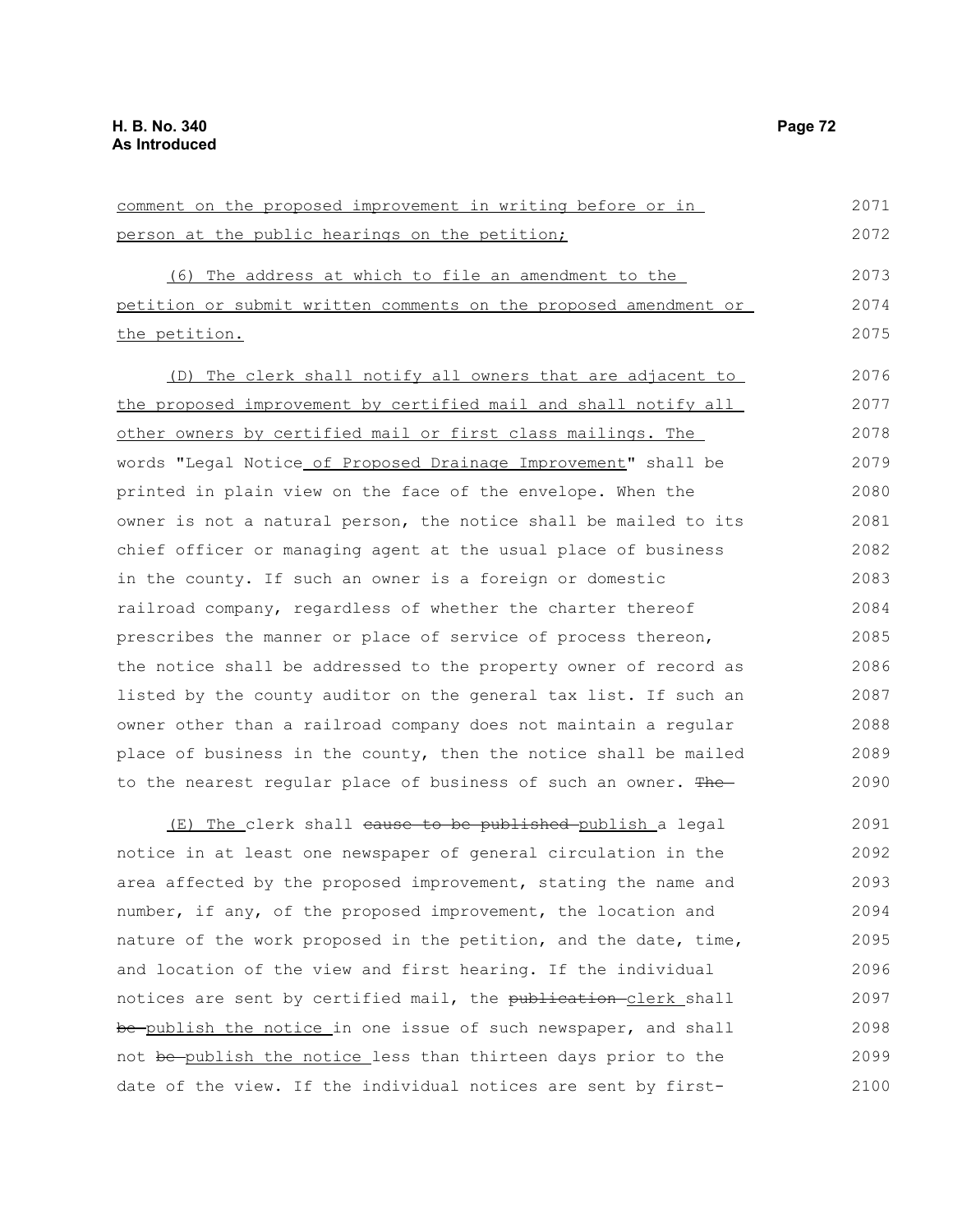class mail in five-day return envelopes, the publication of thisclerk shall publish the newspaper notice shall be made-in two issues of the newspaper, and the notice shall include a list of the names of all addressees whose individual notices were undelivered. The clerk shall publish the first such publication shall not be less than thirteen days prior to the date of the view, and the second publication shall not be less than six days prior to the date of the view. The publication shall serve as public notice to all owners of the pendency of the improvement whether or not they were individually named and notified. 2101 2102 2103 2104 2105 2106 2107 2108 2109 2110

Proof of notice by publication shall be verified by affidavit of the printer or other person knowing the fact, and the clerk of the board of county commissioners shall prepare a certificate showing the service of the notices by mail, both of which shall be filed with the clerk of the board of county commissioners on or before the day of the first hearing. Notices returned undelivered and receipts shall be kept on file by the clerk as part of the permanent record of the improvement. 2111 2112 2113 2114 2115 2116 2117 2118

Sec. 6131.08. Owners Any owner who have has not joined in the a petition authorized by filed in accordance with section 6131.04 of the Revised Code and who are in favor of the improvement may file applications requesting that the improvement be granted and state their reasons therefor. Ownerswho are opposed to the improvement may file remonstrancesagainst the granting of the improvement and state their reasons therefor. The applications or remonstrances may be filed with the clerk of the board of county commissioners may comment on the proposed improvement at any time before a final order on the petition is made by the board of county commissioners-confirmingthe assessments and ordering the letting of the contracts for the construction of the improvement or before a final order is 2119 2120 2121 2122 2123 2124 2125 2126 2127 2128 2129 2130 2131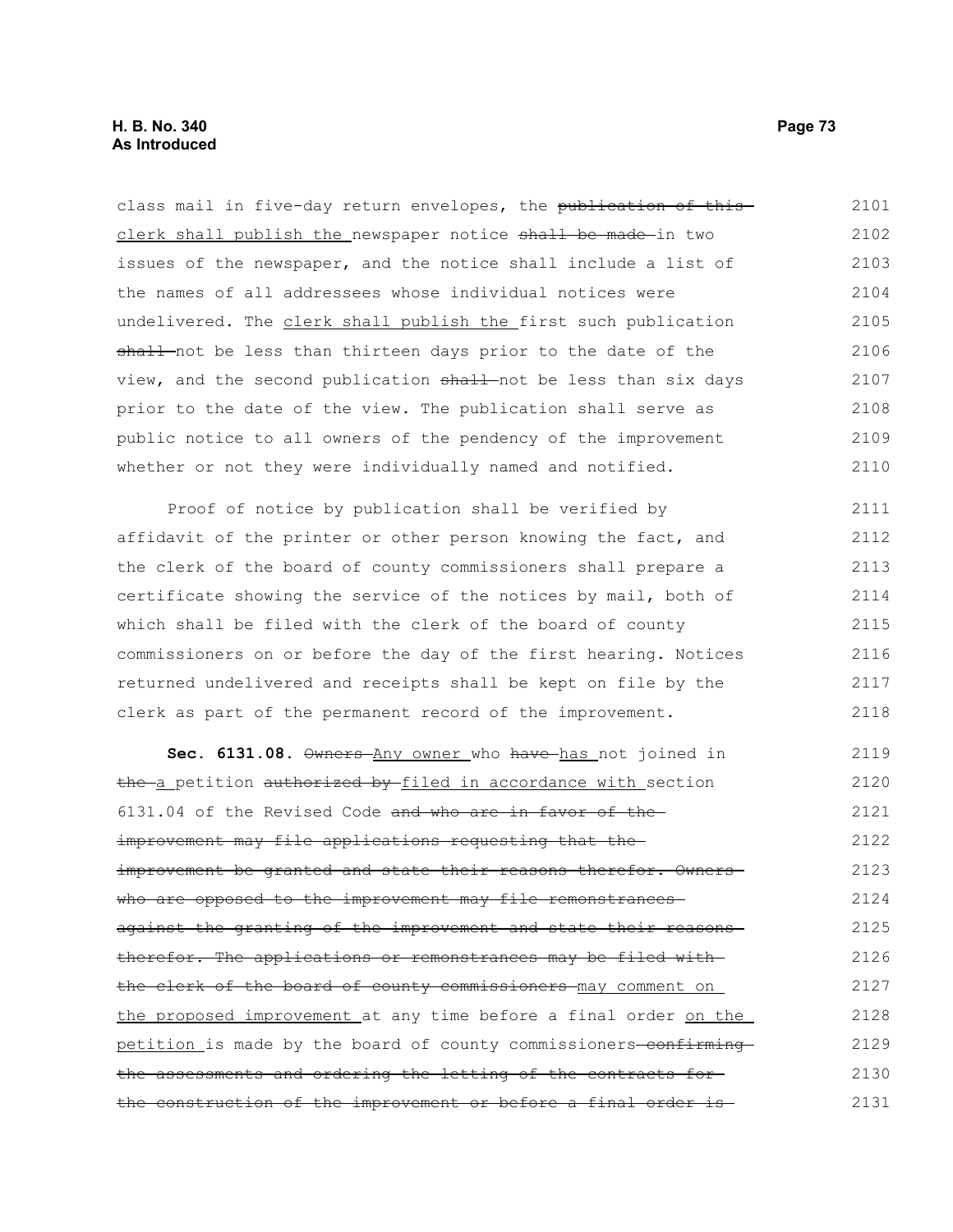| made dismissing the petition. Comments may be made in person at  | 2132 |
|------------------------------------------------------------------|------|
| the public hearings on the petition or by filing written         | 2133 |
| comments with the clerk of the board of county commissioners.    | 2134 |
| Sec. 6131.09. When notified of the filing of a petition-         | 2135 |
| authorized by section 6131.04-(A) Upon receiving the notice      | 2136 |
| required under division (A) of section 6131.07 of the Revised    | 2137 |
| Code, the county engineer shall prepare a preliminary estimate   | 2138 |
| of the cost of report on the proposed improvement. The engineer  | 2139 |
| shall file at the first hearing, as a guide to the commissioners | 2140 |
| and the petitioners, a preliminary report including his, which   | 2141 |
| shall include all of the following:                              | 2142 |
| (1) A preliminary estimate of the cost, his comment of the       | 2143 |
| proposed improvement;                                            | 2144 |
| (2) Comments on the feasibility of the project, and a ;          | 2145 |
| (3) A statement of-his the engineer's opinion as to              | 2146 |
| whether benefits from the project are likely to exceed the       | 2147 |
| estimated cost. The preliminary report shall ;                   | 2148 |
| (4) A list all-of factors apparent to the engineer, both         | 2149 |
| favorable and unfavorable to the proposed improvement, so that   | 2150 |
| the petitioners may be informed as to what is involved.          | 2151 |
| (B) In addition to reporting on the improvement as               | 2152 |
| petitioned, the engineer may submit alternate proposals to       | 2153 |
| accomplish the prayer-intent of the petition.                    | 2154 |
| (C) The county commissioners may require the county              | 2155 |
| engineer to file any additional preliminary reports, of whatever | 2156 |
| nature, that in the opinion of the board will serve as a guide   | 2157 |
| to the board and the petitioners in deciding whether to proceed  | 2158 |
| with the proposed improvement.                                   | 2159 |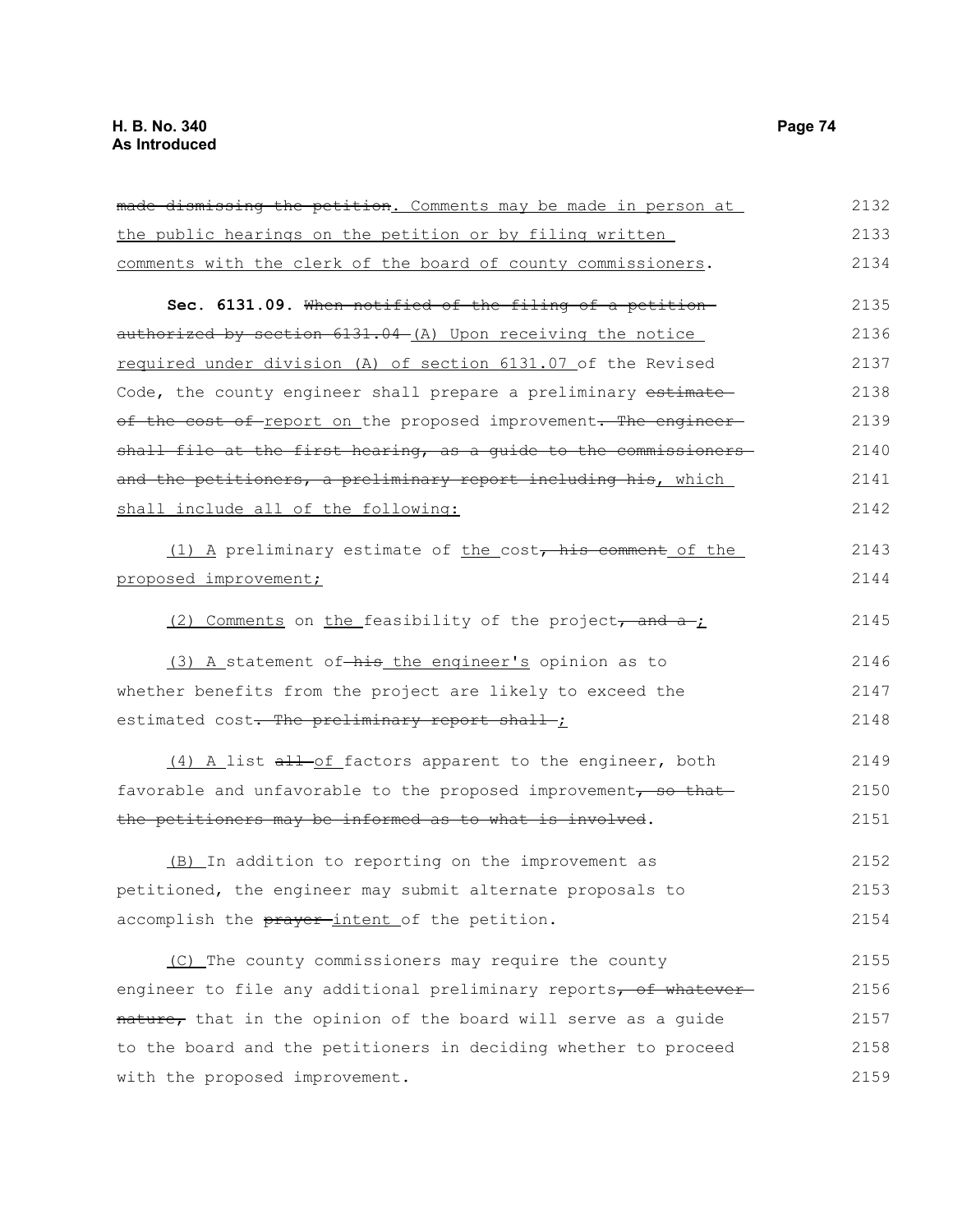## **H. B. No. 340 Page 75 As Introduced**

(D) The costs incurred by the engineer in making preliminary reports may be paid from the bond of the petitioners if the petition is dismissed at the first hearing, and any amount in excess of the bond shall be paid from county funds. If the engineer's costs are not paid from the petitioners' bond, they shall be paid from county funds. 2160 2161 2162 2163 2164 2165

**Sec. 6131.10.** The board of county commissioners and the (A) On the date established for the view of a proposed improvement, the county engineer or its designated representative shall meet at the designated place near present an overview of the proposed improvement-on the day of , using methods and means that the board of county commissioners determines will adequately inform those attending the view fixedas provided in section 6131.07 of the Revised Code and hear the proof offered at that time by any owner affected by about the proposed improvement's location and the drainage issues intended to be addressed by the proposed improvement. The board and the county engineer or his authorized representative shall go over and along the line of the proposed improvement and each branch, lateral, or spur mentioned in the petition or in any application filed therefor. The board shall adjourn the view from day to day, or a longer period, until the view is completed. Uponcompleting the view, the board shall adjourn the further hearing to the place designated by the board, to the day and hour fixed in the notice given. On the day so fixed for the first hearing on the petition, the board shall take up the further hearing onthe petition and on the applications or remonstrances filed. The board shall hear the preliminary report of the county engineer as provided in section 6131.09 of the Revised Code and shall hear any evidence offered by any owner for or against thegranting of the proposed improvement or for or against the 2166 2167 2168 2169 2170 2171 2172 2173 2174 2175 2176 2177 2178 2179 2180 2181 2182 2183 2184 2185 2186 2187 2188 2189 2190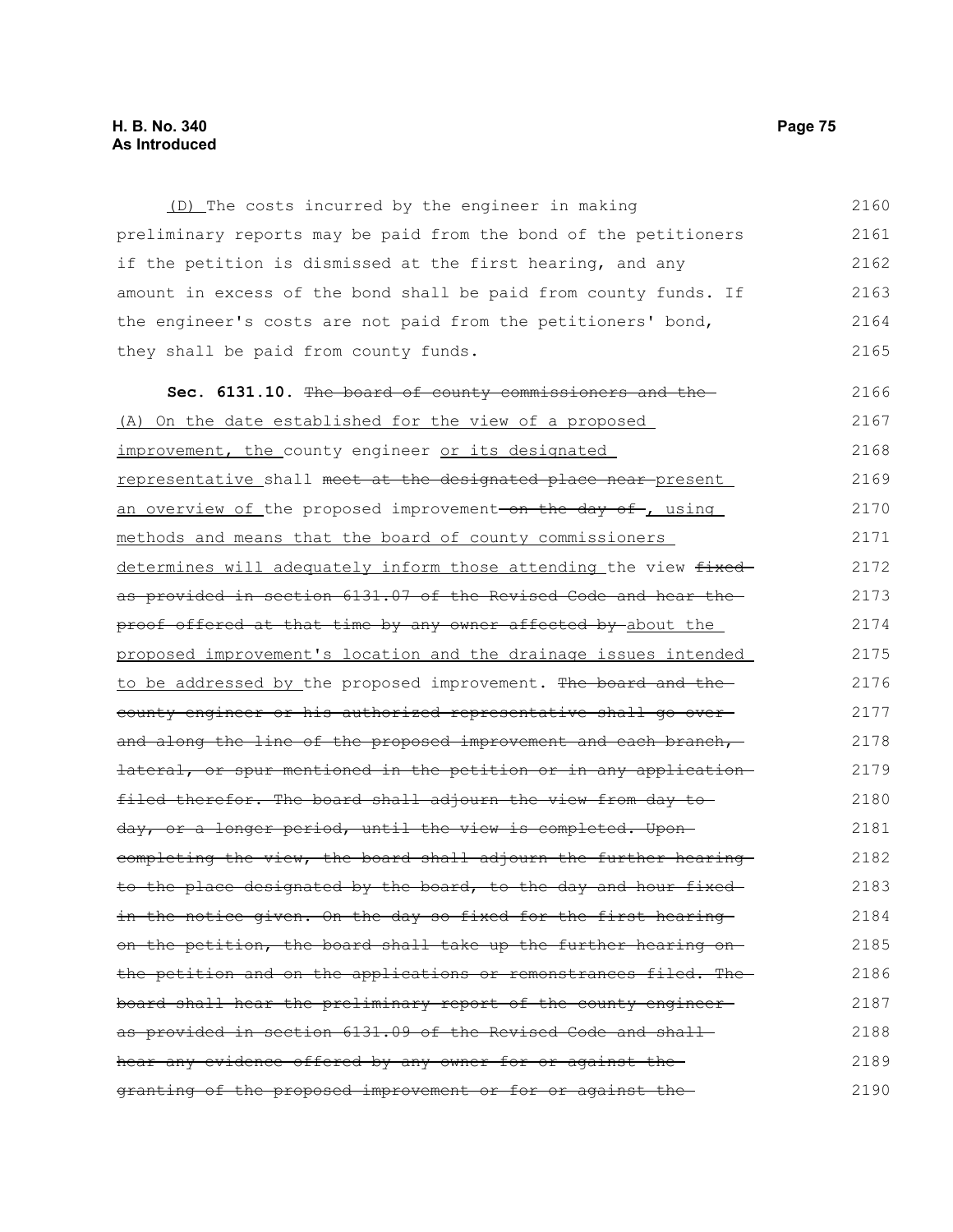granting of any laterals, branches, spurs, or change of route, course, termini, or manner of construction described in the petition or in any application filed therefor. If any applications for branches, laterals, spurs, or change of route or course are filed after the view, the board shall fix a timeto view and shall view them. The first hearing may be adjourned from day to day, or for a longer time that may be reasonable, so that all interested owners may have an opportunity to be heard for or against (B) Upon a request made by a commissioner or an owner in the area to be benefited by the proposed improvement, the board of county commissioners shall recess the view and reconvene it at a site along the proposed improvement for the purpose of gaining additional information about the drainage issues intended to be addressed by the proposed improvement. (C) If the area to be viewed is extensive, the board of commissioners may conduct the view on more than one day and may adjourn from day to day, or a longer period, until the view is completed. **Sec. 6131.101.** (A) At the first hearing on a petition for a proposed improvement, the board of county commissioners shall do both of the following: (1) Hear the preliminary report of the county engineer required under section 6131.09 of the Revised Code; (2) Hear any evidence offered by any owner for or against the granting of the proposed improvement or for or against the granting of any laterals, branches, spurs, or change of route, course, termini, or manner of construction described in the petition or in any amendment. 2191 2192 2193 2194 2195 2196 2197 2198 2199 2200 2201 2202 2203 2204 2205 2206 2207 2208 2209 2210 2211 2212 2213 2214 2215 2216 2217 2218 2219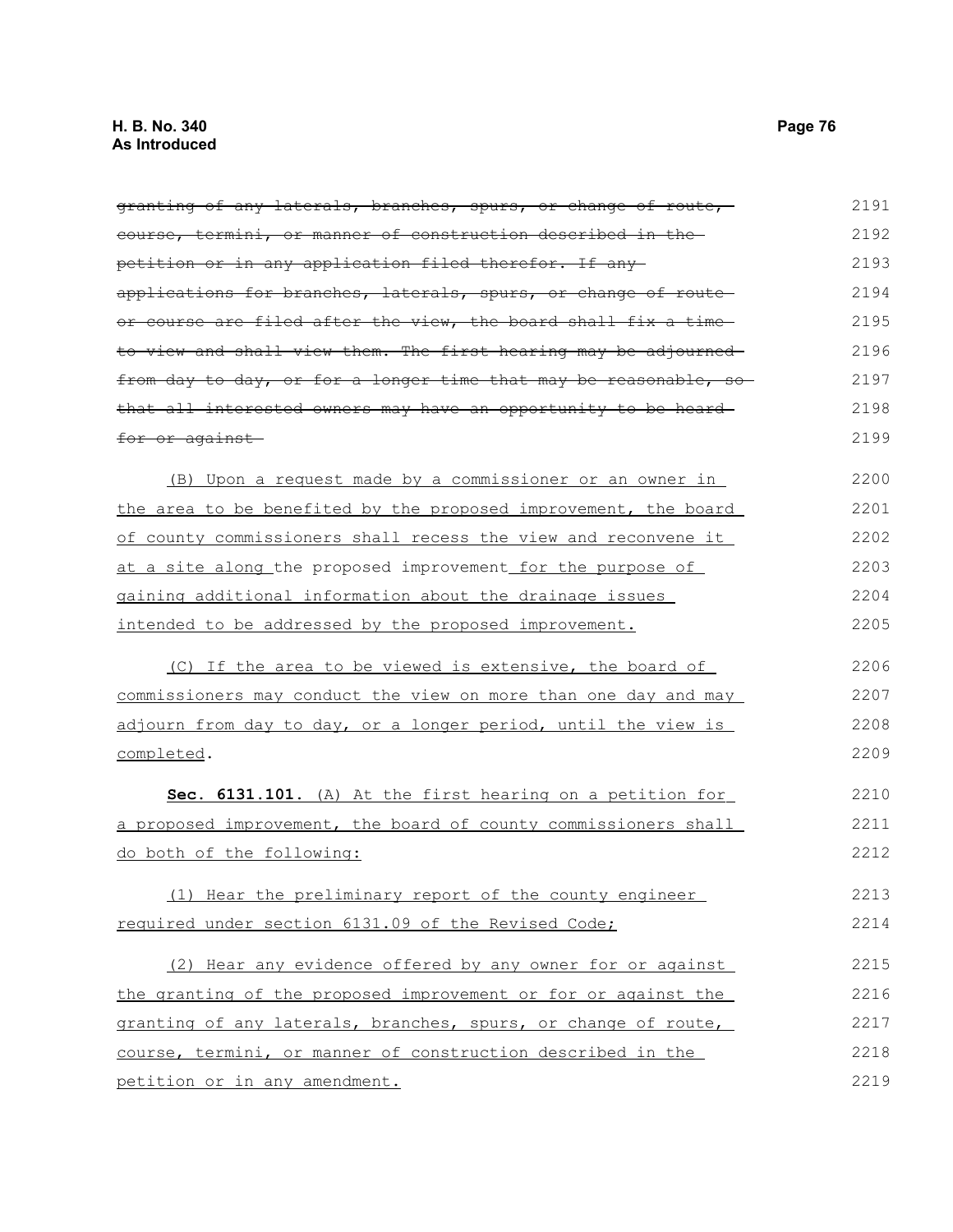it.

| (B) If necessary, the board of county commissioners may          | 2220 |
|------------------------------------------------------------------|------|
| recess and continue the hearing on subsequent days as may be     | 2221 |
| reasonable to consider additional information about the proposed | 2222 |
| improvement or so that all interested owners may have an         | 2223 |
| opportunity to comment on the proposed improvement.              | 2224 |
| (C) At the conclusion of the first hearing, the board            | 2225 |
| shall vote to determine whether to proceed with the project      | 2226 |
| survey and design or to dismiss the petition, taking into        | 2227 |
| consideration the petition, the preliminary report, and comments | 2228 |
| on the proposed improvement.                                     | 2229 |
| Sec. 6131.11. (A) If the board of county commissioners, at       | 2230 |
| finds at the conclusion of the first hearing, finds for a        | 2231 |
| proposed improvement that a proposed improvement is not          | 2232 |
| necessary, or finds that a proposed improvement will not be      | 2233 |
| conducive to the public welfare, or finds-that the estimated     | 2234 |
| cost of a-the proposed improvement will exceed the benefits to   | 2235 |
| be derived if it is constructed, the board shall dismiss the     | 2236 |
| petition for the proposed improvement and enter its findings     | 2237 |
| upon its journal.                                                | 2238 |
| (B) Any owner who is affected by the order of dismissal          | 2239 |
| may appeal to the court of common pleas of the county in which   | 2240 |
| the petition was filed, as provided in sections 6131.12 to       | 2241 |
| 6131.64 of the Revised Code. If no appeal is filed within        | 2242 |
| twenty one thirty days, pursuant to section 6131.25 of the       | 2243 |
| Revised Code, the petitioner-bond shall pay-cover all the costs  | 2244 |
| incurred in the proceedings-and the-. Any remaining funds from   | 2245 |
| the bond shall be released returned to the petitioner.           | 2246 |
| (C) An order issued by the board under this section is           | 2247 |
| effective on the day of the hearing at which the board issued    | 2248 |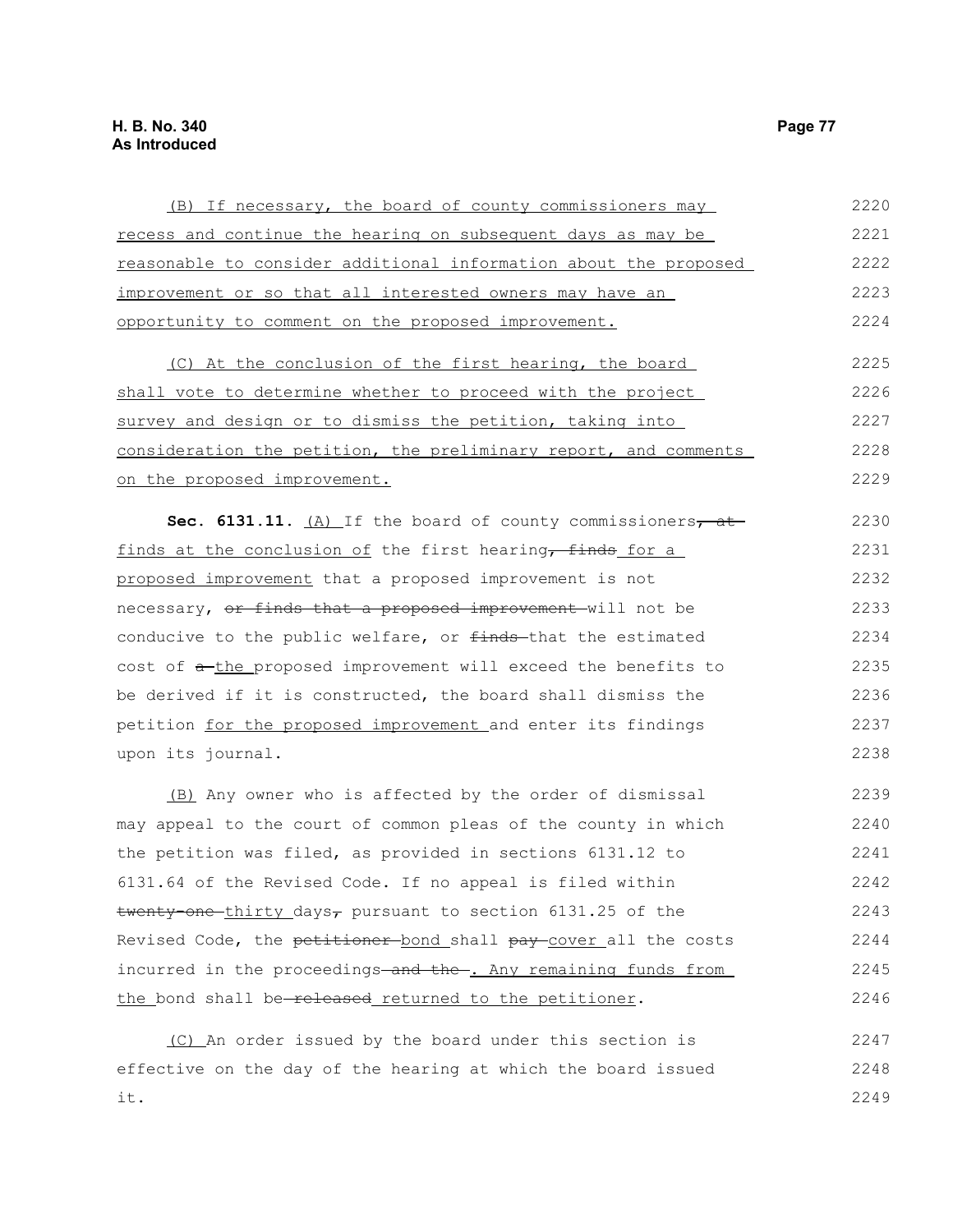| Sec. $6131.12$ . $H_{-}(A)$ At the conclusion of the first       | 2250 |
|------------------------------------------------------------------|------|
| hearing on a petition for a proposed improvement, the board of   | 2251 |
| county commissioners may decide to proceed with the project      | 2252 |
| survey and design for a proposed improvement if the board finds  | 2253 |
| that all of the following:                                       | 2254 |
| (1) That a proposed improvement is necessary-and that it         | 2255 |
| $w$ ill be ;                                                     | 2256 |
| (2) That the proposed improvement is conducive to the            | 2257 |
| public welfare, and if the board is ;                            | 2258 |
| (3) That it is reasonably certain that the cost thereof          | 2259 |
| benefits of the proposed improvement will be less than the-      | 2260 |
| benefits, it may grant the prayer of the petition. When deciding | 2261 |
| whether to grant the prayer of the petition, the outweigh its    | 2262 |
| costs.                                                           | 2263 |
| (B) The board shall give consideration to the protection         | 2264 |
| of environmentally significant areas when those areas could be   | 2265 |
| adversely affected by the construction of the proposed           | 2266 |
| improvement and, if necessary, to alternative plans providing    | 2267 |
| for that protection as well as for construction of the proposed  | 2268 |
| improvement. Upon granting the prayer of the                     | 2269 |
| (C) After deciding to proceed with a petition for a              | 2270 |
| proposed improvement, the board shall determine do all of the    | 2271 |
| following:                                                       | 2272 |
| (1) Determine the route and termini of the proposed              | 2273 |
| improvement and of the branches, spurs, and laterals thereof and | 2274 |
| the manner of constructing the same. On any petition for any     | 2275 |
| improvement of a ditch, drain, watercourse, or levee, the The    | 2276 |
| board, without request or application, may by its order change   | 2277 |
| either terminus of the proposed improvement or the route thereof | 2278 |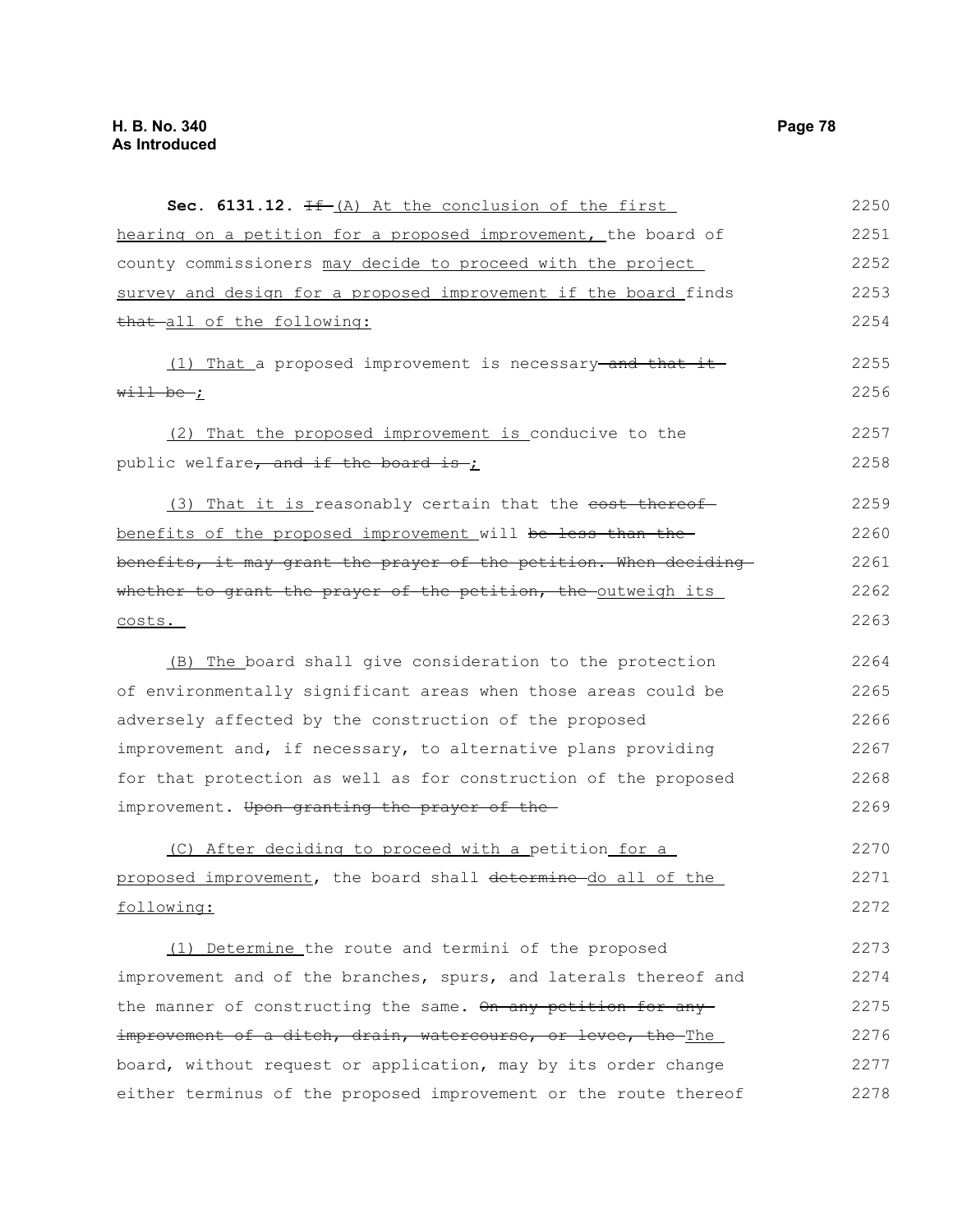## **H. B. No. 340 Page 79 As Introduced**

if it finds that the change is necessary to accomplish the purposes of the improvement. An order issued by the board underthis section granting the prayer of the petition is effective on the day of the hearing at which the board issued it. 2279 2280 2281 2282

Upon granting the petition, the board shall order the county auditor to transfer from the general revenue funds of the county, not otherwise appropriated, to the general drainage improvement fund an amount not more than twenty-five per cent of the engineer's preliminary estimate. After the twenty one dayperiod for appeal, as provided in section 6131.25 of the Revised Code, has expired and no appeal has been taken, and as soon as the transfer of funds has been authorized, the board shall order 2283 2284 2285 2286 2287 2288 2289 2290

 (2) Order the county engineer to prepare the reports, plans, and schedules as provided in sections 6131.01 to 6131.64 of the Revised Code this chapter. It shall fix-2291 2292 2293

(3) Set a date for the filing of the reports, plans, and schedules by the engineer, allowing such time as is necessary for the preparation of the reports, plans, and schedules by the engineer, and such time may be extended from time to time by the board. 2294 2295 2296 2297 2298

The board shall adjourn the hearing on the improvement tothe date that it has fixed for the filing of the reports, plans, and schedules by the engineer and adjourn the proceedings fromtime to time, if necessary, thereafter. No change in the routeor termini of any proposed improvement shall be made, no branches, laterals, or spurs shall be granted, and no change shall be made in the nature of the work proposed after the firsthearing is completed, except upon application of an interested owner affected by the proposed improvement and upon notice given to all owners affected by the change, as provided in sections 2299 2300 2301 2302 2303 2304 2305 2306 2307 2308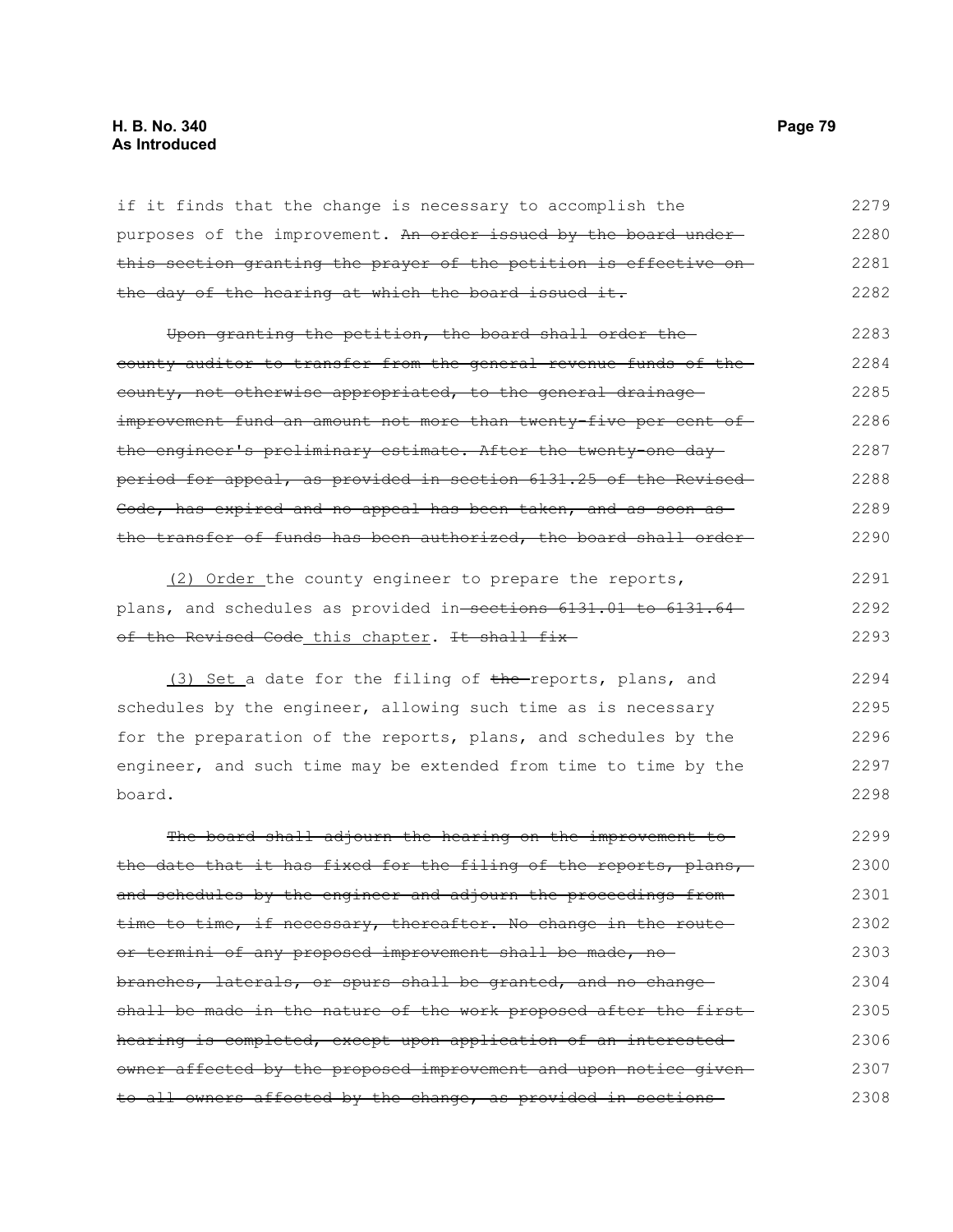orders of the board shall be entered in its journal. The route of an improvement shall so far as practicable belocated so as to avoid running the improvement diagonally across property and shall where practicable follow property lines, section lines, and lines of public highways, but where the lineof a public highway is followed, approval must be obtained from the agency owning the highway. (D) After the thirty-day period for appeal provided under section 6131.25 of the Revised Code has expired and no appeal has been filed, the board may order the county auditor to transfer funds of the county not otherwise appropriated to the appropriate drainage improvement fund. The board shall not appropriate an amount that exceeds twenty-five per cent of the engineer's preliminary cost estimate. (E) If the board finds for the decides to proceed with a petition for a proposed improvement, and if the improvement is being undertaken through the joint efforts and cooperation of the board and any federal or state agency, and if the federal regulations, state agency rules, or other procedures of the cooperating agency are in conflict with Chapter 6131. of the Revised Code with respect to the procedures for the preparing of contracts, the issuing of bids, the making of awards, and generally the administering of the contracts, the board may adopt the federal regulations, state agency rules, or procedures in those areas where conflict exists and proceed with the improvement in accordance with the requirements of the federal regulations, state agency rules, or procedures. (F) The board shall enter all of its findings and orders 2310 2311 2312 2313 2314 2315 2316 2317 2318 2319 2320 2321 2322 2323 2324 2325 2326 2327 2328 2329 2330 2331 2332 2333 2334 2335 2336 2337

6131.01 to 6131.64 of the Revised Code. All the findings and

in the board's journal. An order issued by the board under this 2338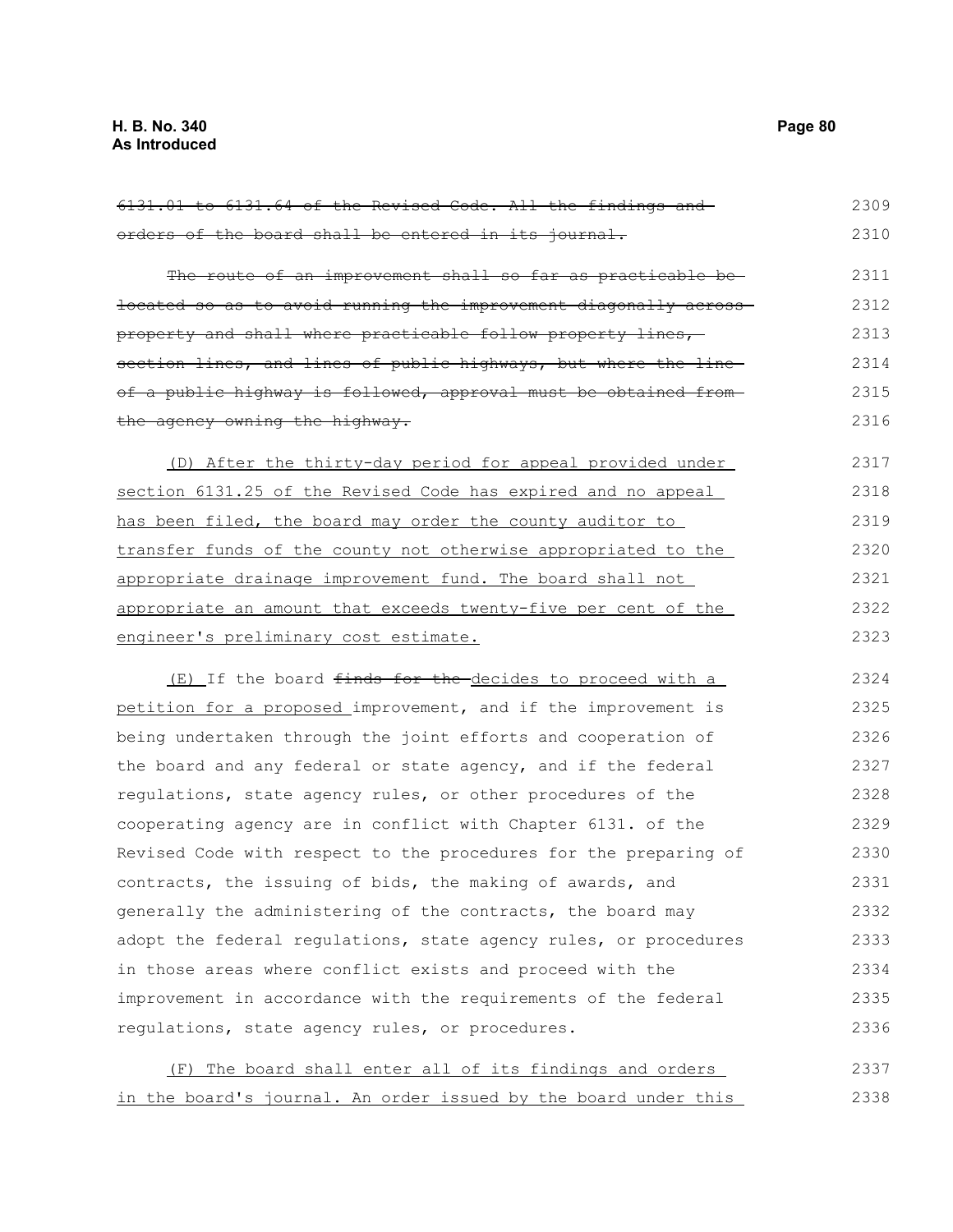| section granting the intent of the petition is effective on the  | 2339 |
|------------------------------------------------------------------|------|
| day of the hearing at which the board issued it.                 | 2340 |
| Sec. 6131.13. The board of county commissioners-may hear-        | 2341 |
| and determine at the same time and under one petition, upon-     | 2342 |
| proper averments, the following questions:                       | 2343 |
| $(A)$ The locating of a new ditch, drain, or watercourse, or     | 2344 |
| one partly old and partly new, or one partly open and partly     | 2345 |
| <del>tiled;</del>                                                | 2346 |
| (B) The deepening, widening, straightening, boxing,              | 2347 |
| tiling, or changing of the route or course of, or the altering-  | 2348 |
| in any manner of, an old ditch, drain, or watercourse;           | 2349 |
| (C) The connecting into a single system of two or more-          | 2350 |
| improvements.                                                    | 2351 |
| The board, on application of owners interested or at its         | 2352 |
| own discretion, may consolidate and treat as a petition for one  | 2353 |
| improvement petitions pending at the same time for two or more   | 2354 |
| separate improvements which connect with each other, or which    | 2355 |
| serve common territory, or which can readily be combined into    | 2356 |
| one system. In case of such consolidation, the board shall enter | 2357 |
| its action upon its journal, and if necessary, it shall order    | 2358 |
| the county engineer to re-estimate and make such further reports | 2359 |
| and schedules as are necessary upon its order consolidating the  | 2360 |
| improvements. If two or more improvements are consolidated, the  | 2361 |
| proceedings after consolidation shall be the same as if all the  | 2362 |
| matters were petitioned for in one petition.                     | 2363 |
| Sec. 6131.14. The (A) Upon the board's determination to          | 2364 |
| proceed with the project survey and design on a proposed         | 2365 |
| improvement under section 6131.12 of the Revised Code, the clerk | 2366 |
| of the board of county commissioners shall eertify immediately   | 2367 |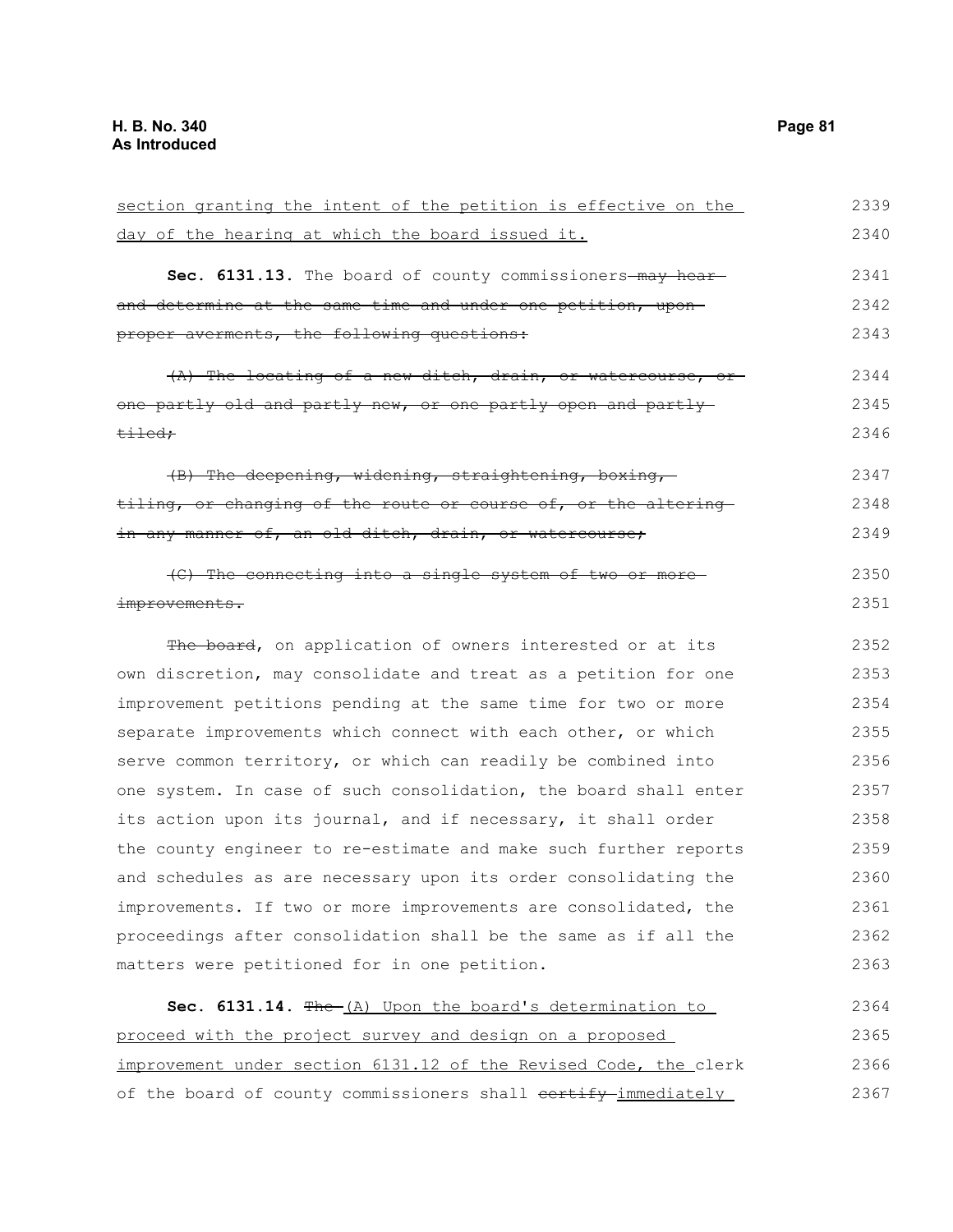| forward a copy of the board's findings and orders to the county  | 2368 |
|------------------------------------------------------------------|------|
| engineer-immediately, after the requirements of section 6131.12- | 2369 |
| of the Revised Code have been met, a copy of the findings and    | 2370 |
| orders of the board of county commissioners in favor of an-      | 2371 |
| improvement.                                                     | 2372 |
| (B) The county engineer shall make the do all of the             | 2373 |
| following:                                                       | 2374 |
| (1) Conduct all necessary survey-surveys for the proposed        | 2375 |
| improvement <del>. The engineer shall make</del>                 | 2376 |
| (2) Prepare plans for structures <sub>7</sub>                    | 2377 |
| (3) Create maps showing the location of the land proposed        | 2378 |
| to be assessed, and profiles showing the cuttings and gradient;  | 2379 |
| (4) Prepare construction drawings of the improvement-and-        | 2380 |
| shall make ;                                                     | 2381 |
| (5) Prepare an estimate of the cost of the construction of       | 2382 |
| the improvement, which shall include actual construction cost,   | 2383 |
| the cost of engineering, the cost of the first year maintenance, | 2384 |
| and the cost of notices, publication, and other incidental       | 2385 |
| expenses. The If applicable, the engineer shall may recommend    | 2386 |
| the maintenance district in which the improvement shall be       | 2387 |
| placed. The assessment of the improvement for maintenance for    | 2388 |
| one year shall be added to the cost of construction in making    | 2389 |
| the actual assessment and shall be credited to the maintenance   | 2390 |
| fund of the district.                                            | 2391 |
| (6) Prepare a schedule of damages that includes both of          | 2392 |
| the following:                                                   | 2393 |
| (a) An estimate of the value of land or other property           | 2394 |
| necessary to be acquired through purchase or voluntary transfer  | 2395 |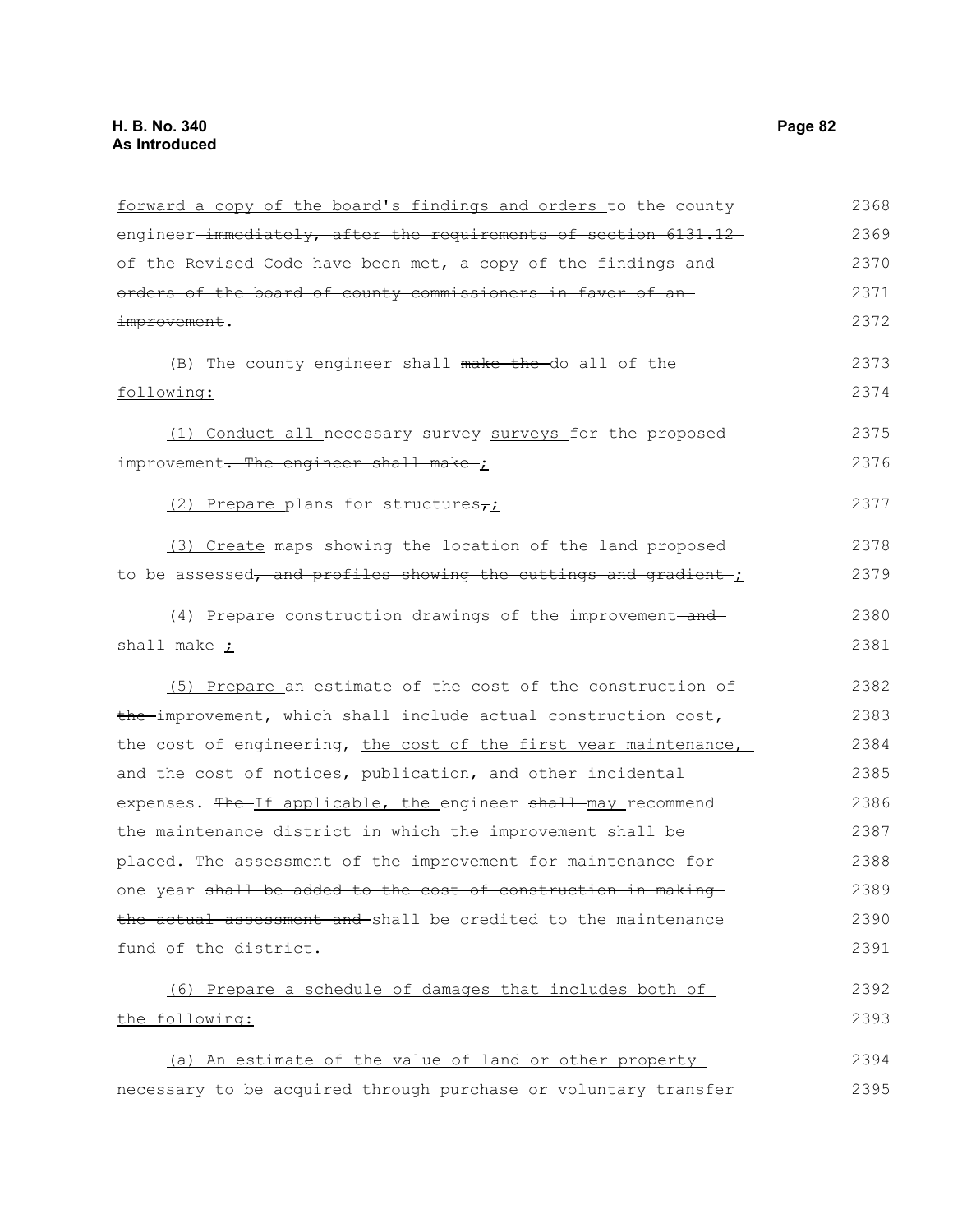or appropriated in accordance with section 163.01 to 163.62 of the Revised Code, and a description of that land or other property; (b) An estimate of the total damages to be sustained by owners as a result of the construction and subsequent maintenance of a proposed improvement, along with the name and address of each owner that is alleged to be damaged, the amount of each owner's estimated damages, and an explanation of each owner's injury.  $(C)$  The county engineer shall set proper construction stakes and shall note the intersection of the line of the improvement with the apparent land boundaries of separateowners, township and county lines, natural landmarks, road crossings, or other lines or marks. The engineer shall take and note any necessary levels off the line of the improvement to determine the area of the land subject to drainage. The engineer shall also establish, at intervals of notless than one in each mile, in the most practicable permanent form, and in locations where destruction or disturbance is improbable, bench marks from which the original levels of the improvement can be established. The bench marks and all levelsof the improvement shall be based upon some established elevation of the geological survey of the United States, if any, in the county, and the relation of any assumed elevation used bythe engineer in the work upon any improvement to the elevationestablished by the geological survey shall be accurately stated in the engineer's report. The engineer shall make a plan of the work proposed to be done, which shall show the grade, the depth, the excavating to be done, the location of the permanent bench marks and their actual elevation based on the most recent United 2396 2397 2398 2399 2400 2401 2402 2403 2404 2405 2406 2407 2408 2409 2410 2411 2412 2413 2414 2415 2416 2417 2418 2419 2420 2421 2422 2423 2424 2425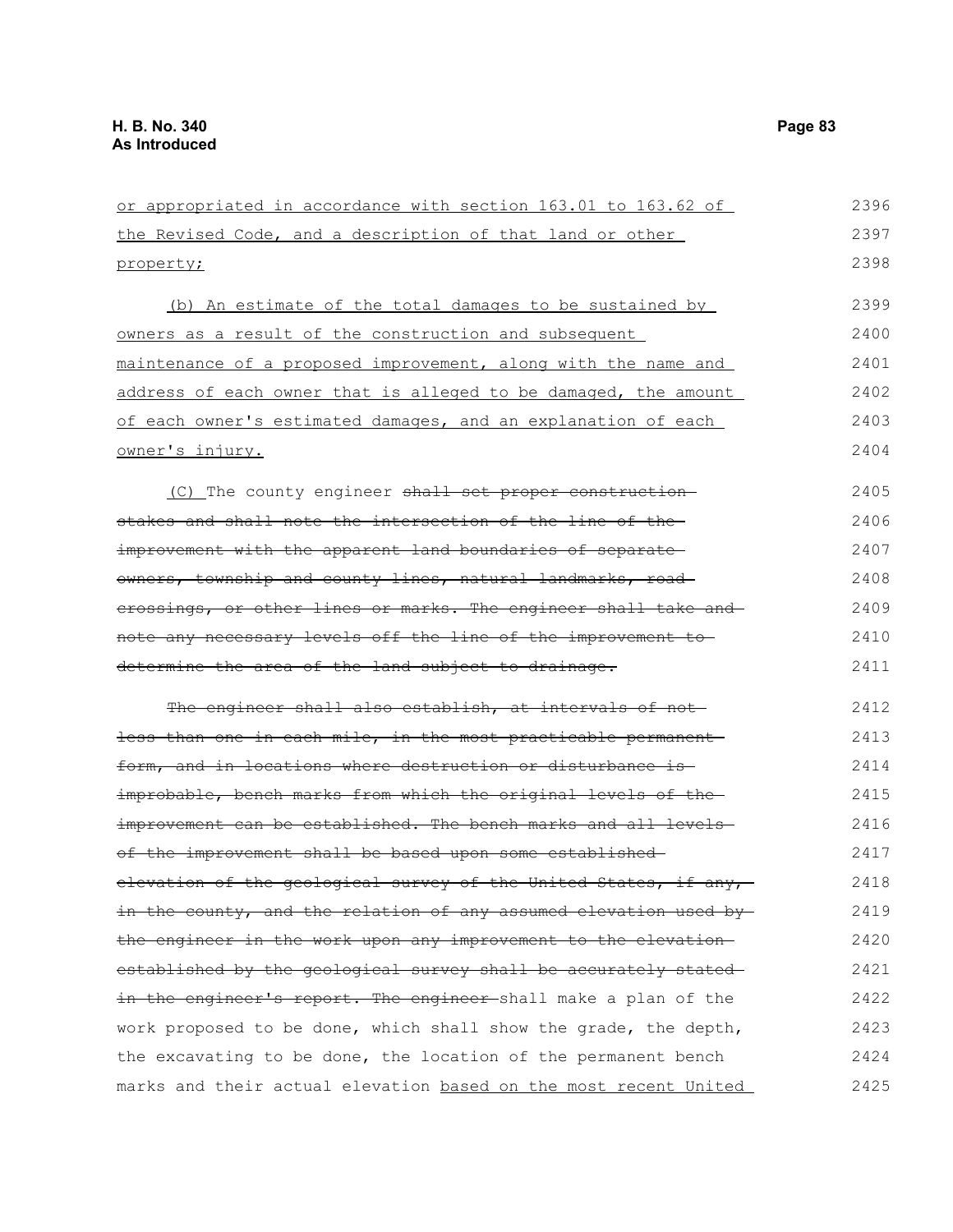States geological survey data above or below the base elevation used, and such other data as in the judgment of the engineer will aid in retracing lines, levels, or other features of the improvement. The plan shall indicate the profile and the nature of the excavation. 2426 2427 2428 2429 2430

As soon as the engineer has completed the maps, profiles, and plans for the improvement, the  $(D)$  (1) The engineer shall transmit copies thereof-of the construction drawings to the director of natural resources, the director of transportation when a state highway is affected, and the board of directors of any conservancy district within which any part of the lands or streams affected by the proposed improvement may lie. 2431 2432 2433 2434 2435 2436 2437

(2) The director of natural resources, the director of transportation, and the board of directors of the conservancy district shall review the plans submitted and within thirty days file with the county engineer a report indicating approval or, in case that approval cannot be given, a report with recommendations. 2438 2439 2440 2441 2442 2443

(3) The approval or report with recommendations, which, where appropriate, shall include recommendations regarding the use of best management practices that are consistent with the prayer of the petition, shall be transmitted by the engineer to the board of county commissioners, who shall take notice of the approval or recommendations and shall authorize the engineer to make any changes or alterations that in the judgment of the board are necessary or desirable. 2444 2445 2446 2447 2448 2449 2450 2451

(4) Upon receipt of approval of the plans by the director of natural resources, the director of transportation, and the board of directors of any conservancy districts affected, or upon completion of any changes authorized by the board of county 2452 2453 2454 2455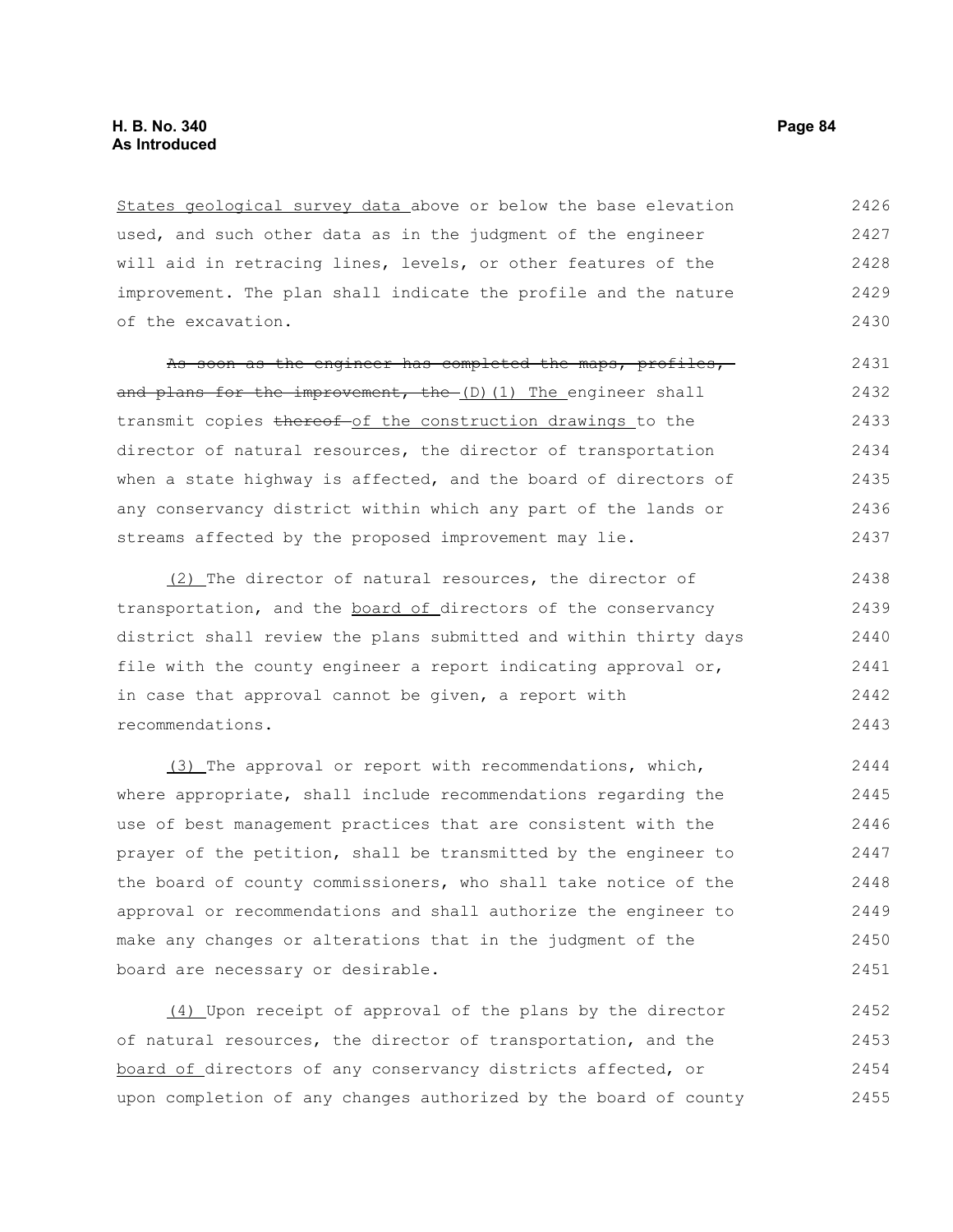commissioners, the engineer shall file the construction drawings with the clerk of the board of county commissioners-all maps,profiles, and plans as provided by this section. 2456 2457 2458

(E) The engineer shall prepare specifications for the construction of the improvement. The engineer shall specify a width of temporary easement for construction purposes. Thespecifications shall provide for that include all of the following: 2459 2460 2461 2462 2463

(1) The route of an improvement, which, as practicable as possible, shall be located to avoid running the improvement diagonally across property and to follow property lines, section lines, and lines of public highways. However, where the line of a public street or highway is followed, approval must be obtained from the governmental entity owning the street or highway. 2464 2465 2466 2467 2468 2469 2470

(2) The width of the temporary easement for construction required for the improvement. The specifications shall require the temporary easement to include spreading and leveling of spoil banks and shall prohibit the temporary easement from being more than seventy-five feet from the top of the bank. 2471 2472 2473 2474 2475

(3) The width of the permanent easement required for the improvement. The specifications shall provide for erosion and sediment control through the establishment of a sod or seeded strip not fewer than four ten feet nor more than fifteen feet wide, measured at right angles to the top of the ditch bank, on both sides of the ditch, except where suitable vegetative cover exists. The strip or other such controls shall be considered a part of the permanent improvement. Sod-2476 2477 2478 2479 2480 2481 2482 2483

(F) The county engineer shall provide to the county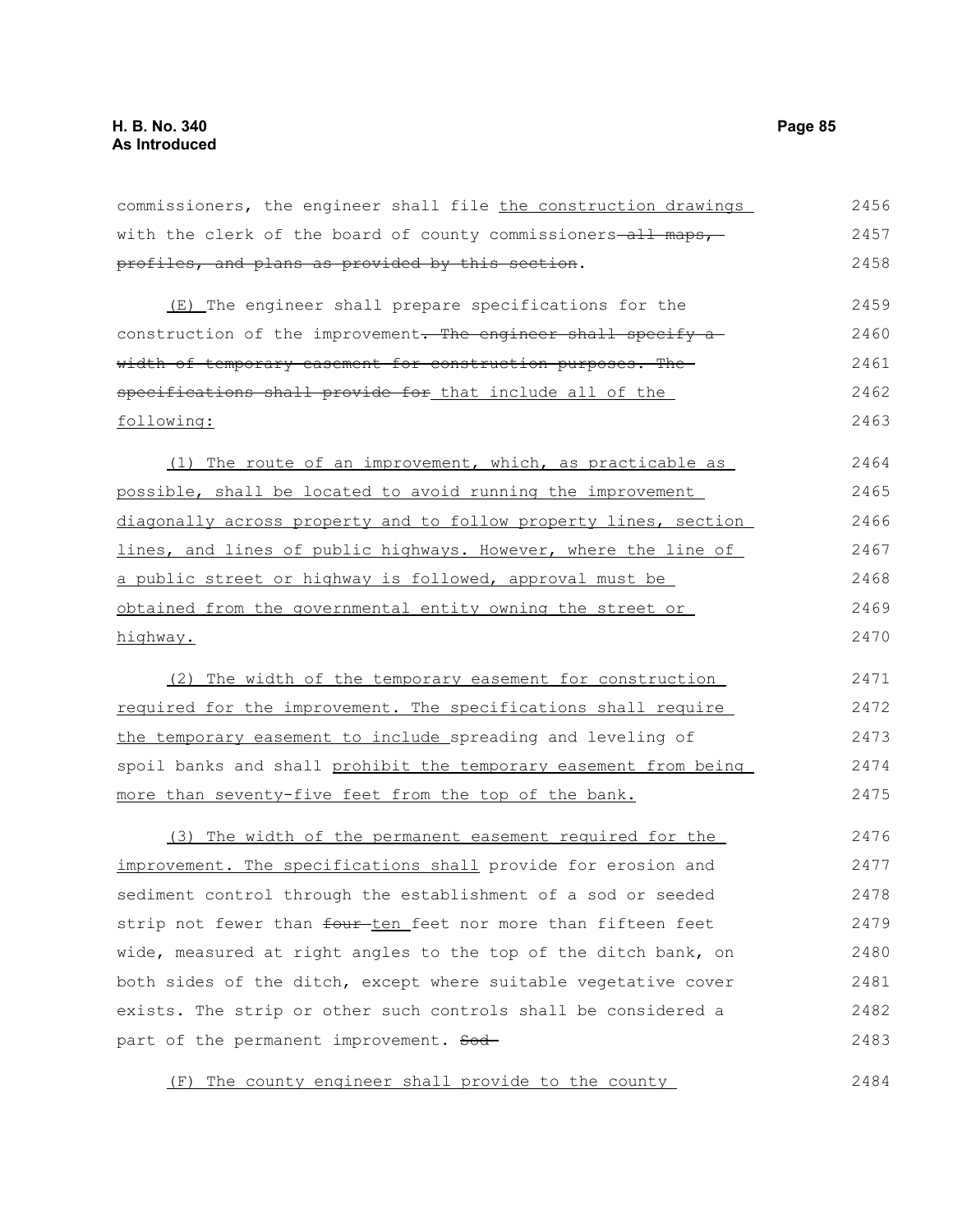maintained in excess of four feet under this section and the county auditor shall be compensated for by their removal remove the entire amount of each sod or seeded strip from the taxable valuation of the property of which they are a part. The engineershall make estimates of the cost of excavating and of the costof material and may divide the construction of the improvement into construction areas as considered expedient. (G) The engineer shall make a note of all fences, floodgates, culverts, or bridges that will be removed in constructing the improvement and of all culverts or bridges that must be adjusted or the channel of which must be enlarged to construct the improvement. (H) In estimating the cost of an improvement, the engineer may include the cost of installing gates in fences on the reserved right-of-way where needed to provide access for maintenance. The gates shall be kept locked when requested by the owner and shall be considered a part of the original improvement and subject to maintenance as provided by sections-6137.01 to 6137.12 Chapter 6137. of the Revised Code. (I) The engineer shall make an estimate of the cost of inspecting the work as it progresses and shall, with the assistance of the prosecuting attorney, prepare forms for contracts with bidders and forms of bid guaranties that meet the requirements of section 153.54 of the Revised Code. (J) Upon the acceptance of the contract work, the engineer shall file with the county recorder a property plat showing the general owners of record and parcel numbers along the drainage improvement, the location of the improvement, and a statement 2486 2487 2488 2489 2490 2491 2492 2493 2494 2495 2496 2497 2498 2499 2500 2501 2502 2503 2504 2505 2506 2507 2508 2509 2510 2511 2512 2513

describing the width of the permanent easement for maintenance

auditor the acreages of sod or seeded strips established and-

2485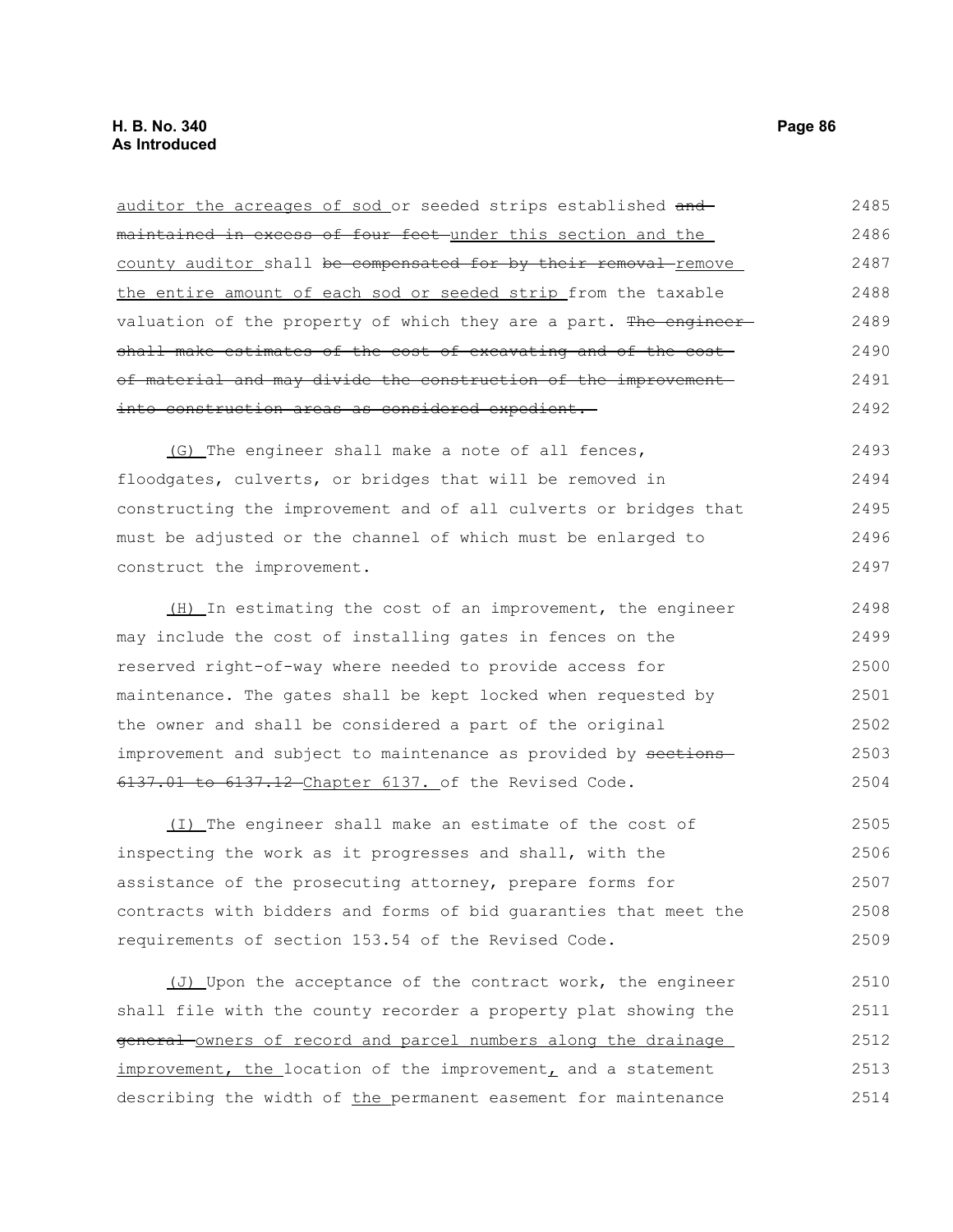as provided for in section 6137.12 Chapter 6137. of the Revised Code. The engineer may include the permanent easement in the county's GIS or other mapping system, if available, and may also file with the county recorder an affidavit listing the owners of record and parcel numbers subject to the permanent easement and note the affidavit in the property plat. The engineer shall make an itemized bill of the costs and expenses incurred in the proper discharge of duties set forth in this section and shall file the maps, profiles, plans, schedules, and reports with the clerk of the board of county commissioners upon completing them. **Sec. 6131.15.** (A) The county engineer shall estimate the prepare a schedule of assessments that includes both of the following: (1) The name and address of each private owner of land and a description of the land to be benefited by the proposed improvement. The engineer shall obtain the names and descriptions from the tax duplicates of the county. (2) The amount of the estimated assessment to be assessed to each tract of land. An assessment shall not be less than ten dollars. The total amount of the estimated assessments, including the total estimated assessments allocated to public corporations and the state, shall equal the estimated cost of the proposed improvement. 2515 2516 2517 2518 2519 2520 2521 2522 2523 2524 2525 2526 2527 2528 2529 2530 2531 2532 2533 2534 2535 2536 2537

(3) An explanation of each assessment that is for purposes other than drainage; 2538 2539

(4) The benefits accruing to public corporations political subdivisions and any department, office, or institution of the state. The engineer shall determine the estimated cost of the improvement that each public corporation political subdivision 2540 2541 2542 2543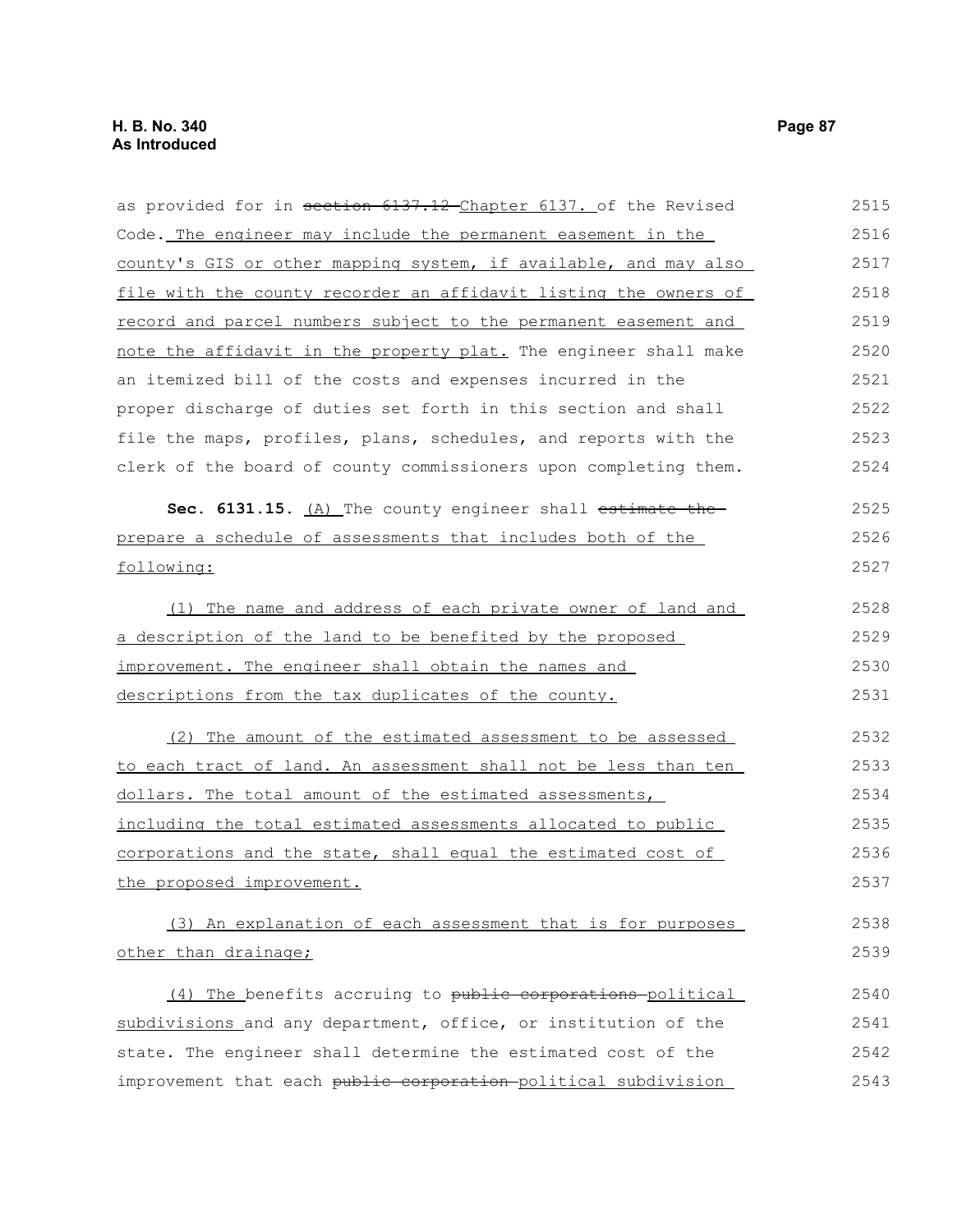and any department, office, or institution of the state shall be assessed by reason of the benefit to public health, safety, convenience, the environment, wildlife, recreation, and welfare, or as the means of improving any street, road, or highway under the control or ownership of any public corporation political subdivision or any department, office, or institution of the state, or for benefit to any land owned by any public corporation or any department, office, or institution of the state. The engineer shall prepare a schedule of assessments containing the name and address of each public corporation political subdivision and each department, office, or institution of the state so benefited, the amount of the estimated assessment, and an explanation of the assessment if the assessment is for purposes other than drainage. 2544 2545 2546 2547 2548 2549 2550 2551 2552 2553 2554 2555 2556 2557

The county engineer shall also include in the schedule of assessments the name and address of each private owner of land and a description of the land believed to be benefited by theproposed improvement, which names and descriptions shall be taken from the tax duplicates of the county. The engineer shallenter in the schedule the amount of the estimated assessment, which in no case shall be less than ten dollars, to be assessed to each tract of land and an explanation of the assessment, ifthe assessment is for purposes other than drainage, by reason of the construction of the improvement upon which the assessment is based. The total of these estimated assessments including the total estimated assessments allocated to public corporations and the state shall equal the estimated cost of the proposed improvement. 2558 2559 2560 2561 2562 2563 2564 2565 2566 2567 2568 2569 2570 2571

In determining the estimated drainage assessments for a parcel, the county engineer shall give primary consideration to the potential increase in productivity that the parcel may 2572 2573 2574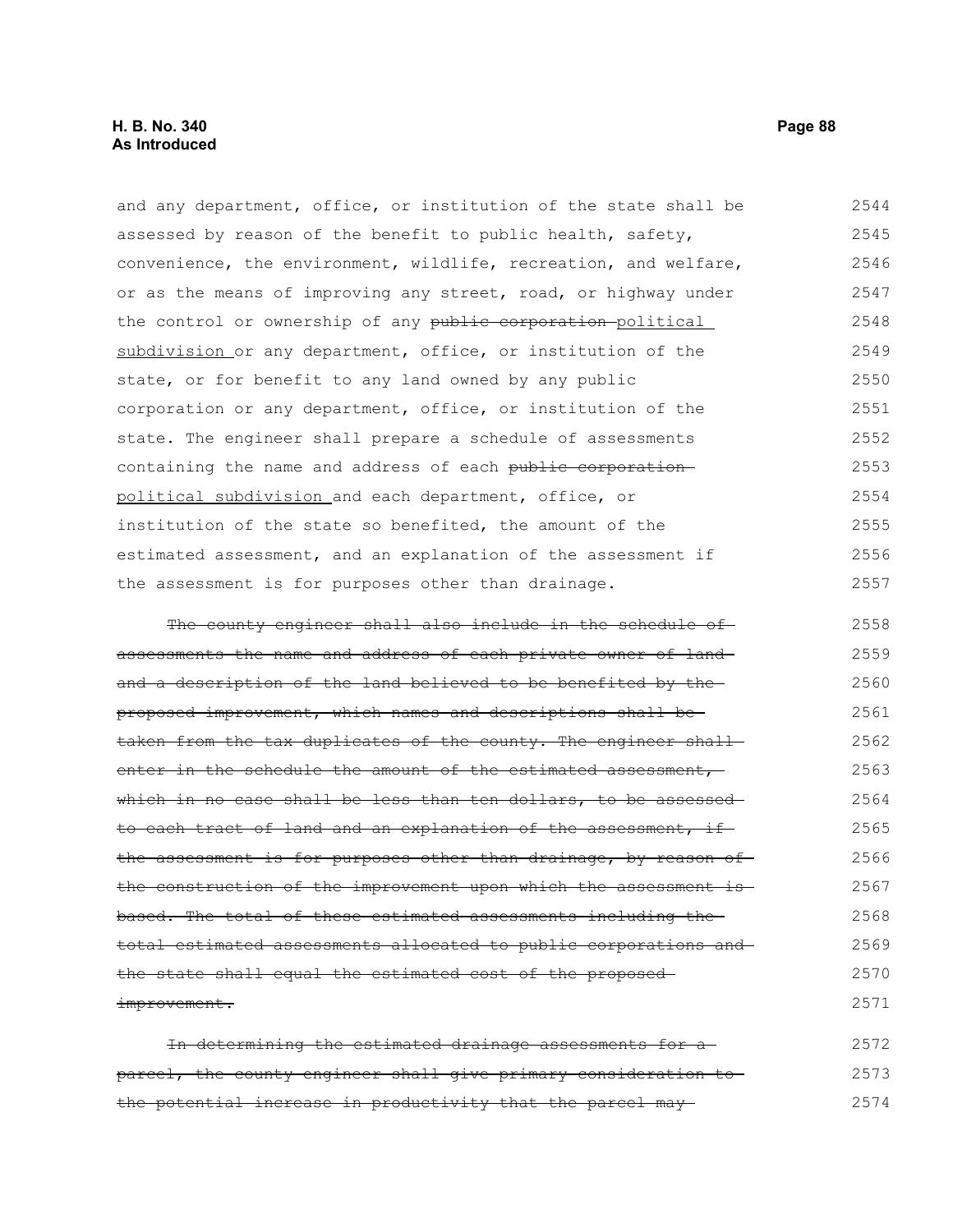## **H. B. No. 340 Page 89 As Introduced**

experience as a result of the improvement and shall also giveconsideration to the quantity of drainage contributed, the relative location of the property to the project, the portion of the project through which the drainage from the parcel flows, the value of the project to the watershed, and benefits as defined in section 6131.01 of the Revised Code. The county engineer shall also estimate the value of landor other property necessary to be taken and the damages to be sustained by any owner as a result of the construction of the proposed improvement and the subsequent maintenance of the improvement. The engineer shall prepare a schedule of damages containing the name and address of each owner alleged to be damaged, the amount of the estimated damages, and an explanation of the injury upon which the estimate is based. The engineer's schedule of damages shall also contain the value of the land orother property necessary to be taken, the name and address of the owner, and a complete description of the land or otherproperty. The engineer shall include the total of the estimated damages and valuations as part of his estimate of the total cost of constructing the improvement. (B) In calculating each estimated assessment, the county engineer shall do both of the following: (1) Use the information compiled in accordance with divisions (B)(5) and (6) of section 6131.14 of the Revised Code; (2) Consider the following factors: (a) Acreage of a parcel; (b) Volume of water produced by a parcel; (c) Remoteness of the parcel to the improvement; 2575 2576 2577 2578 2579 2580 2581 2582 2583 2584 2585 2586 2587 2588 2589 2590 2591 2592 2593 2594 2595 2596 2597 2598 2599 2600 2601 2602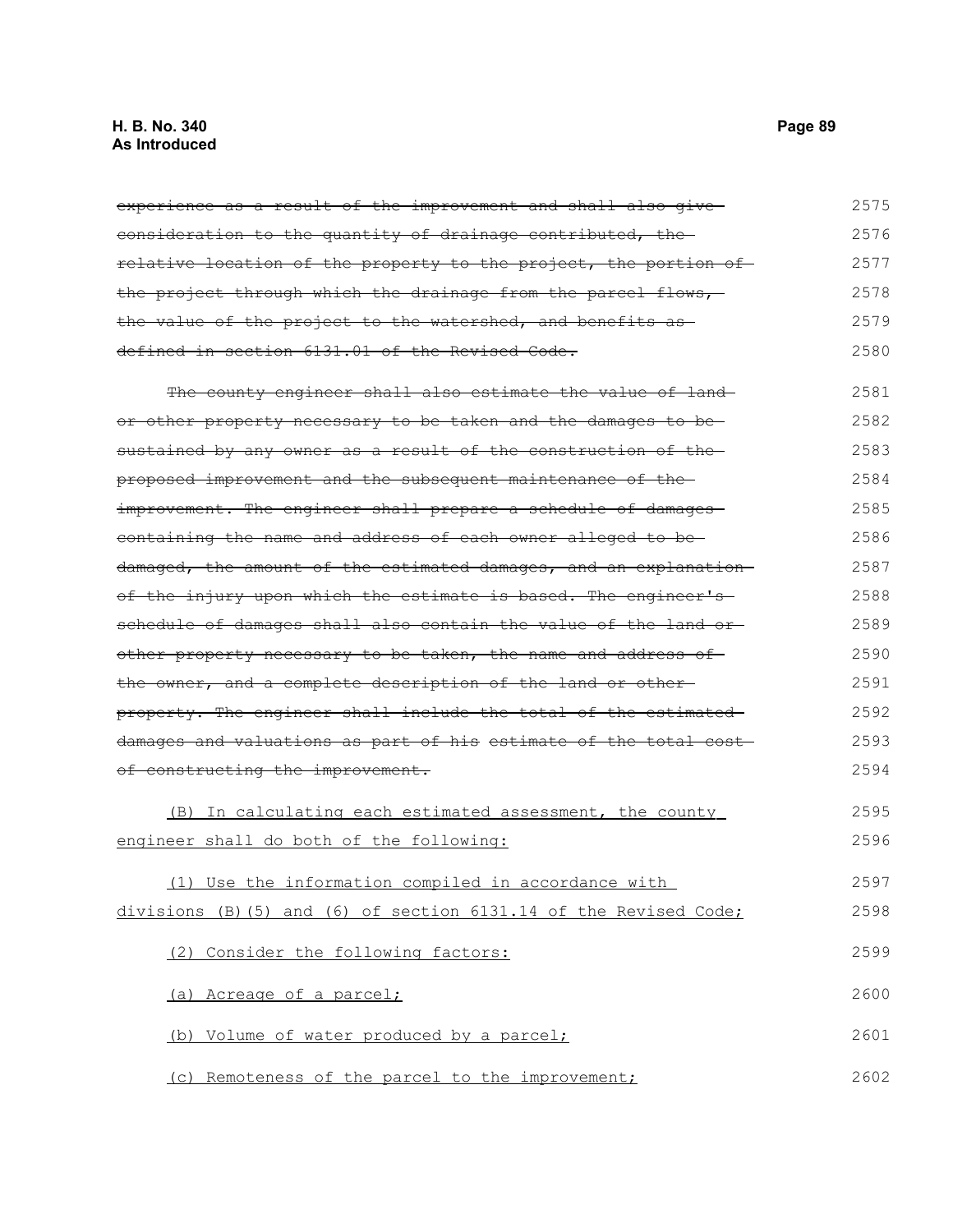(e) Work determined to benefit that particular parcel only and not the remainder of parcels in the watershed; (f) Soils; (g) County auditor's land value or current agricultural use value, if applicable; (h) Existing drainage infrastructure that can be incorporated into the improvement and associated cost savings; (i) Any other factors pertinent to that particular petition and watershed; (j) Any benefits as defined in section 6131.01 of the Revised Code. (C) The county engineer, in making-his the estimate of the amount to be assessed each tract of land, each-publiceorporation political subdivision, and the state in accordance with this section, and the board of county commissioners, in amending, correcting, confirming, and approving the assessments in accordance with section 6131.22 of the Revised Code, shall levy the assessments according to benefits. Each tract of land and public corporation-political subdivision affected by an improvement and the state shall be assessed in the proportion that each is benefited by the improvement, as "benefit" and "improvement" are defined in section 6131.01 of the Revised Code, and not otherwise. **Sec. 6131.16.** (A) Upon the filing with the clerk of the board of county commissioners of the reports, plans, and schedules by the county engineer as provided in section 6131.14 2604 2605 2606 2607 2608 2609 2610 2611 2612 2613 2614 2615 2616 2617 2618 2619 2620 2621 2622 2623 2624 2625 2626 2627 2628 2629

of the Revised Code, the board of county commissioners shall fix

(d) Percentage of the improvement used by the parcel;

2603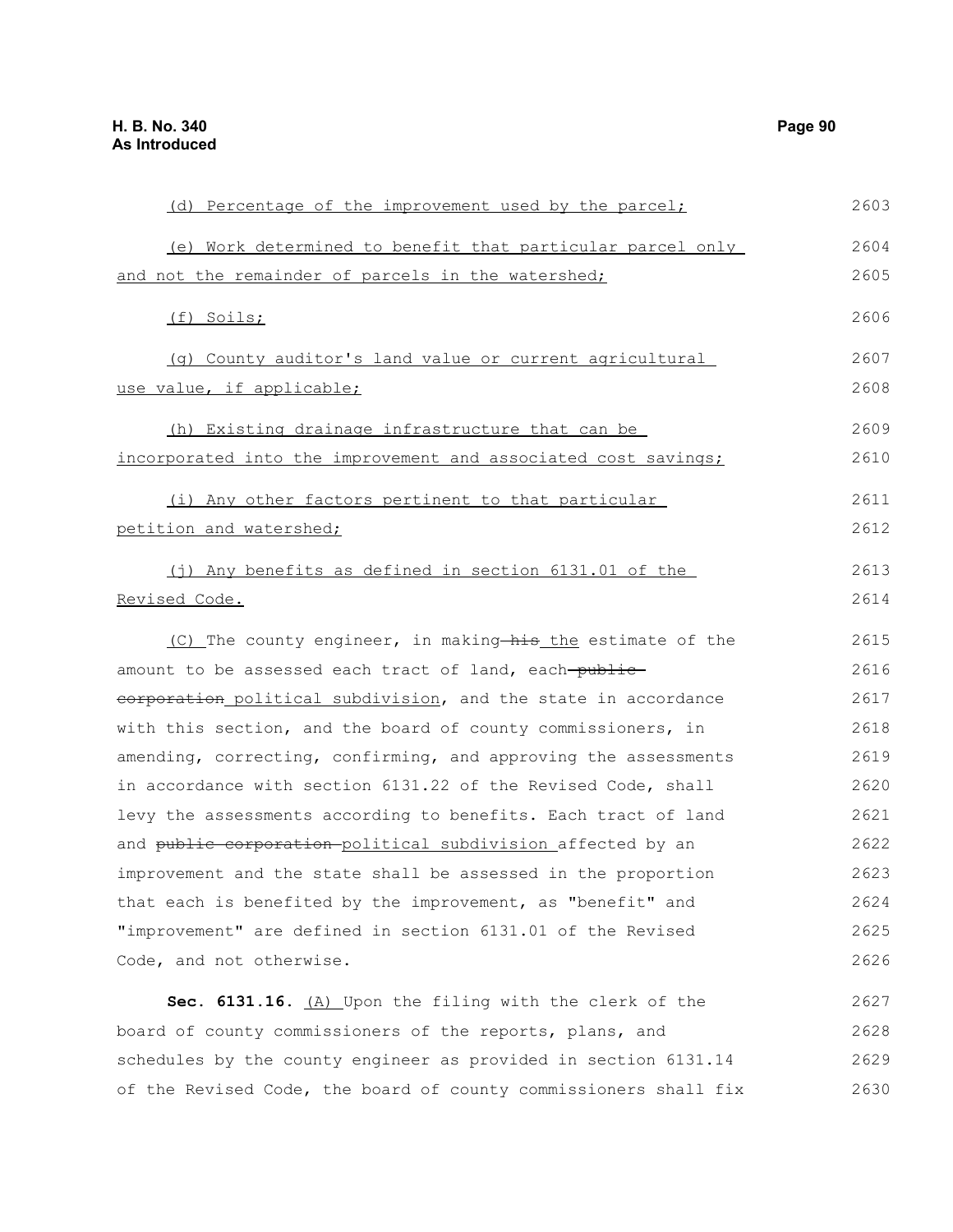| a date not fewer than twenty-five nor more than ninety days           | 2631 |
|-----------------------------------------------------------------------|------|
| thereafter when a final hearing on the report shall be held.          | 2632 |
| Upon the fixing of the date                                           | 2633 |
| (B) At least twenty-one days prior to the date established            | 2634 |
| for the hearing, the clerk shall immediately give provide notice      | 2635 |
| by certified mail, return receipt requested, or by first-class-       | 2636 |
| <u>mail in a five-day return envelope. For each improvement, all-</u> | 2637 |
| individual notices shall be sent by the same type of mail.            | 2638 |
| Whichever method the board chooses, the to all owners that are        | 2639 |
| adjacent to the proposed improvement by certified mail and to         | 2640 |
| all others in the area to be benefited by the proposed                | 2641 |
| improvement by certified or first class mail. The clerk shall         | 2642 |
| ensure that the words "Legal Notice of Proposed Drainage              | 2643 |
| Improvement" shall be are printed in plain view on the face of        | 2644 |
| the envelope. Notice The clerk shall be sent-send the notice to       | 2645 |
| all the owners whose names appear in the engineer's schedules of      | 2646 |
| assessments and damages. The notice-clerk shall be mailed mail        | 2647 |
| the notice to each address as given in the petition or to such        | 2648 |
| address as the clerk learns to be the correct address, as             | 2649 |
| provided in section 6131.07 of the Revised Code. If the schedule      | 2650 |
| of assessments or the schedule of damages filed by the engineer       | 2651 |
| contains the names of owners other than those mentioned in the        | 2652 |
| petition, notices-the clerk shall also be mailed-mail the notice      | 2653 |
| to those owners. The clerk shall include in the notice all of         | 2654 |
| the following:                                                        | 2655 |
| (1) An owner's estimated assessment, the estimated                    | 2656 |
| damages, if any, and of any compensation for land or other            | 2657 |
| property necessary to be taken on each tract of land owned by         | 2658 |
| the owner, as estimated and described in the schedules;               | 2659 |
|                                                                       |      |

(2) The date, time, and location of the final hearing by 2660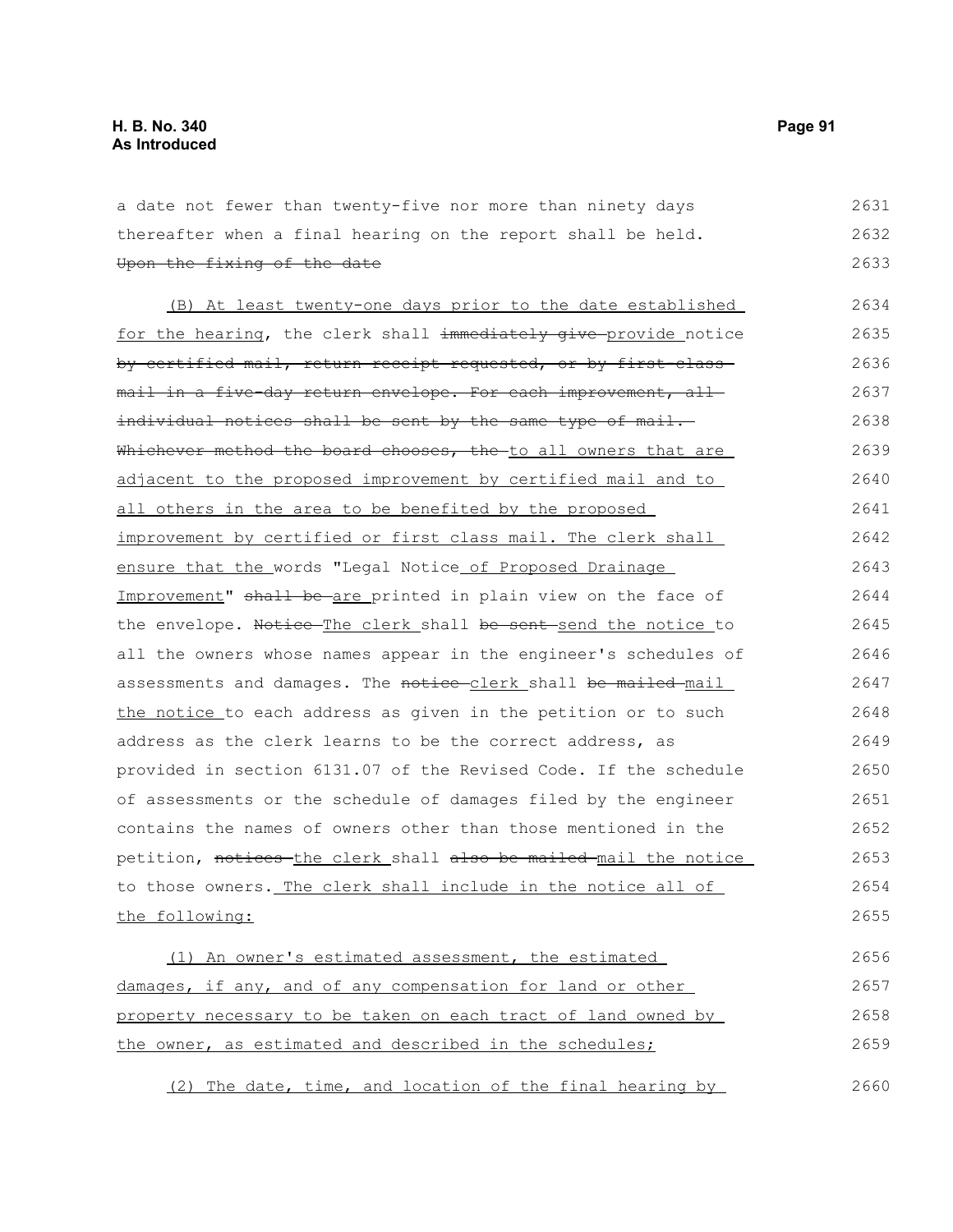| the board on the report of the engineer and on the proceedings   | 2661 |
|------------------------------------------------------------------|------|
| for the improvement;                                             | 2662 |
| (3) A statement that an owner may file an exception to the       | 2663 |
| assessments or a claim for compensation or damages with the      | 2664 |
| clerk of the board of county commissioners not less than five    | 2665 |
| days before the date fixed for the final hearing;                | 2666 |
| (4) A statement that if bonds or notes are to be issued,         | 2667 |
| an owner may pay an assessment in cash by giving notice to do so | 2668 |
| on a form proscribed by the board of county commissioners not    | 2669 |
| more than twenty-one days after the final hearing or that an     | 2670 |
| owner may pay the assessments in installments payable with       | 2671 |
| interest added at the same rate that bonds or notes bear         | 2672 |
| interest.                                                        | 2673 |
| (C) The clerk shall cause to be published a legal notice         | 2674 |
| in at least one newspaper of general circulation in the area     | 2675 |
| affected by the improvement, stating the name and number, if     | 2676 |
| any, of the proposed improvement, the location and nature of the | 2677 |
| work proposed in the petition, and the date, time, and location  | 2678 |
| of the final hearing. The publication of this notice shall be    | 2679 |
| made in one issue of the newspaper if the individual notices are | 2680 |
| sent by certified mail. If the individual notices are sent by    | 2681 |
| first-class mail in five-day return envelopes, the publication   | 2682 |
| of this newspaper notice shall be made in two issues of the      | 2683 |
| newspaper, and the notice shall include a list of the names of   | 2684 |
| all addressees whose individual notices were undelivered. The    | 2685 |
| publication shall be not fewer than thirteen days prior to the   | 2686 |
| date of the final hearing. The publication shall serve as public | 2687 |
| notice to all owners of the substance of the proposed            | 2688 |
| improvement and of the pendency of the final hearing of the      | 2689 |
| board of county commissioners in the proceedings to authorize    | 2690 |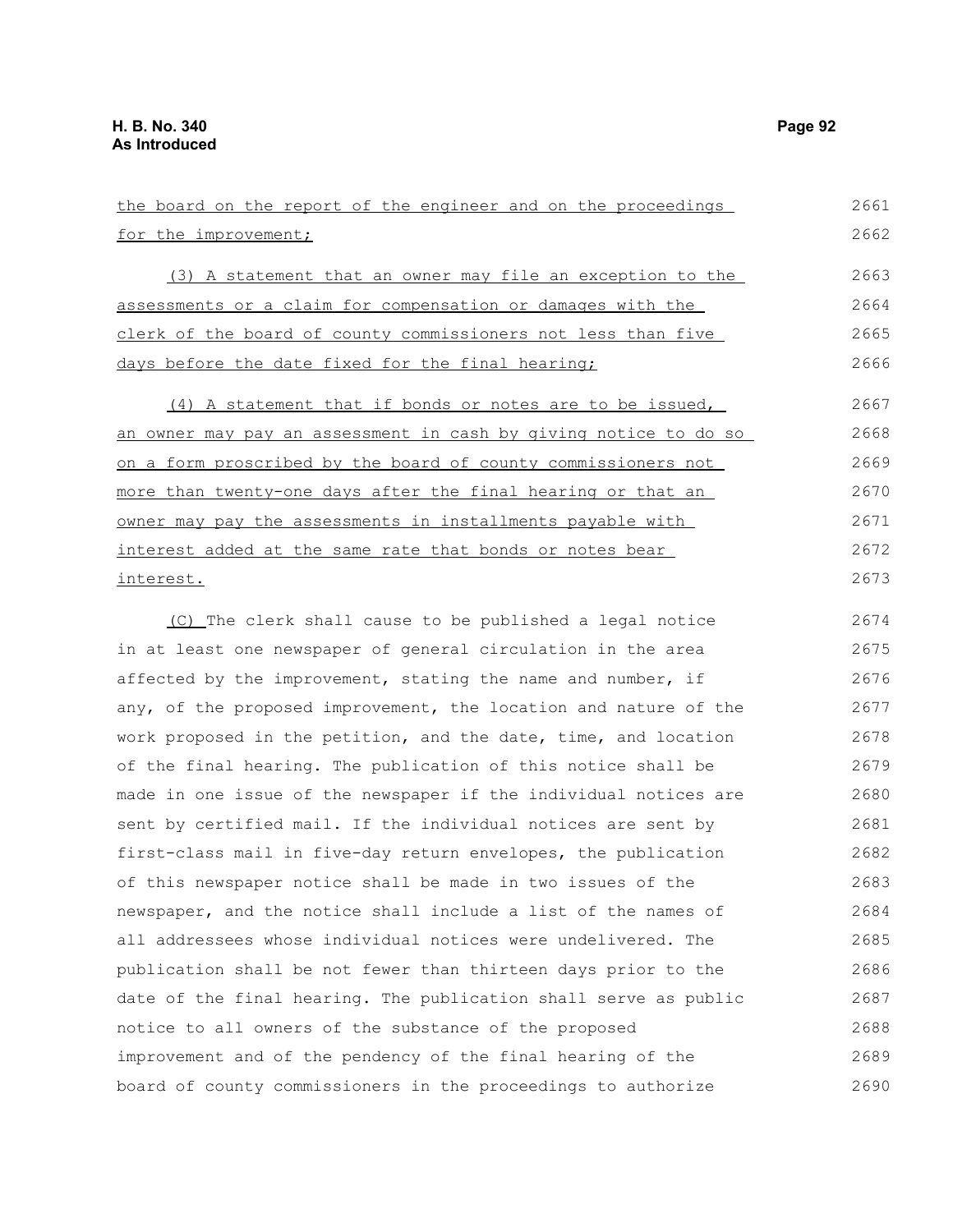# **H. B. No. 340 Page 93 As Introduced**

| the construction of the proposed improvement whether or not they  | 2691 |
|-------------------------------------------------------------------|------|
| were individually named and notified.                             | 2692 |
| The mailed legal notice shall notify the owners of the-           | 2693 |
| assessment or the estimated damages, if any, and of compensation  | 2694 |
| for any land or other property necessary to be taken on each-     | 2695 |
| tract of land owned by the owner, as estimated and described in-  | 2696 |
| the schedules, shall notify the owners of the date of the final-  | 2697 |
| hearing by the board on the report of the engineer and on the     | 2698 |
| proceedings for the improvement, and shall notify all owners-     | 2699 |
| that all claims for compensation or damages must be filed with-   | 2700 |
| the clerk of the board of county commissioners before that date-  | 2701 |
| fixed for the final hearing. The notice shall further state that  | 2702 |
| if bonds or notes are to be issued, the owner must give written-  | 2703 |
| notice within twenty one days after the final hearing of his-     | 2704 |
| intention to pay in cash. The clerk shall include with the legal- | 2705 |
| notice to the owner a form prescribed by the board of county      | 2706 |
| eommissioners that the owner shall use to notify the board of     | 2707 |
| his intention to pay in cash. If he does not give notice of his-  | 2708 |
| intention to pay in cash within twenty-one days, the-             | 2709 |
| installments will be payable with the interest added at the same  | 2710 |
| rate that the bonds or notes bear interest.                       | 2711 |
| Proof of notice by publication shall be verified by               | 2712 |
| affidavit of the printer or other person knowing that fact,       | 2713 |
| newspaper and the clerk of the board of county commissioners      | 2714 |
| shall prepare a certificate showing the service of the notices    | 2715 |
| by mail, both of which shall be filed with the clerk of the       | 2716 |
| board of county commissioners on or before the day of the final   | 2717 |
| hearing. Notices If any notices are returned undelivered, the     | 2718 |
| clerk shall keep the returned undelivered notices and their       | 2719 |
| receipts shall be kept on file as a permanent record of the       | 2720 |
| improvement with the permanent file of records required under     | 2721 |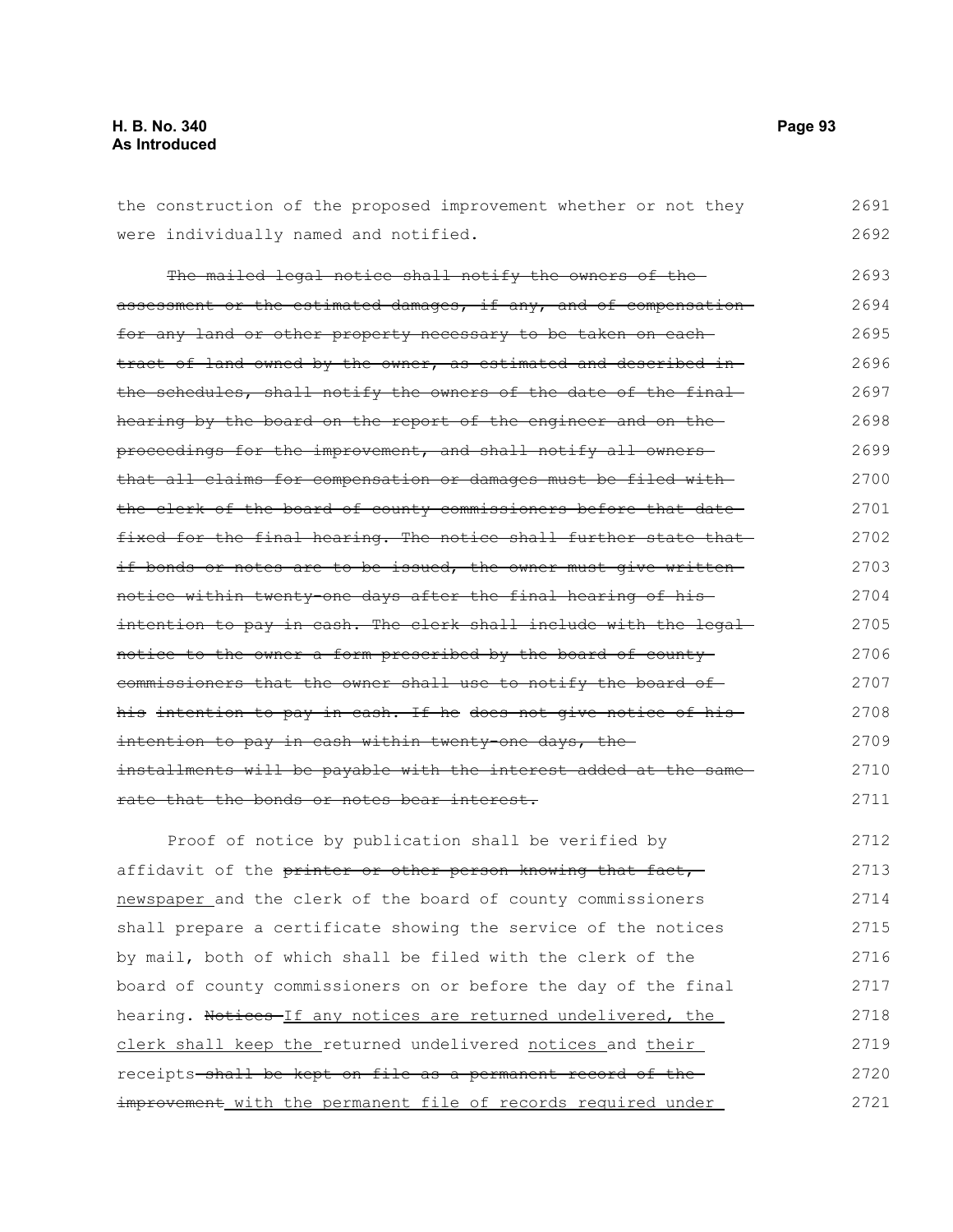section 6131.061 of the Revised Code.

**Sec. 6131.17.** Any owner may accept the estimated assessment as described in the engineer's schedules, or may accept the estimated damages or compensation as described in the engineer's schedule of damages, or may acquiesce to theengineer's failure to estimate damages or award compensation in his favor, and will be construed to have done so unless he files- (A) An owner may file an exception to the county engineer's schedules of assessments or files-file a claim for damages or compensation, on or before the date of the final hearing in theproceedings to construct the improvement. 2723 2724 2725 2726 2727 2728 2729 2730 2731 2732

All exceptions to the engineer's schedules of assessmentsand damages, and all claims for compensation for land or otherproperty necessary to be taken, and all claims for damages by reason of a proposed improvement not listed in the engineer's schedule of damages, shall be filed with the clerk of the board of county commissioners as provided in section 6131.16 of the Revised Code on or not less than five days before the date of the final hearing in the proceedings to construct the improvement. 2733 2734 2735 2736 2737 2738 2739 2740 2741

All exceptions to the engineer's schedules and all claims-(B) An owner shall include with an exception or claim for compensation or damage shall describe the land, a part of whichis the nature of the exception or claim, the amount claimed, if any, and the identity of the property claimed to be taken or damaged, and shall describe the nature of and the reasons for the claim asked to be paid to each claimant. 2742 2743 2744 2745 2746 2747 2748

**Sec. 6131.19.** (A) At the final hearing, or at such time  $\pm$ owhich said the final hearing is adjourned to hear claims for compensation or damages, the board of county commissioners shall 2749 2750 2751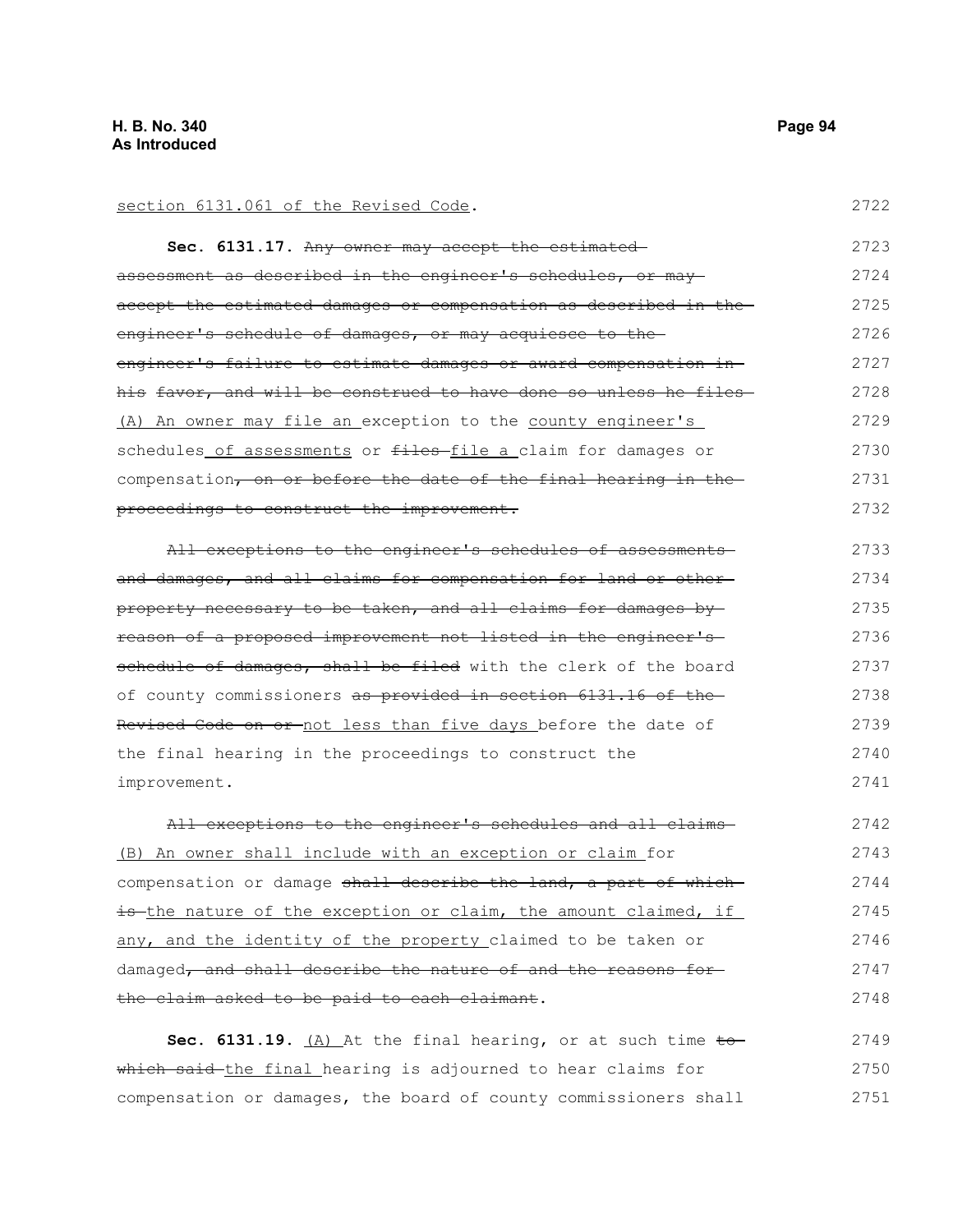hear any competent evidence offered by any of the interested owners affected owner upon the county engineer's estimate of damages and upon any claim filed for compensation or damages. 2752 2753 2754

(B) Upon consideration of all the evidence, including the county engineer's schedule of estimated damages, and a view of the premises affected property, if it the board desires such a view, the board shall find and determine the amount of damages to which any owner is entitled for each claim filed by an owner, and shall also determine the fair-value of any land or any other property to be taken for said-the proposed improvement. The 2755 2756 2757 2758 2759 2760 2761

(C) If the board of county commissioners awards additional compensation to any owner, the board shall-enter its findings inits journal, and shall authorize the county auditor to issue his warrants upon the county treasurer of the county in which the land is located, payable from the general drainage improvement fund, to such claimants for such amounts, which amounts sodetermined shall be paid before any work on the proposed improvement is done order the county engineer to prepare new assessments for the proposed improvement and the clerk of the board shall notify all owners of the new assessments pursuant to section 6131.16 of the Revised Code. 2762 2763 2764 2765 2766 2767 2768 2769 2770 2771 2772

(D) An owner may appeal may be taken by any claimant fromthe an order of the board refusing the allowance of county commissioners concerning a claim for compensation or damages, and an appeal may be taken by any claimant from an order allowing compensation or damages if, in his opinion, the amount awarded is less than the actual damages sustained, or less than the fair value of the land or other property necessary to be taken. Such appeal shall be taken and perfected as provided in sections 6131.01 to 6131.64, inclusive, of the Revised Code this 2773 2774 2775 2776 2777 2778 2779 2780 2781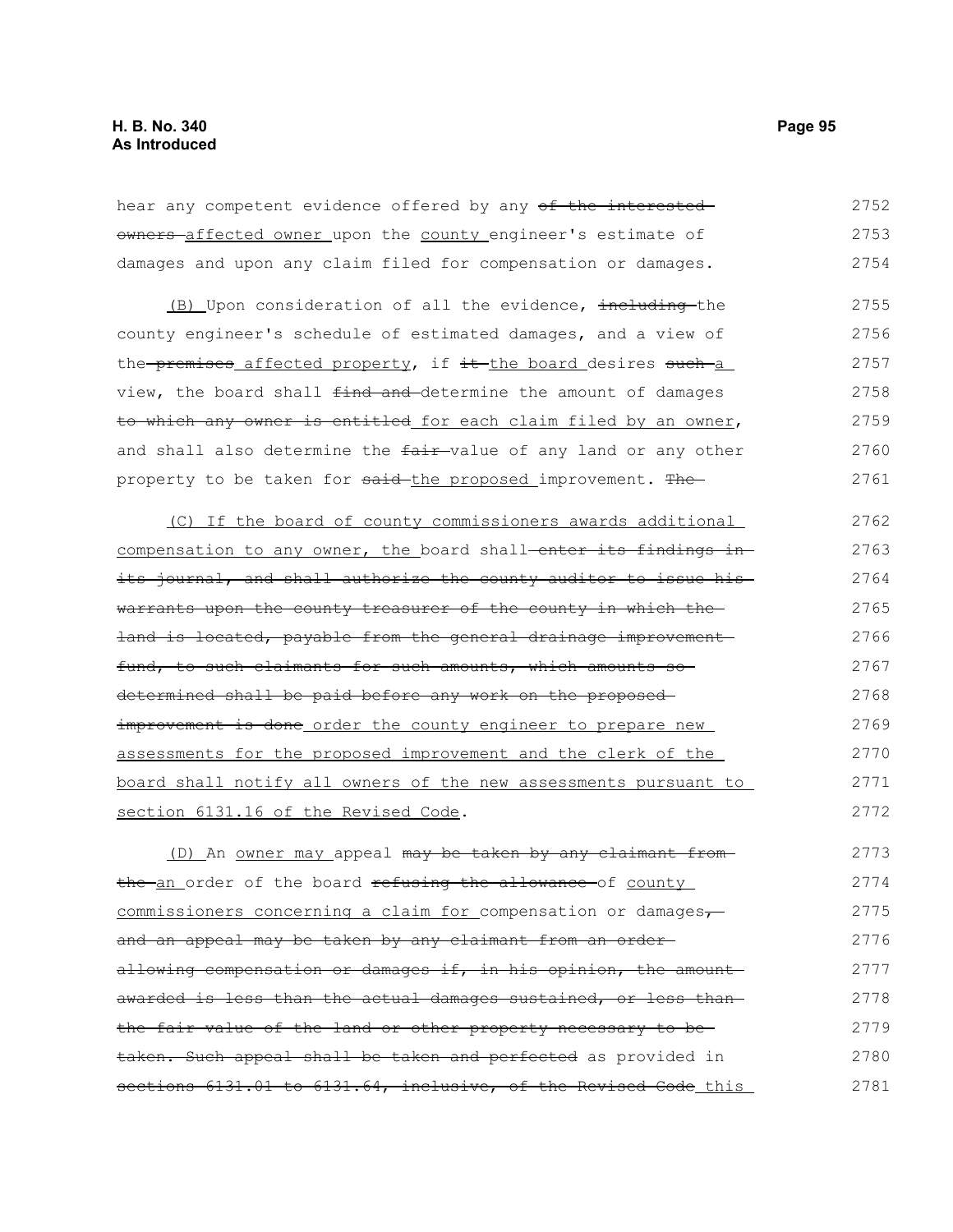## chapter.

2803

| Sec. 6131.21. $(A)$ At the final hearing on a proposed                           | 2783 |
|----------------------------------------------------------------------------------|------|
| improvement, after hearing all the evidence offered in the                       | 2784 |
| proceedings and after receiving and considering all the                          | 2785 |
| schedules, plans, and reports filed by the county engineer, the                  | 2786 |
| board of county commissioners shall review and reconsider the                    | 2787 |
| <u>its former order <del>made by it finding in favor of the </del>to proceed</u> | 2788 |
| with project survey and design for the proposed improvement and                  | 2789 |
| shall either affirm its former order and proceed to confirm the                  | 2790 |
| assessments and order the letting of the contract or shall set                   | 2791 |
| aside its former order and dismiss the petition. At the final                    | 2792 |
| hearing, if the board finds that the cost of the improvement-                    | 2793 |
| will be equal to or greater than the benefits that will be-                      | 2794 |
| derived therefrom if constructed, or if the board finds that the-                | 2795 |
| <del>improvement is not necessary, or if it finds that the-</del>                | 2796 |
| <del>improvement will not be conducive to the public welfare, the -</del>        | 2797 |
| board shall set aside the former order finding in favor of the-                  | 2798 |
| improvement made by it at the first hearing and shall dismiss-                   | 2799 |
| the petition.                                                                    | 2800 |
|                                                                                  |      |

(B) In determining whether or not the improvement should be granted, the board shall consider the following factors: 2801 2802

 $(A)$  (1) The cost of location and construction;

 $(B)$  (2) The compensation for land or other property necessary to be taken; 2804 2805

(C)(3) The effect on land along or in the vicinity of the route of the improvement; 2806 2807

 $(D)$  (4) The effect on land below the lower terminus of the improvement that may be caused by constructing the improvement; 2808 2809

 $(E+(5))$  The sufficiency or insufficiency of the outlet; 2810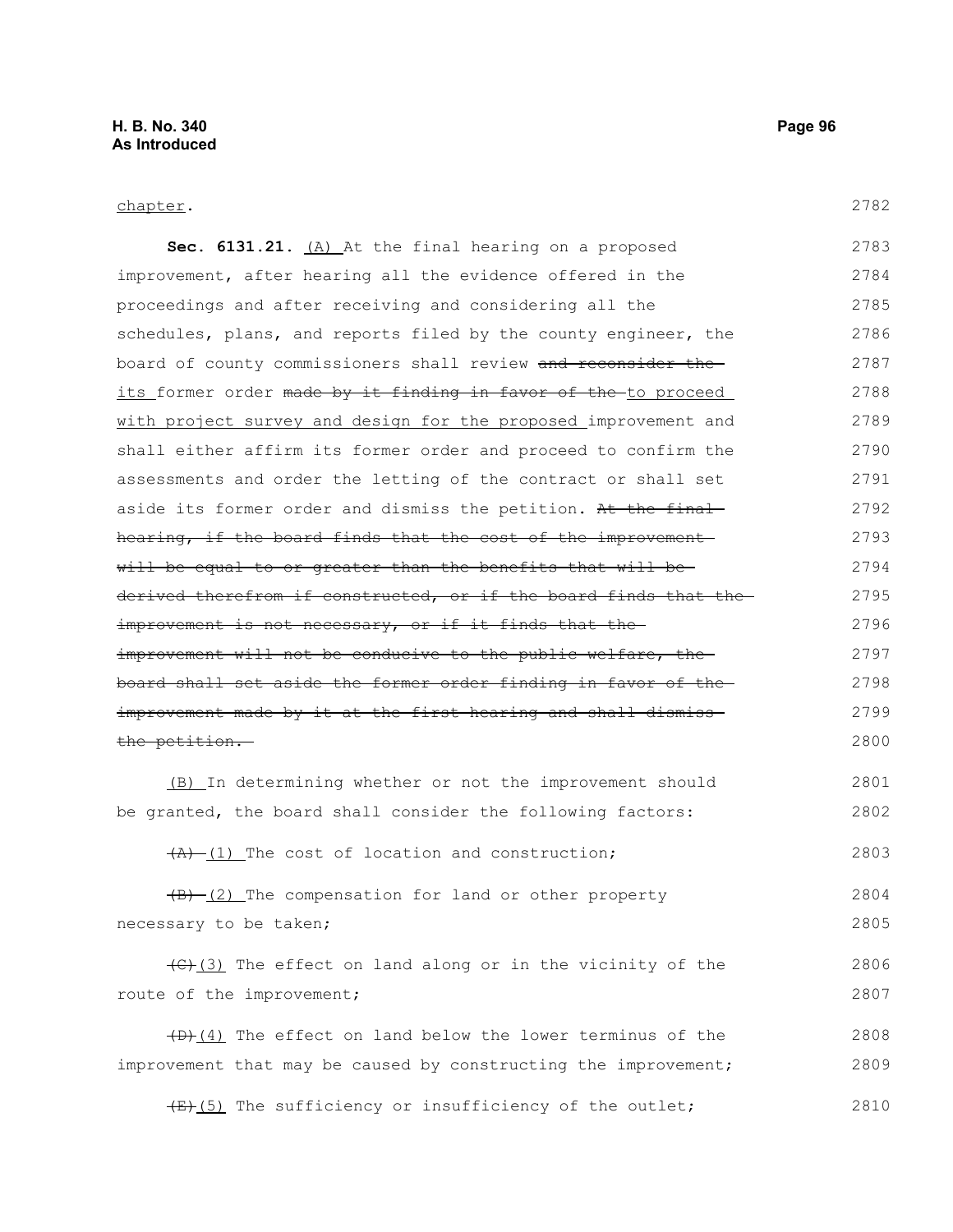$(F+(6))$  The benefits to the public welfare; (G)(7) The benefits to land, public corporations, and the state needing the improvement;  $(H+(8)$  Any other proper matter that will assist it the board in finding for or against the improvement. (C) The board shall set aside the former order and dismiss the petition if the board finds any of the following: (1) That the cost of the improvement will be equal to or greater than the benefits that will be derived from the improvement if constructed; (2) That the improvement is not necessary; (3) That the improvement will not be conducive to the public welfare. (D) If the petition is dismissed board dismisses the petition for a proposed improvement at the final hearing, all costs for the proceedings, including the costs incurred by the engineer in making surveys, plans, reports, and schedules, may be distributed to the benefiting landowners in the same ratio as determined by the engineer in the final estimated assessments presented at the final hearing. The board shall confirm or alterthe assessments as provided for in section 6131.22 of the Revised Code. The approved assessments shall then be certified to the county auditor to be administered pursuant to section 6131.49 of the Revised Code. If the costs are not distributed to the benefiting landowners, they shall-the costs must be paid from county funds. (E) The petitioner, or any owner in favor of the improvement, may appeal from the order of dismissal, as provided 2811 2812 2813 2814 2815 2816 2817 2818 2819 2820 2821 2822 2823 2824 2825 2826 2827 2828 2829 2830 2831 2832 2833 2834 2835 2836 2837 2838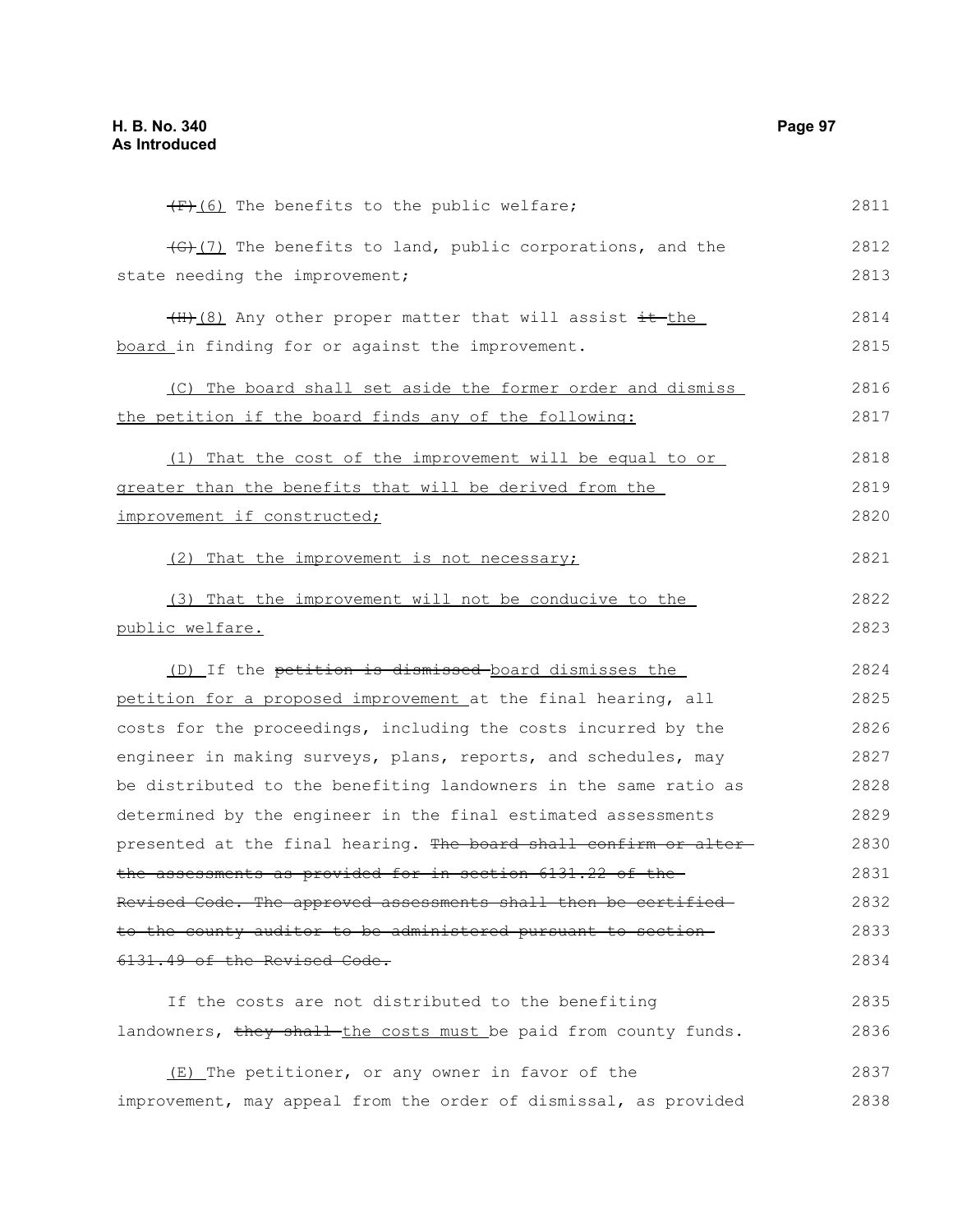2839

in section 6131.25 of the Revised Code.

(F) An order issued by the board under this section is effective on the day of the hearing at which the board issued it. 2840 2841 2842

**Sec. 6131.22.** (A) At the final hearing on a proposed improvement, if the petition is not dismissed, the board of county commissioners shall hear any evidence offered for or against the assessment proposed to be levied against any owner or on any land as shown by the schedule of assessments filed by the county engineer and shall hear any competent evidence on the question of benefits. 2843 2844 2845 2846 2847 2848 2849

(B)(1) The board, from the evidence offered and from an actual view of the premises, shall amend and correct the assessments, and the assessments so amended or corrected shall be approved by the board. That part of the assessment that isassessed 2850 2851 2852 2853 2854

(2) An assessment for benefits to the general public because the improvement is conducive to the public welfare shall be paid by the public and shall be assessed against the county payable from the general fund. Such part of the 2855 2856 2857 2858

(3) An assessment  $a\overline{a} + b$  found to benefit state roads or highways shall be assessed against the state payable from motor vehicle revenues. Such part of the-2859 2860 2861

(4) An assessment as is-found to benefit county roads or highways shall be assessed against the county payable from motor vehicle revenues. Such part of the 2862 2863 2864

 $(5)$  An assessment as is-found to benefit any publiccorporation or political subdivision of the state shall be assessed against the public corporation or political subdivision 2865 2866 2867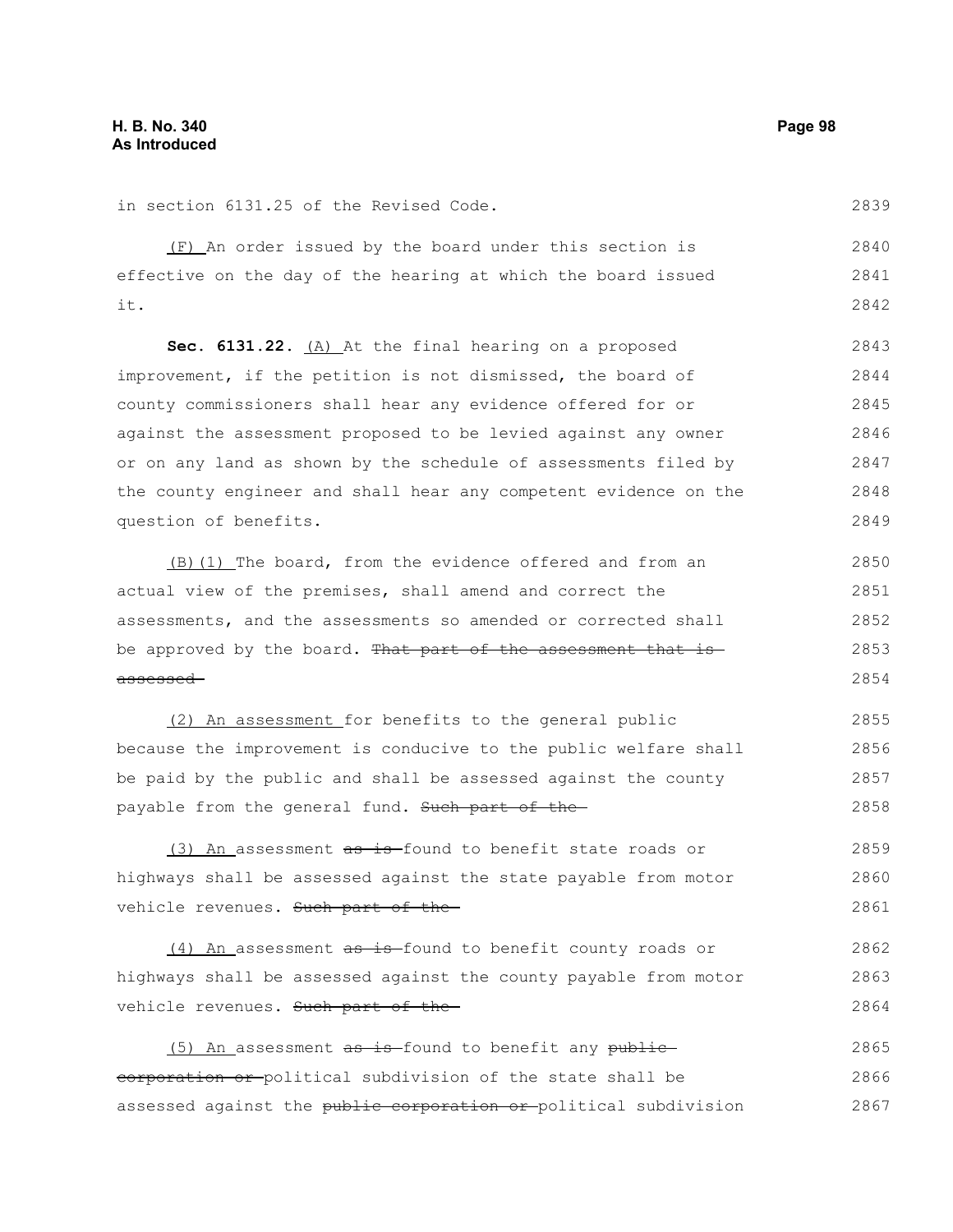and shall be paid out of the general funds or motor vehicle revenues of the public corporation or political subdivision of the state, except as otherwise provided by law. The board shallapprove and confirm (C) Upon approving the assessments, the board shall orderdo all of the following: (1) Order the engineer to receive bids for the construction of the proposed improvement, and shall fix the date, time, and place for the receiving of bids, which shall be not less than twenty-five-thirty days after the date of the order. The board shall determine ; (2) Determine when the assessments shall must be paid and shall determine ; (3) Determine whether bonds or notes shall must be issued in anticipation of and payable out of the installments of assessments. (D) The board's board shall enter the orders approving the assessments-and ordering-, the order requiring the engineer to receive bids, and any other orders made at this-the final hearing, shall be entered on in its journal. The clerk of the board of county commissioners shall immediately transmit to the county auditor the schedules listing all assessments as approved by the board. (E) Any owner opposed to the granting of the petition, or any owner opposed to further proceedings in the improvement, or any owner who claims that the assessment levied against-him\_the\_ 2868 2869 2870 2871 2872 2873 2874 2875 2876 2877 2878 2879 2880 2881 2882 2883 2884 2885 2886 2887 2888 2889 2890 2891 2892 2893

owner is excessive or is not in proportion to benefits, may appeal from any order made pursuant to this section, as provided in section 6131.25 of the Revised Code. 2894 2895 2896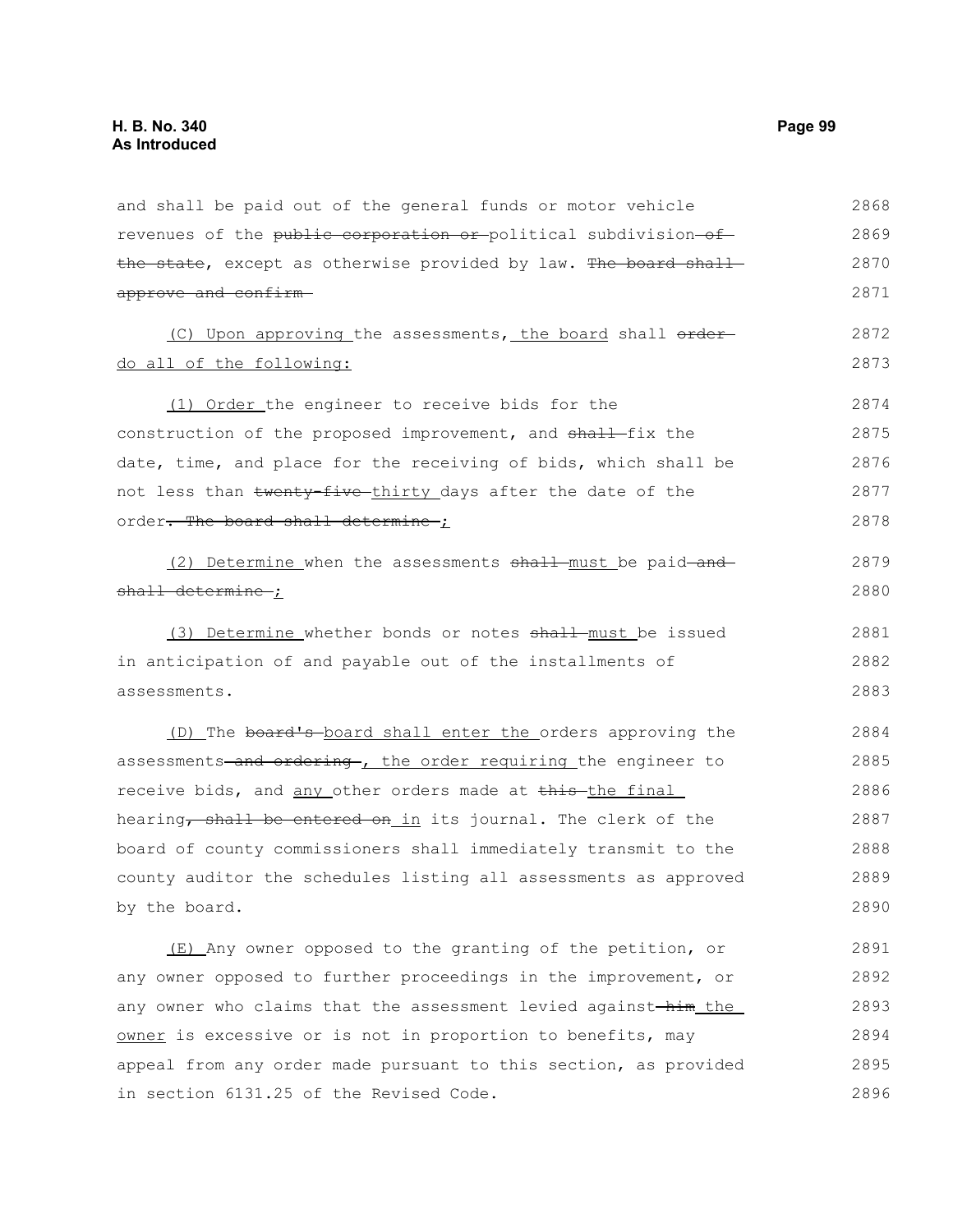(F) An order issued by the board under this section is effective on the day of the hearing at which the board issued it. 2897 2898 2899

**Sec. 6131.23.** (A) The assessments estimated in accordance with section 6131.14 of the Revised Code shall be payable in not less than two semiannual installments. At the time of the final hearing, in the order approving the levying of the assessments, the board of county commissioners shall determine how long a period of time, in semiannual installments, as taxes are paid, shall be given the owners of land benefited to pay the assessments that are made for an improvement and whether or not bonds or notes shall be issued and sold in anticipation of such payments. If bonds or notes are to be issued, the interest shall be added to the assessments. 2900 2901 2902 2903 2904 2905 2906 2907 2908 2909 2910

 (B) If the estimated cost of the improvement does not exceed five hundred dollars, not more than two semiannual installments, as taxes are paid, shall be given to owners of lands benefited to pay the assessments that are made for the improvement. If the estimated cost of the improvement exceeds five hundred dollars, the board may determine the number of installments in which the assessments are to be paid. If any such assessment is twenty-five dollars or less, or whenever the unpaid balance of any such assessment is twenty-five dollars or less, the same shall be paid in full, and not in installments, at the time the first or next installment would otherwise become due. 2911 2912 2913 2914 2915 2916 2917 2918 2919 2920 2921 2922

(C) When assessments are payable in installments and county general funds are used to pay for the improvement, the assessment shall not exceed thirty semiannual installments, as computed by the county auditor pursuant to section 6131.49 of 2923 2924 2925 2926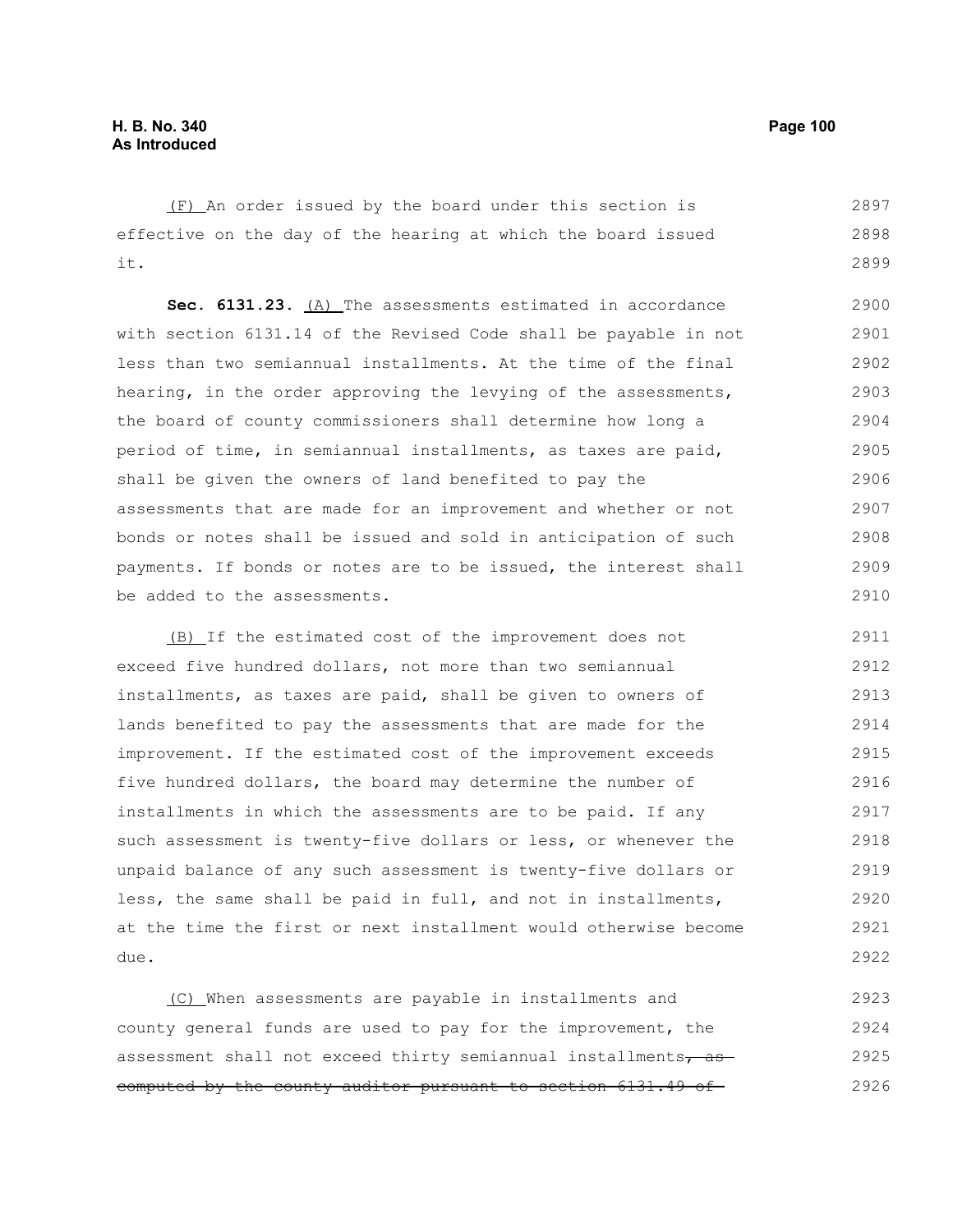| the Revised Code, and shall be payable upon completion of the    | 2927 |
|------------------------------------------------------------------|------|
| contract.                                                        | 2928 |
| (D) When assessments are made payable in installments and        | 2929 |
| bonds or notes have been sold to pay for the improvement,        | 2930 |
| interest shall be added to the installments of assessments at    | 2931 |
| the same rate as is drawn by the bonds or notes issued to pay    | 2932 |
| for the improvements. Any owner may pay the estimated            | 2933 |
| assessments on the owner's land in cash within thirty days after | 2934 |
| the final hearing without paying any interest thereon. If the    | 2935 |
| legislative authority of a political subdivision chooses to pay  | 2936 |
| the assessments on all parcels within the subdivision, both      | 2937 |
| public and private, in one installment, it shall pass a          | 2938 |
| resolution so stating and shall send the resolution, or a copy   | 2939 |
| thereof, to the board of county commissioners before making the  | 2940 |
| payment. The legislative authority shall pay all subsequent      | 2941 |
| maintenance assessments levied under section 6137.03 of the      | 2942 |
| Revised Code if it chooses to pay the construction assessments   | 2943 |
| on all parcels within the subdivision.                           | 2944 |
| (E) Bonds may be sold for any repayment period that the          | 2945 |
| board of county commissioners may determine proper, not to       | 2946 |
| exceed thirty semiannual installments, except that for bonds-    | 2947 |
| sold by a board of county commissioners for soil and water-      | 2948 |
| conservation district improvements pursuant to section 940.33    | 2949 |

the Revised Code, the repayment period shall not exceed thirtysemiannual installments. 2950 2951

Sec. 6131.24. (A) The board of county commissioners shall fix a date, time, and place at the final hearing for the county engineer to receive bids. The county engineer shall prepare the necessary bid documents and legal advertisements as provided in sections 307.87 and 307.88 of the Revised Code. 2952 2953 2954 2955 2956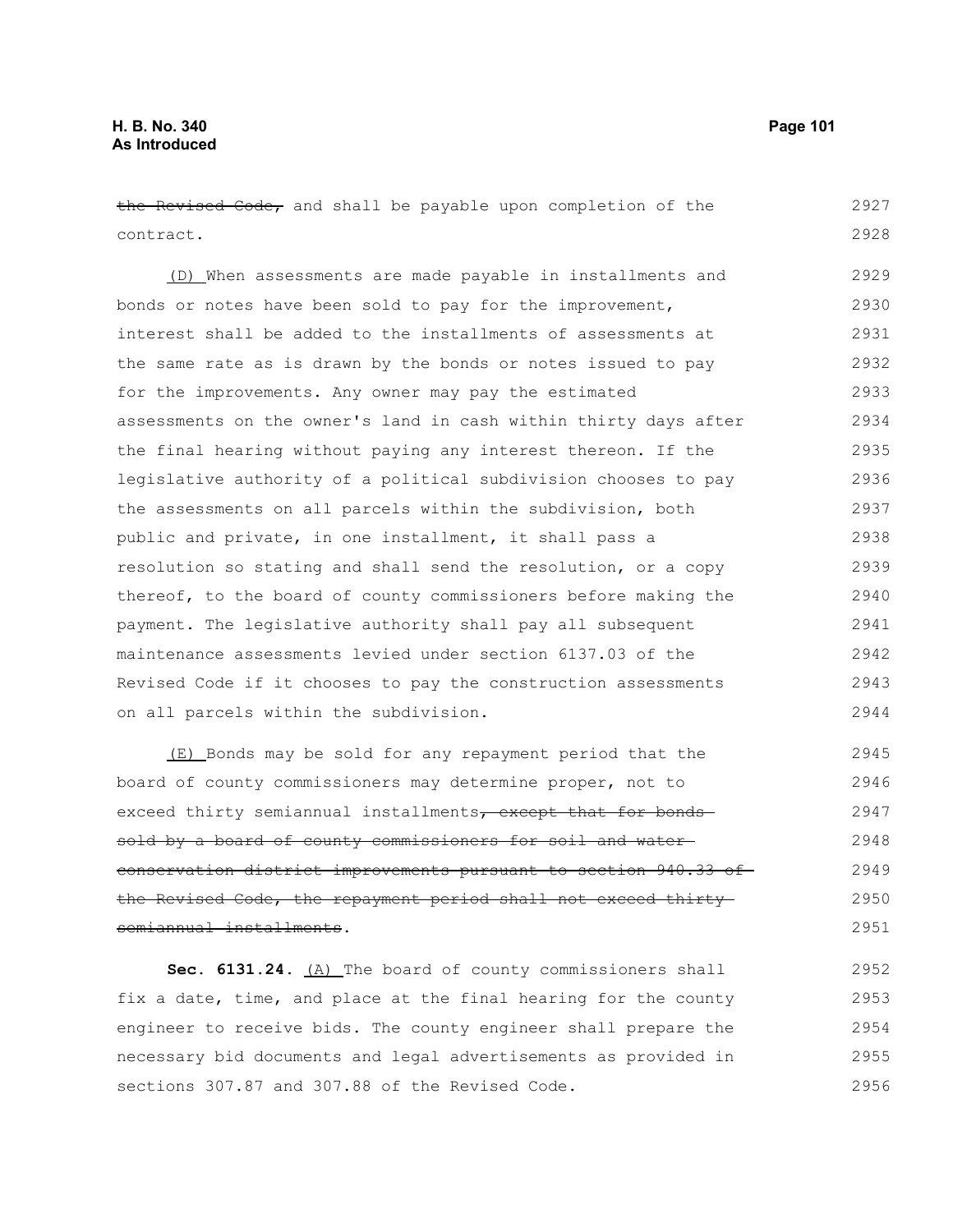## **H. B. No. 340 Page 102 As Introduced**

(B) If an appeal has been taken to the court of common pleas, as provided in section 6131.25 of the Revised Code, the bids may be received and tabulated, but the bid guaranties with the bids shall immediately be returned to the bidders, and no further steps shall be taken on the bids. 2957 2958 2959 2960 2961

**Sec. 6131.25.** (A) Any affected owner may appeal to the court of common pleas within twenty-one-thirty days of the date that any order was issued by the board of county commissioners $\tau$ as provided in sections 6131.01 to 6131.64 of the Revised Code under this chapter, and may appeal any one or more of the following questions: 2962 2963 2964 2965 2966 2967

 $\overline{(A)}$  (1) Is the improvement necessary?

 $(B)$  (2) Will the improvement be conducive to the public welfare? 2969 2970

 $(C)$  (3) Is the cost of the improvement greater than the benefits conferred? 2971 2972

 $(D)$   $(4)$  Is the route, termini, or mode of construction the best to accomplish the purpose of the improvement? 2973 2974

 $(E)$  (5) Are the assessments levied according to benefits? 2975

 $(F)$  (6) Is the award for compensation or damages just?

(B) The appeal may be taken from any order affecting any part of the improvement as well as from any order affecting the entire improvement. 2977 2978 2979

Sec. 6131.27. If an appeal is perfected by filing the bond and statement provided in-filed pursuant to section 6131.26 6131.25 of the Revised Code, the clerk of the board of county commissioners shall promptly prepare a transcript of the orders made by the board of county commissioners, and shall file such 2980 2981 2982 2983 2984

2968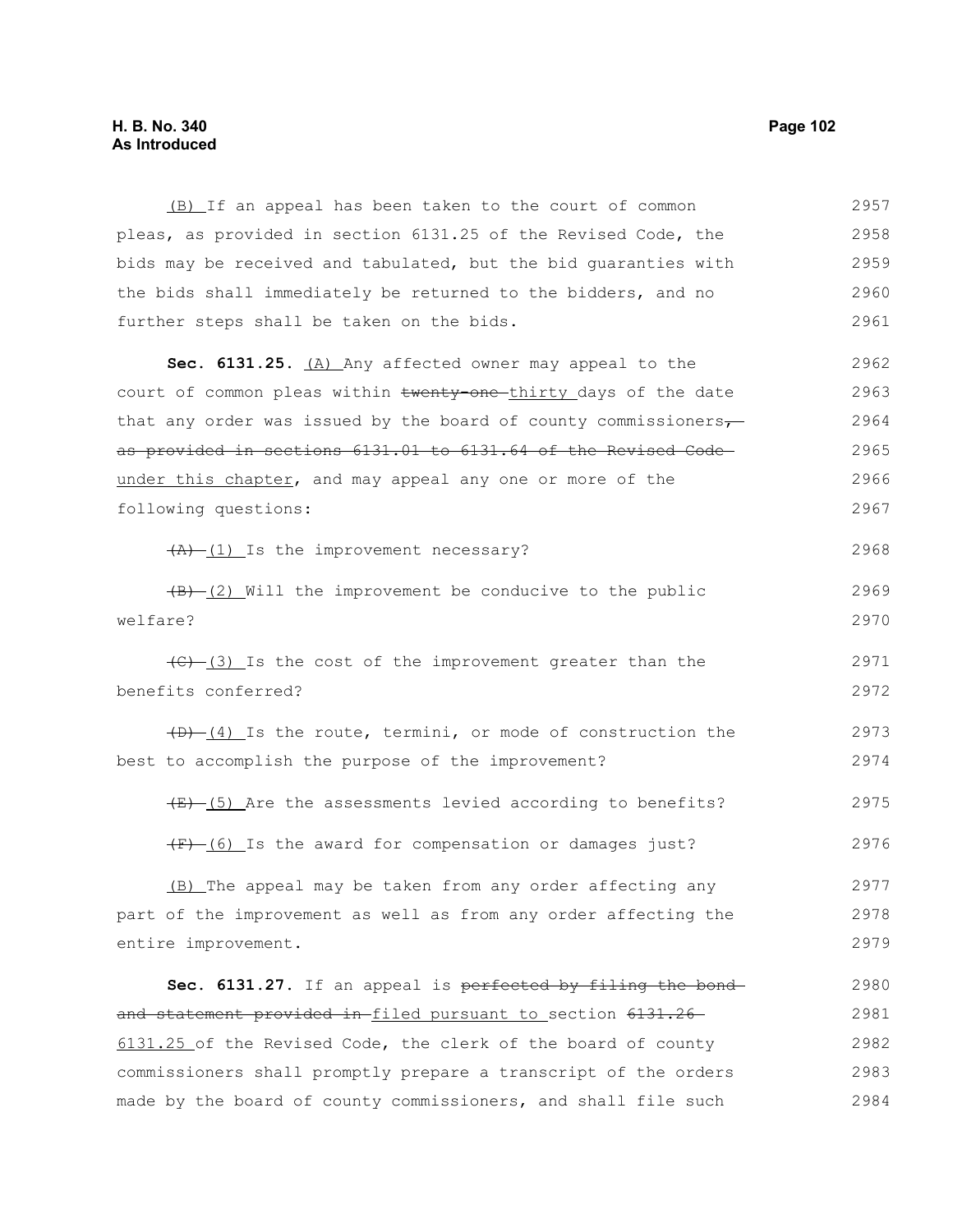| with all the original papers in said proceedings. The clerk of    | 2986 |
|-------------------------------------------------------------------|------|
| the court of common pleas shall file such transcript and papers-  | 2987 |
| in the court of common pleas the permanent files of records of    | 2988 |
| the proceedings maintained by the board of county commissioners   | 2989 |
| and county engineer as required under section 6131.061 of the     | 2990 |
| Revised Code. The proceedings on appeal in the court of common-   | 2991 |
| pleas shall be styled, "In the matter of the appeal in county-    | 2992 |
| ditch or improvement No, petitioned for-                          | 2993 |
| by <u>"</u>                                                       | 2994 |
| Sec. 6131.28. Several owners may appeal from the orders in        | 2995 |
| the same improvement and file separate bonds and separate         | 2996 |
| statements stating the matters appealed. If several owners        | 2997 |
| appeal, only one transcript need be made by the clerk of the      | 2998 |
| board of county commissioners. All the appeals shall be filed in  | 2999 |
| one action in the court of common pleas, which court, on any      | 3000 |
| appeal, may separate for hearing or trial the issues appealed to  | 3001 |
| said court, and render its order, judgment, or decree upon the    | 3002 |
| issues as the same are determined. The case on appeal shall be    | 3003 |
| advanced, or tried as soon as the court can hear it.              | 3004 |
| Sec. 6131.30. $(A)$ The court of common pleas, on appeal,         | 3005 |
| shall hear the matters appealed de novo. The proceedings shall-   | 3006 |
| be conducted under the rules of law and procedure for civil-      | 3007 |
| cases. An appeal shall bring into the court all the owners who    | 3008 |
| in any way may be interested in or affected by the matter-        | 3009 |
| appealed. The court, exercising equitable jurisdiction, shall-    | 3010 |
| hear all matters appealed, except an appeal from an order-        | 3011 |
| allowing or refusing to allow compensation or damages. The court- | 3012 |
| may view the premises the same as views in other civil cases and  | 3013 |
| shall make such judgment, order, or decree as is warranted by-    | 3014 |

the evidence. Any owner aggrieved by the judgment, order, or-

transcript with the clerk of the court of common pleas, together

2985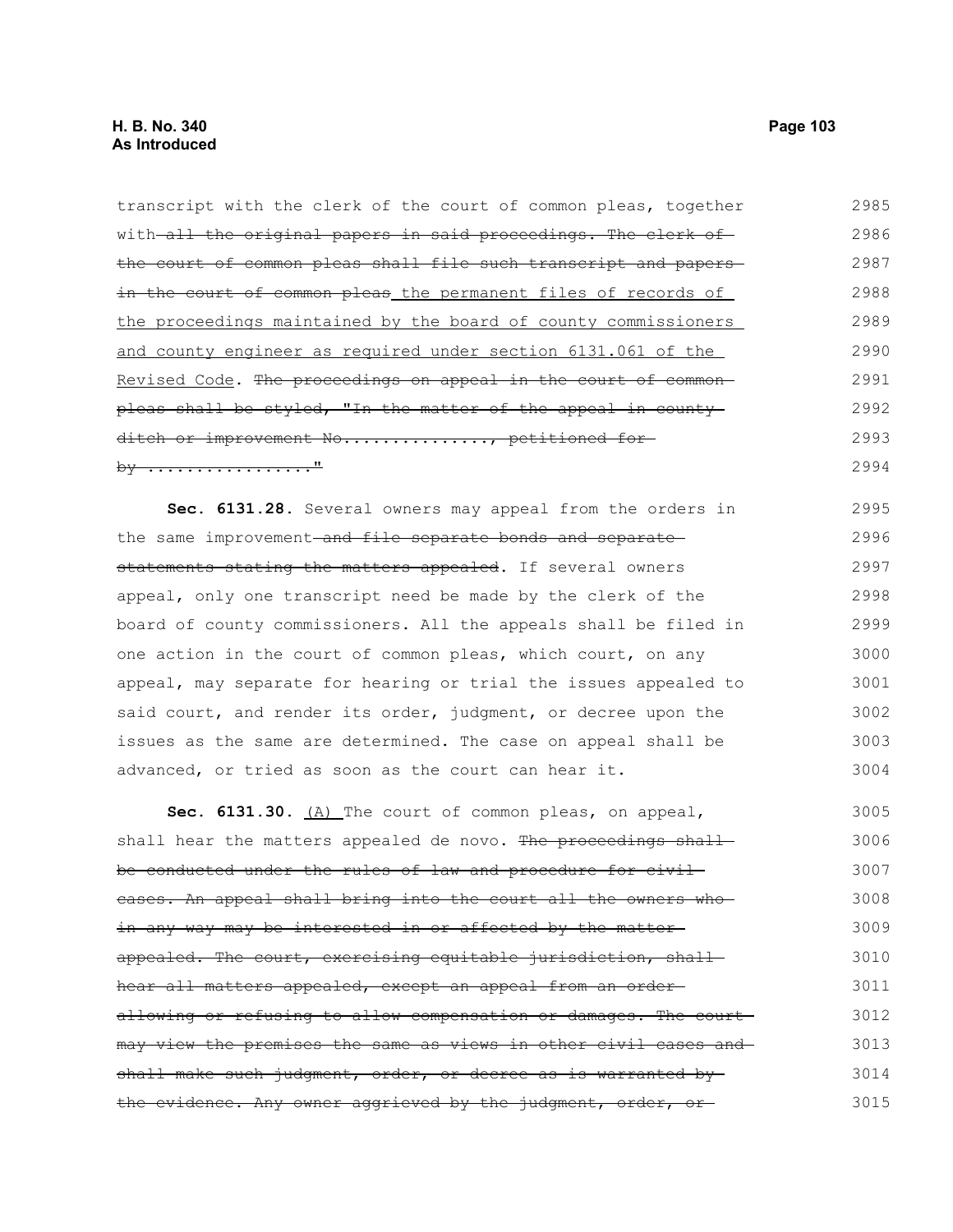decree may appeal for a review of the proceedings, the same asin other civil cases. On appeal, the burden of proof shall be onthe owner having the affirmative of the proposition, who shallhave the opening and closing. The court, exercising equitable jurisdiction, shall bring the entire proceedings before it in order to determine all the issues raised in the proceedings and enter a final judgment, order, or decree for or against the improvement petitioned for and for or against the assessments to be levied and the compensation and damages to be paid. 3016 3017 3018 3019 3020 3021 3022 3023 3024

(B) If the court orders the county engineer to make a survey and file-his the engineer's reports, plans, and schedules, the court also shall enter an order for transfer from the general revenue funds of the county to the general drainage improvement fund a sum of not more than twenty-five per cent of the engineer's preliminary estimate. 3025 3026 3027 3028 3029 3030

The court of common pleas may appoint a board ofarbitrators to assume the duties of the judge. The board shallbe comprised of three disinterested persons chosen by the judge, who shall designate one of the persons to be chairman. A decision of the board shall require approval of a majority ofthe members. Either party may appeal the board's decision to the court of common pleas, which shall decide the case on the record of arbitration. 3031 3032 3033 3034 3035 3036 3037 3038

**Sec. 6131.32.** On appeal from an order made by the board of county commissioners allowing or refusing to allow compensation or damages, the owners interested shall have the right of trial by jury. The issues shall be made by the application or claimfiled with the clerk of the board of county commissioners for compensation or damages, and the statements in such applications shall be deemed denied. The claimant for compensation or damages 3039 3040 3041 3042 3043 3044 3045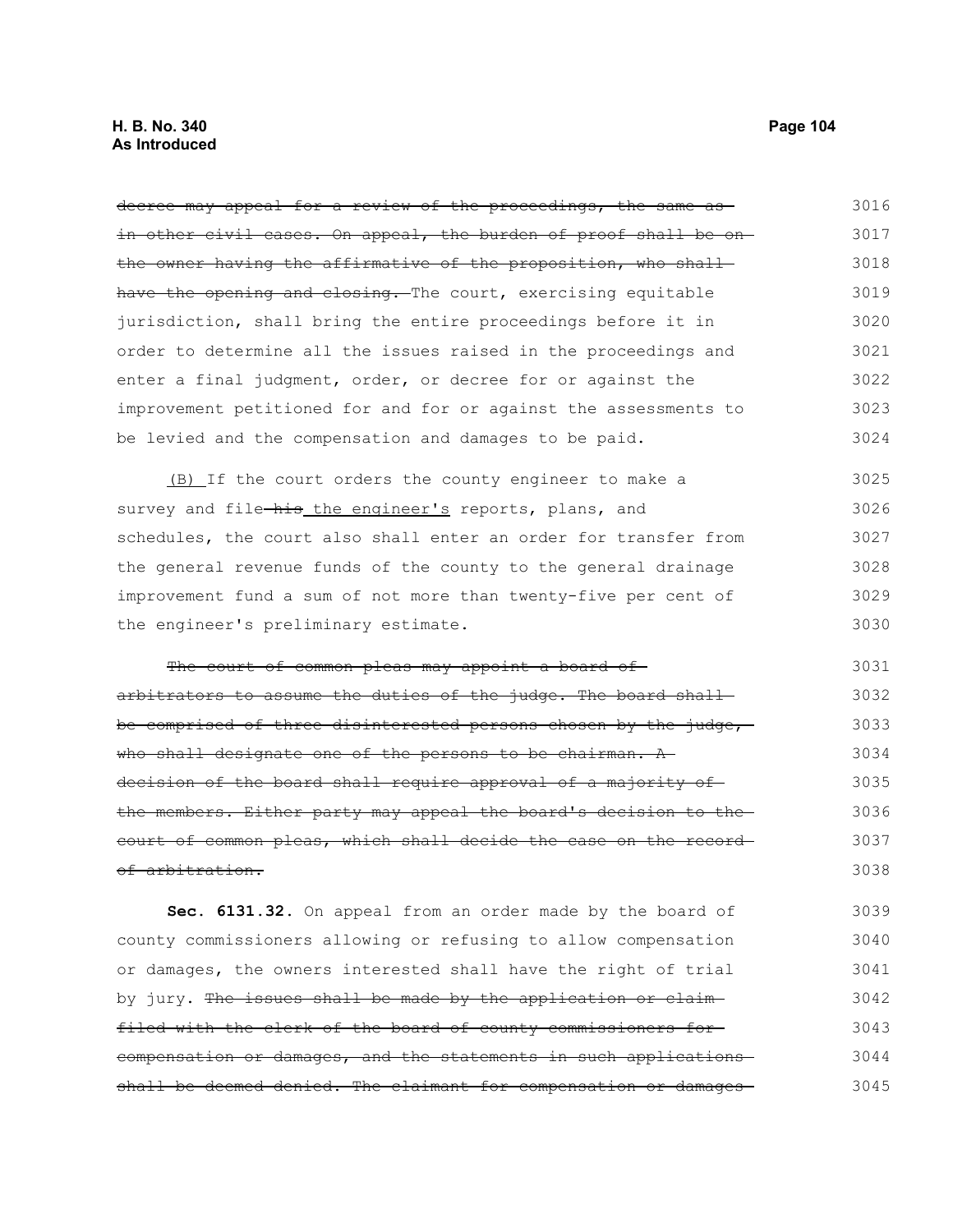## **H. B. No. 340 Page 105 As Introduced**

shall have the affirmative and shall have the opening and closing of the trial. The case shall proceed pursuant to the law and the rules governing civil procedure, with the same rightsfor motions for new trial and the right of appeal as in other eivil cases. The jury may view the premises, as in other civil cases. Just compensation or damages shall be awarded, asprovided in the Ohio constitution. 3046 3047 3048 3049 3050 3051 3052

**Sec. 6131.33.** The jury authorized by section 6131.32 of the Revised Code, upon submission of the case to it under proper charge of the court of common pleas, and upon a form of verdictprovided by the court, shall return its verdict determining the matter in issue, upon which verdict a judgment shall be entered by the court as in other civil cases. The verdict shall besigned by the jury. Nine or more of the jurors must concur in a verdict. If there is more than one appellant in a trial by jury authorized under section 6131.32 of the Revised Code with separate claims on the question of allowance or compensation or damages, or the refusal to allow compensation or damages, or if there are issues as to different properties, the court may submit all the several claims and issues to the same jury, with appropriate verdicts as to each claim,  $or$  it. The court also may direct separate trials for the separate claims and issues $\tau$ or any one or more of them. In said proceedings the . The court shall instruct the jury shall be instructed that in its verdict for compensation for land taken or for damages to any land by an improvement-it shall not consider or deduct the value of any benefits that such land will receive from the construction of such improvement. 3053 3054 3055 3056 3057 3058 3059 3060 3061 3062 3063 3064 3065 3066 3067 3068 3069 3070 3071 3072 3073

**Sec. 6131.34.** The court of common pleas shall receive the verdict referred to in section 6131.33 of the Revised Code, and if no motion for new trial thereof is filed within three days, 3074 3075 3076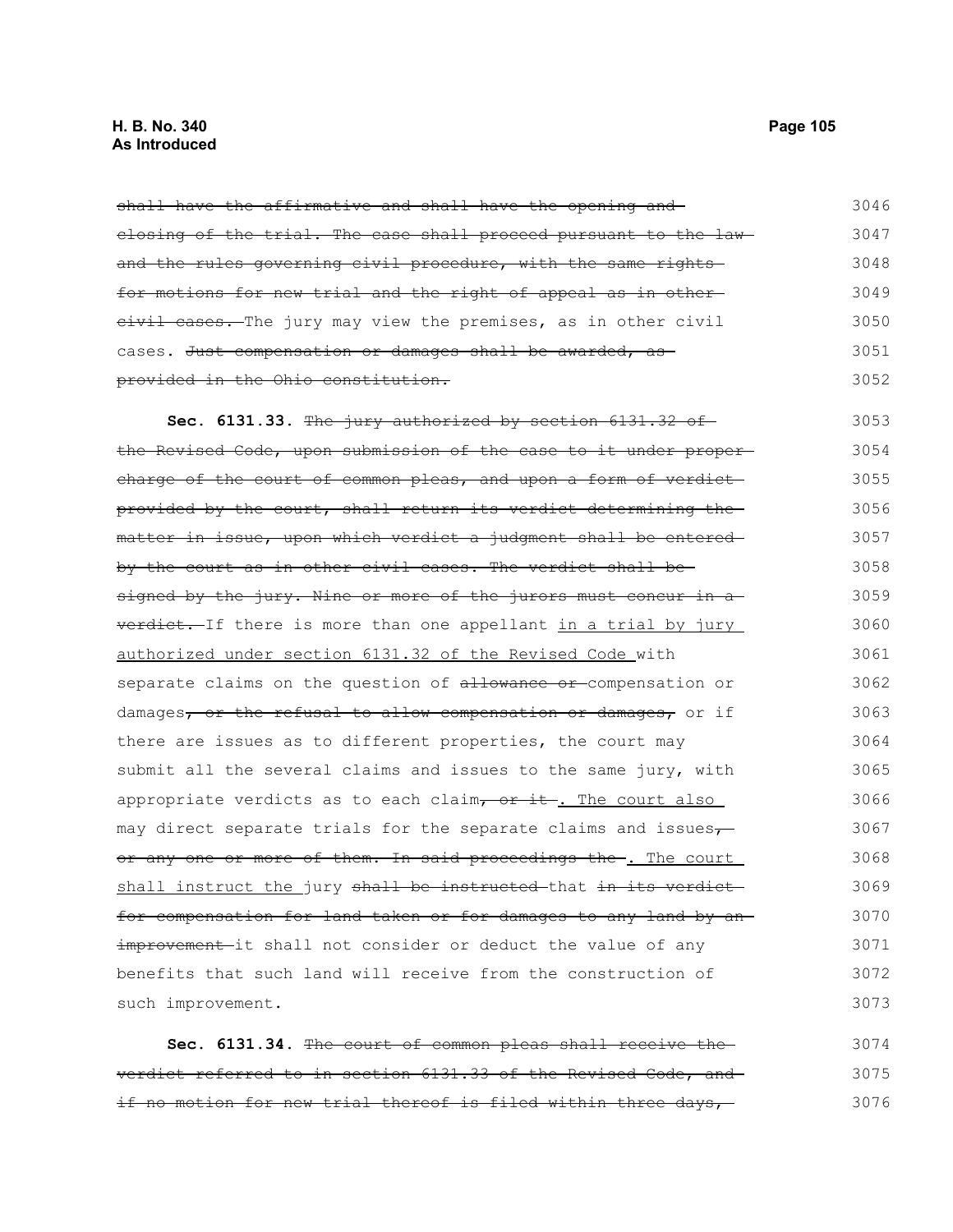which motion may be filed as in other civil cases and for likecauses, or if such motion for a new trial is overruled, it shallrender judgment according to said verdict, and for or against the owners, separately, if there is more than one. The court shall tax the costs of appeal, including jury fees, in favor of the prevailing party, and where two or more appeals are tried together the court shall divide the costs as is equitable. If the appellants, on claims for compensation or damages, do not recover a judgment for more than the amount of compensation or damages awarded by the board of county commissioners, the costs on the hearing as to compensation or damages on appeal shall be taxed against the appellants. If the amount recovered is greater than the amount awarded by the board, the costs shall be taxed against the county. 3077 3078 3079 3080 3081 3082 3083 3084 3085 3086 3087 3088 3089 3090

The prosecuting attorney shall represent the county in all appeals on questions of compensation or damages. On appeals of other matters which are tried to the court sitting as a court of equity, the court shall adjudge the costs as it deems just and equitable except as otherwise provided in section 6131.01 to 6131.64, inclusive, of the Revised Code. 3091 3092 3093 3094 3095 3096

**Sec. 6131.36.** (A) After the final judgment, order, or decree upon any appeal is rendered by the court of common pleas, the clerk of the court of common pleas shall, within twenty-one days, make a transcript of the same and shall certify and transmit it with all original papers in the case to the clerk of the board of county commissioners, who shall forthwith enter the judgment, order, or decree upon the journal of the board. If the judgment, order, or decree is in favor of the granting of the improvement, the board shall proceed with the improvement proceedings in compliance with the final judgment, order, or decree from the point at which they were terminated by the 3097 3098 3099 3100 3101 3102 3103 3104 3105 3106 3107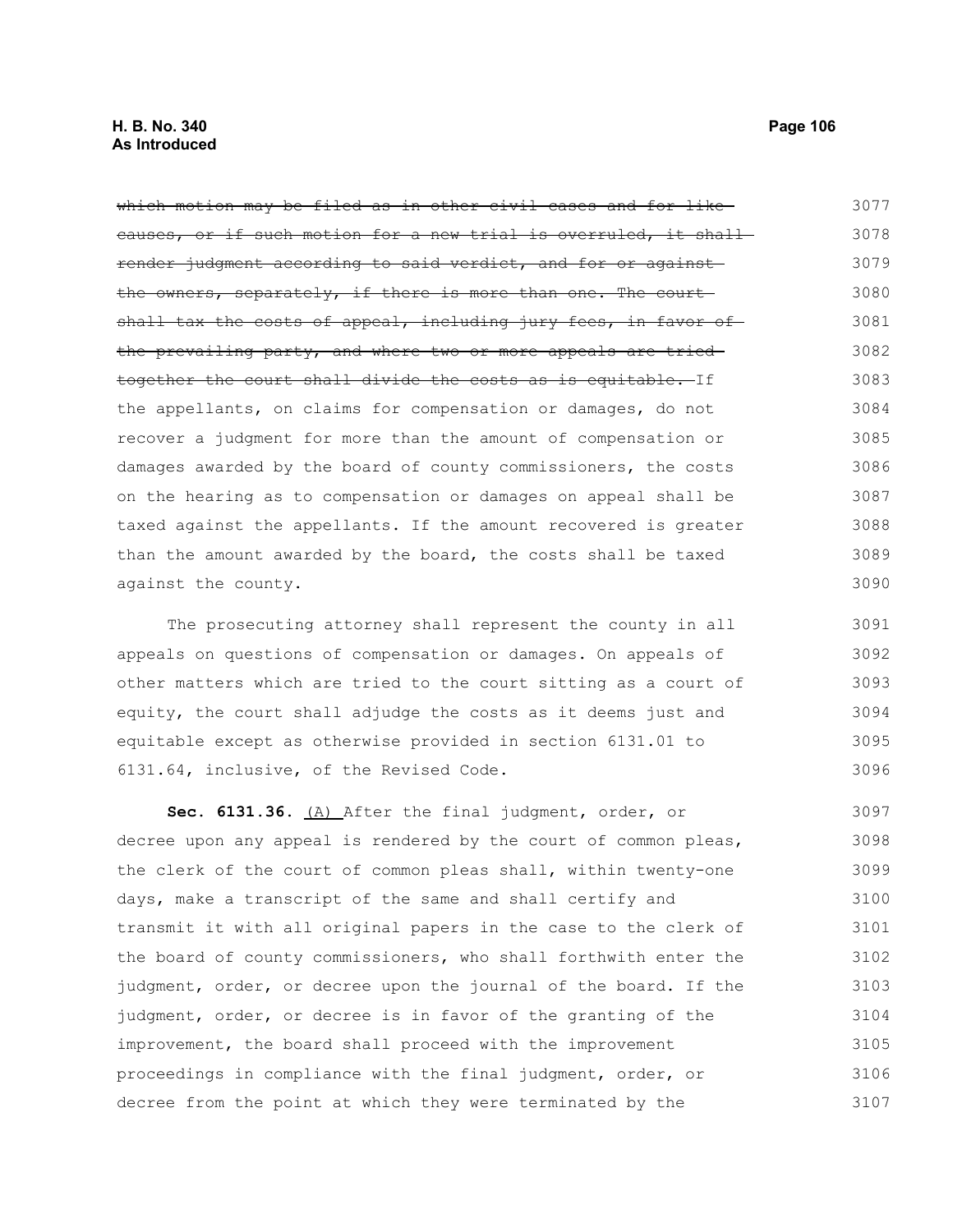| appeal or from the point at which the court orders the board to   | 3108 |
|-------------------------------------------------------------------|------|
| proceed.                                                          | 3109 |
| (B) Upon the expiration of the twenty-one day appeal              | 3110 |
| period provided in section 6131.25 of the Revised Code, the       | 3111 |
| clerk of the board of county commissioners shall transmit the     | 3112 |
| schedules of assessments and damages to the county auditor. The   | 3113 |
| board of county commissioners and the county engineer shall       | 3114 |
| proceed with letting contracts and constructing the improvement,  | 3115 |
| and the county auditor shall proceed to levy and collect          | 3116 |
| assessments and to pay compensation and damages as if no appeal   | 3117 |
| had been taken. If an appeal is-perfected to the court of-        | 3118 |
| appeals and a supersedeas bond is given filed pursuant to         | 3119 |
| section 6131.25 of the Revised Code, the board and the engineer   | 3120 |
| shall stay their proceedings until the final determination of     | 3121 |
| the proceedings in the court of appeals or in the supreme court.  | 3122 |
|                                                                   |      |
| Sec. 6131.42. Any owner who has suffered any loss or              | 3123 |
| damage by reason of the failure of the contractor to perform his- | 3124 |
| contract, or by his negligence in performing the contract, may    | 3125 |
| bring suit against the contractor and his bondsmen to recover-    | 3126 |
| the damages so sustained. Two or more owners who are assessed-    | 3127 |
| for the construction of the improvement may in one suit bring an- | 3128 |
| action against the contractor and his bondsmen to recover the     | 3129 |
| damages which may be sustained by all the plaintiffs by reason-   | 3130 |
| of the failure of the contractor to construct the improvement-    | 3131 |
| according to the contract.                                        | 3132 |
| When two or more owners join in one suit in an action for         | 3133 |
| damage against the contractor, the jury in one verdict shall      | 3134 |
| find the damages suffered by all the plaintiffs. The court shall- | 3135 |
| enter judgment on the verdict in favor of the plaintiffs for the  | 3136 |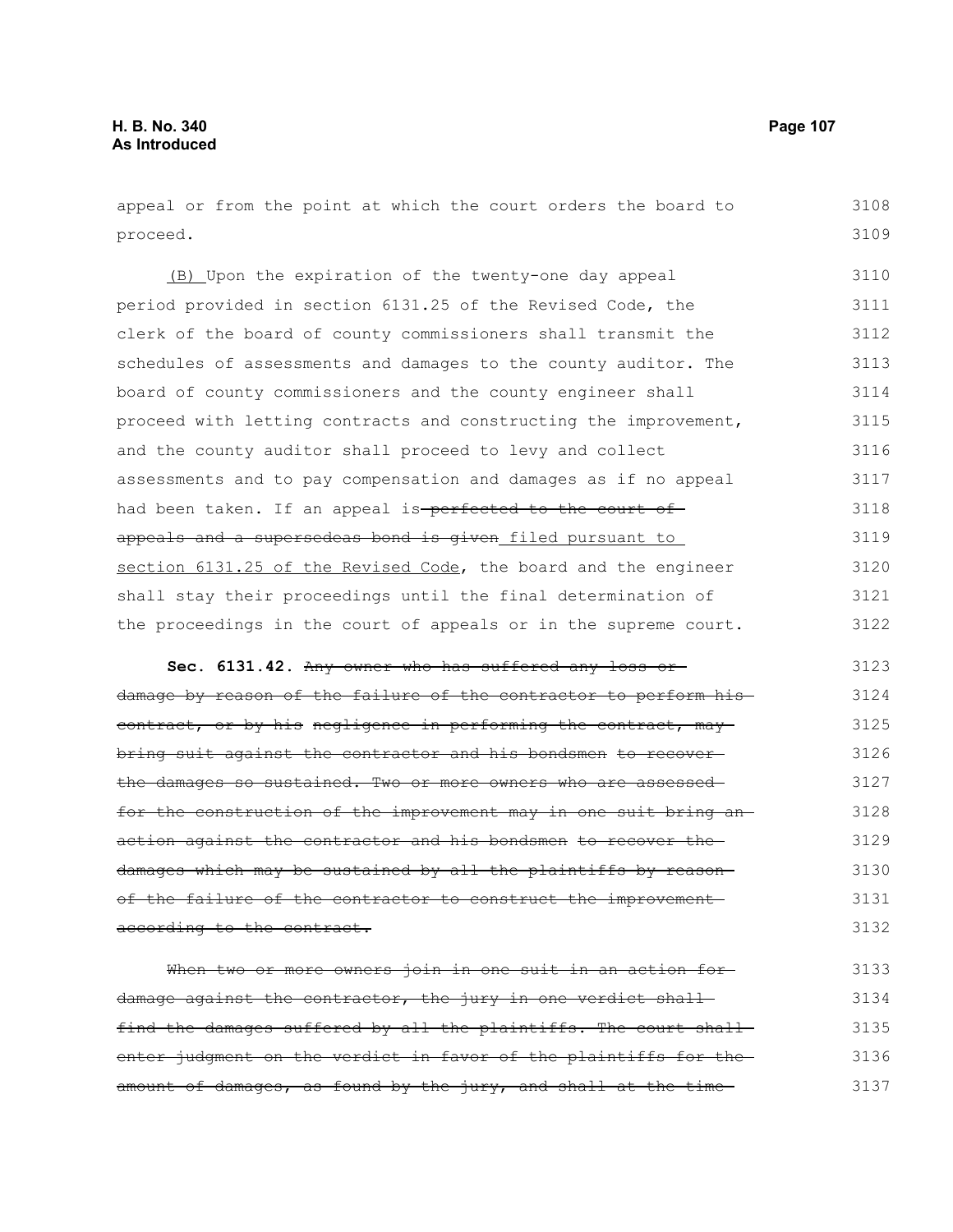of entering the judgment find what part of said judgment shouldbe paid to each of the plaintiffs respectively, and shall order the clerk to the court to pay to each of said plaintiffs the part of said judgment as found by the court when said judgment is paid. Any owner who is assessed for the construction of any improvement may bring an action to enjoin the payment of any money owed a contractor who has not constructed the work according to the contract and specifications until the contractor has constructed the improvement according to the contract and specifications. The remedies provided in this section are in addition to all other remedies provided by law. **Sec. 6131.43.** (A) Upon the completion of the work and the approval of it by the county engineer, the board of county commissioners shall order the county auditor to reduce pro rata the assessments confirmed by it by the difference between the estimated cost of the construction and the final cost as certified by the county engineer. The assessments so reduced, including the cost of location, engineering, compensation, damages, and contingency and the assessment for maintenance for one year, shall be levied upon each parcel of land, each public corporation, and each department, office, or institution of the 3138 3139 3140 3141 3142 3143 3144 3145 3146 3147 3148 3149 3150 3151 3152 3153 3154 3155 3156 3157 3158

state as stated in the schedules as of the date of the order of the board approving the contracts and ordering the levying of the assessments. 3159 3160 3161

(B) The auditor shall notify the owners of all assessed lands of the amount of the actual assessment, which shall be not less than ten dollars, and of the payment plan for the collection of the assessments. The auditor shall immediately place the assessments so levied upon the duplicates of the county, and the assessments shall be a lien upon the several parcels of land respectively from and after the date of the 3162 3163 3164 3165 3166 3167 3168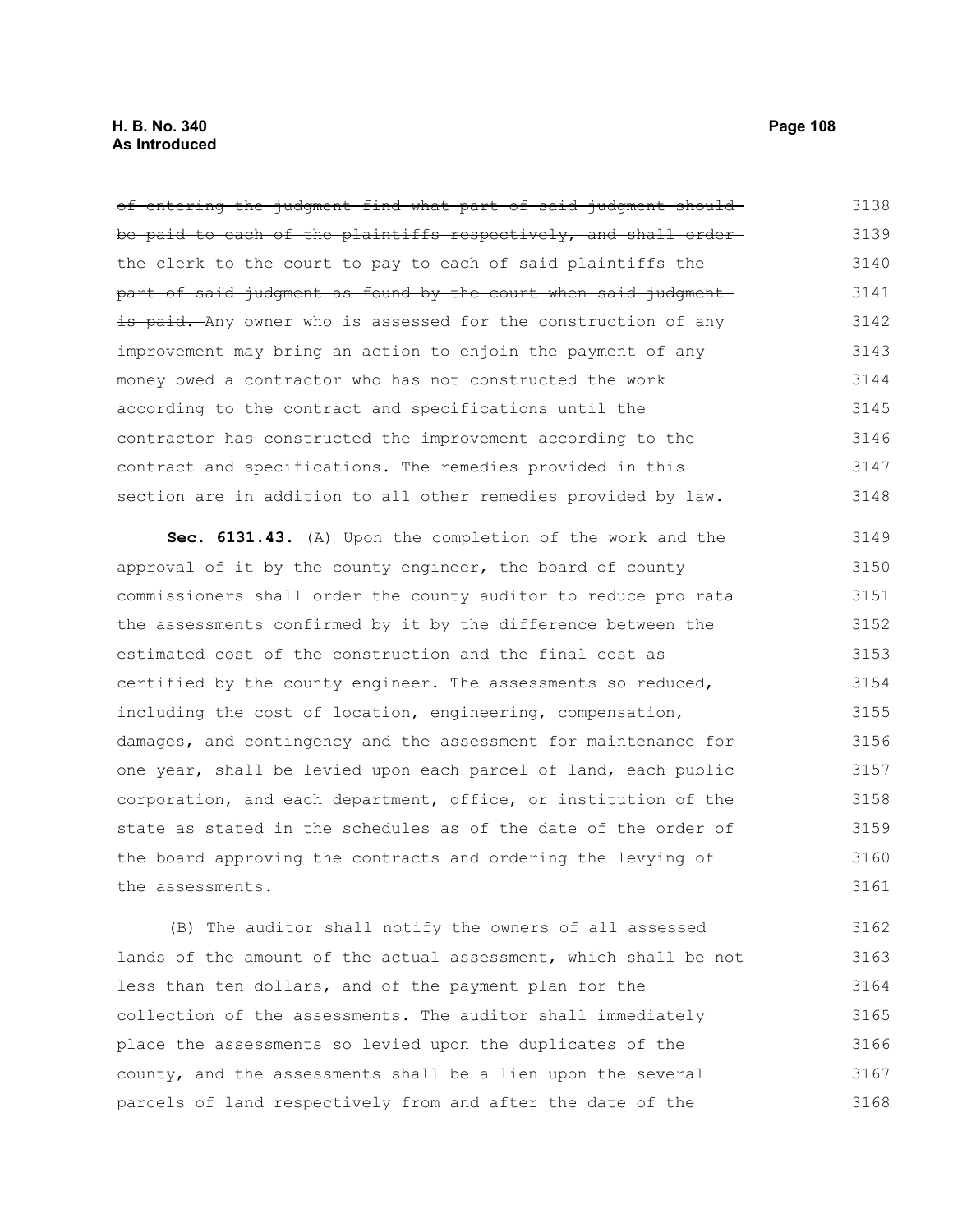## **H. B. No. 340 Page 109 As Introduced**

order of the board approving and levying the assessments. The auditor shall be liable on-his the auditor's bond for any damages sustained by any person by reason of the auditor's failure to place promptly the assessments upon the proper duplicates of the county. 3169 3170 3171 3172 3173

 (C) The county auditor shall transmit to the governing body of any public corporation political subdivision affected by an improvement the assessments levied against it. The governing body shall authorize payment to be made to the county treasurer of the county in which the improvement is located from the general fund of the-public corporation political subdivision, except as otherwise provided by law. 3174 3175 3176 3177 3178 3179 3180

(D) The county auditor shall also transmit to the director of any department, office, or institution of the state, affected by an improvement the assessments levied against any department, office, or institution of the state. Payment shall be made to the county treasurer of the county in which the improvement is located from the drainage assessment fund in the manner provided by section 6133.15 of the Revised Code. In presenting their proposed expenses to the director of budget and management pursuant to section 126.02 of the Revised Code, the directors of all departments, offices, or institutions of the state shall list all unpaid assessments received before the first day of October of the year preceding the first regular session of the general assembly for the state's proportionate share of the cost of any improvement authorized or constructed under sections 6131.01 to 6131.64, 6133.10 to 6133.15, and 6135.01 to 6135.27 this chapter and Chapters 6133. and 6135. of the Revised Code and all unpaid assessments for maintenance as provided by sections 6137.01 to 6137.14 Chapter 6137. of the Revised Code. The assessments so listed shall be included in the state budget 3181 3182 3183 3184 3185 3186 3187 3188 3189 3190 3191 3192 3193 3194 3195 3196 3197 3198 3199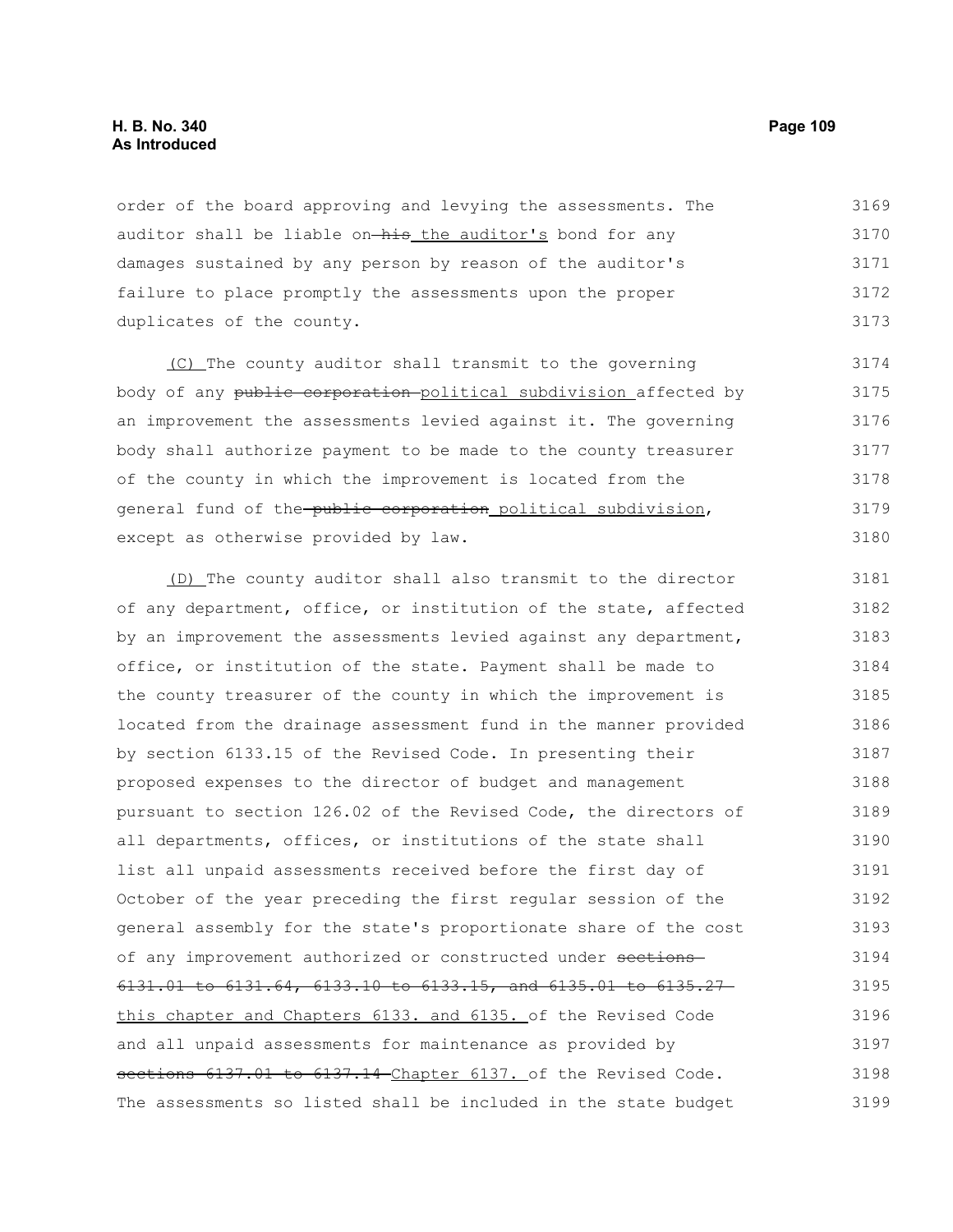estimates of revenues and expenditures for each state fund and budget estimates for each state agency prepared and submitted to the governor under section 126.02 of the Revised Code. 3200 3201 3202

Sec. 6131.47. During the execution of the work on animprovement, the county engineer shall cause notice to be givento the owner within seven days in advance of removal or alteration of a culvert, bridge, fence, or floodgate, where the removal or alteration is necessary to the progress of the work of the improvement, to remove or make such alteration as the engineer finds necessary. 3203 3204 3205 3206 3207 3208 3209

During the formulation of the plans, the (A) The county engineer shall evaluate all culverts and bridges, except those on state and federal highways, for adequacy of capacity, vertical and horizontal alignment, and stability. Any The county engineer shall schedule any bridge or culvert found not conforming that does not conform with the design of the drainage improvement shall be scheduled for removal and replacement or repair as the engineer considers necessary. 3210 3211 3212 3213 3214 3215 3216 3217

(B) If, in the judgment of the county engineer, determines that the culverts and bridges were adequate in capacity or vertical and horizontal alignment at the time of their installation, the removal and replacement with a comparable, adequate culvert or bridge-shall be made at the expense of the project less any costs, which shall be apportioned by the engineer, for correction, maintenance, or replacement of the culvert or bridge in whole or in part due to deterioration or instability had the structure been left in place. The latter costs shall be specially assessed to the owner. 3218 3219 3220 3221 3222 3223 3224 3225 3226 3227

|  |  |  |  |  | Any (C) The county engineer shall schedule in the project      | 3228 |  |
|--|--|--|--|--|----------------------------------------------------------------|------|--|
|  |  |  |  |  | plans any culvert or bridge, except those on state and federal | 3229 |  |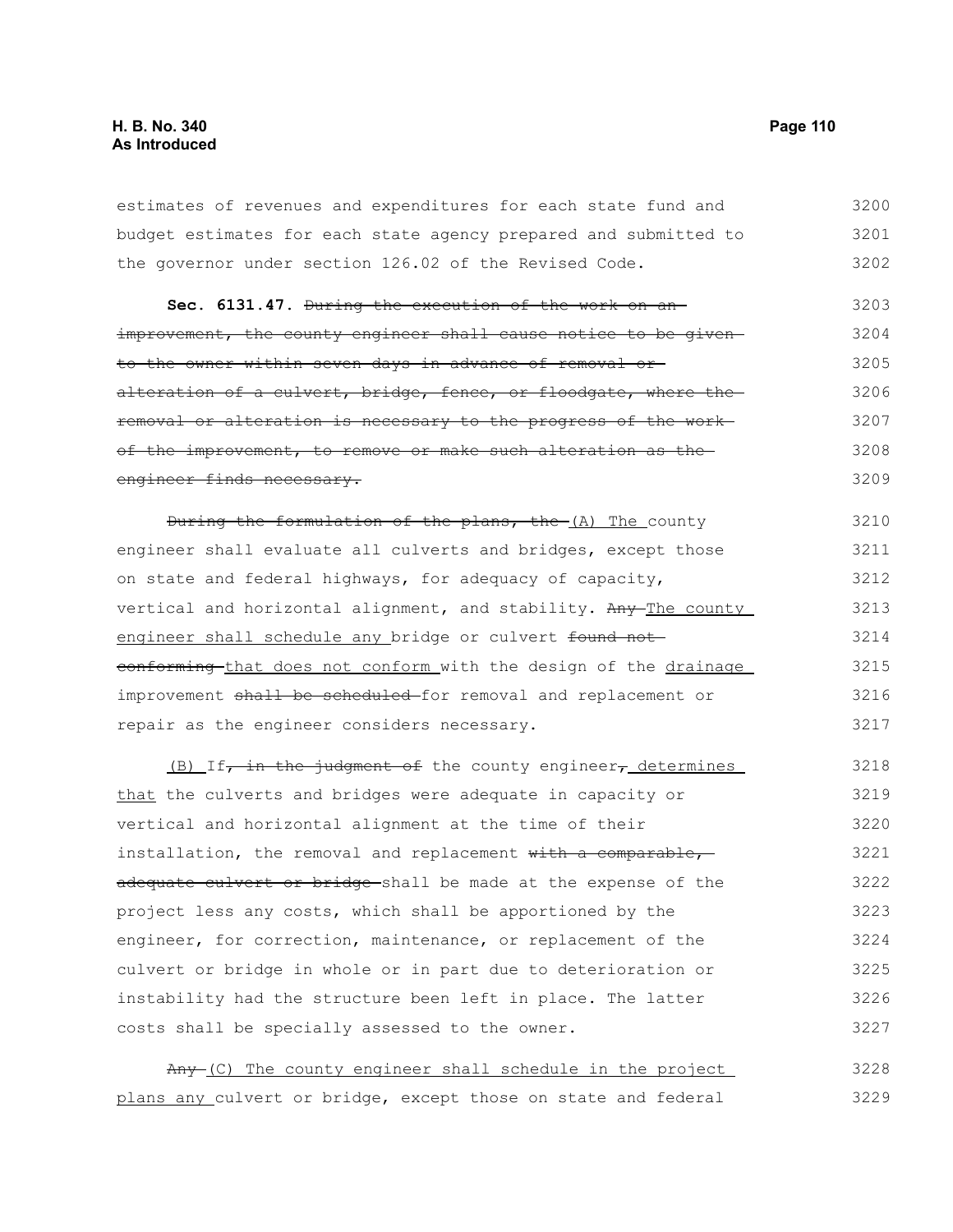highways, that is washed out in whole or part, but that otherwise meeting meets the requirements of the drainage improvement, shall be scheduled in the project plans-for such repairs, additions, or other corrective measures as in the opinion of the engineer are necessary to the preservation of preserve the bridge or culvert, the . The costs of which shall be assessed to the appropriate owner-for reasons that theculvert or bridge was improperly designed and constructed. (D) Fences and floodgates impeding the flow of water shall be removed as a part of the drainage improvement. Replacement may be made by the owner, provided that prior written approval is obtained from the county engineer. (E) The county engineer shall cause notice to be given to the owner not later than seven days in advance of removal or alteration of a culvert, bridge, fence, or floodgate. (F) Any owner may furnish the work and material in lieu of a special assessment, provided he makes-the owner does all of the following: (1) Makes written application to the county engineer within ten  $e$ alendar-days after the final hearing, furnishes- $i$ (2) Furnishes the work and materials in accordance with the specifications for the improvement, performs same- $\dot{I}$ (3) Performs the work so as not to delay the project contractor, and completes ; (4) Completes the work prior to the completion of the work on the whole improvement. Should-(G) If the owner default-defaults on any or all of these conditions, the county engineer shall recommend to the 3230 3231 3232 3233 3234 3235 3236 3237 3238 3239 3240 3241 3242 3243 3244 3245 3246 3247 3248 3249 3250 3251 3252 3253 3254 3255 3256 3257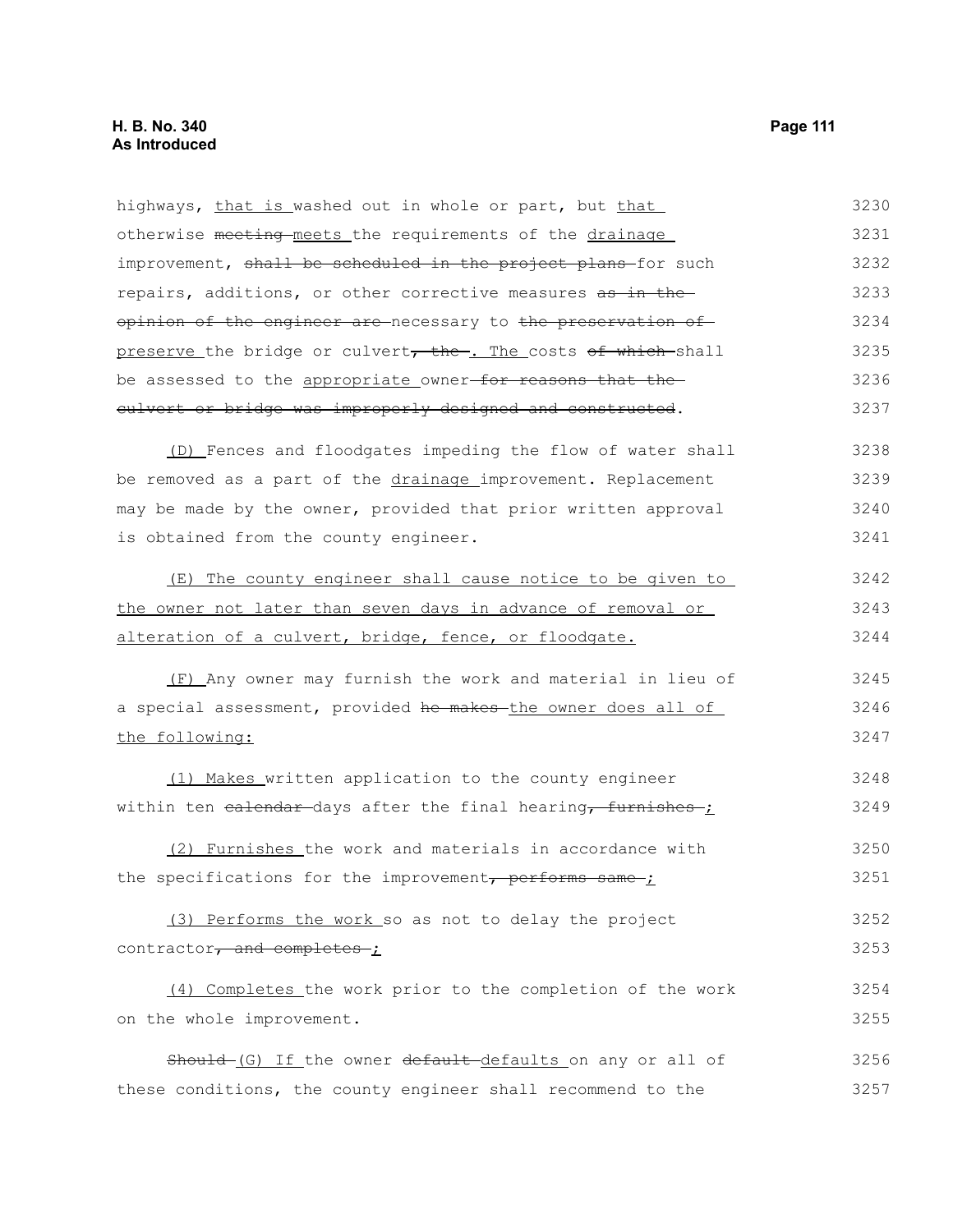| board of county commissioners that the default be completed by                    | 3258 |
|-----------------------------------------------------------------------------------|------|
| an extra work order to the project contractor and its cost                        | 3259 |
| assessed to the owner.                                                            | 3260 |
| Sec. 6131.50. (A) The board of county commissioners of                            | 3261 |
| each county shall may provide and establish the "general                          | 3262 |
| drainage improvement fund," which fund shall to be used as a                      | 3263 |
| sinking fund for all bonds issued under sections 6131.01 to                       | 3264 |
| 6131.64, inclusive, of the Revised Code. Said                                     | 3265 |
| (B) The fund shall may consist of any of the following:                           | 3266 |
| $(A)$ (1) Any taxes levied and collected for ditch and                            | 3267 |
| drainage purposes under county levies, not by law otherwise                       | 3268 |
| disposed of;                                                                      | 3269 |
| $\left(\frac{1}{2}\right)$ The proceeds of all bonds issued and sold under        | 3270 |
| sections 6131.01 to 6131.64, inclusive, of the Revised Code;                      | 3271 |
| $\left(\frac{f(x)}{g(x)}\right)$ The collections from all special assessments for | 3272 |
| benefits to property, as provided in such sections;                               | 3273 |
| (D) (4) Such other funds as by law are provided to be paid                        | 3274 |
| therein.                                                                          | 3275 |
| Sec. 6131.51. (A) All costs and expenses of improvements                          | 3276 |
| under-sections 6131.01 to 6131.64 of the Revised Code this                        | 3277 |
| chapter, including contract prices of construction and the costs                  | 3278 |
| of locating the improvement, shall-may be paid from the general                   | 3279 |
| drainage improvement fund. No warrants shall be drawn to be paid                  | 3280 |
| from the fund unless it contains a sufficient amount not-                         | 3281 |
| otherwise specifically appropriated to pay them.                                  | 3282 |
| (B) The letting and approving of any contract for an                              | 3283 |
| improvement shall be considered a specific appropriation of the                   | 3284 |
| amount of the obligation, and that amount shall be set apart for                  | 3285 |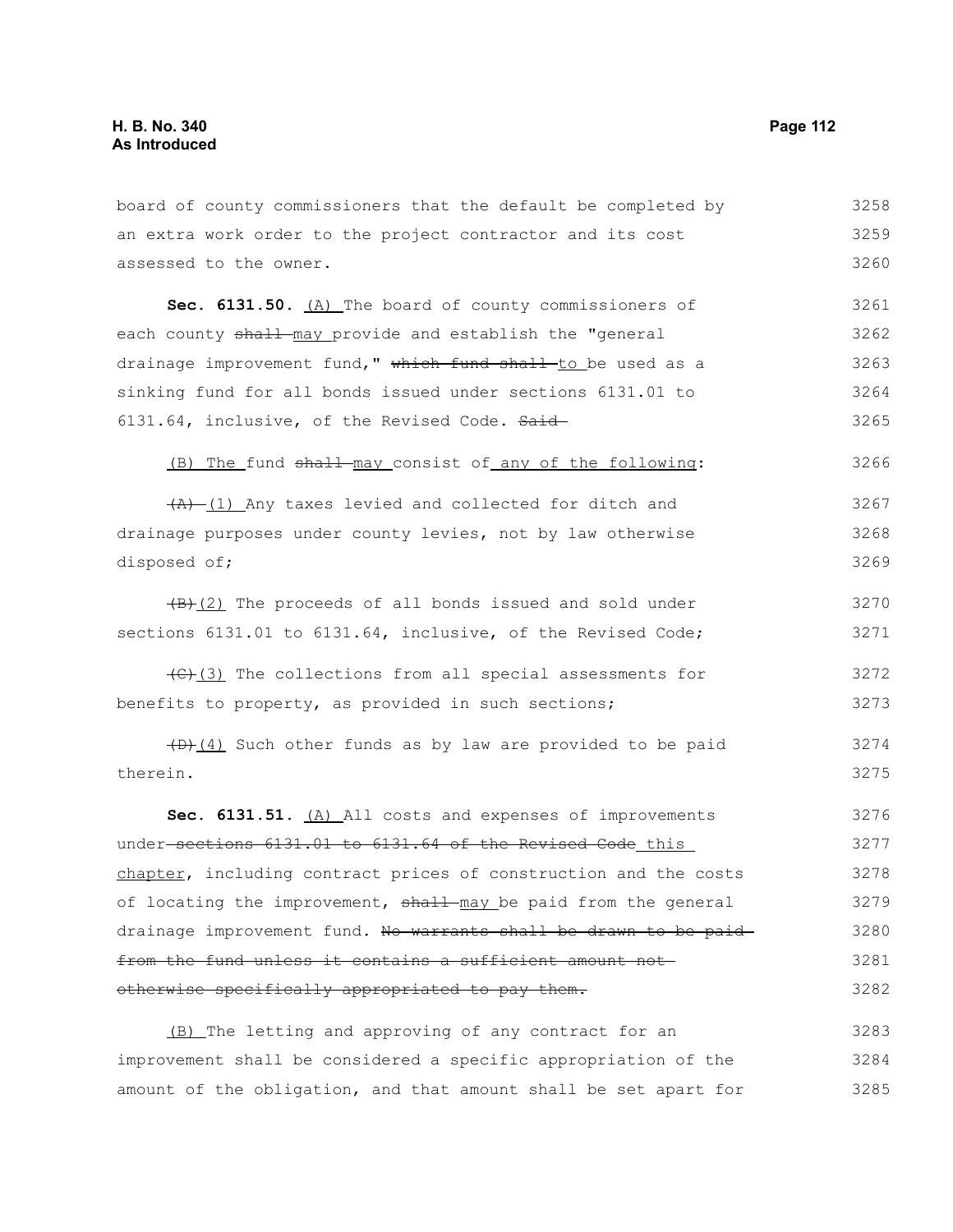# **H. B. No. 340 Page 113 As Introduced**

the purpose of the payment and contingently charged against the fund. If at any time the fund contains the proceeds of bonds or notes issued and sold under such sections, the fund shall not be depleted below the obligations incurred by the bond or note issue unless assessments or levies have been made or ordered made in sufficient amount to redeem the bonds or notes as they fall due. If at any time obligations legally incurred exceed the amount of the drainage improvement fund, an amount of the general revenue funds in the county treasury equal to the deficiency, unless otherwise appropriated, may by resolution of the board of county commissioners be transferred to the general drainage improvement fund. 3286 3287 3288 3289 3290 3291 3292 3293 3294 3295 3296 3297

(C) At any time after assessments collected for a drainage improvement exceed the amount allocated to the board for engineering expenses, the board of county commissioners may by resolution transfer from the drainage improvement fund to the general revenue fund of the county an amount equal to that amount as reimbursement of the sum previously transferred under section 6131.12 or 6131.30 of the Revised Code. 3298 3299 3300 3301 3302 3303 3304

Sec. 6131.52. The (A) If necessary, the board of county commissioners, at its each March session, annually, shall, if necessary, levy upon the grand duplicate of the county a tax, not to exceed five-tenths of one mill on the dollar, that is sufficient to pay for the location and construction of the portions of the respective improvements located by  $\pm\text{$ -the board or for which the county has been assessed under sections 6131.01 to 6131.64, 6133.01 to 6133.15, 6135.01 to 6135.27, or 6137.01 to 6137.14 this chapter or Chapter 6133., 6135., or 6137. of the Revised Code, which tax, when . When collected, the tax shall be credited to the general drainage improvement fund. 3305 3306 3307 3308 3309 3310 3311 3312 3313 3314 3315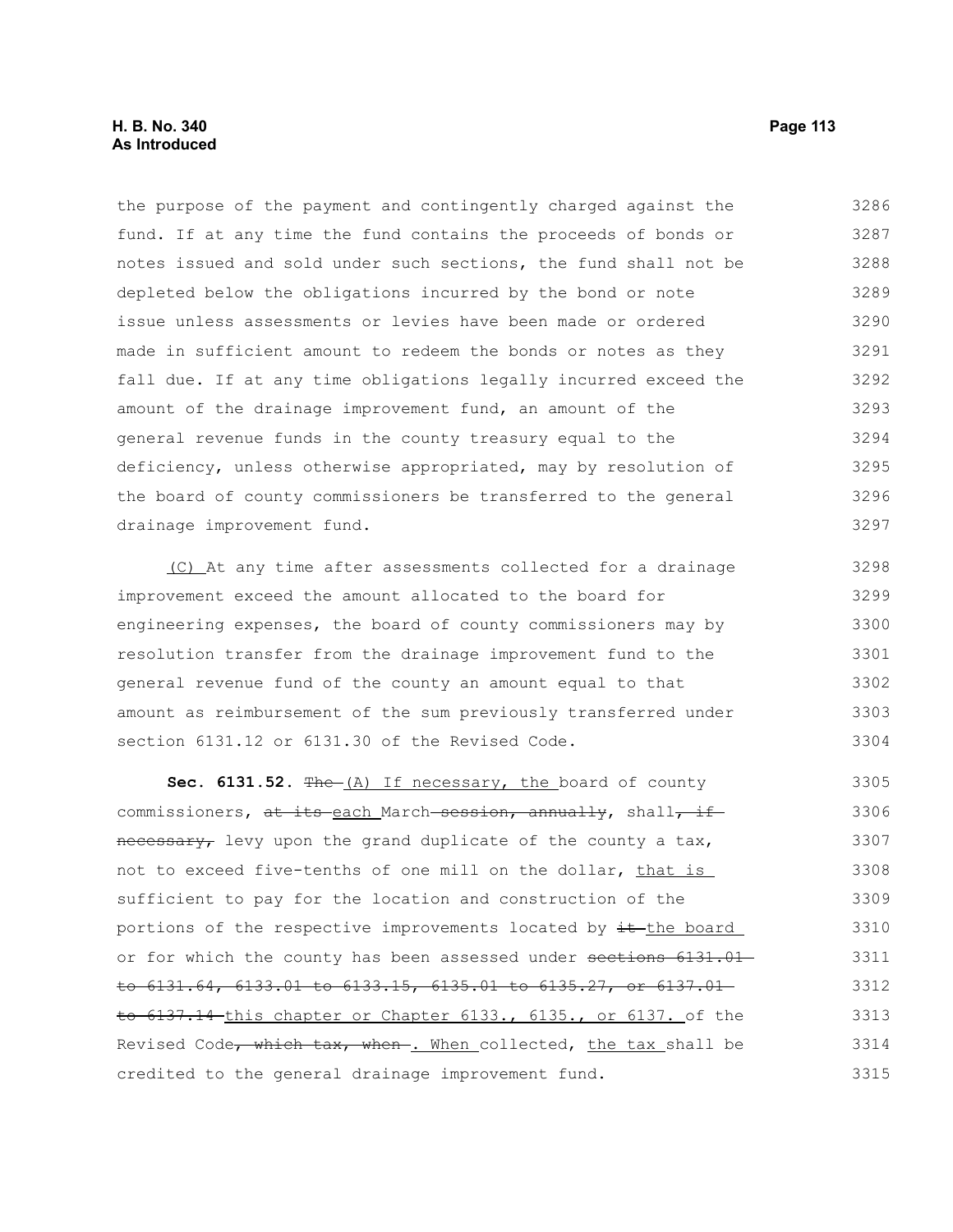(B) For the purposes of sections 6131.01 to 6131.64, 6133.01 to 6133.13, 6135.01 to 6135.25, and 6137.01 to 6137.14 this chapter and Chapters 6133., 6135., and 6137. of the Revised Code, the board of county commissioners may levy a tax under division (X) of section 5705.19 of the Revised Code upon all of the property listed and assessed for taxation in the county. In addition to the actions required under section 5705.19 of the Revised Code, the board shall cause to be filed with the county auditor and the board of elections of the county, at least sixty days prior to the passage of the resolution required under that section, an accurate map showing the locations and types of any proposed improvements, the areas to be benefited, and the existing system of drainage improvements that is to be maintained from the proceeds of the levy. 3316 3317 3318 3319 3320 3321 3322 3323 3324 3325 3326 3327 3328 3329

Any funds collected as a result of such a levy shall may be credited to the general drainage improvement fund of the county in which the tax is levied. 3330 3331 3332

(C) For the purposes of sections 6131.01 to 6131.64, 6133.01 to 6133.13, 6135.01 to 6135.25, and 6137.01 to 6137.14 this chapter and Chapters 6133., 6135., and 6137. of the Revised Code, the board of county commissioners may adopt a resolution designating any portion of the county as a drainage improvement district. If a copy of the resolution and a map or legal description of the district's boundaries have been filed with the county auditor in such form as the county auditor prescribes, the board may levy a tax within the district under division (X) of section 5705.19 of the Revised Code. The board shall base its designation on the location of a system of drainage improvements and on the areas to be benefited by that system. The proceeds of the levy shall only be used for the construction and maintenance of the system of drainage 3333 3334 3335 3336 3337 3338 3339 3340 3341 3342 3343 3344 3345 3346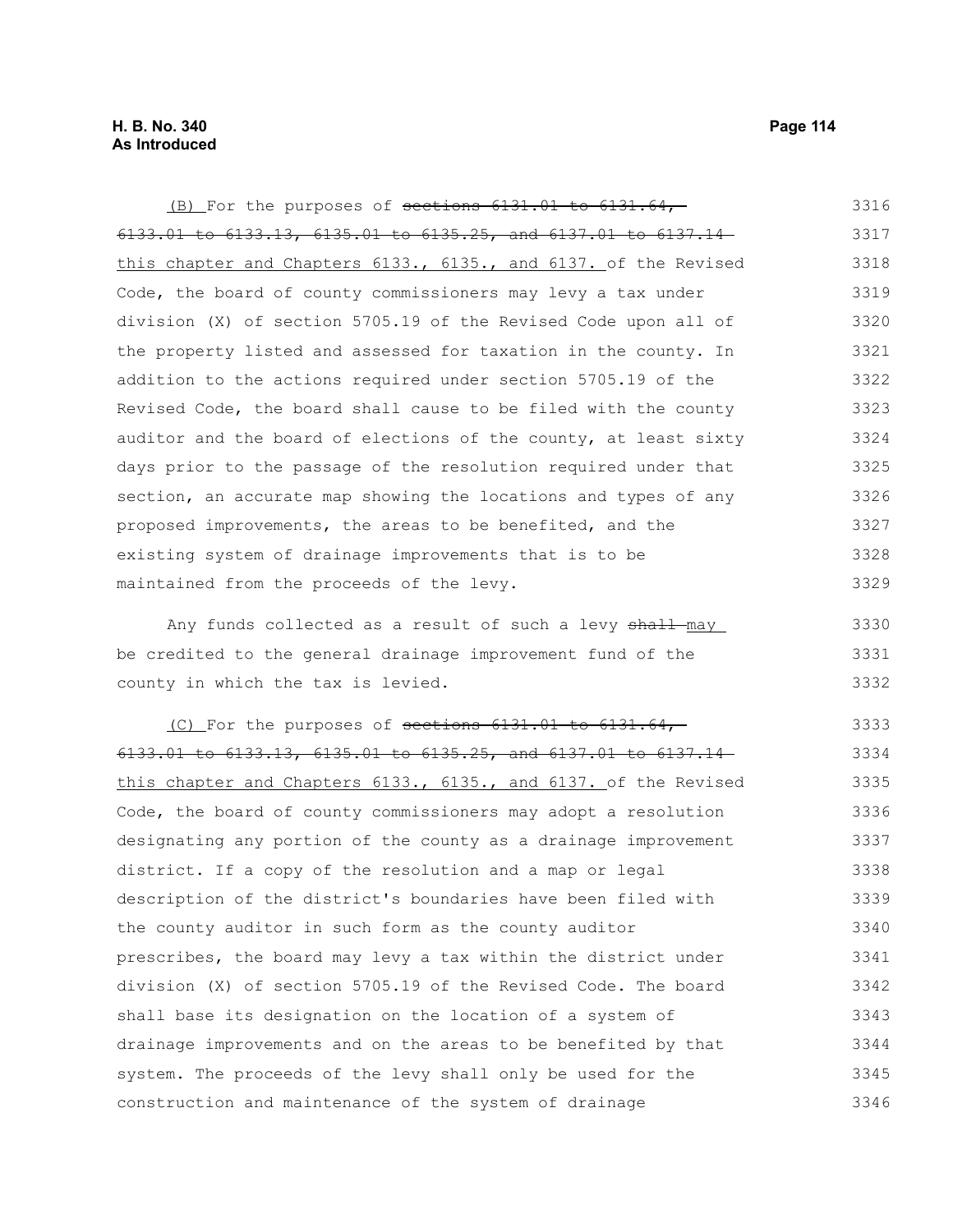improvements within the drainage improvement district.

For the purposes of this section, the board of county commissioners is constituted the "taxing authority" and the county auditor is the "fiscal officer," within the purview of Chapter 5705. of the Revised Code. 3348 3349 3350 3351

**Sec. 6131.55.** (A) Any owner of land affected by an improvement who has not received notice thereof and has not had an opportunity to be heard as provided in sections 6131.01 to 6131.64, 6133.01 to 6133.11, or 6135.01 to 6135.27 this chapter or Chapter 6133., 6135., or 6137. of the Revised Code may bring an action in the court of common pleas of the county wherein-histhe owner's land is located, against the board of county commissioners in its official capacity, to recover any tax or assessment therefor, if paid, to enjoin any tax, assessment, or levy therefor upon his the owner's lands, to recover for any damages sustained, or for compensation for any property taken. The owner's rights and remedies in the action shall be the sameas for any like demand. In the action the 3352 3353 3354 3355 3356 3357 3358 3359 3360 3361 3362 3363 3364

(B) The board may plead and prove the value of any actual benefit to the land by reason of the improvement-in litigation.

(C) The rights granted by this section shall be in addition to all other rights provided by law. 3367 3368

**Sec. 6131.60.** If one or more members of a board of county commissioners are petitioners for an improvement or own land that will be taken, benefited, or damaged by the improvement petitioned for, the clerk of the board of county commissioners shall notify the judge of the court of common pleas of the county who shall within ten days appoint as many disinterested freeholders-owners of the county as are necessary to take the 3369 3370 3371 3372 3373 3374 3375

3347

3366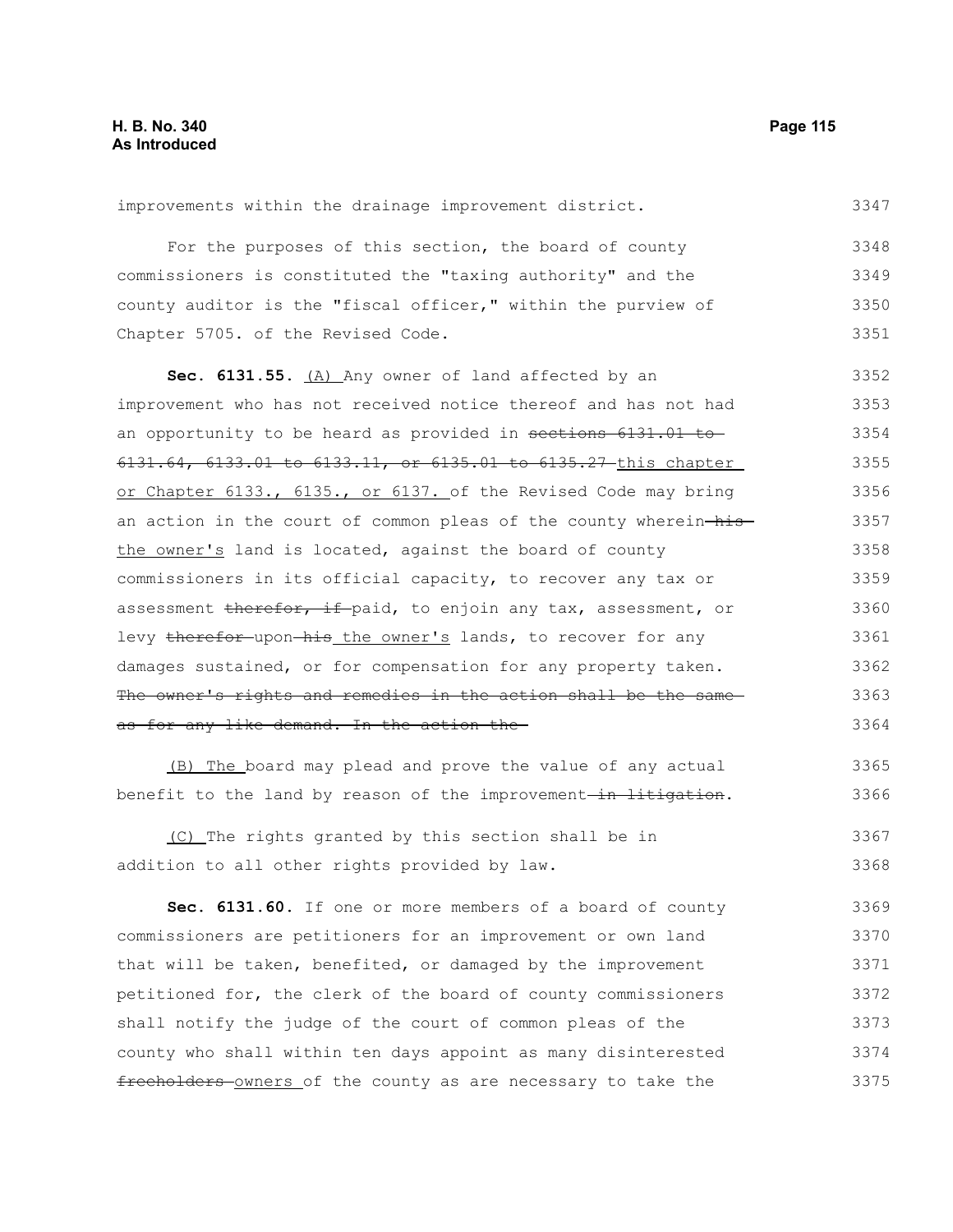#### **H. B. No. 340 Page 116 As Introduced**

place of the interested members. The appointees shall not berelated by blood or affinity to the interested members. They shall before acting be sworn to perform faithfully andimpartially the duties of the members in the matter of theimprovement, which oath shall be signed by them and by theofficer before whom the same is taken and filed with the clerk. Upon appointment and qualification the appointee The appointees shall, in the proceedings upon the improvement, perform all the duties of the disqualified members and shall may receive from the general drainage improvement fund the same per diem rate as the disqualified member receives, as shown by the record for such services, and the amount so paid shall be costs taxed inthe proceedings members receive. **Sec. 6131.63.** Except when an owner whose land is used for agricultural purposes desires to install tile by extending or 3376 3377 3378 3379 3380 3381 3382 3383 3384 3385 3386 3387 3388 3389 3390

adding to his own laterals or desires to expel water therefrom into an open ditch on his own land in the same watershed, when-(A) When one or more owners desire to join in the construction of an improvement that will benefit the land of the owners, and when the owners-are willing to construct the and pay the costs of a drainage improvement–and pay the cost thereof that will benefit the land of the owners, they may enter into a written agreement for the construction of the improvement, or they may enter into an agreement to construct such which may include each owner constructing part of the improvement as a person mutually agreed upon apportions to each of them respectively. In the agreement the owners shall provide that-3391 3392 3393 3394 3395 3396 3397 3398 3399 3400 3401 3402

 (B) The owners shall file the agreement and the plan and schedules for construction of the proposed improvement shall befiled with the clerk of the board of county commissioners of the county in which the improvement is to be constructed. When the-3403 3404 3405 3406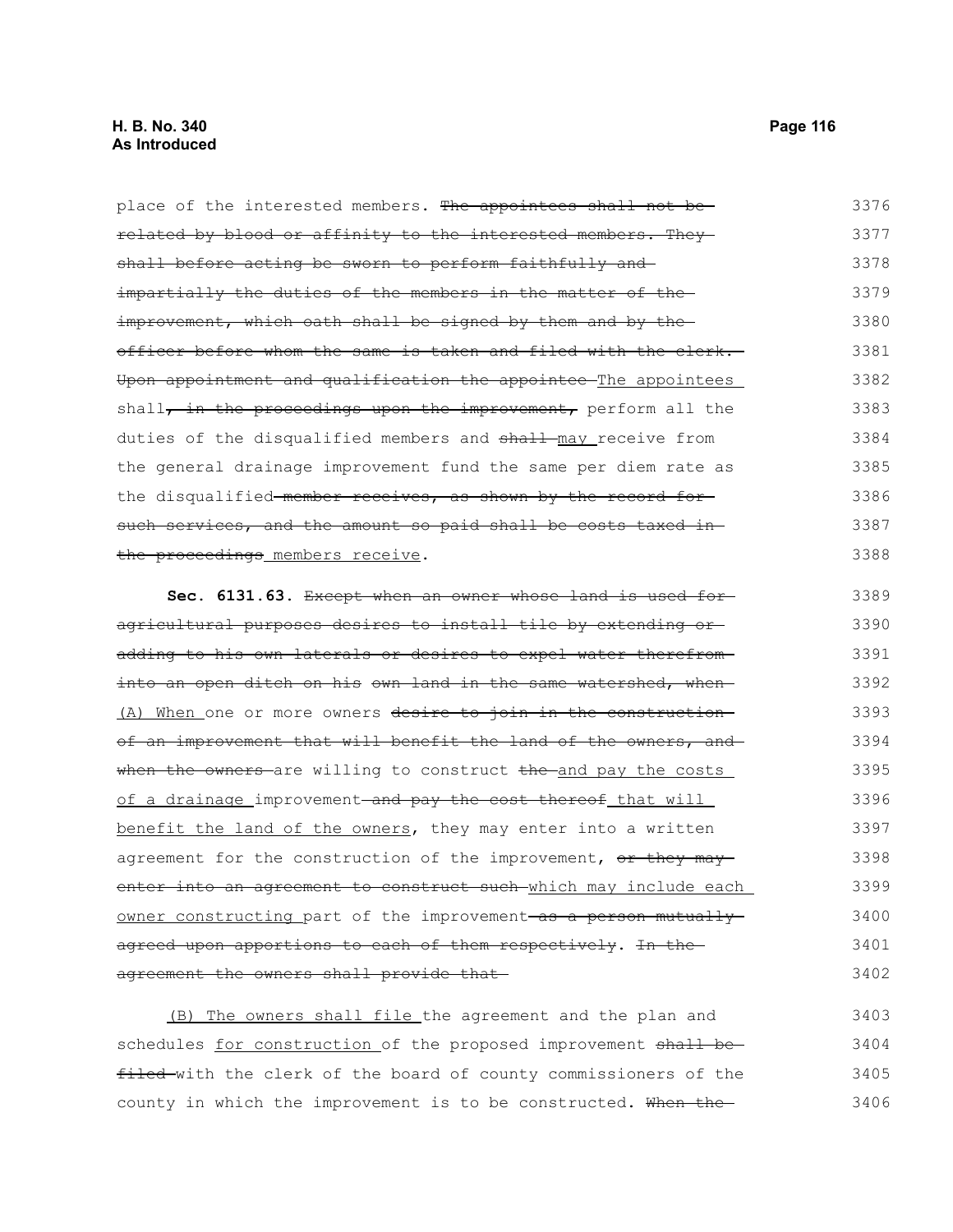agreement and schedules are so signed, the plan is approved by a professional engineer registered in this state, and the agreement, schedules, and plan are filed with the clerk of the board of county commissioners, the The clerk shall immediately refer submit the agreement, plan, and schedules to the county engineer for examination and review. (C) The county engineer shall determine the adequacy of the plan and schedules and the effect of the proposed improvement on any other improvements and on any highways in the area affected. (D) The county engineer shall also prepare a schedule of proposed assessments for the maintenance of the improvement according to an estimate of benefits accruing to each owner and an estimate of maintenance costs including the engineer's costs in preparing the schedules. The board shall pay the engineer's costs out of the county general fund. (E) The engineer shall file with the clerk of the board of county commissioners, within sixty days, a report of-his the engineer's review together with such recommendations for change, amendment, or alteration of the agreement, plan, and schedules as he may determine to be necessary in the public interest. 3407 3408 3409 3410 3411 3412 3413 3414 3415 3416 3417 3418 3419 3420 3421 3422 3423 3424 3425 3426 3427

(F) When the agreement, plan, and schedules, as presented or as amended by the owners pursuant to the county engineer's recommendations, are approved by the county engineer, the engineer shall file, within sixty days, a certificate of approval with the clerk of the board of county commissioners. Failure to file a certificate of approval within sixty days constitutes a presumption of certification and the owners may proceed to construct. 3428 3429 3430 3431 3432 3433 3434 3435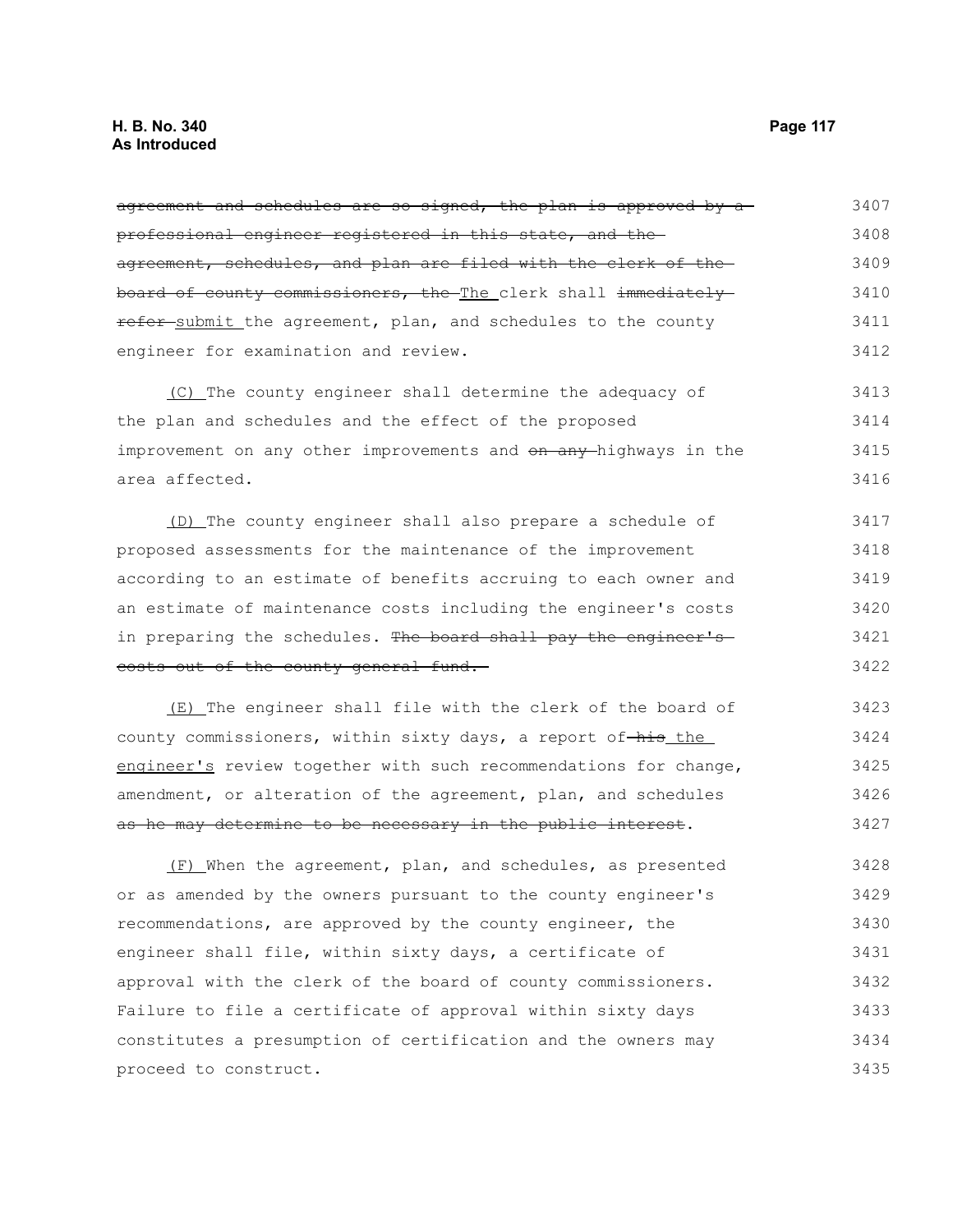# **H. B. No. 340 Page 118 As Introduced**

Upon the filing with the clerk of the board of county commissioners of the schedule of maintenance assessments prepared by the county engineer as provided by this section, together with his certificate of approval, the (G) The board shall proceed to set a hearing date on the engineer's proposed maintenance assessments for the drainage improvement not less than twenty-five nor more than ninety days thereafter after the engineer files a certificate of approval and shall notify all persons whose names appear in the engineer's schedule of maintenance assessments in accordance with section 6131.16 of the Revised Code. At the hearing on the proposed assessments the board of county commissioners shall hear any evidence offered for or against the assessments proposed to be levied against any owner as shown by the schedule of assessments filed by the county engineer and shall hear any competent evidence on the question of benefits. (H) The board, from the evidence offered, may amend and correct the assessments, and the assessments so amended or corrected shall be approved by the board and the approval entered on its journal. Once the assessments have been approved, all further proceedings in connection with the maintenance of the improvement shall be in accordance with Chapter 6137. of the Revised Code. 3436 3437 3438 3439 3440 3441 3442 3443 3444 3445 3446 3447 3448 3449 3450 3451 3452 3453 3454 3455 3456 3457 3458

(I) The clerk shall record the agreement, plan, and schedules in the drainage records of the county, and the agreement shall locate and establish the improvement as a-publicwatercourse drainage improvement. The improvement shall then be constructed by the owner in accordance with the approved plans. 3459 3460 3461 3462 3463

(J) This section shall not be interpreted to include improvements or changes in stream channels that may be made by 3464 3465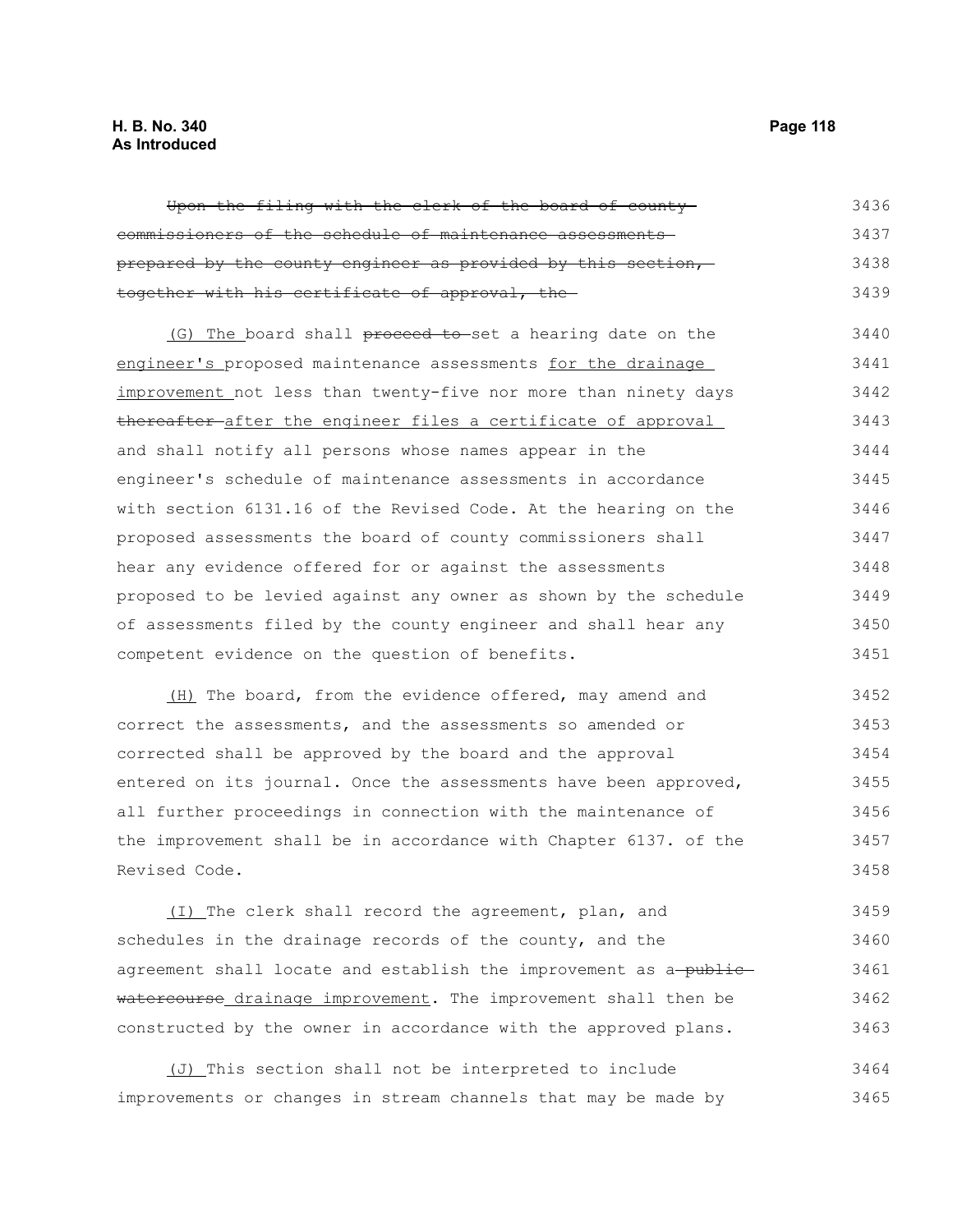### **H. B. No. 340 Page 119 As Introduced**

the department of transportation or other public agencies or railroads at their own expense for the purpose of providing a more adequate waterway along a highway or at the site of a bridge or culvert or to improve conditions of flow through them or for the purpose of protecting the highway or road bed and that do not limit future deepening of the channel. 3466 3467 3468 3469 3470 3471

**Sec. 6131.631.** (A) When construction of a new single span bridge or culvert or extension of an existing culvert that will limit the future deepening of a public watercourse is contemplated in connection with the construction of a state highway or other public improvement, the director of transportation or other public agency proposing the construction shall file plans for the construction with the clerk of the board of county commissioners of the county in which the construction or improvement is to be constructed, who ... 3472 3473 3474 3475 3476 3477 3478 3479 3480

(B) The clerk shall immediately refer the plans to the county engineer for examination and review. 3481 3482

The county engineer who shall review the proposed location, both horizontal and vertical, of the proposed structures and the effect of the proposed improvements on any other improvements and on any highways in the area. 3483 3484 3485 3486

(C) The county engineer shall file, within sixty days, with the clerk of the board of county commissioners and the director of transportation or other public agency a report of the review with such recommendations for change, amendment, or alteration in the plans for the proposed improvement as the engineer may determine to be necessary in the public interest. 3487 3488 3489 3490 3491 3492

(D) When the plans for the proposed improvements as presented, or as amended pursuant to the county engineer's 3493 3494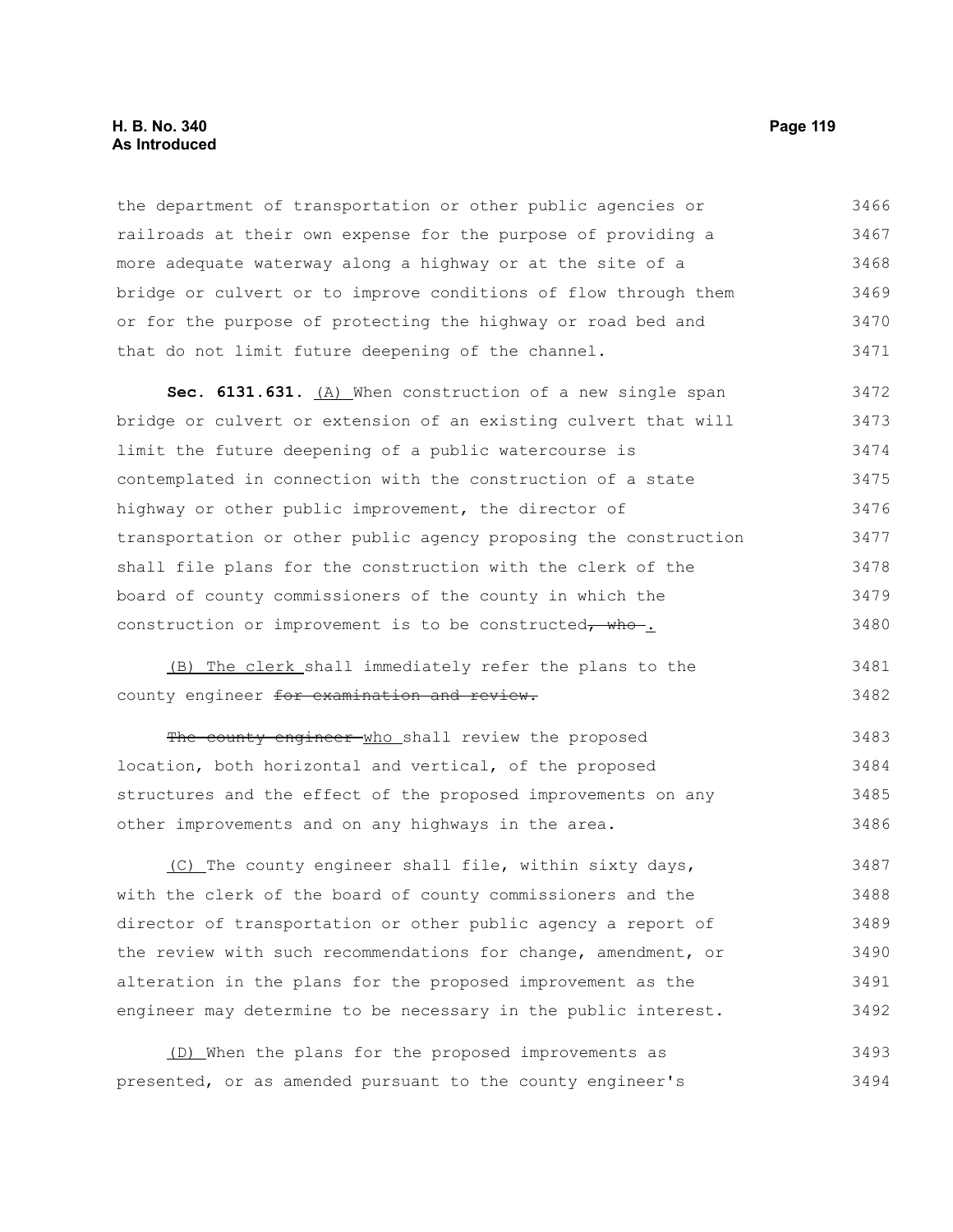### **H. B. No. 340 Page 120 As Introduced**

recommendations, are approved by the county engineer, the engineer shall file, within sixty days, a certificate of approval with the clerk of the board of county commissioners. If the engineer does not file such a report of-his the engineer's review with the clerk within sixty days after the date that the plans were referred to-him the engineer, the engineer's approval shall be presumed by the clerk. 3495 3496 3497 3498 3499 3500 3501

 (E) The improvement shall then be constructed in accordance with the approved plans at the expense of the department of transportation or other public agency. 3502 3503 3504

**Sec. 6131.64.** (A) Upon a petition being filed and a bond given as provided for the location and construction of an improvement, and upon the same proceedings with notice to interested parties for a hearing upon the petition, and with the same hearing as is provided for the location of an improvement, the board of county commissioners may determine whether any ditch or drain described in the petition has ceased to be a public utility, whether the public welfare no longer demands the maintenance thereof, and whether its vacation will be to the advantage of the public welfare. 3505 3506 3507 3508 3509 3510 3511 3512 3513 3514

(B) If the board finds that the vacation of the ditch or drain will be conducive to the public welfare, it may declare the same to be vacated and abandoned as a public ditch or drain and its location and establishment held for naught. The private rights of persons acquired by reason of the location and establishment of the ditch or drain shall not be interfered with nor impaired thereby without due compensation being made therefor, which compensation may be assessed on property that is benefited by the vacation of the ditch or drain. 3515 3516 3517 3518 3519 3520 3521 3522 3523

(C) All proceedings relating to the vacation of a ditch or 3524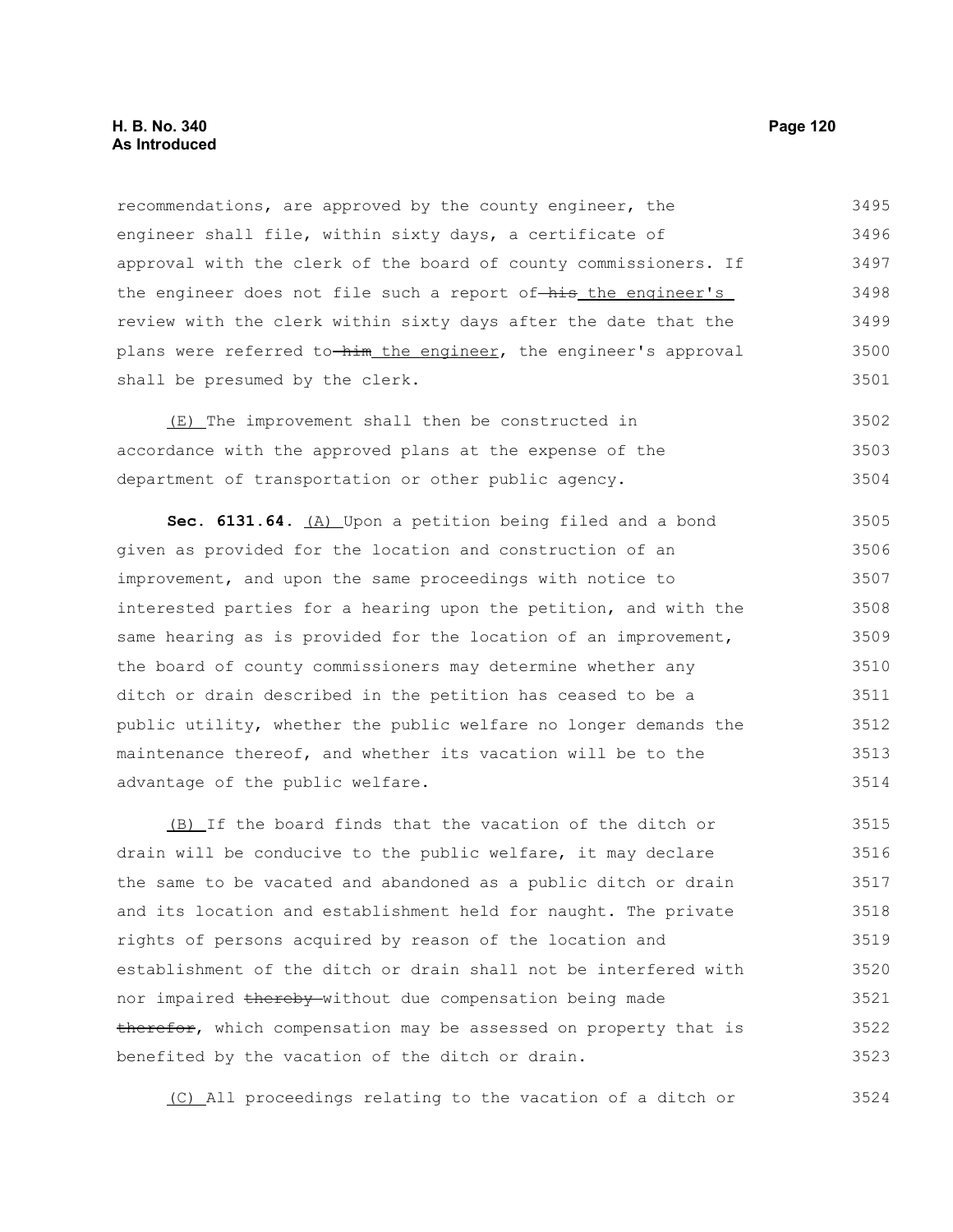proceedings

6131.64 of the Revised Code this chapter, with all rights of appeal as provided in such sections. **Sec. 6133.01.** As used in sections 6133.01 to 6133.11, 6133.14, and 6133.15 of the Revised Code, "owner," this chapter: (A) "Owner," "person," "public corporation," "land," "benefit," and "improvement" have the meaning set forth-same meanings as in section 6131.01 of the Revised Code. (B) "Lead county" means the county in which the majority of the initial length of a joint county drainage improvement would be located, as specified in an original petition filed under section 6133.02 of the Revised Code. **Sec. 6133.02.** (A) When an improvement is proposed to be located in or benefits or damages land in two or more counties, the proceeding shall be conducted by a joint board of county commissioners consisting of the members of the boards of county commissioners of the several counties in which land may be benefited or damaged by the proposed improvement. In such case,  $the-$ (B) The petition for the a joint county drainage improvement shall be filed with the clerk of the board of county commissioners of the lead county-in which the majority of theproposed improvement is located. Sec. 6133.03. (A) A joint board of county commissioners may do all the things that a board of county commissioners may do in a single county improvement, and shall be governed by and be subject to sections 6131.01 to 6131.64 of the Revised Code, relating to single county ditches insofar as applicable. The 3526 3527 3528 3529 3530 3531 3532 3533 3534 3535 3536 3537 3538 3539 3540 3541 3542 3543 3544 3545 3546 3547 3548 3549 3550 3551 3552

drain shall be conducted in accordance with sections 6131.01 to

3525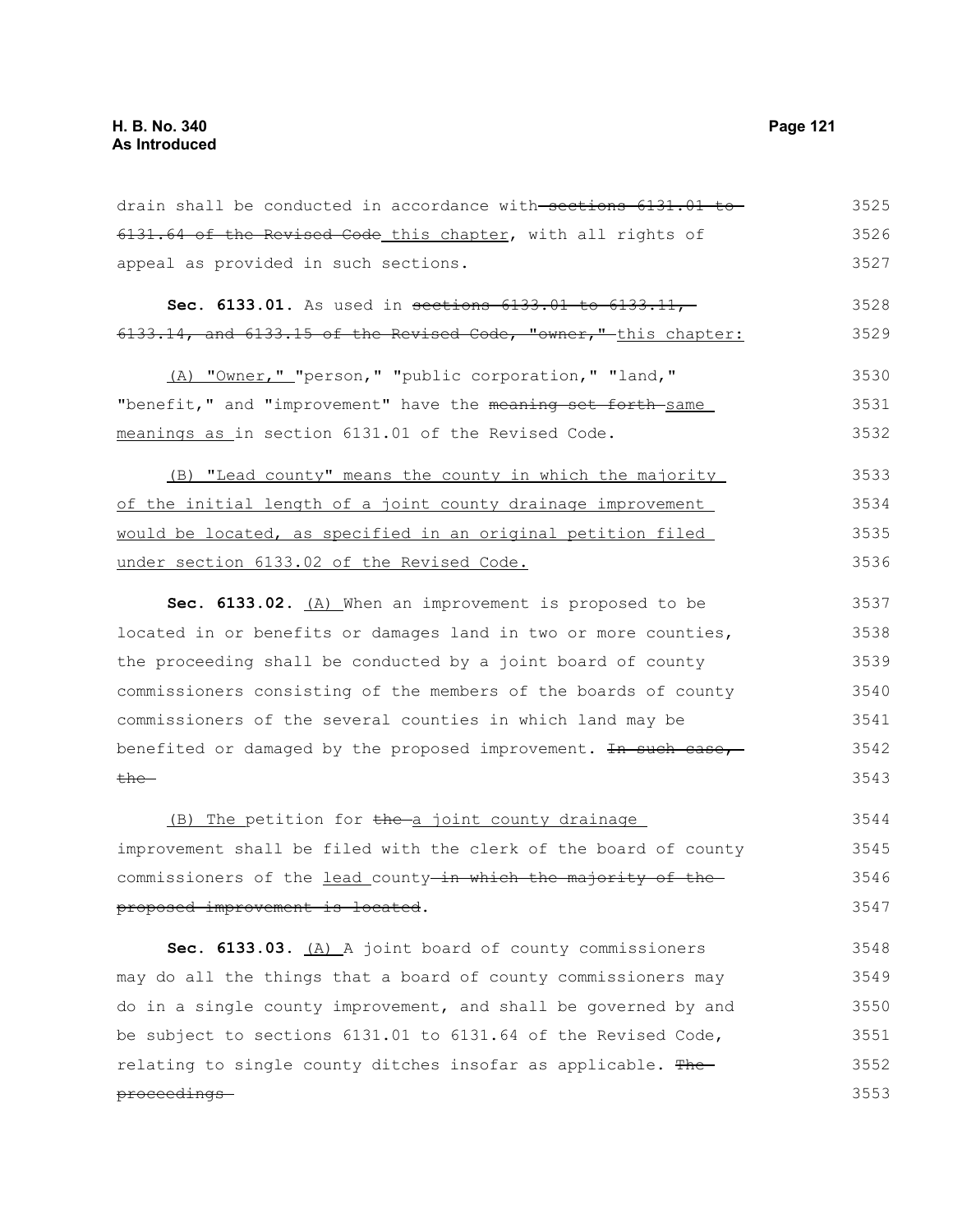# **H. B. No. 340 Page 122 As Introduced**

(B) Except as otherwise provided for in this chapter, a petition for a joint county improvement shall proceed before the joint board of county commissioners the same as if the joint board were a board of county commissioners representing a county that included all the territory of all the counties represented by the commissioners on the joint board, except as otherwise modified in accordance with this chapter. The (C) The cost of a joint county improvement shall be paid by the counties affected by such improvement, in proportion to their total ditch-drainage assessments, or as otherwise apportioned by the joint board, for such improvement. To meet its portion of such cost, a board of county commissioners may borrow such sums of money as are apportioned to the county, and may issue and sell the bonds of the county to secure the payment of the principal and interest of the sum borrowed. Such principal and interest shall be paid as provided in section 133.26 of the Revised Code. All rights of appeal, and all otherrights or remedies as provided in sections 6131.01 to 6131.64 of the Revised Code, apply to joint county improvements. Allofficers doing any acts or making any findings for or against such improvement shall perform all the duties required of themunder such sections. 3554 3555 3556 3557 3558 3559 3560 3561 3562 3563 3564 3565 3566 3567 3568 3569 3570 3571 3572 3573 3574 3575 3576

(D) All owners affected by the proceedings for a joint county improvement shall have all the rights and remedies given them in the case of single county improvements. The proceedingsin joint county improvements shall be the same as theproceedings in single county improvements except as modified in sections 6133.02 to 6133.11 of the Revised Code. All rights of appeal and all other rights or remedies as provided in Chapter 6131. of the Revised Code apply to joint county improvements. 3577 3578 3579 3580 3581 3582 3583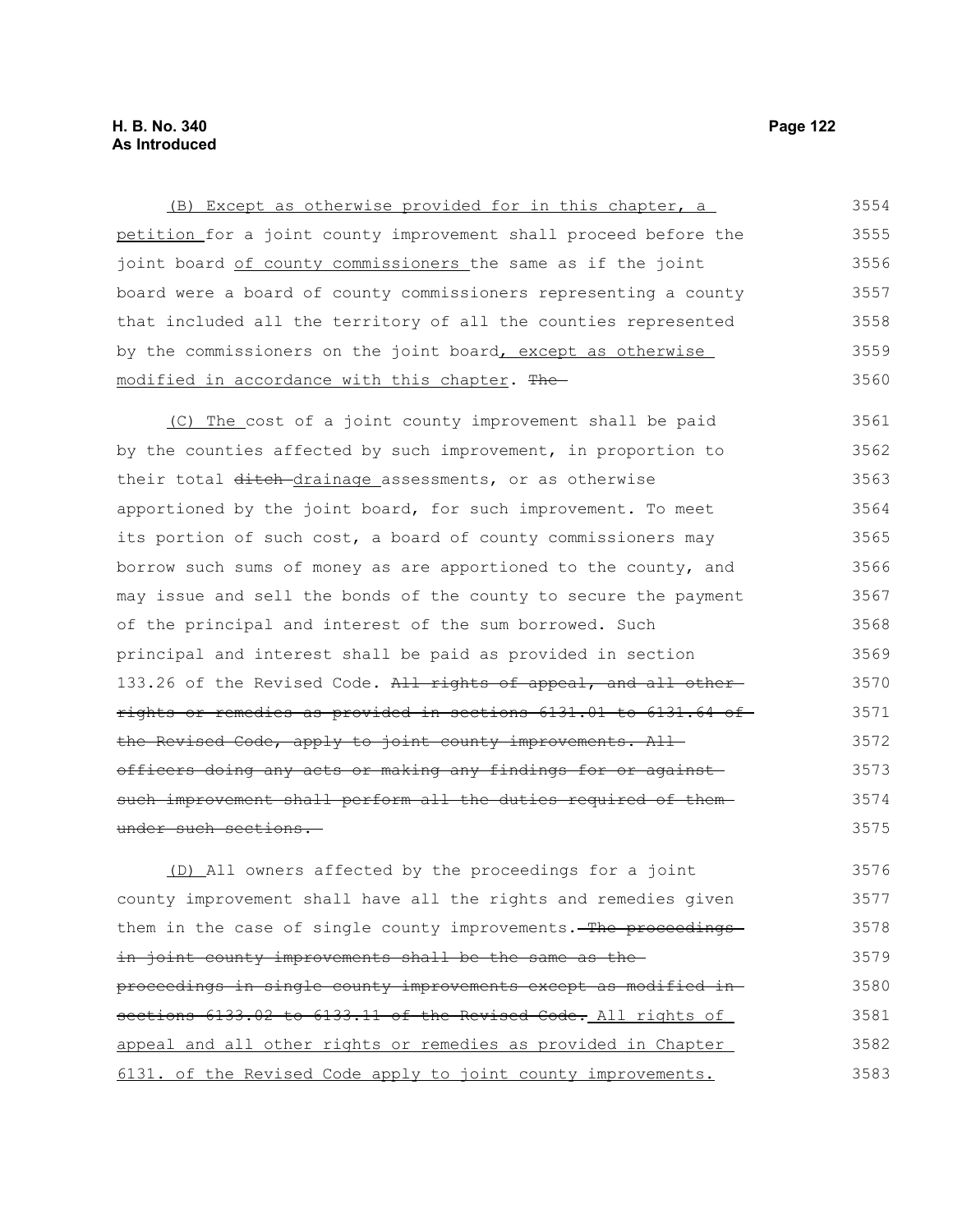# **H. B. No. 340 Page 123 As Introduced**

**Sec. 6133.04.** (A) On the date fixed by the clerk of the board of county commissioners with whom the petition was filed, the board of county commissioners from each of the counties affected by a proposed joint county improvement shall meet  $\pm n$ the county in which the petition is filed and organize a joint board of county commissioners by electing one of their number president. The 3584 3585 3586 3587 3588 3589 3590

(B) The clerk of the board of county commissioners of the lead county in which the petition is filed-shall act as clerk and administrator of the joint board and shall enter the findings of the joint board in the journal of the board of county commissioners of-his the clerk's county, shall do all things required to be done by the clerk, and shall make the final record of the improvement in-his the clerk's county. The clerk shall file certified provide copies of all proceedings with the clerks of the boards of all affected counties.  $A$ 3591 3592 3593 3594 3595 3596 3597 3598 3599

(C) A majority of the county commissioners constituting the joint board shall constitute a quorum. All decisions of the joint board shall be made by a vote of a majority of the county commissioners constituting the joint board. The 3600 3601 3602 3603

(D) The director of the department of natural resources agriculture shall be a member ex officio of the joint board and may participate, either in person or through a designated representative, in deliberations and proceedings of the joint board but shall have no vote except in case of a tie, in which case the proceedings shall be adjourned for thirty days, during which time the director shall review the proceedings and cast the deciding vote. The vote shall be recorded in the journal. After 3604 3605 3606 3607 3608 3609 3610 3611 3612

 $(E)$  After the view of the a proposed improvement by the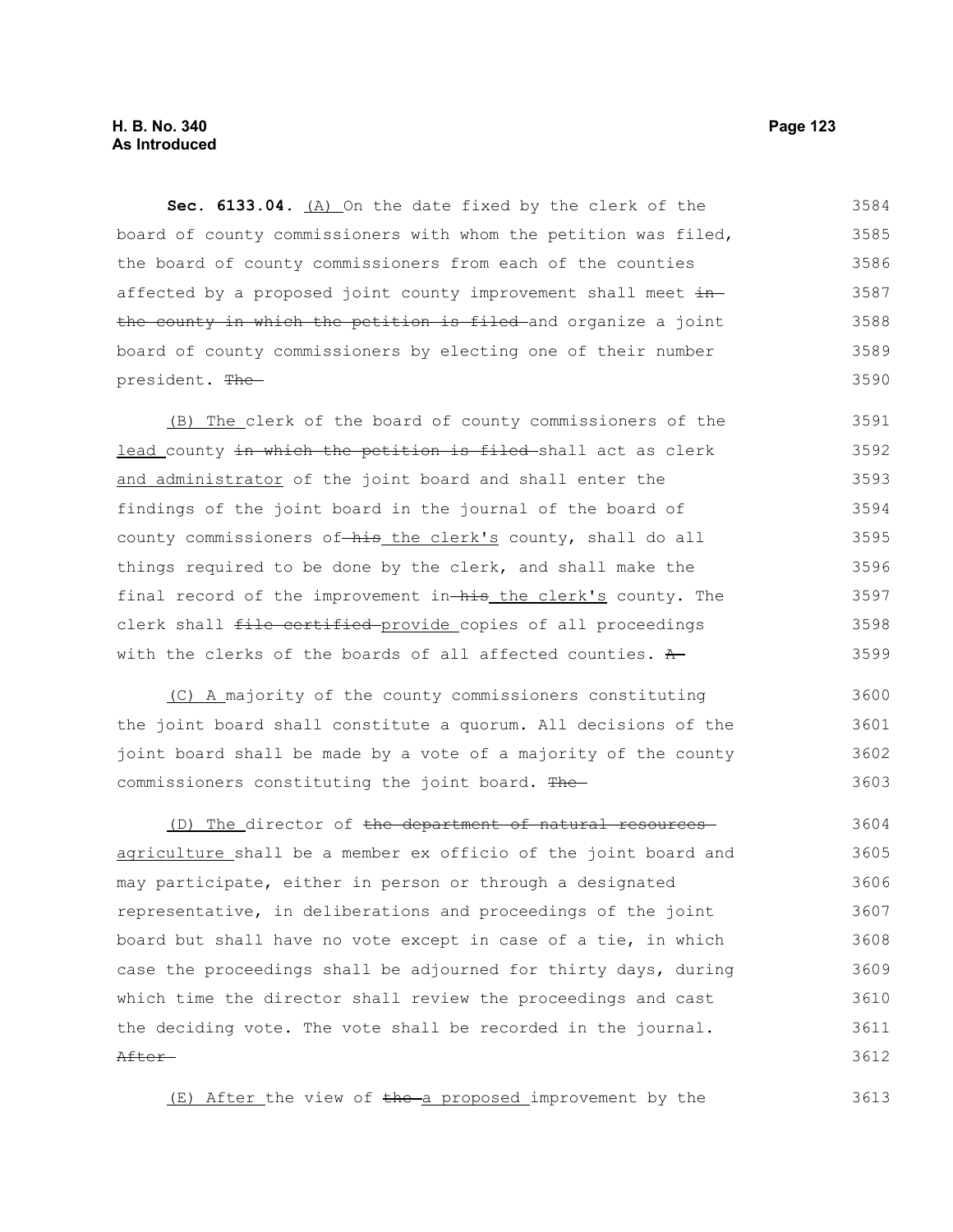joint board of county commissioners, all hearings shall be held in the lead county-in which the petition is filed unless a majority of the joint board of county commissioners agree to an alternative location. (F) When the joint board of county commissioners is formed, the joint board of county commissioners shall be administered by the lead county's elected officials, including the lead county's county engineer, county recorder, county auditor, county prosecutor, common pleas judges, county treasurer, and clerk of the board of county commissioners. **Sec. 6133.041.** (A) Notwithstanding any other provision of this chapter or Chapter 6131. of the Revised Code to the contrary, a joint board of county commissioners, when practicable, may conduct proceedings regarding existing improvements meetings by video conference or, if video conference is not available, by teleconference. The joint board of county commissioners shall make provisions for public attendance at any location involved in such a-proceedingmeeting. The participation of any commissioner or board ofcounty commissioners in a video conference or teleconference shall occur at the location of the commissioners' main office orboard room-joint board shall establish the joint board's main office or board room as the primary meeting location for the video conference or teleconference. The conference shall be held at that location in an open meeting at which the public is allowed to attend. (B) Before convening a meeting of a joint board of county commissioners by video conference or by teleconference, designated staff shall send, via electronic mail, facsimile, or 3614 3615 3616 3617 3618 3619 3620 3621 3622 3623 3624 3625 3626 3627 3628 3629 3630 3631 3632 3633 3634 3635 3636 3637 3638 3639 3640 3641 3642

United States postal service, a copy of meeting-related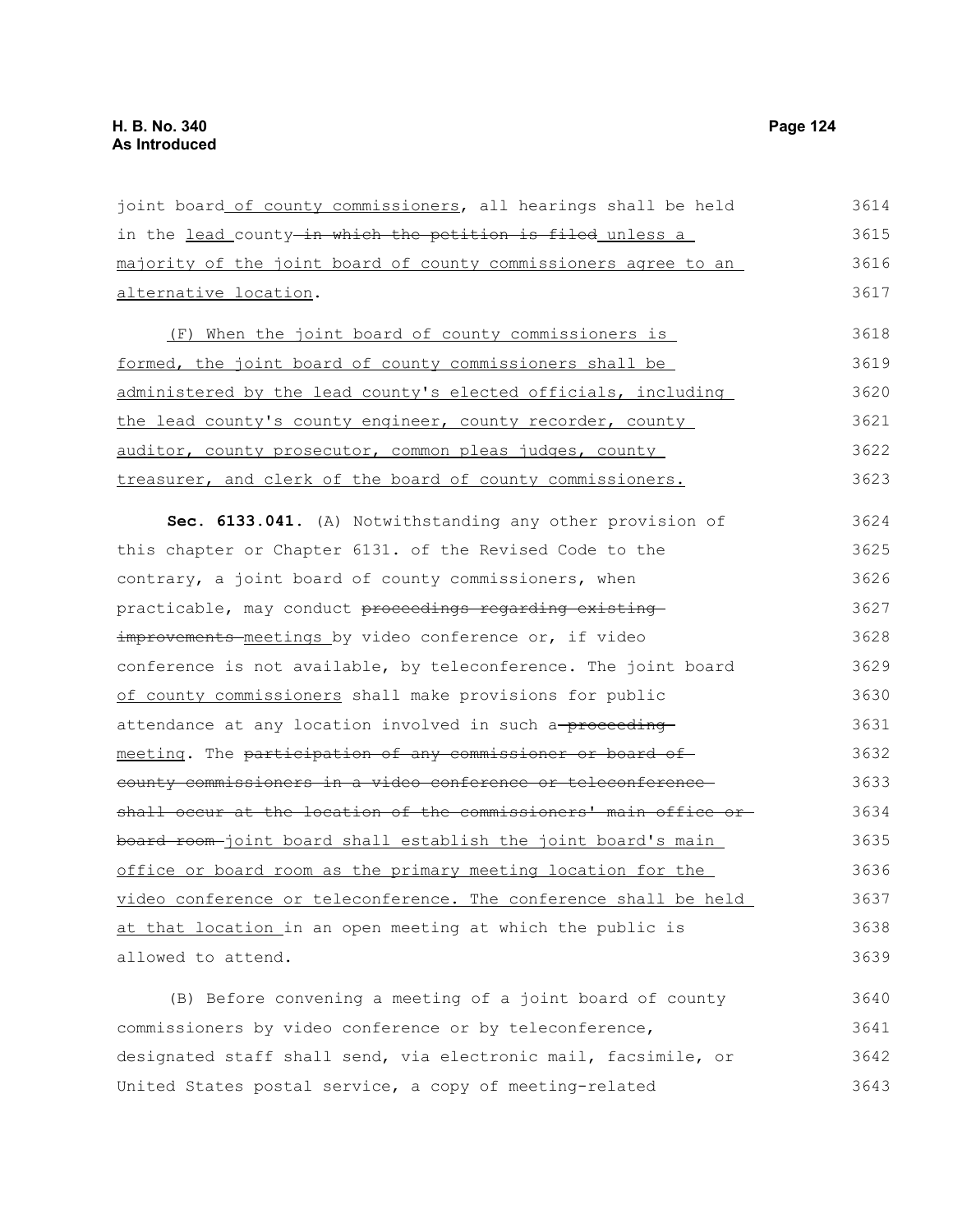| documents to each member of the joint board.                     | 3644 |
|------------------------------------------------------------------|------|
| (C) The minutes of each joint county ditch-drainage              | 3645 |
| improvement meeting shall specify who was attending by           | 3646 |
| teleconference, who was attending by video conference, and who   | 3647 |
| was physically present. Any vote taken in a meeting held by      | 3648 |
| teleconference that is not unanimous shall be recorded as a roll | 3649 |
| call vote.                                                       | 3650 |
| (D) Nothing in section 121.22 of the Revised Code                | 3651 |
| prohibits a joint board of county commissioners from conducting  | 3652 |
| a proceeding-meeting in a manner authorized by this section.     | 3653 |
| Sec. 6133.05. In the matter of an improvement under-             | 3654 |
| sections 6133.02 to 6133.11 of the Revised Code, there shall be- | 3655 |
| included as a portion of the costs and expenses to be paid by-   | 3656 |
| the petitioners, if the petition authorized by section 6133.02   | 3657 |
| of the Revised Code is dismissed, or assessed to them as a part- | 3658 |
| of the costs, if the petition is granted, the (A) As used in     | 3659 |
| this section, "actual expenses" means the actual expenses of the | 3660 |
| members of the joint board of county commissioners for the       | 3661 |
| performance of their duties at places other than in their own    | 3662 |
| county.                                                          | 3663 |
| (B) If a petition filed under section 6133.02 of the             | 3664 |
| Revised Code is dismissed, the actual expenses shall be paid by  | 3665 |
| the petitioners.                                                 | 3666 |
| (C) If a petition filed under section 6133.02 of the             | 3667 |
| Revised Code is granted, the actual expenses shall be included   | 3668 |
| in the costs of the project.                                     | 3669 |
| Sec. 6133.06. $(A)$ Upon the filing of the a petition            | 3670 |
| authorized by under section 6133.02 of the Revised Code, the     | 3671 |
| clerk of the board of county commissioners with whom the         | 3672 |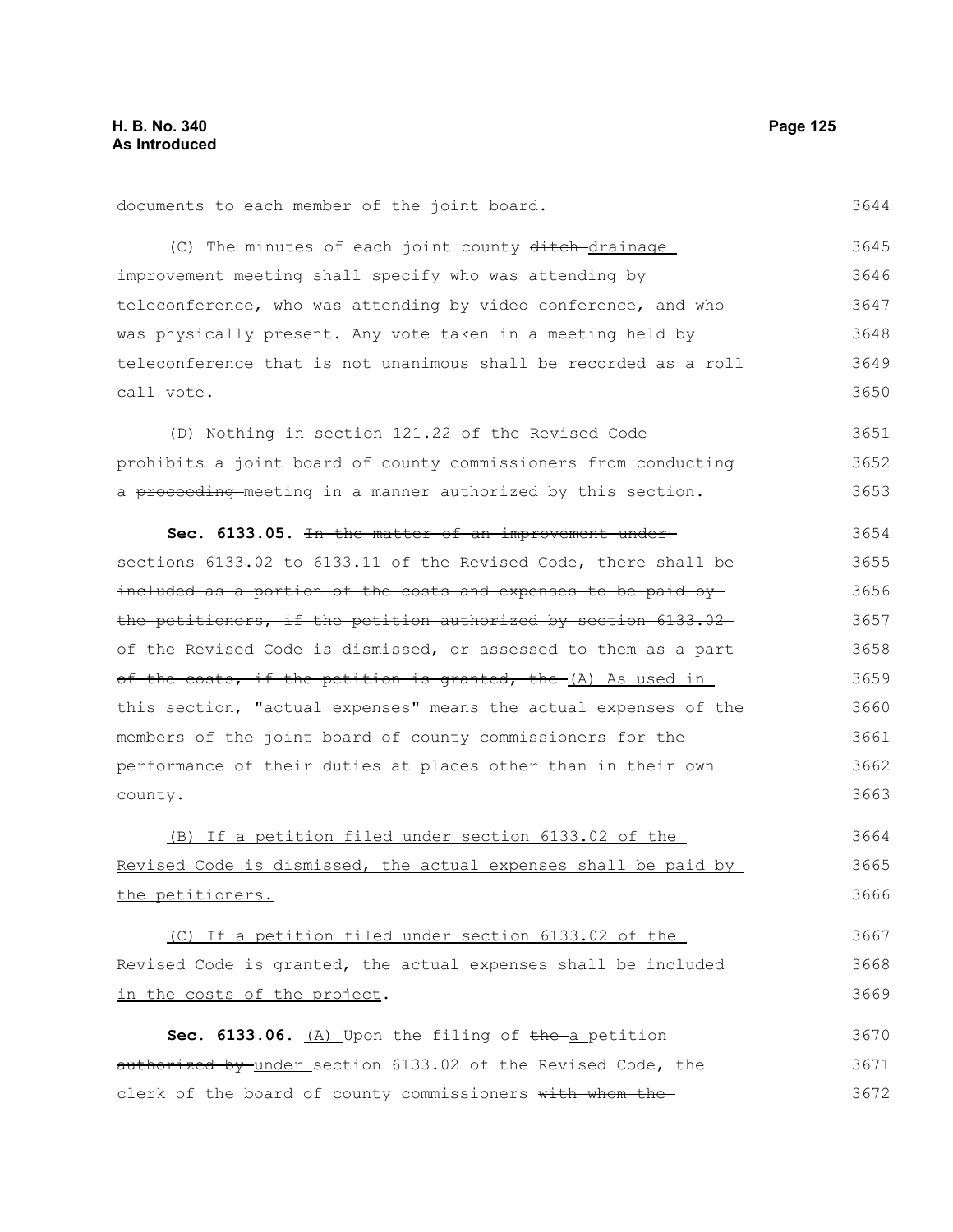petition is filed of the lead county shall call a joint meeting of the boards of county commissioners of all the affected counties interested to be held at a designated place in the county in which the petition is filed affected area at a date not more than thirty days after the filing of the petition for the purpose of organizing the joint board. The (B) The clerk of the lead county shall give notice of the filing of the petition and of the meeting to the board of-histhe clerk's county and shall mail the notice together with a copy of the petition to the clerks of the boards of the county commissioners of the other counties interested who shall immediately notify the boards of their counties of the filing of the petition and of the date fixed for the meeting of the joint board. All applications, remonstrances, claims for compensation or damages, reports, schedules, certificates, statements, contracts, bonds, and other papers shall be filed with the clerk with whom the petition is filed. (C) The clerk of the lead county shall file certified copies of all proceedings and filings with the clerks of the boards of all affected counties. Sec. 6133.07. (A)(1) The county auditor and county treasurer of the lead county in which the petition authorized by section 6133.02 of the Revised Code is filed shall ex officiobecome are the fiscal agents of all the counties interested in the proposed improvement. Such-(2) The clerk of the joint board shall present bills for payment to the fiscal agents in the same manner as a request for payment would be made with respect to a single county drainage 3673 3674 3675 3676 3677 3678 3679 3680 3681 3682 3683 3684 3685 3686 3687 3688 3689 3690 3691 3692 3693 3694 3695 3696 3697 3698 3699 3700

improvement.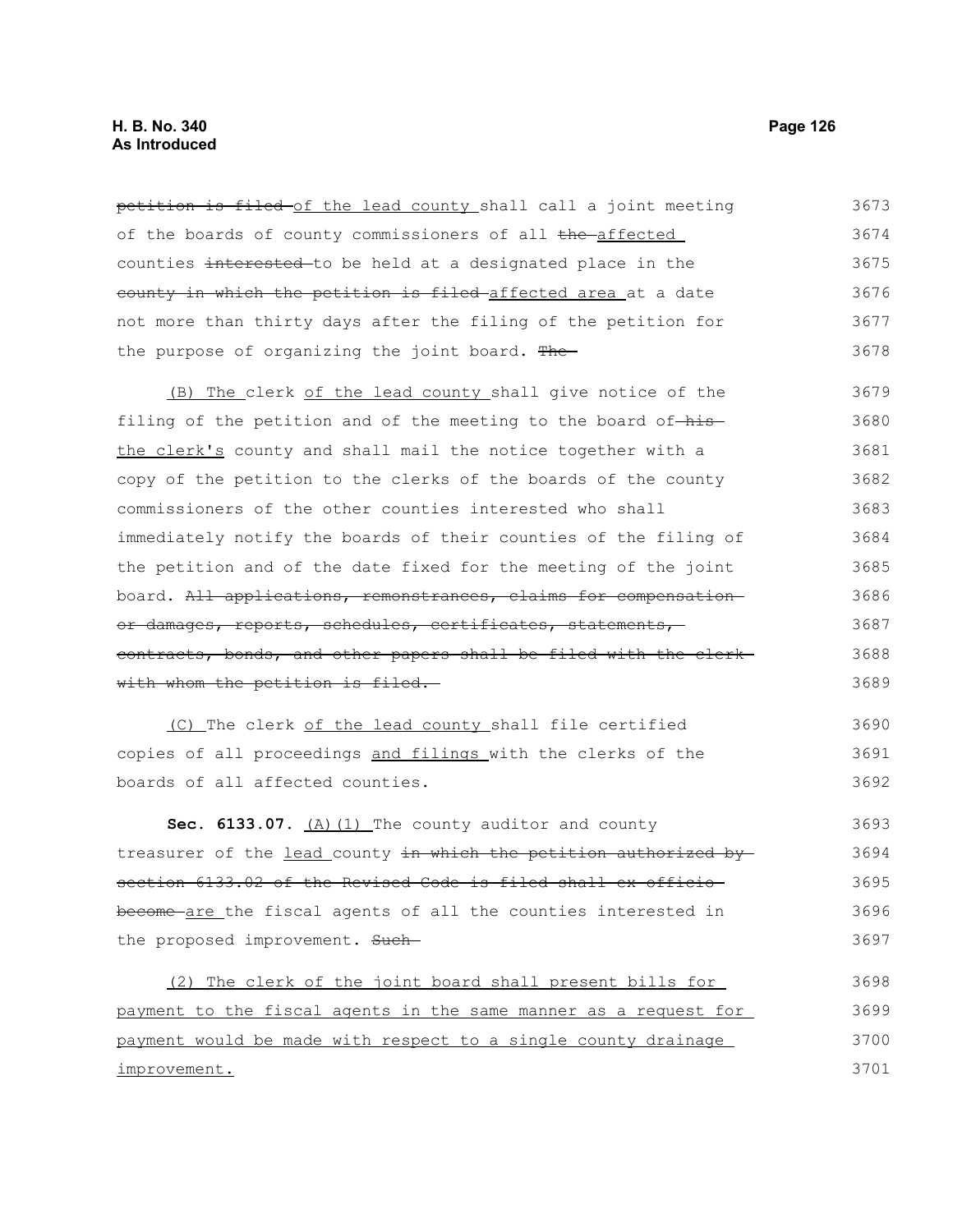3730

| (3) The fiscal agents shall process and pay each bill for        | 3702 |
|------------------------------------------------------------------|------|
| the joint board of county commissioners presented.               | 3703 |
| (B) The auditor of the lead county shall certify to the          | 3704 |
| auditor of the other counties a schedule of the assessments to   | 3705 |
| be levied for the cost of locating and constructing the          | 3706 |
| improvement and the auditor of such other county shall proceed   | 3707 |
| forthwith to-place such assessment upon the duplicates. The      | 3708 |
| assessments so certified for collection to an auditor of another | 3709 |
| county shall be a lien on the land within such county from the   | 3710 |
| date such certificate is received by the auditor of such other   | 3711 |
| county. The                                                      | 3712 |
| (C) The treasurer of each county shall proceed to collect        | 3713 |
| the same-assessments pursuant to the orders made in said-the     | 3714 |
| proceedings for a joint drainage improvement, and such shall pay | 3715 |
| the assessments when collected shall be paid to the treasurer of | 3716 |
| the lead county-in which the petition was filed. The-            | 3717 |
| (D) The auditor and the treasurer of the lead county shall       | 3718 |
| receive and account for such funds in the same manner as they    | 3719 |
| receive and account for assessments collected for single county  | 3720 |
| improvements. The treasurer and the auditor with their bondsmen- | 3721 |
| bonders shall be liable on their official bonds for any          | 3722 |
| misappropriation of such funds. All                              | 3723 |
| (E) All warrants for the payment of costs of location and        | 3724 |
| for costs of construction of a joint county improvement shall be | 3725 |
| drawn by the auditor of the lead county in which the petition is | 3726 |
| filed, on the treasurer of said-the lead county, payable out of  | 3727 |
| the general ditch drainage improvement fund of said-the lead     | 3728 |
| county. <del>If the</del>                                        | 3729 |

(F) If a petition for the a joint drainage improvement is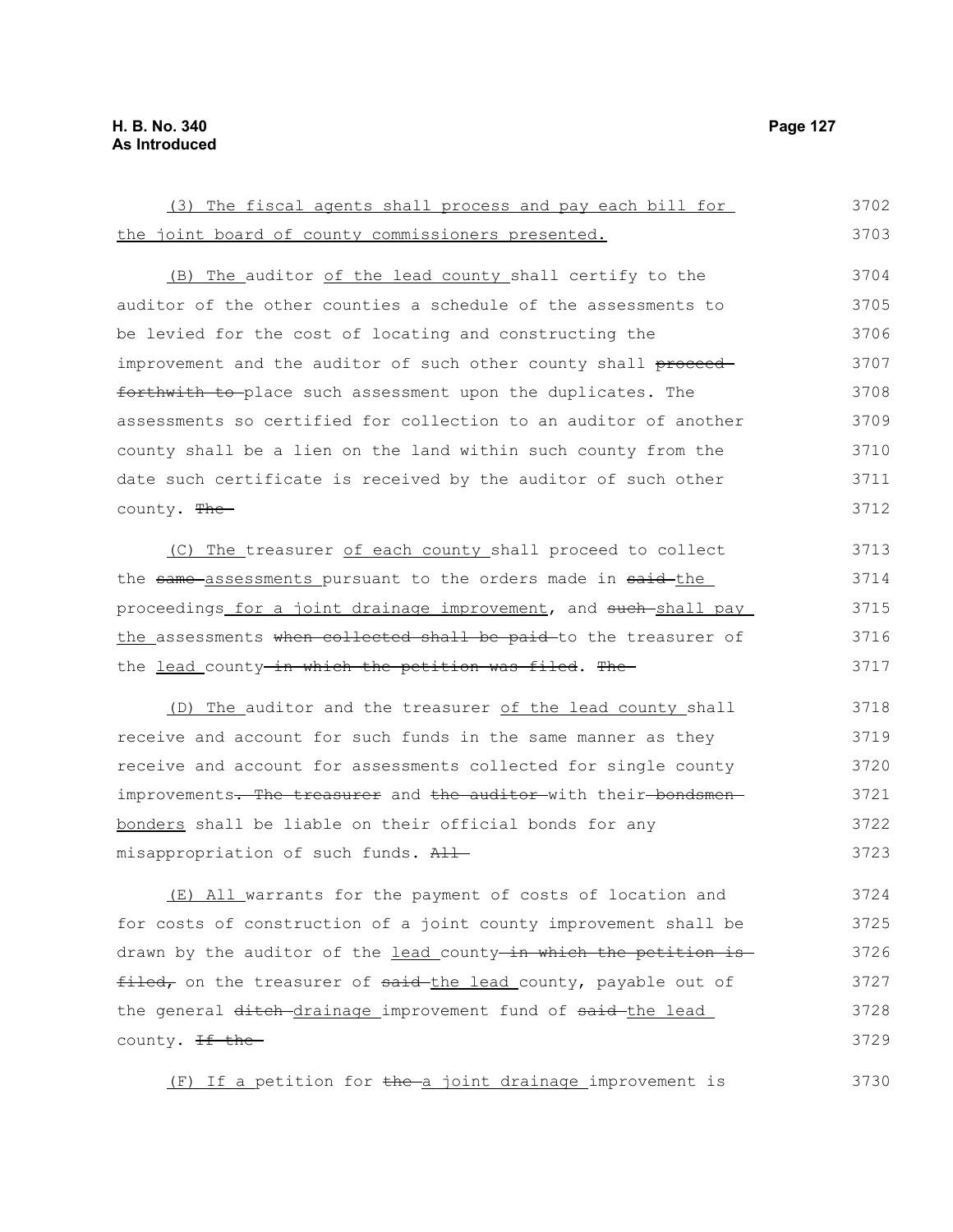dismissed after the costs and expenses have been incurred in making the lead county engineer's reports and schedules provided for in section 6133.08 of the Revised Code, such costs shall be paid by the several counties respectively, as the joint board of county commissioners deems just and equitable. All assessments when collected in all the counties and any amount which another county should pay shall be paid into the treasury of the lead county in which the petition was filed, and credited to the general ditch-drainage improvement fund of said-the lead county. 3731 3732 3733 3734 3735 3736 3737 3738 3739

Sec. 6133.08. (A) The joint board may designate the county engineer of the lead county where the petition is filed to do-is responsible for the field work and shall make the survey, plans, and estimates, but the for the joint drainage improvement. The county engineer of each affected county interested-shall assist in making the reports and schedules. All reports and schedules of the lead county's county engineer shall be signed and approved by all the county engineers of the several affected counties interested and shall be filed with the clerk with whom the petition is filed of the lead county. If the engineers of the several counties interested do not concur in the reports or schedules, separate reports or schedules may be filed by one ormore of the engineers, and the costs thereof shall be paid bythe counties from which the separate reports or schedules are filed. In making up the schedules and reports the engineersshall proceed to make the schedules and reports of the improvement the same as if the improvement were an improvement within a county of the size of the several counties interested in the proposed improvement. The engineers who do not make the survey may make such observations and take such levels as arenecessary to assist them in making their schedules and in arriving at the proper amount to be assessed against each tract 3740 3741 3742 3743 3744 3745 3746 3747 3748 3749 3750 3751 3752 3753 3754 3755 3756 3757 3758 3759 3760 3761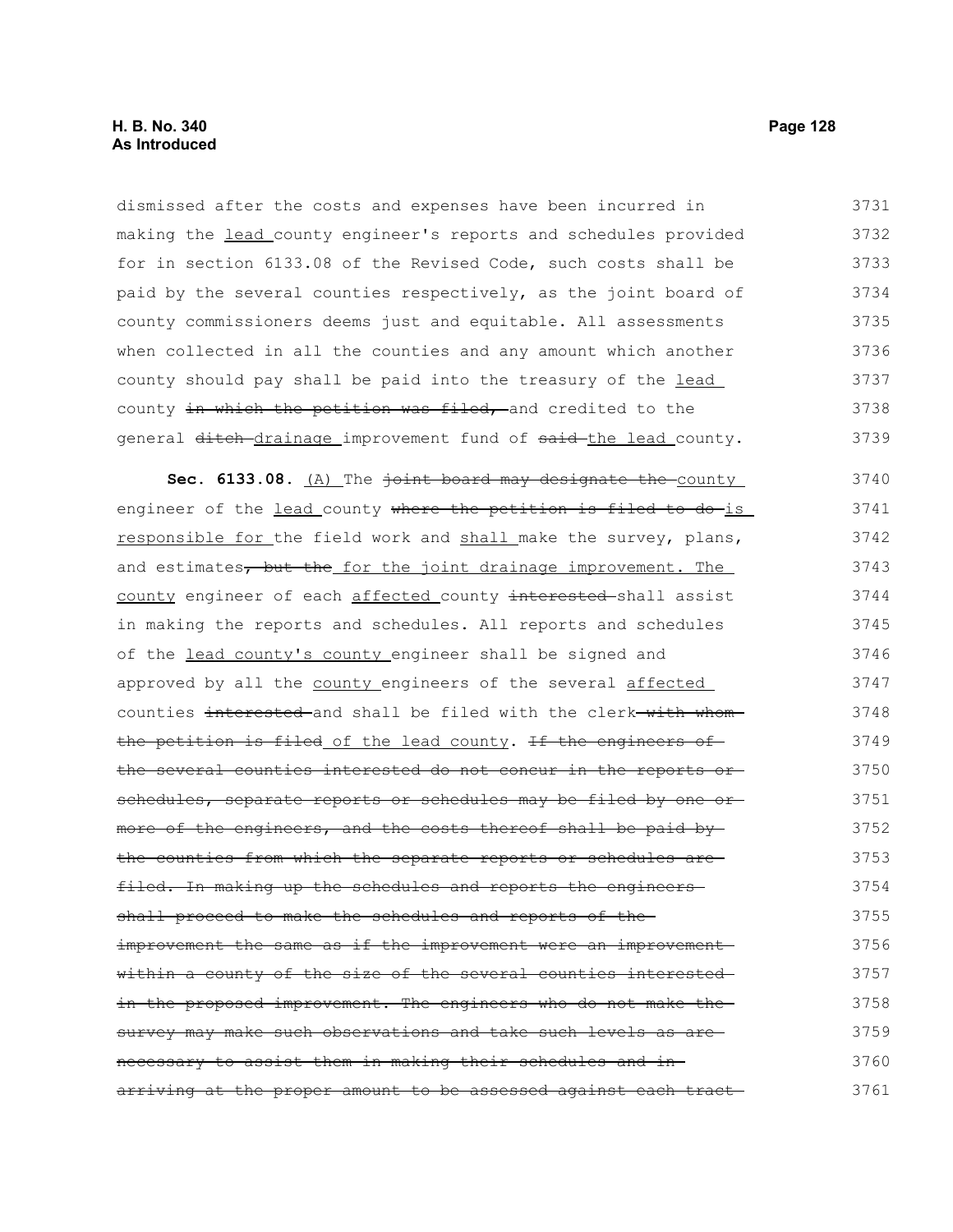| лu<br>٠<br>×<br>. .<br>× |  |
|--------------------------|--|

3775

| (B) The county engineer who did the field work and made        | 3763 |
|----------------------------------------------------------------|------|
| the survey and plans of the lead county shall proceed to take  | 3764 |
| bids, inspect the progress of the work and make estimates and  | 3765 |
| reports on the progress of the work, accept the work and       | 3766 |
| material for the improvement, and issue certificates therefor, | 3767 |
| as in the case of single county improvements, and shall do all | 3768 |
| things to be done by an engineer after the letting of the-     | 3769 |
| contracts under Chapter 6131. of the Revised Code.             | 3770 |
| Sec. 6133.09. (A) The hearing on the reports and schedules     | 3771 |
| of the county engineers provided for by section 6133.08 of the | 3772 |
| Revised Code and all other proceedings relative to a proposed  | 3773 |
| joint county improvement shall be had the same as in single    | 3774 |

(B) Claims for compensation for land taken or for damages to land may be appealed by an affected owner-interested, or by the prosecuting attorney, to the court of common pleas of the county in which the land for which the owner claims compensation or damages is located. All 3776 3777 3778 3779 3780

county-ditches drainage improvements. Claims-

(1) All claims for compensation or damages which are allowed shall be paid out of the treasury of the county in which such land is located. The-3781 3782 3783

(2) The county auditor of the lead county in which the petition is filed shall certify the amounts of compensation or damages so found by the joint board of county commissioners to the auditors of the other counties, respectively, for payment. 3784 3785 3786 3787

(C) If an appeal is taken on the question of compensation or damages, the auditor of the lead county in which the petitionis filed shall transmit to the clerk of the court of common 3788 3789 3790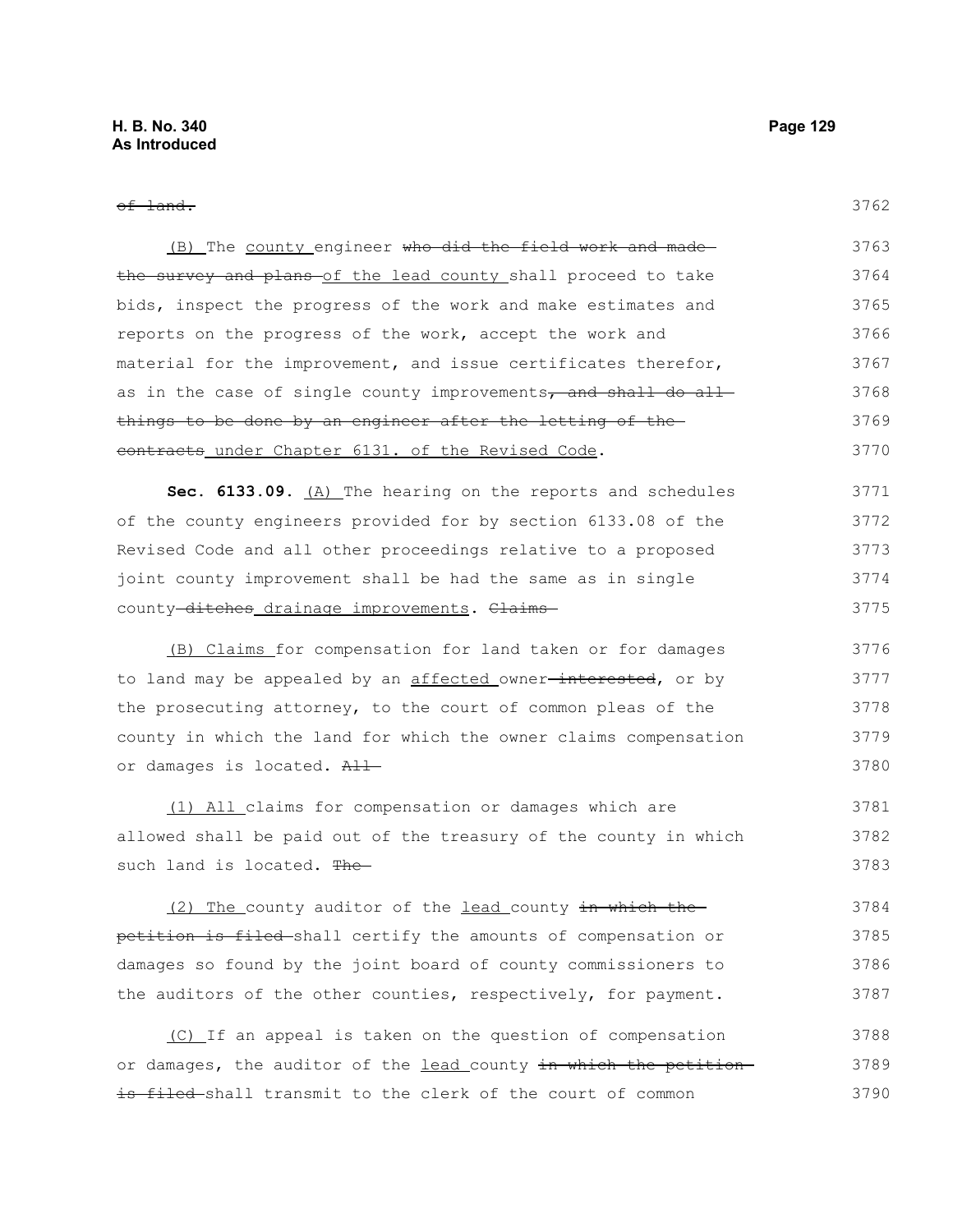pleas of the county in which the land of the appellant is located the original papers relating to the claim for compensation or damages and a certified transcript of the findings on the improvement and on the claim, which shall be docketed by the clerk and shall proceed the same as an appeal on a claim for compensation or damages in a single county improvement proceeding. 3791 3792 3793 3794 3795 3796 3797

**Sec. 6133.10.** (A) All appeals to the court of common pleas except appeals on claims for compensation or damages shall be heard by a panel of judges consisting of one judge of the court of common pleas from each of the affected counties-interested,sitting en bane. If 3798 3799 3800 3801 3802

(1) If the panel cannot reach a decision, the panel may request the addition of a judge from a court of common pleas in the area of the state in which the joint drainage improvement is located. 3803 3804 3805 3806

(2) The panel shall follow court opinions and precedent established by the appellate district in which the petition for the joint drainage improvement was filed. 3807 3808 3809

(3) If a judge is disqualified or for any reason does not eare or refuses to hear the a case, the chief justice of the supreme court shall designate a judge to sit in his the judge's place. Appeals 3810 3811 3812 3813

(B) All appeals on claims for compensation or damages shall be tried by jury as provided in sections 6131.01 to 6131.64, inclusive, Chapter 6131. of the Revised Code. 3814 3815 3816

Sec. 6133.11. (A) If the a joint board of county commissioners finds for the approves a proposed joint drainage improvement and but, at the final hearing for the improvement, 3817 3818 3819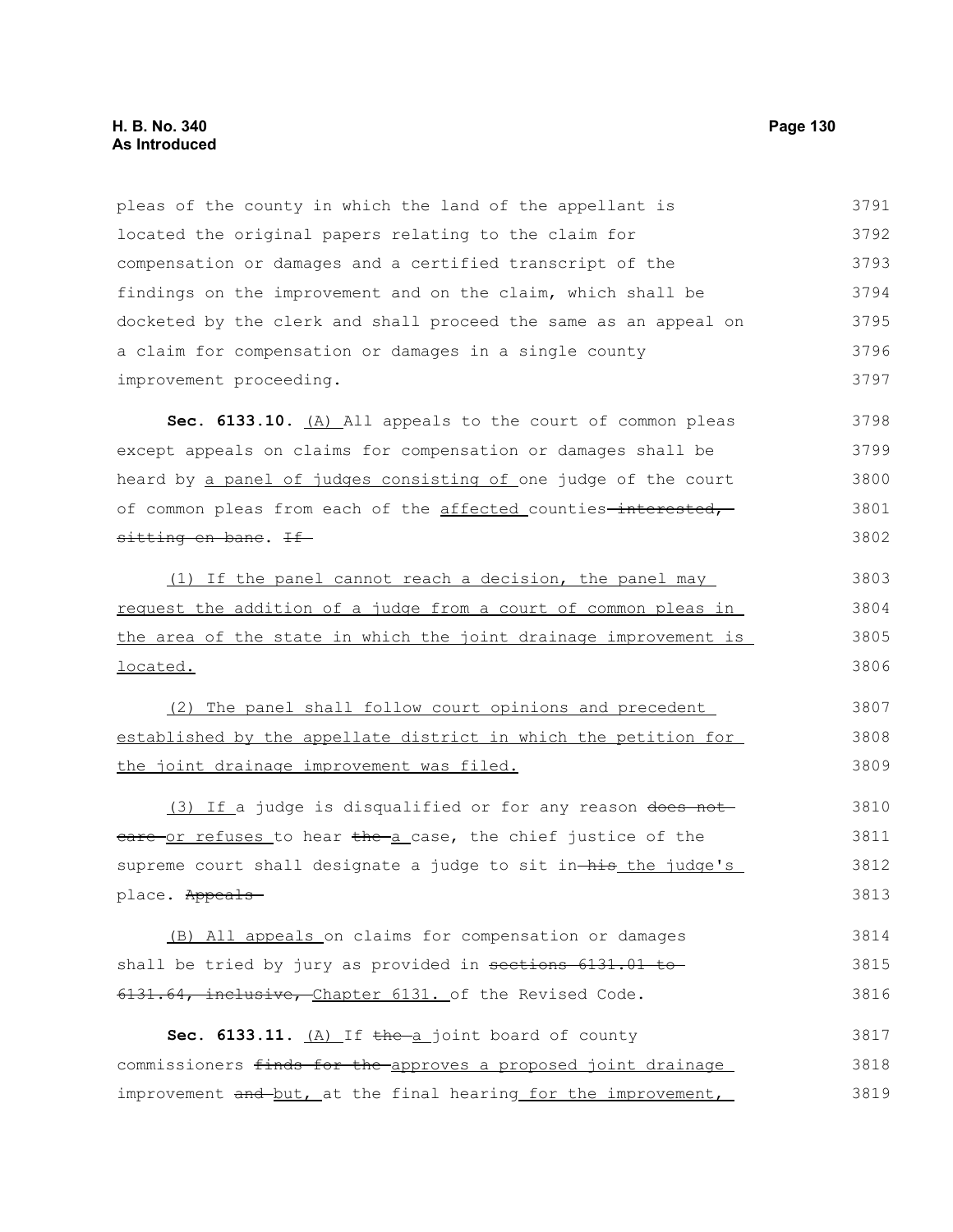affected county to be paid by the county because the improvement is for improvements conducive to the public welfare, or of benefit to public highways or  $\text{to}$ -land owned by  $\text{the}$ -an affected county, then such the joint board shall by resolution state the fact that such the joint board is not able to agree as to such fact on the assessments. Upon-(1) Upon the adoption of such-the resolution, the question shall be appealed to the court of common pleas as is provided in sections 6133.02 to 6133.11, inclusive, of the Revised Code. No- $(2)$  No bond on appeal need be filed $\tau$  and the resolution of the joint board stating such inability to agree shall be deemed the statement on appeal. The-(3) The clerk of the joint board shall perfect the appeal by filing a transcript, including of the resolution-of the joint board finding that the joint board cannot agree, with all of the original papers, in the court and the record of proceedings for the joint improvement. The (B) The court shall hear such an appeal under this section the same as other appeals under sections 6133.02 to 6133.11 $\rightarrow$  $\frac{1}{1}$  inclusive, of the Revised Code, and make such order as to costs as is equitable. **Sec. 6133.14.** The state shall pay to the county treasurer of the lead county in which the petition for a drainage improvement was filed the assessment levied against it for the state's proportionate share of the cost of any improvement authorized or constructed under sections 6131.01 to 6131.64, 6133.01 to 6133.15, and 6135.01 to 6135.27 of the Revised Code 3821 3822 3823 3824 3825 3826 3827 3828 3829 3830 3831 3832 3833 3834 3835 3836 3837 3838 3839 3840 3841 3842 3843 3844 3845 3846 3847

and all unpaid assessments for maintenance as provided by

is unable to agree upon on the amount to be assessed to each an

3820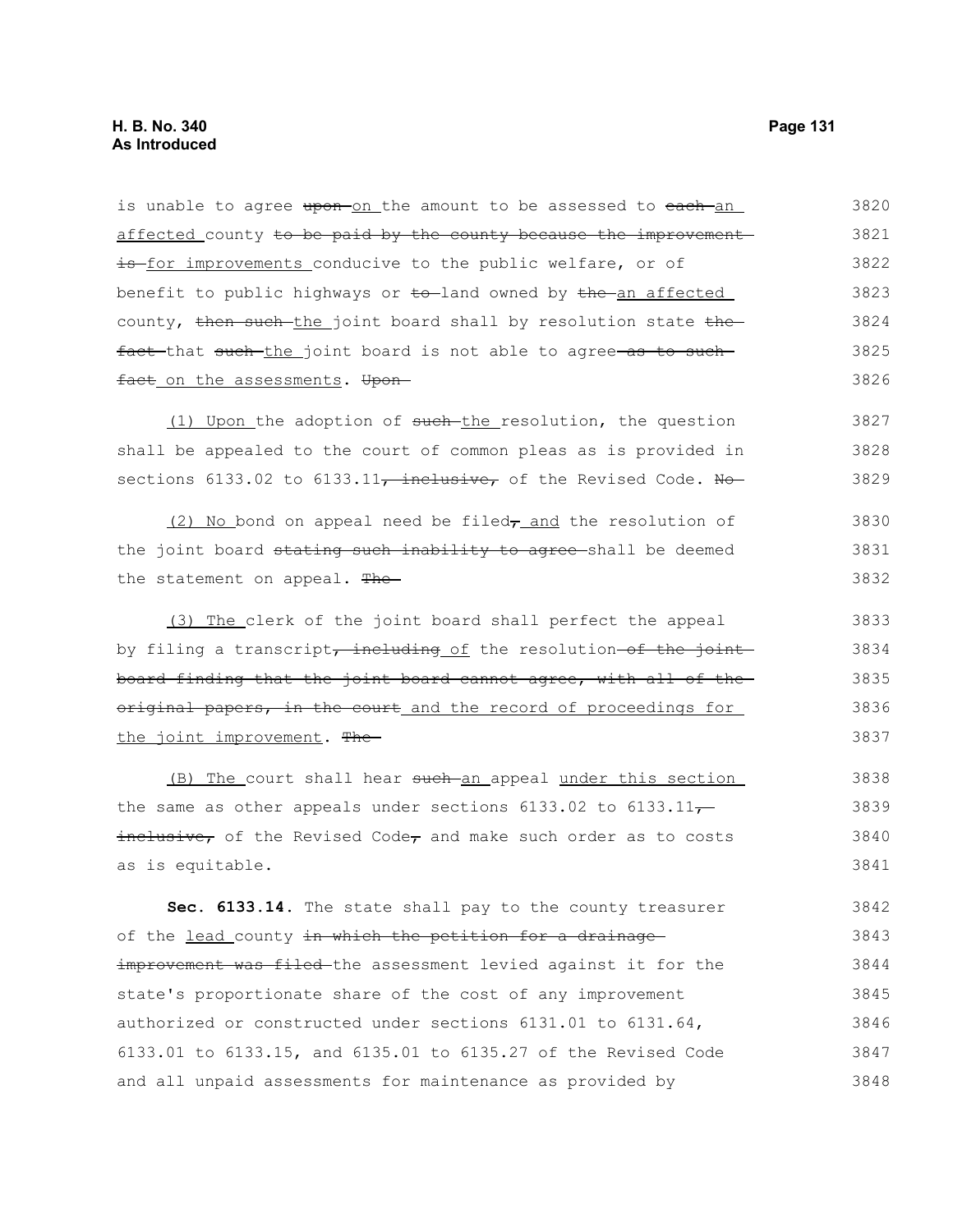sections 6137.01 to 6137.12 of the Revised Code. **Sec. 6137.01.** As used in-sections 6137.01 to 6137.14, inclusive, of the Revised Code, "owner," this chapter:  $(A)$  "Owner," "benefit," "lead county," and "improvement $\tau$ " have the meaning set forth same meanings as in section 6131.01 of the Revised Code. (B) "Force account" has the same meaning as in section 5543.19 of the Revised Code. **Sec. 6137.02.** (A) The board of county commissioners of each county shall establish and maintain a fund within each county for the repair, upkeep, and permanent maintenance of each improvement constructed under Chapter 6131. of the Revised Code. After after August 23, 1957, a maintenance fund also shall be established and maintained by each joint board of countycommissioners for the repair, upkeep, and permanent maintenanceof each improvement constructed under Chapter 6133. of the Revised Code. A maintenance fund shall also be established for the repair, upkeep, and permanent maintenance of eachimprovement constructed under Chapter 6135. of the Revised Codeif the necessary privilege to do so has been granted by the legislature of the other state under Chapter 940., 6131., 6133., or 6135. of the Revised Code. If (B) If the improvement affects only a single county of the state, the board of county commissioners of that county shall establish and maintain the fund. If two or more counties of the state are affected by the improvement, the joint board of county commissioners organized under Chapter Chapters 940., 6133., and 6135. of the Revised Code shall establish and maintain the fund. **Sec. 6137.03.** (A)(1) The maintenance fund shall be 3849 3850 3851 3852 3853 3854 3855 3856 3857 3858 3859 3860 3861 3862 3863 3864 3865 3866 3867 3868 3869 3870 3871 3872 3873 3874 3875 3876 3877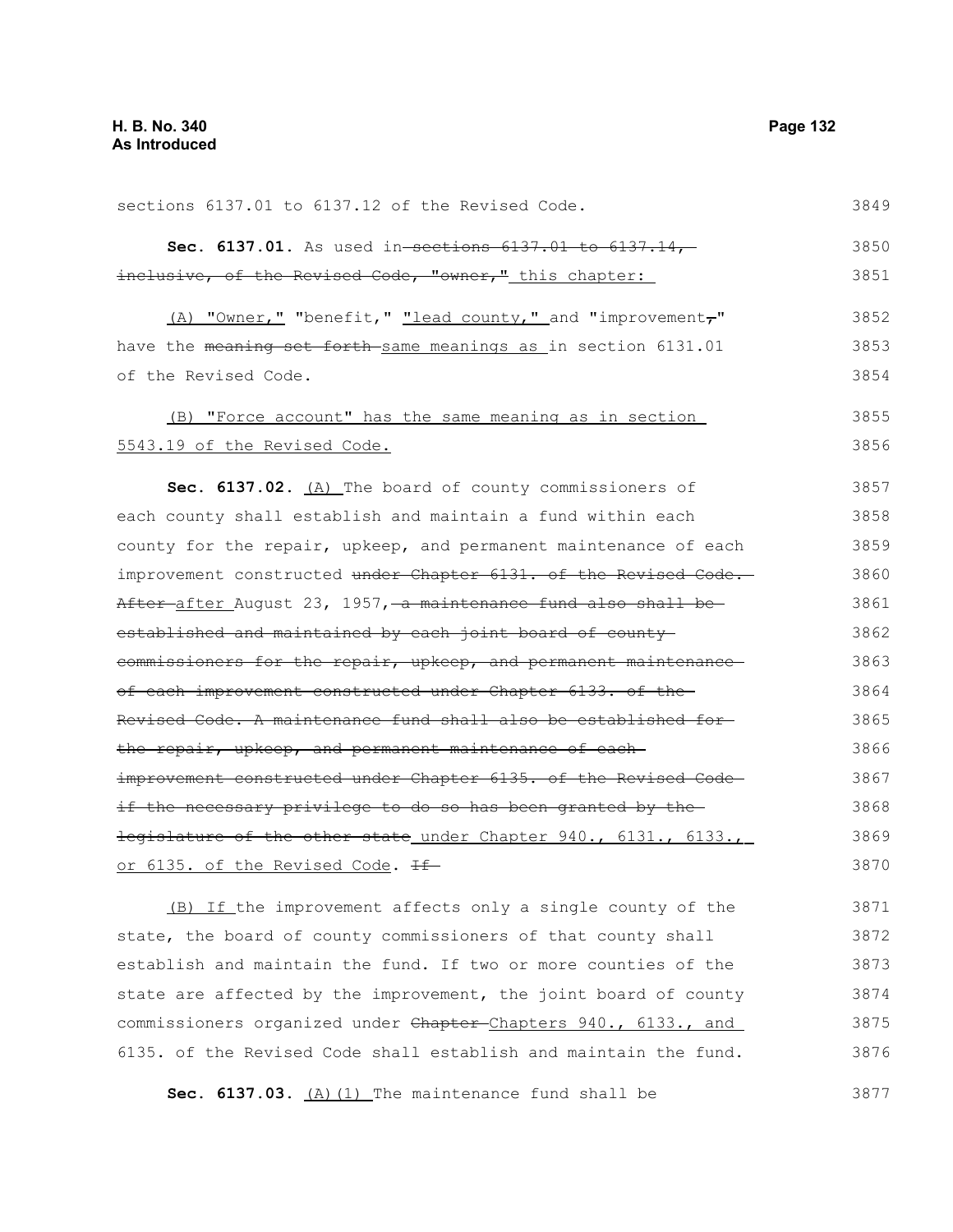maintained, as needed, by an assessment levied not more often than once annually upon the benefited owners, as defined insection 6131.01 of the Revised Code, apportioned on the basis of the estimated benefits for construction all costs of the improvement. An-3878 3879 3880 3881 3882

(2) An assessment shall represent such a percentage of the estimated benefits as is estimated by the engineer and found adequate by the board or joint board to effect the purpose of section 6137.02 of the Revised Code, except that at no time shall a maintenance fund have an unencumbered balance greater than twenty per cent of all construction costs of theimprovement the permanent assessment base for maintenance established under section 6137.11 of the Revised Code. The-3883 3884 3885 3886 3887 3888 3889 3890

(3) The minimum assessment shall be two dollars.

The (B) A maintenance assessment shall be made by the board of county commissioners in the case of a single county improvement, or by the joint board in the case of a joint of county-improvement, commissioners upon the substantial completion of an a drainage improvement and on or before the first day of July in each year thereafter. The maintenance assessment shall be certified by the clerk of the board or joint board to the county auditor in case of a single county improvement, and to the county auditor of each affected county interested in the case of in a joint county improvement, and . The auditor or auditors shall be placed by the auditor orauditors-place the assessment on the next succeeding tax duplicate to be collected and paid as other special assessments are collected and paid. 3892 3893 3894 3895 3896 3897 3898 3899 3900 3901 3902 3903 3904 3905

(C) With respect to a single county improvement, the county engineer shall inspect the drainage improvements in the 3906 3907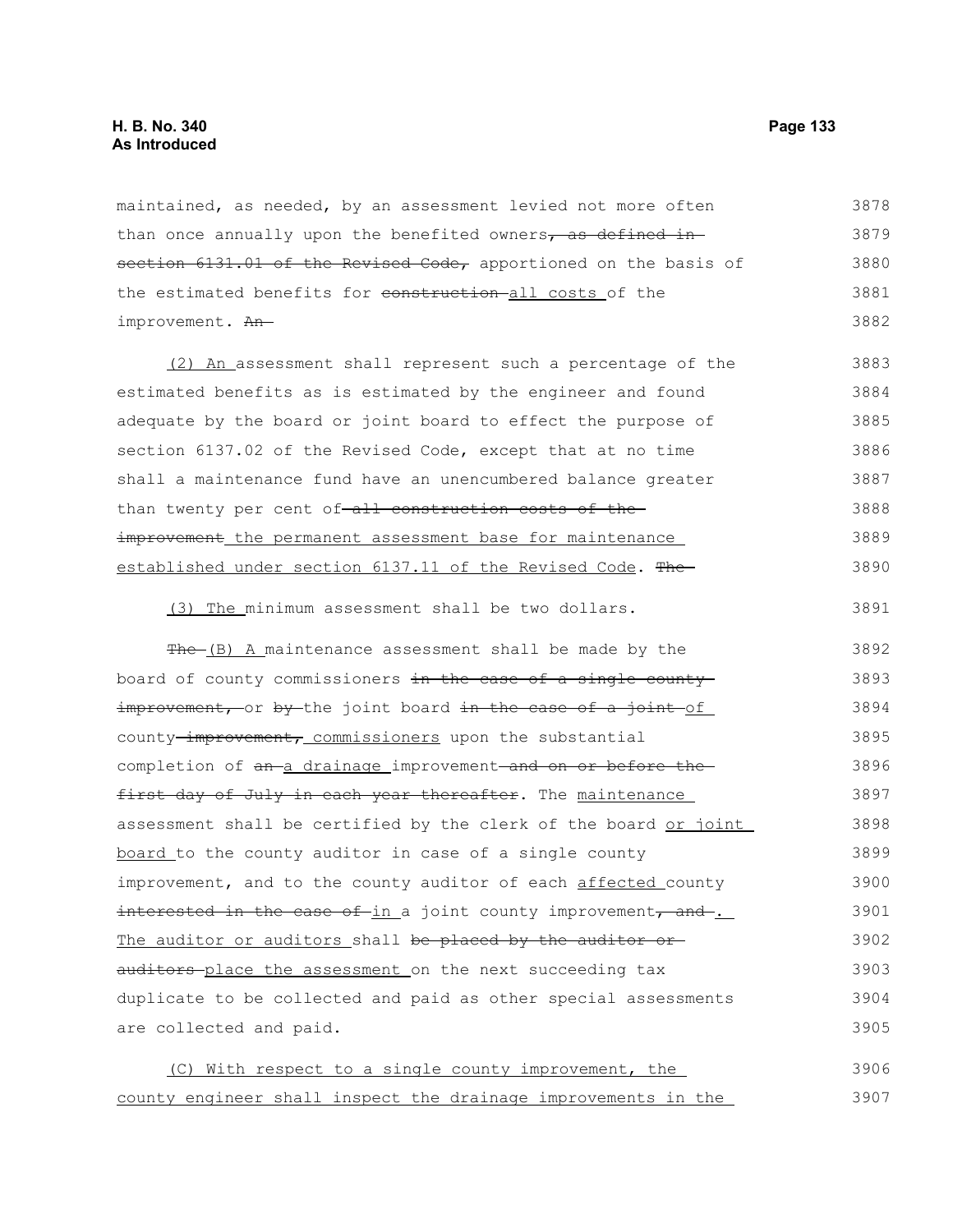county. On or before the first day of July of each year, the county engineer shall report to the board of county commissioners both of the following: (1) The county engineer's findings regarding the present condition of the drainage improvements in the county; (2) An estimate of the amount of funds necessary to repair and maintain the improvements for the following year. With regard to a joint county improvement, the county engineer of each applicable county shall make such a report to the joint board. (D)(1) The board shall use the county engineer's estimate to determine the annual drainage maintenance assessments, which shall be based on a percentage of the permanent assessment base. (2) On or before the second Monday of September in each year, the board shall direct the county auditor or auditors, as applicable, to place the maintenance assessments on the tax duplicate. (E)(1) With respect to a single county improvement, the county auditor shall place maintenance assessments received for a drainage improvement into the maintenance fund designated for the drainage improvement. (2) With respect to a joint county improvement, the county auditor of each county that is not the lead county shall place maintenance assessments received for a drainage improvement into the maintenance fund designated for the drainage improvement. Twice a year, each county auditor of a county that is not a lead county shall transfer money in that fund to the county auditor of the lead county, who shall deposit the money into the joint 3908 3909 3910 3911 3912 3913 3914 3915 3916 3917 3918 3919 3920 3921 3922 3923 3924 3925 3926 3927 3928 3929 3930 3931 3932 3933 3934 3935

drainage improvement's maintenance fund. The county auditor of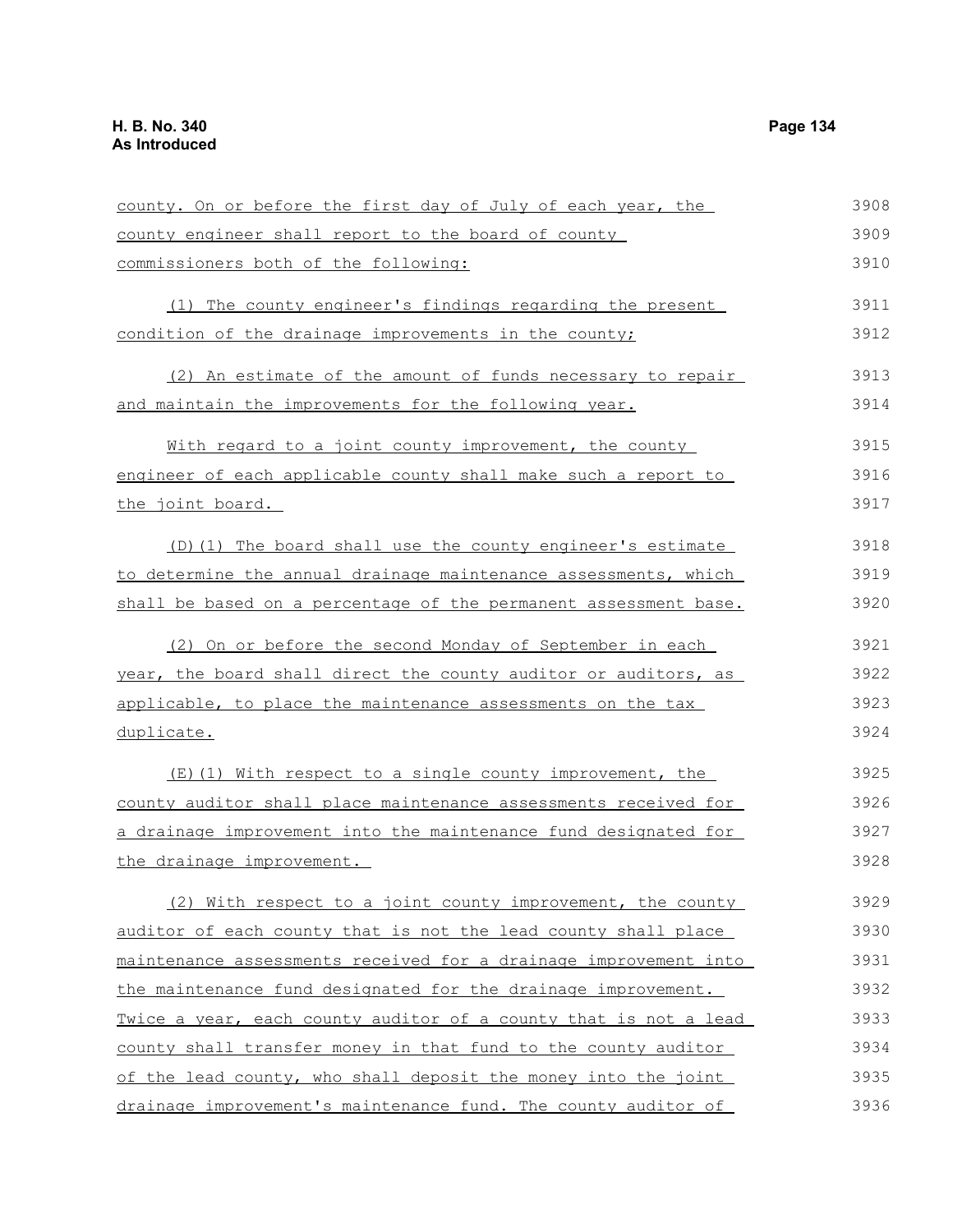$3037$ 

| the lead county shall place maintenance assessments received in  | 3937 |
|------------------------------------------------------------------|------|
| the lead county for the drainage improvement into the joint      | 3938 |
| drainage improvement's maintenance fund.                         | 3939 |
| Sec. 6137.04. (A) (1) The board of county commissioners,         | 3940 |
| upon recommendation of the county engineer, is hereby authorized | 3941 |
| to may combine improvements within the same watershed into a     | 3942 |
| drainage maintenance district, in which the maintenance          | 3943 |
| assessment shall be the same percentage of original cost for     | 3944 |
| each improvement to be maintained. In grouping                   | 3945 |
| (2) In combining improvements into drainage maintenance          | 3946 |
| districts, the county engineer and the board of county           | 3947 |
| commissioners shall consider uniformity similarity of costs,     | 3948 |
| topography, and soil types so that improvements within the same  | 3949 |
| district represent-present substantially the same maintenance    | 3950 |
| problem-issues and can be kept in proper repair at cost-         | 3951 |
| sufficiently uniform as to constitute no substantial inequity    | 3952 |
| for any owners to be included in a district maintenance program- | 3953 |
| costs. The county auditor shall maintain one drainage            | 3954 |
| maintenance fund for each such district. A                       | 3955 |
| (3) A maintenance district may include all or any part of        | 3956 |
| a county.                                                        | 3957 |
| $(D)$ The beard of county commissions we we recommendation       | 20EQ |

(B) The board of county commissioners, upon recommendation of the county engineer, may combine improvements in accordance with the type of improvement into one drainage maintenance fund so that ditches or drains that are enclosed in tile, or other improvements having similar maintenance costs, may be administered for maintenance under the same maintenance fund. 3958 3959 3960 3961 3962 3963

(C)(1) In the case of each joint county ditch-drainage improvement, the county auditor of the lead county having the-3964 3965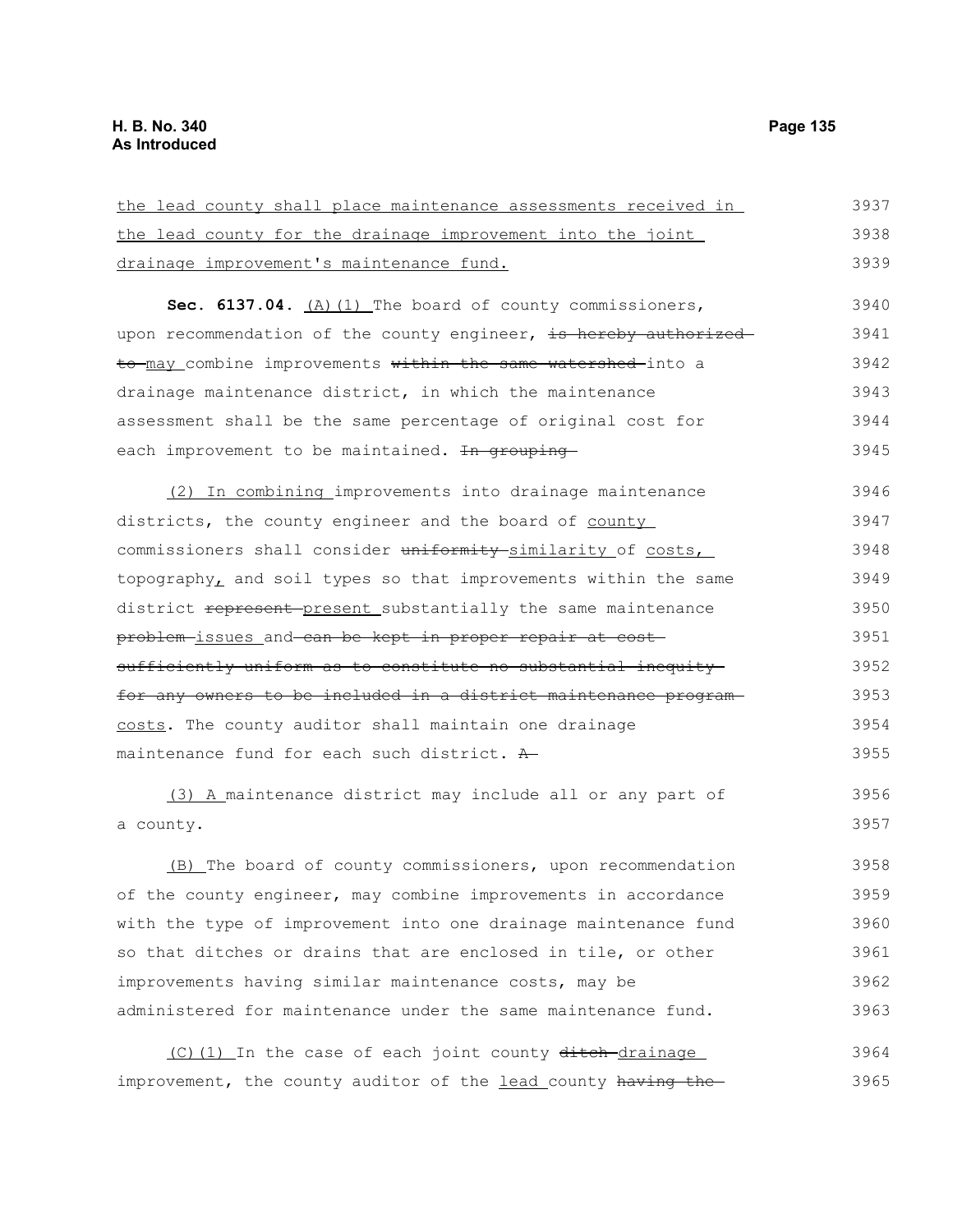majority of the improvement shall maintain a separate maintenance fund for the improvement. The 3966 3967

(2) The owners subject to the original assessment for the improvement shall constitute one maintenance district for the purpose of repair, upkeep, and maintenance of the improvement. 3968 3969 3970

(3) The county engineer of the lead county having the majority of the improvement shall serve as the county engineer in charge of maintenance and, after consultation with the engineer of any other county affected, shall annually file a report of inspection with a recommendation as to the amount of the maintenance assessment by the same procedure as provided by section 6137.03 of the Revised Code for assessment in the case of a single county-ditch drainage improvement. 3971 3972 3973 3974 3975 3976 3977 3978

Sec. 6137.05. (A) The maintenance fund created established under authority of section 6137.01 6137.02 of the Revised Code shall be subject to use of the board of county commissioners $_7$  or joint board of county commissioners, as the case may be, for the necessary and proper repair or maintenance of any drainage improvement constructed under sections 6131.01 to 6131.64,-6133.01 to 6133.15, and 6135.01 to 6135.27 Chapters 940., 6131., 6133., and 6135. of the Revised Code. 3979 3980 3981 3982 3983 3984 3985 3986

 $(A)$  (B) Whenever the board, or the joint board, from its own observation or the recommendation of the county engineer or the lead county's county engineer, or on the written complaint of any of the owners of lands owner of land subject to the maintenance assessment, has reason to believe the improvement is in-identified a need of for the repair or maintenance of a drainage improvement, it shall as a board, or by the county engineer, make an inspection of its shall inspect the condition, and, if it finds the need to exist, it shall make an estimate of 3987 3988 3989 3990 3991 3992 3993 3994 3995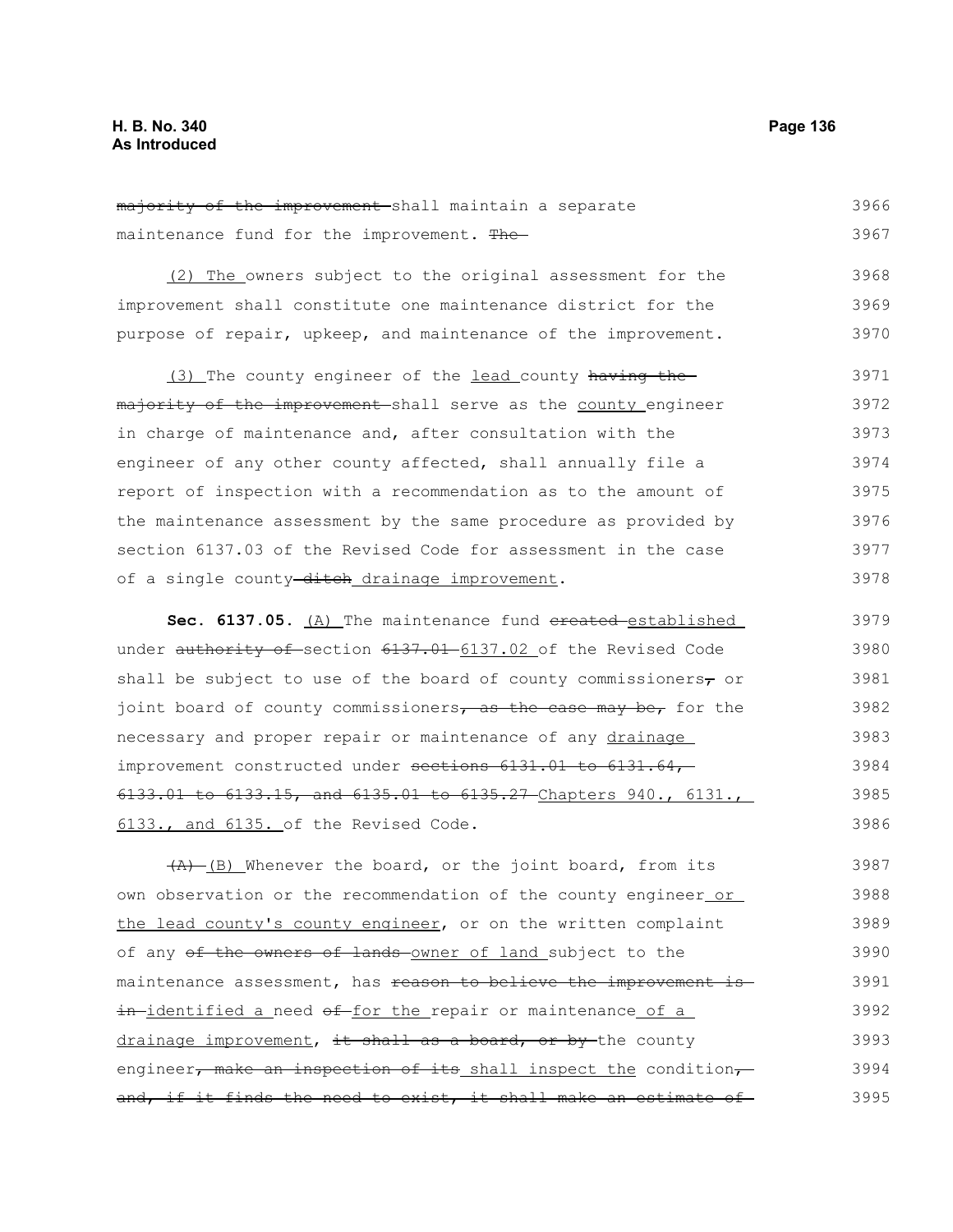| the cost of the necessary work and material required for the-    | 3996 |
|------------------------------------------------------------------|------|
| purpose. If the nature of the work is such as to be done most    | 3997 |
| economically and expeditiously by force account, the board shall | 3998 |
| eause the proper work to be done by that method under the-       | 3999 |
| supervision of the county engineer and certify the costs to the- | 4000 |
| county auditor or county auditors for payment from the-          | 4001 |
| maintenance fund. If the finding is that necessary repair and    | 4002 |
| maintenance on an improvement or improvements within a           | 4003 |
| maintenance district can be more economically or efficiently     | 4004 |
| done by contract, the board, or joint board in the case of a     | 4005 |
| joint county improvement, shall cause the engineer to prepare    | 4006 |
| proper specifications, covering the requirements for the         | 4007 |
| particular case, to advertise for bids thereon, as in the case-  | 4008 |
| of original construction, under section 6131.24 of the Revised   | 4009 |
| Code, and to let the contract for the required work and material | 4010 |
| to the lowest and best bidder, who, upon the performance of the- | 4011 |
| work certified by the engineer, shall certify the same to the    | 4012 |
| auditor or auditors for payment from the maintenance fund of the | 4013 |
| drainage improvement.                                            | 4014 |
| (B) When the repair or maintenance is upon a joint county        | 4015 |
| ditch improvement, the amount of the cost thereof shall be-      | 4016 |
| certified to the auditor of each of the counties into which the- | 4017 |
| ditch extends and has lands subject to the maintenance fund-     | 4018 |
| assessment, and the certificate shall state the proportional     | 4019 |
| part of the cost to be paid from the portion of the maintenance- | 4020 |
| fund in the county, according to the original apportionment of   | 4021 |
| benefits on the owners in the county subject to maintenance-     | 4022 |
| assessment. Upon the certificates being received, the auditors-  | 4023 |
| of the counties obligated shall immediately forward their-       | 4024 |
| several amounts or vouchers therefor to the auditor of the-      | 4025 |
| county having the majority of the improvement through whose      | 4026 |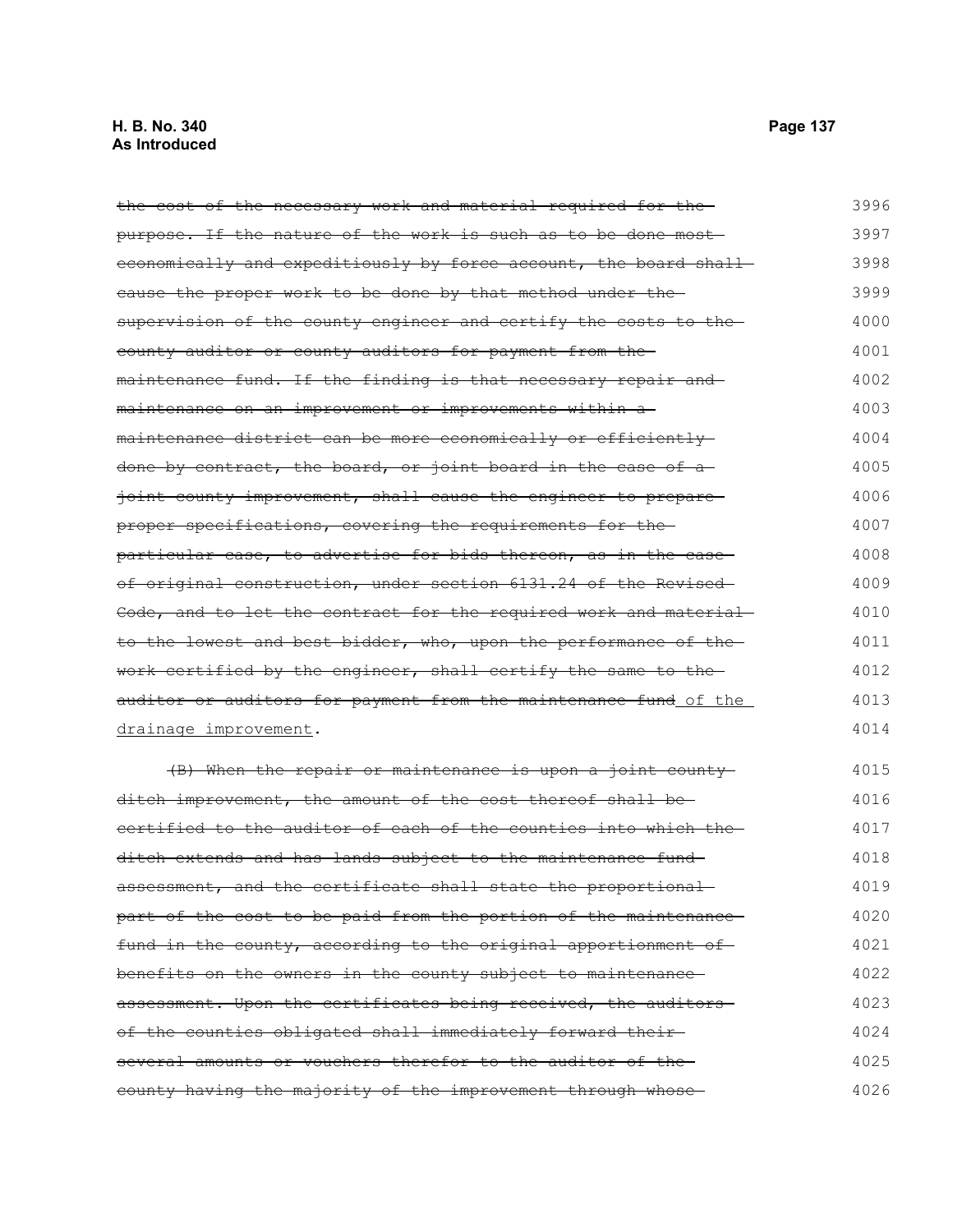# **H. B. No. 340 Page 138 As Introduced**

| office, from the aggregate payments of all the counties-            | 4027 |
|---------------------------------------------------------------------|------|
| interested, the payment for the work and material, whether by-      | 4028 |
| force account or contract, shall be paid. The location of the       | 4029 |
| <u>work required on a joint county improvement, whether in one-</u> | 4030 |
| county or another, or whether extending into two or more            | 4031 |
| counties, shall not affect the obligation of contribution for-      | 4032 |
| any necessary work upon the improvement in any portion of its       | 4033 |
| length wherever located, the improvement for maintenance-           | 4034 |
| purposes being considered a single unit. As far as applicable,      | 4035 |
| the procedures provided by section 6133.08 of the Revised Code-     | 4036 |
| with respect to cooperation of county engineers in field work-      | 4037 |
| shall apply to maintenance of joint county improvements.            | 4038 |
| The repair and maintenance on any improvement may be done-          | 4039 |
| in part by contract and in part by force account, it being the-     | 4040 |
| duty of the board of county commissioners, or the joint board of    | 4041 |
| county commissioners, and the county engineer to use the best-      | 4042 |
| and most economical methods under local conditions for the-         | 4043 |
| various phases of the maintenance program, such as excavating,      | 4044 |
| elearing, cleaning, snagging, physical and chemical control of      | 4045 |
| land and aquatic vegetation, and repair of banks and structures.    | 4046 |
| (C) If the county engineer finds that the drainage                  | 4047 |
| improvement is in need of repair or maintenance, the county         | 4048 |
| engineer shall do all of the following:                             | 4049 |
| (1) Make an estimate of the cost of the necessary work;             | 4050 |
| (2) Determine the most efficient and economical manner to           | 4051 |
| complete the work, including conducting the work in various         | 4052 |
| phases if determined necessary. The county engineer shall take      | 4053 |
| into account local conditions that may pertain to a maintenance     | 4054 |
| program such as excavation, snagging, clearing, cleaning,           | 4055 |
| physical and chemical control of vegetation, and reparation of      | 4056 |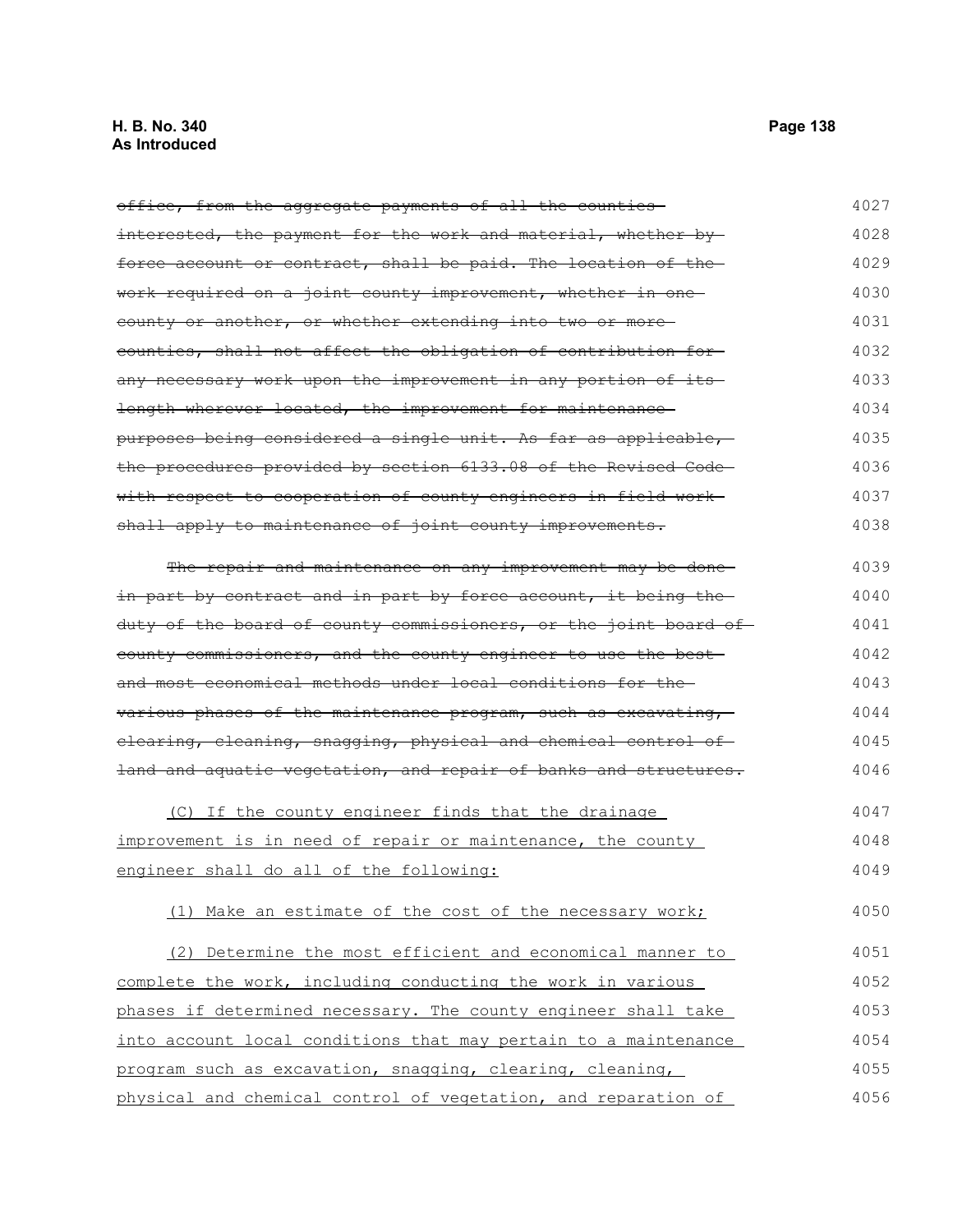| banks and structures. The county engineer may determine whether  | 4057 |
|------------------------------------------------------------------|------|
| the work shall be performed by force account, contract, or a     | 4058 |
| combination of the two. However, if a contract is used for the   | 4059 |
| work, the county engineer shall comply with sections 307.86 to   | 4060 |
| 307.92 of the Revised Code.                                      | 4061 |
| (3) Determine a schedule for completion of the work              | 4062 |
| subject to the availability of funds in the appropriate          | 4063 |
| maintenance fund;                                                | 4064 |
| (4) Certify the actual cost of completion of the work to         | 4065 |
| the county auditor or lead county's county auditor for payment   | 4066 |
| from the appropriate maintenance fund.                           | 4067 |
| (D) The board or joint board and the county engineer may         | 4068 |
| contract with a soil and water conservation district for the     | 4069 |
| repair, upkeep, and permanent maintenance of any drainage        | 4070 |
| improvement for which the county engineer is responsible,        | 4071 |
| whether as the county engineer or as the lead county engineer.   | 4072 |
| Sec. 6137.051. (A) Whenever the owner of any lands               | 4073 |
| assessed for construction of an improvement authorized prior to  | 4074 |
| August 23, 1957, files a written complaint that the improvement  | 4075 |
| is in need of repair, the county engineer or-his the county      | 4076 |
| engineer's designated representative shall make an inspection of | 4077 |
| the condition of the improvement within sixty days of receipt of | 4078 |
| the complaint and shall request the owner to-accompany him be    | 4079 |
| present at the inspection. If                                    | 4080 |
| (B) If the county engineer finds that a need exists, he          | 4081 |
| the county engineer shall make an estimate of the cost of the    | 4082 |
| necessary work and material required for the repair. The         | 4083 |
| (C) The board of county commissioners, if it finds the           | 4084 |
| work to be necessary and feasible, may authorize the county      | 4085 |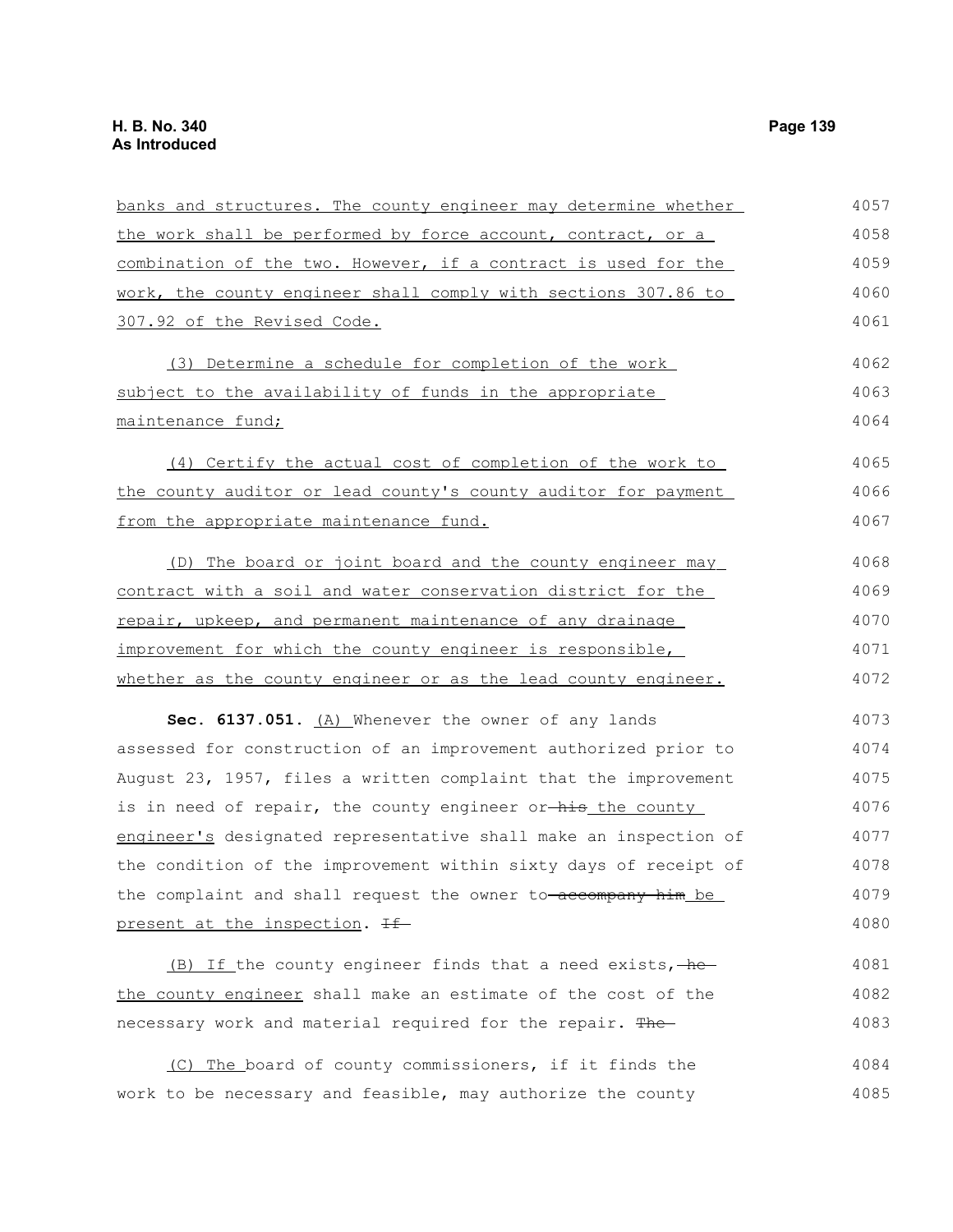| engineer to make the repairs at a cost not to exceed four-           | 4086 |
|----------------------------------------------------------------------|------|
| twenty-four thousand dollars. For                                    | 4087 |
| (D) For the purpose of paying for the necessary work and             | 4088 |
| materials, the board of county commissioners may establish a         | 4089 |
| drainage repair fund for the improvement to be repaired. The         | 4090 |
| county engineer shall prepare and submit a schedule of               | 4091 |
| assessments upon the benefiting lands to the board of county         | 4092 |
| commissioners in the amount of the actual costs of the repair.       | 4093 |
| The board of county commissioners may revise the estimated           | 4094 |
| assessments as they consider equitable and shall certify the         | 4095 |
| assessments to the county auditor for collection. Not-               | 4096 |
| (E) Not more than four ten semiannual installments, as               | 4097 |
| taxes are paid, shall be given to owners to pay for the repair       | 4098 |
| assessments, and if any such assessment is twenty-five dollars       | 4099 |
| or less, or whenever the unpaid balance of any such assessment       | 4100 |
| is twenty-five dollars or less, the same shall be paid in full,      | 4101 |
| and not in installments, at the time the first installment would     | 4102 |
| otherwise become due. <del>If the drainage repair fund for the</del> | 4103 |
| improvement to be so repaired is inadequate for the repair, the-     | 4104 |
| board of county commissioners may make payment for the repair-       | 4105 |
| from the county general fund, which sum so paid from the general     | 4106 |
| fund shall be a charge against the appropriate drainage              | 4107 |
| maintenance fund to be repaid to the general fund as soon as         | 4108 |

adequate funds are available in the drainage maintenance fund. 4109

Sec. 6137.06. The (A) With regard to a single county improvement, the county engineer shall have has general charge and supervision of the repair and maintenance of all county and joint county ditches, drains, watercourses, and other-drainage improvements within his county constructed under sections 6131.01 to 6131.64, 6133.01 to 6133.15, 6135.01 to 6135.27, and 4110 4111 4112 4113 4114 4115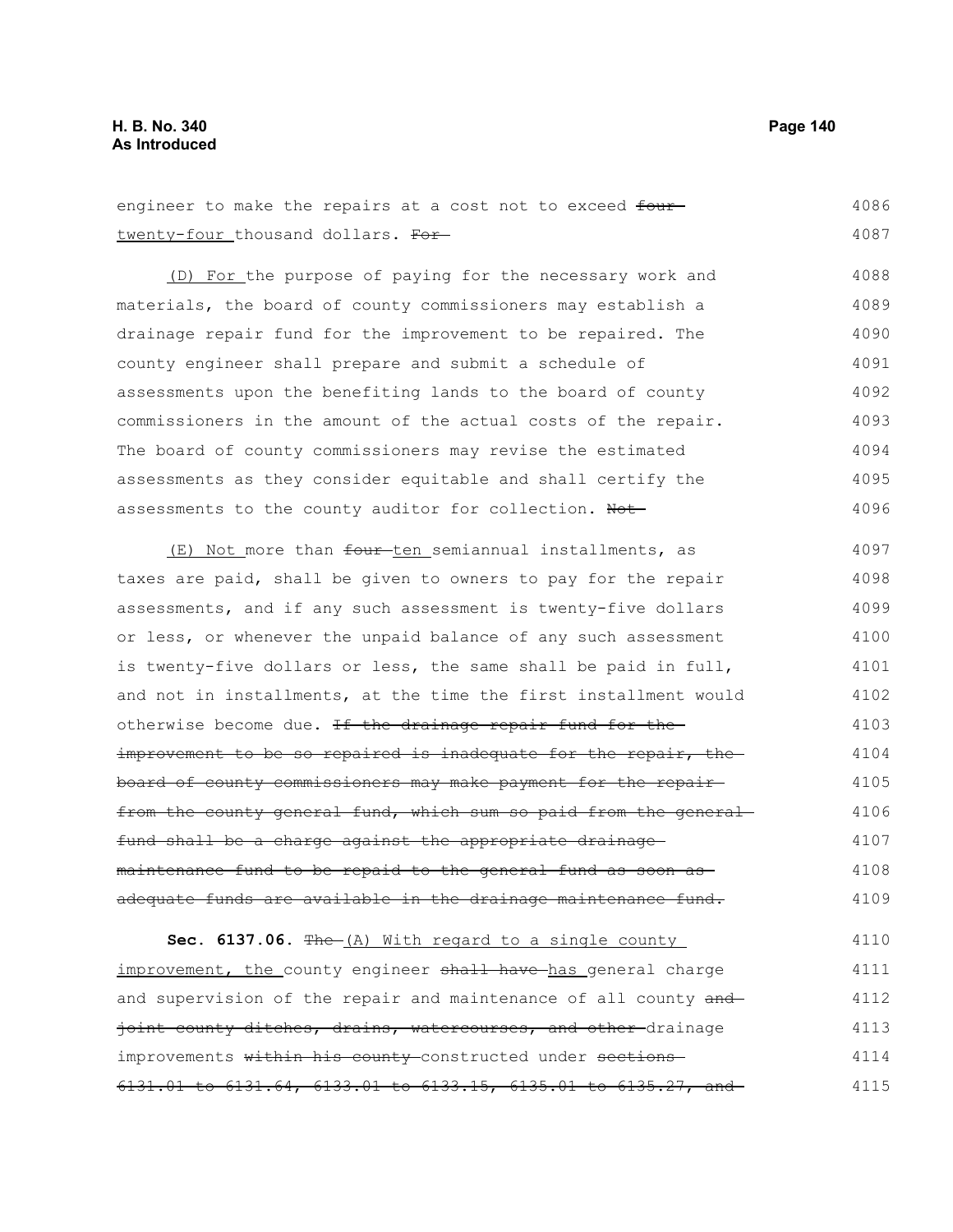6137.051 Chapters 940., 6131., 6133., and 6135. of the Revised Code. The county engineer shall make an inspection of the drainage improvements and, on or before the first day of June in each year, shall report to the board of county commissioners the condition of the drainage improvements and his estimate of the probable amount of funds required to repair and maintain them. The estimates shall relate to the year beginning on the firstday of July next ensuing and shall be for the information of the board of county commissioners in making their annual drainage maintenance levies. The engineer shall approve all estimates that are paidfrom the county drainage maintenance fund for the repair and maintenance of drainage improvements. With regard to a joint county improvement, the lead county engineer has general charge and supervision of the repair and maintenance of all joint county drainage improvements constructed under Chapters 940., 6131., 6133., and 6135. of the Revised Code. (B) The duties of the county engineer with respect to maintenance of any drainage improvement begin upon the substantial completion of the improvement. In preparing plans and specifications for repair and maintenance of a drainage improvement, the county engineer shall provide for necessary clearing of tree and brush growth, removal of silt bars, spreading and leveling of spoil banks, and the preservation of a sod or seeded strip as provided in the case of new construction under section 6131.14 of the Revised Code. (C) Any number of persons person owning land along a ditch, drain, watercourse, or other drainage improvement may 4116 4117 4118 4119 4120 4121 4122 4123 4124 4125 4126 4127 4128 4129 4130 4131 4132 4133 4134 4135 4136 4137 4138 4139 4140 4141 4142 4143

form an advisory committee for the purpose of notifying the county engineer of any repair and maintenance work that needs to 4144 4145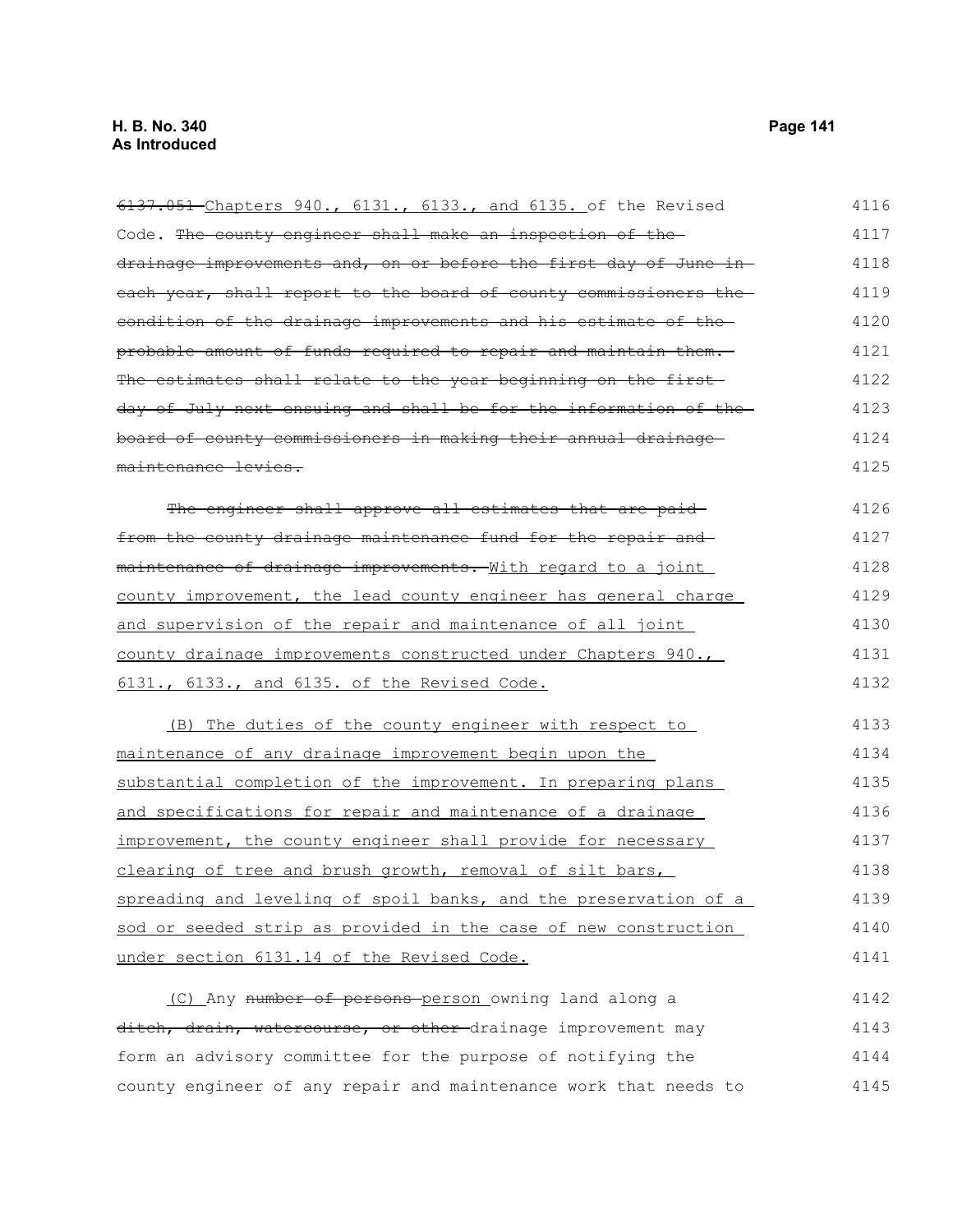## **H. B. No. 340 Page 142 As Introduced**

be performed on the improvement. A committee formed for this purpose shall submit their-recommendations to the county engineer not later than the first day of May of any year in which its members desire to notify-him the county engineer of needed work. In determining the condition of the improvement in accordance with this section, the county engineer shall consider the committee's recommendations. 4146 4147 4148 4149 4150 4151 4152

The county auditor, before he issues his (D) Before issuing a warrant for any moneys expended by the county for repair or maintenance of any drainage improvement, the county auditor shall require of the county engineer the assignment of the expense to the improvement or the drainage maintenance district in connection with which the expense was incurred. The county auditor shall keep such records as are necessary to show clearly at the close of each year the amount of money expended from the drainage maintenance funds on each drainage improvement or each drainage maintenance district. 4153 4154 4155 4156 4157 4158 4159 4160 4161 4162

(E) The county auditor shall may establish and maintain a rotary fund for the purchase of equipment, materials, and labor related to the general maintenance of watercourses drainage improvements under-Chapter 6137. of the Revised Code this chapter. This The county auditor shall establish and maintain the fund shall be established and maintained by a proportionate withdrawal from the funds of each drainage improvement or each drainage maintenance district. 4163 4164 4165 4166 4167 4168 4169 4170

(F) The county engineer shall establish a rental rate for equipment purchased with this the rotary fund. This rate shall be used in charging the equipment, along with material and labor, to the drainage improvement upon which it is used in order to reimburse the rotary fund. 4171 4172 4173 4174 4175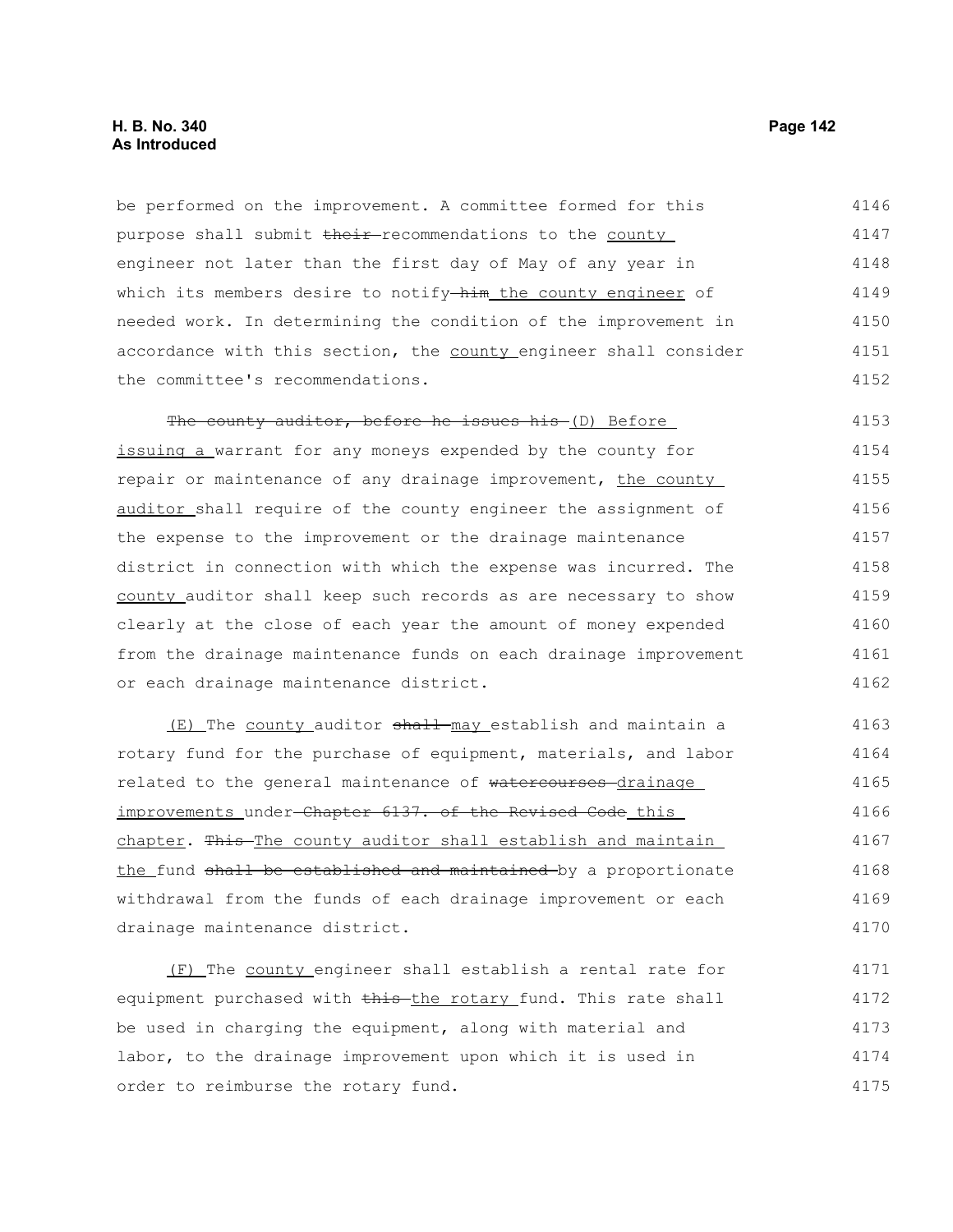#### **H. B. No. 340 Page 143 As Introduced**

maintenance of any drainage improvement shall begin upon the substantial completion of the improvement. In preparing plans and specifications for repair and maintenance of open ditches and in carrying out the plans either by contract or force account, the county engineer shall provide for necessary clearing of tree and brush growth, removal of siltbars, spreading and leveling of spoil banks, and the preservation of a sod or seeded strip as provided in the case of new construction under section 6131.14 of the Revised Code, in addition to the various phases of maintenance set forth in section 6137.05 of the Revised Code. Sections 6131.01 to 6131.64 of the Revised Code apply to the maintenance fund with respect to receiving bids, statementsrequired in bids, letting contracts, competitive bidding, time allowed under contract, supervision of contractor's work, certification for payment, and other related matters. **Sec. 6137.07.** (A) As used in this section, "drainage equipment" means machinery, tools, conveyances, or other equipment for the repair and maintenance of drainage improvements a board of county commissioners considers necessary. (B) The board of county commissioners may purchase suchmachinery, tools, conveyances, or other-do both of the following: (1) Purchase drainage equipment for the repair and maintenance of drainage improvements under its jurisdiction as it considers necessary; 4177 4178 4179 4180 4181 4182 4183 4184 4185 4186 4187 4188 4189 4190 4191 4192 4193 4194 4195 4196 4197 4198 4199 4200 4201 4202 4203

(2) Provide a suitable place to house and store the

The duties of the county engineer with respect to-

4176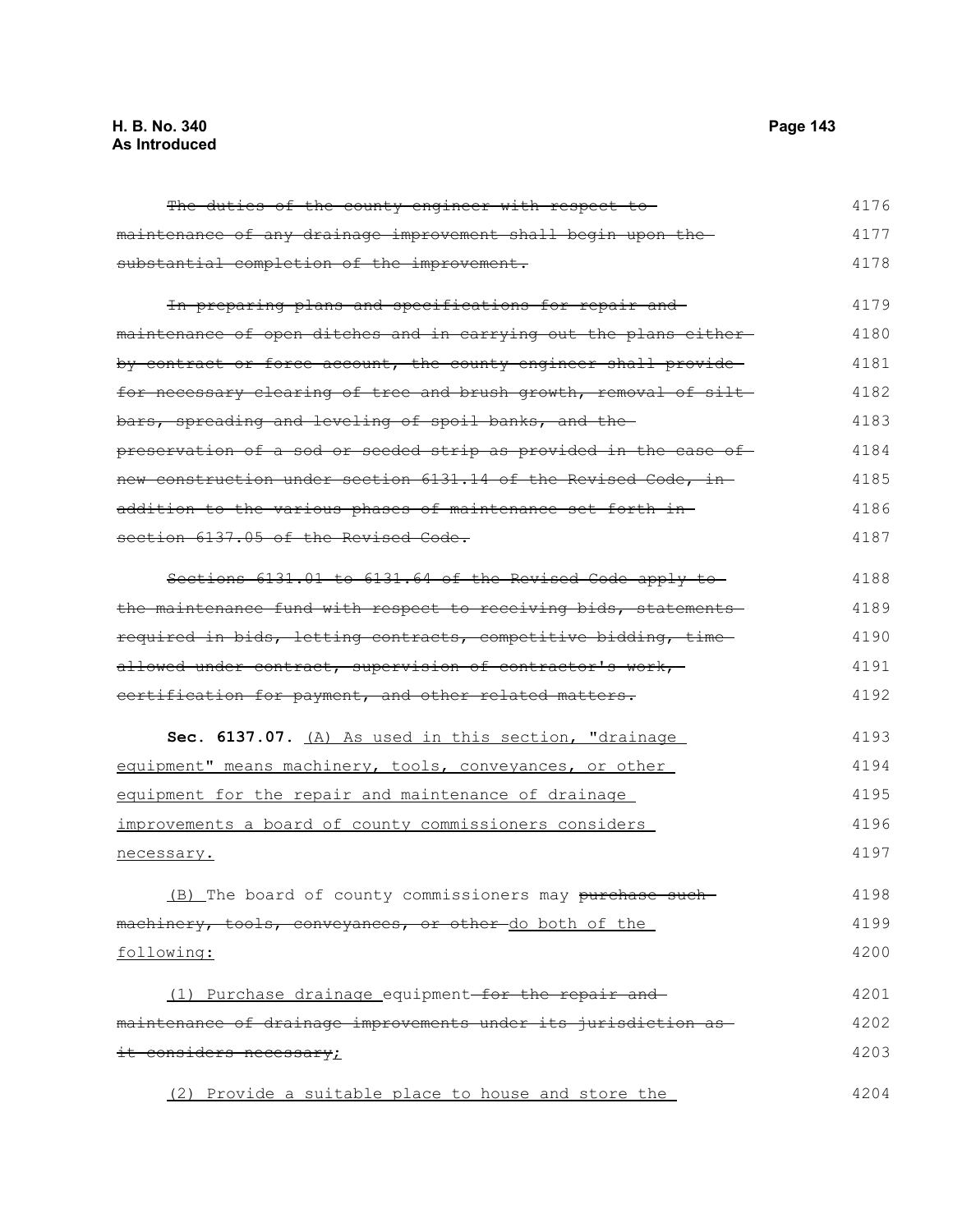# drainage equipment.

| All such machinery, tools, conveyances, or The county         | 4206 |
|---------------------------------------------------------------|------|
| engineer shall be responsible for the care and custody of the | 4207 |
| drainage equipment shall be under the care and custody of the | 4208 |
| county engineer and shall be plainly and conspicuously marked | 4209 |
| mark it as the property of the county. The                    | 4210 |

(C) The county engineer shall annually, on the  $f$ irst day second Monday of June January, make an inventory of all such items the drainage equipment, indicating each article and stating the its estimated value thereof, and deliver the inventory to the board, which of county commissioners. The board shall-cause it to be placed keep the inventory on file. At thesame time he shall The county engineer may file with the board his written recommendations as to what machinery, tools, conveyances, and with the board for drainage equipment that should be purchased for use in the county drainage maintenance program during the ensuing year and the its estimated cost thereof. 4211 4212 4213 4214 4215 4216 4217 4218 4219 4220 4221 4222

The board shall provide a suitable place for housing andstoring machinery, tools, conveyances, and equipment owned by the county. (D) All expenditures authorized by this section shall be paid out of the drainage maintenance fund or funds. If the drainage maintenance fund at any time is inadequate for such purchase or other expenditure, the board of county commissioners is authorized to make the payment from the county general fund, which sum so paid from the general fund shall be a charge against the drainage maintenance fund or funds to be repaid to the general fund as soon as adequate funds are available in the drainage maintenance fund or funds. 4223 4224 4225 4226 4227 4228 4229 4230 4231 4232 4233

**Sec. 6137.08.** Any (A) An owner may make application for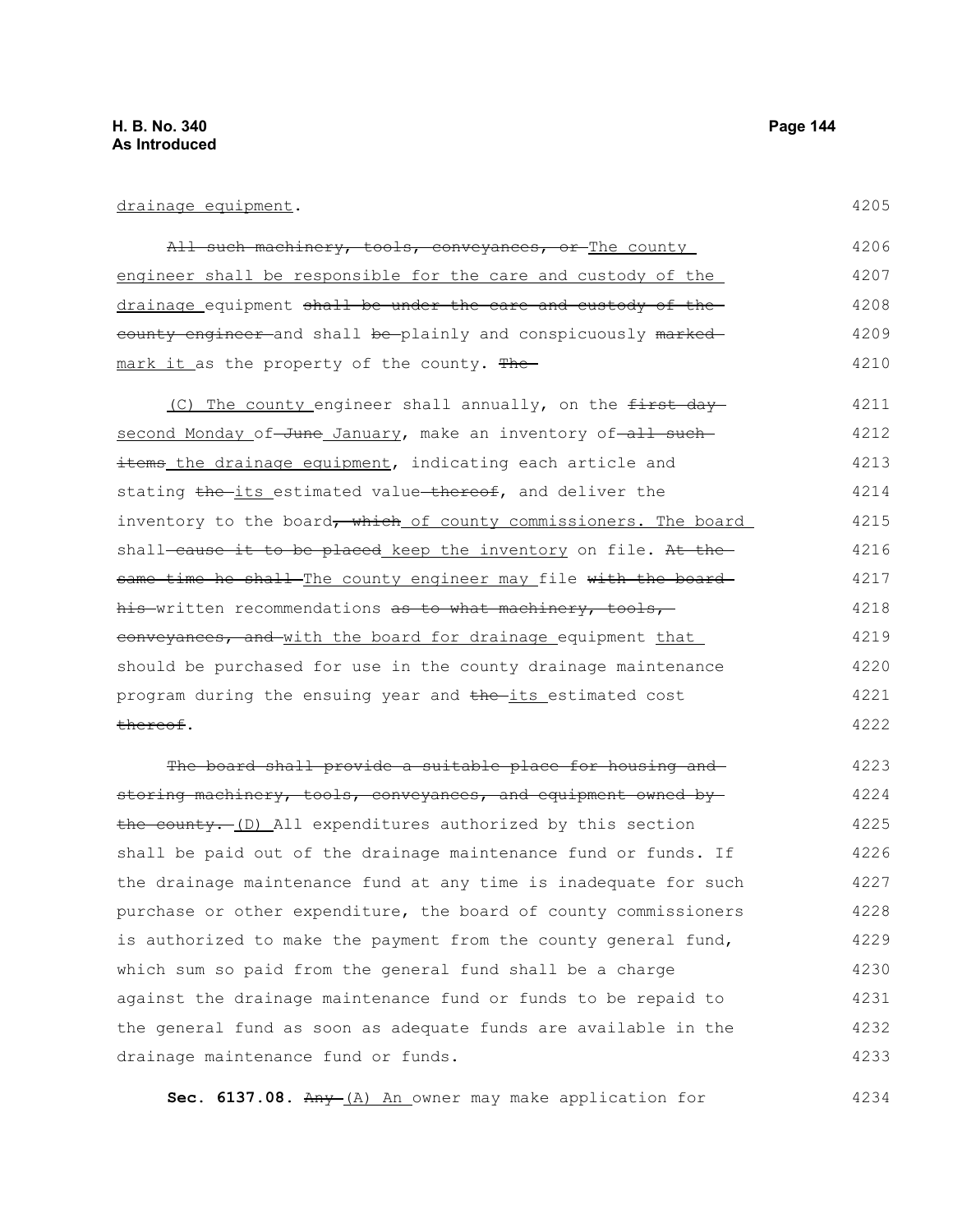reduction in-his the owner's maintenance assessment due to work he the owner proposes on any portion of a public ditch, watercourse, or other improvement. The application shall be filed with the county engineer on or before the first day of May in any year and shall state the nature of the work to be done, such as clearing brush, removing silt or debris, repair of structure, or other work necessary to preserve the improvement.  $The-$ 4235 4236 4237 4238 4239 4240 4241 4242

(B) The county engineer, in making inspections of the drainage improvements, shall note the extent to which any owner that has applied for a reduction of the maintenance assessment under division (A) of this section has carried out such repair and maintenance work. In-4243 4244 4245 4246 4247

(C) In making the annual report and estimate to the board of county commissioners, the county engineer shall include a schedule containing the name of each owner who has applied for reduction of maintenance assessment due to performance of repairand maintenance work under division (A) of this section and the percentage reduction, if any, that the county engineer recommends be granted to each owner. The-4248 4249 4250 4251 4252 4253 4254

(D) The board of county commissioners shall either confirm or reject the allowances recommended by the county engineer. The allowance confirmed as to each land-owner shall be certified to the county auditor, who shall reduce the next annual maintenance assessment of the owner by the percentage so certified. 4255 4256 4257 4258 4259

**Sec. 6137.09.** (A) The board of county commissioners may grant to any owner a reduction of not more than fifty per cent of his the owner's annual maintenance assessment provided that the owner shall have filed with the county engineer a certificate of the board of supervisors of the soil conservation 4260 4261 4262 4263 4264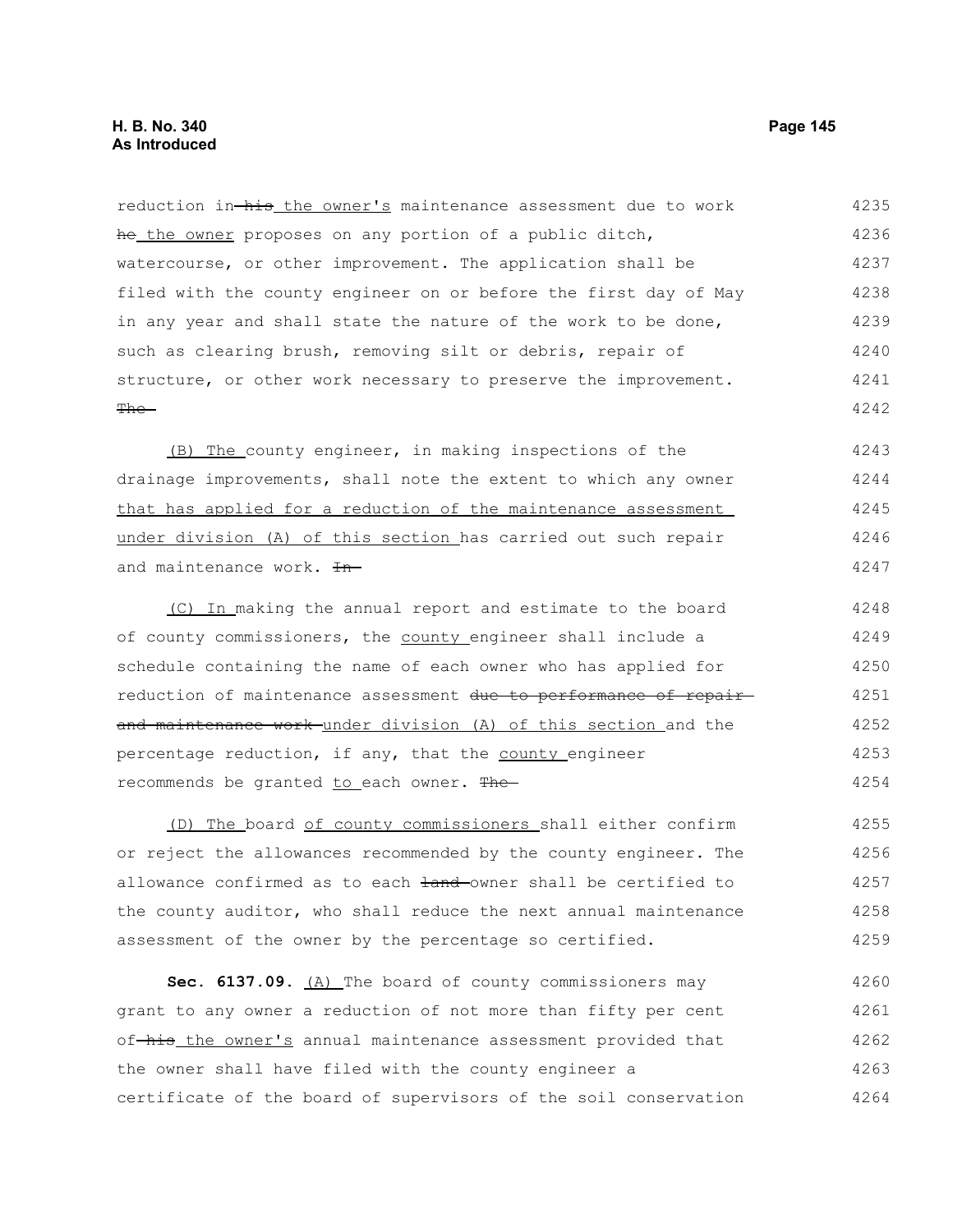district of the county in which the land is located, certifying that he the owner is following practices in the cultivation or management of agricultural land that will reduce the runoff of surface water and the erosion of sediment and silt into drainage channels. The certificate shall be signed by the president and the secretary-treasurer of the soil and water conservation district board of supervisors and it shall remain in effect until canceled by the board of county commissioners. The 4265 4266 4267 4268 4269 4270 4271 4272

(B) The county engineer shall have the right to may inspect the premises of any owner claiming assessment reduction due to soil and water conservation and to ask the soil conservation district for review of any certificate on file. 4273 4274 4275 4276

(C) At the time-he the county engineer makes-his the annual report and estimate of maintenance costs, the county engineer shall transmit to the board of county commissioners all soil and water conservation certificates that have been were filed with him the county engineer. The 4277 4278 4279 4280 4281

(D) The clerk of the board of county commissioners, on or before the first day of July August in each year, shall file with the county auditor a list of owners who have been certified by the soil conservation district for a fifty per cent granted a reduction in maintenance assessment for the current year under this section. 4282 4283 4284 4285 4286 4287

**Sec. 6137.10.** If the cleaning out or repair of a ditch, drain, or watercourse, repair or replacement of tile, or repair of any abutment, catch basin, retaining wall or other improvement is made necessary in whole or in part by the negligent acts or omissions of  $\frac{any-an}{}$  owner, the board of county commissioners after-shall conduct a hearing subsequent to thirtydays notice regarding the acts or omissions. The board shall 4288 4289 4290 4291 4292 4293 4294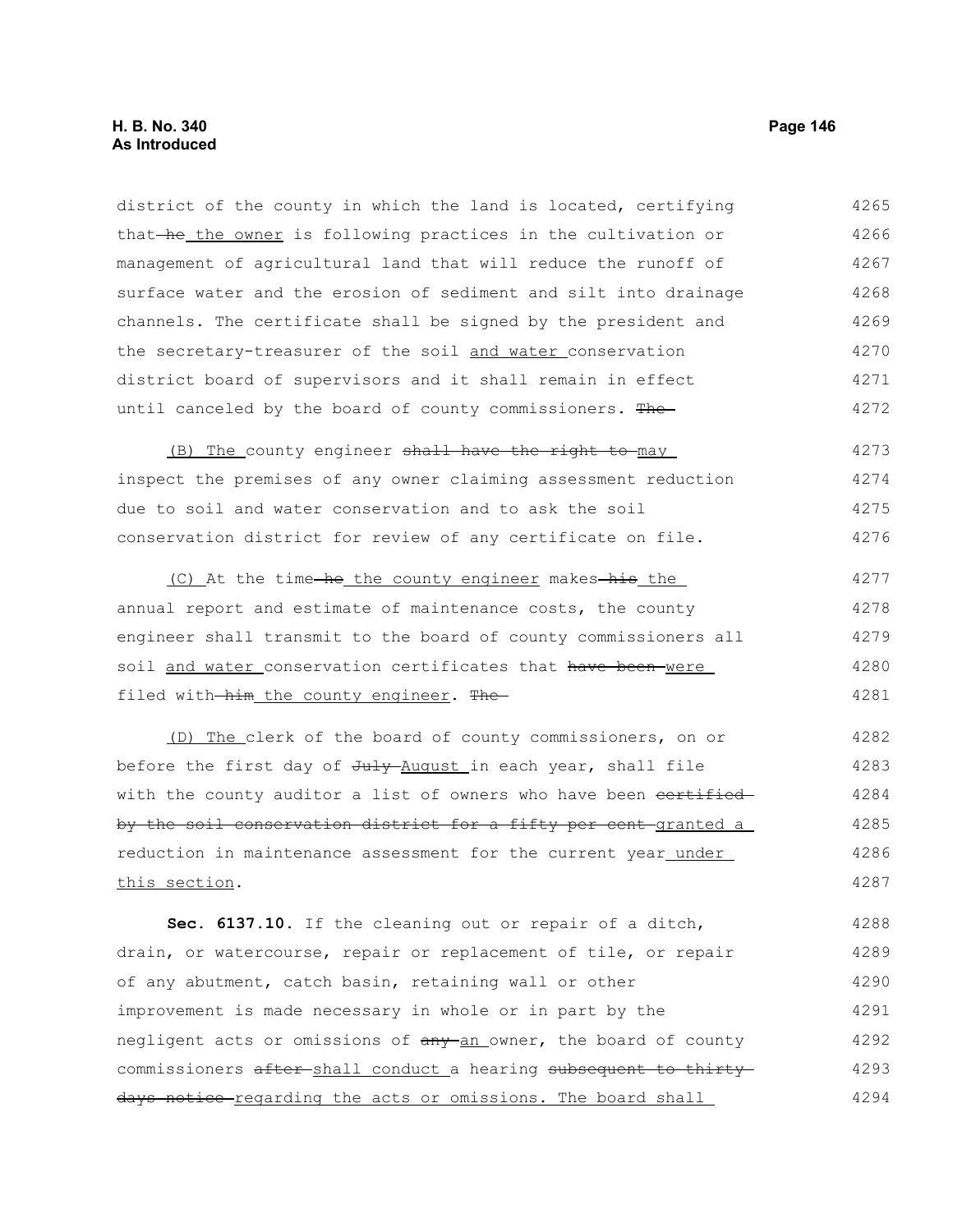give notice of the hearing thirty days prior to the hearing pursuant to the provisions of section 6131.07 of the Revised Code. After the hearing, the board may add to the maintenance assessment of such-the negligent owner an additional repair assessment in an amount sufficient to rectify the damage. Such- The added assessment shall be made on recommendation of the county engineer and certified to the county auditor at the same time the annual maintenance assessment is certified by the board. Sec. 6137.11. (A) The original schedule of benefit assessments upon owners for the construction of any improvement shall be maintained by the county auditor as the permanent assessment base for maintenance<del>-assessments</del>. The county auditor shall levy the maintenance assessments shall be levied by theeounty auditor in such percentage of the permanent assessment base as is authorized by the board of county commissioners. The board of county commissioners, before (B) Before certifying the percentage of the permanent assessment base to be levied in any one year for the drainage maintenance fund, the board of county commissioners shall consider any recommendation by the county engineer and any application by  $\frac{any - an}{owner}$  for increase or reduction of the permanent assessment base as it applies to any an owner. Any such increase or reduction of the permanent assessment base with respect to any owner shall be made for the purpose of correcting any inequity that has arisen due to increase or 4295 4296 4297 4298 4299 4300 4301 4302 4303 4304 4305 4306 4307 4308 4309 4310 4311 4312 4313 4314 4315 4316 4317 4318 4319 4320

decrease in the proportionate share of benefits accruing to the owner as the result of the construction and maintenance of the improvement. 4321 4322 4323

(C)(1) After six annual maintenance fund assessments have 4324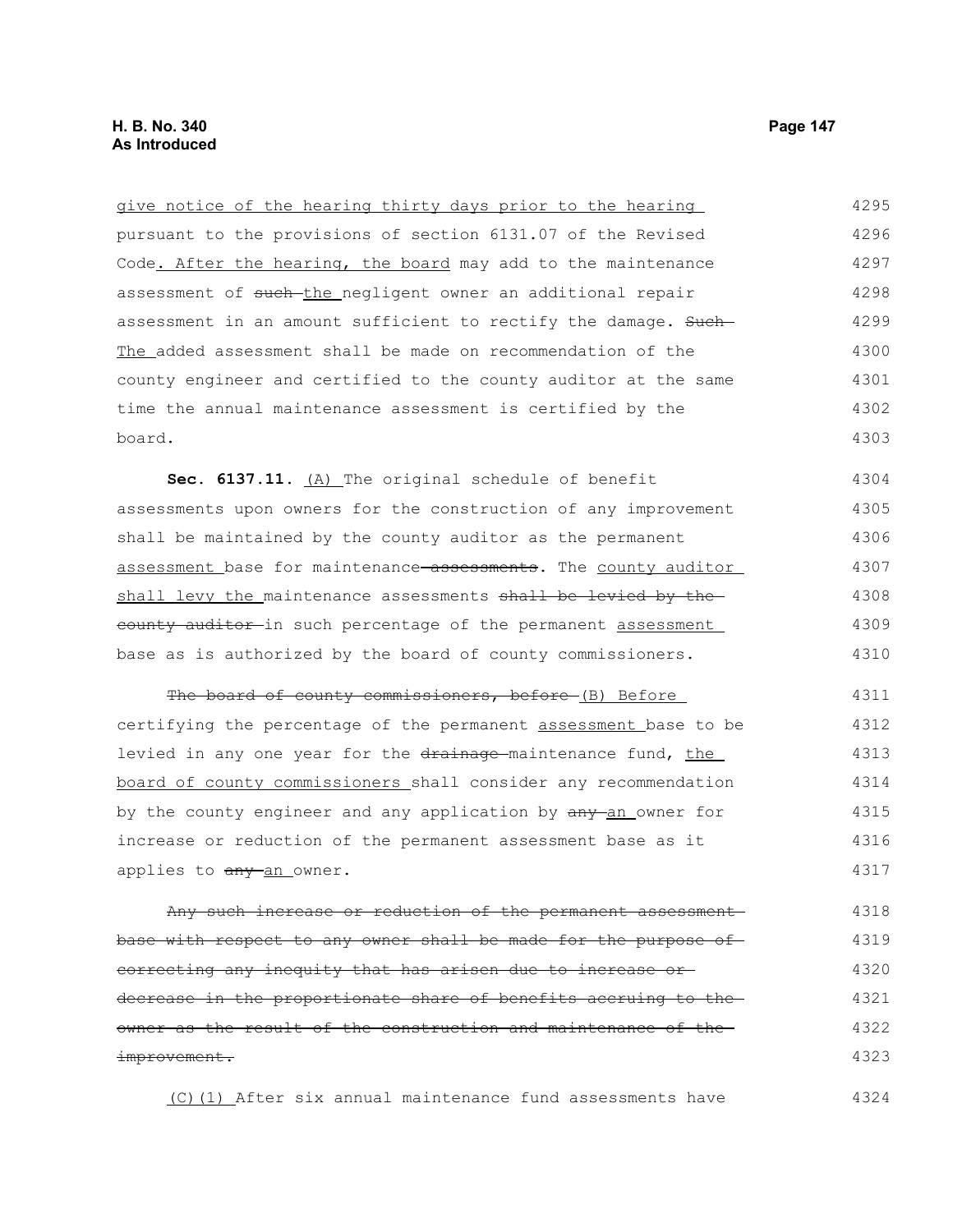been made upon the owners benefiting from an improvement, the board of county commissioners shall review the permanent assessment base for maintenance fund assessment and may increase or decrease the respective benefit apportionments in accordance with changes in benefits that have occurred during the intervening six years. As soon as (2) Any increase or reduction of the permanent assessment base with respect to an owner shall be made for the purpose of correcting an inequity that has arisen due to increase or decrease in the proportionate share of benefits accruing to the owner as the result of the construction and maintenance of the improvement. (3) If the board of county commissioners has changed proposes changes to the permanent assessment base of maintenance assessments of any an owner, the elerk board shall conduct a hearing on those changes. The board shall conduct the hearing not less than twenty nor more than thirty days from the date the proposed changes are to be adopted. (4) The clerk of the board shall send to each owner in the area benefited by the improvement a notice by certified mail, return receipt requested, or by first-class mail in a five-day return envelope. For each improvement, all individual noticesshall be sent by the same type of mail. Whichever method the board chooses, with the words "Legal Notice" shall be-printed in plain view on the face of the envelope. The notice shall state clerk shall include in the notice a statement of the amount of the present permanent assessment base for maintenanceassessment, the proposed new permanent assessment base amount with respect to each owner so changed, and the date of a hearing on the change. The hearing shall be set by the board for a date-4325 4326 4327 4328 4329 4330 4331 4332 4333 4334 4335 4336 4337 4338 4339 4340 4341 4342 4343 4344 4345 4346 4347 4348 4349 4350 4351 4352 4353 4354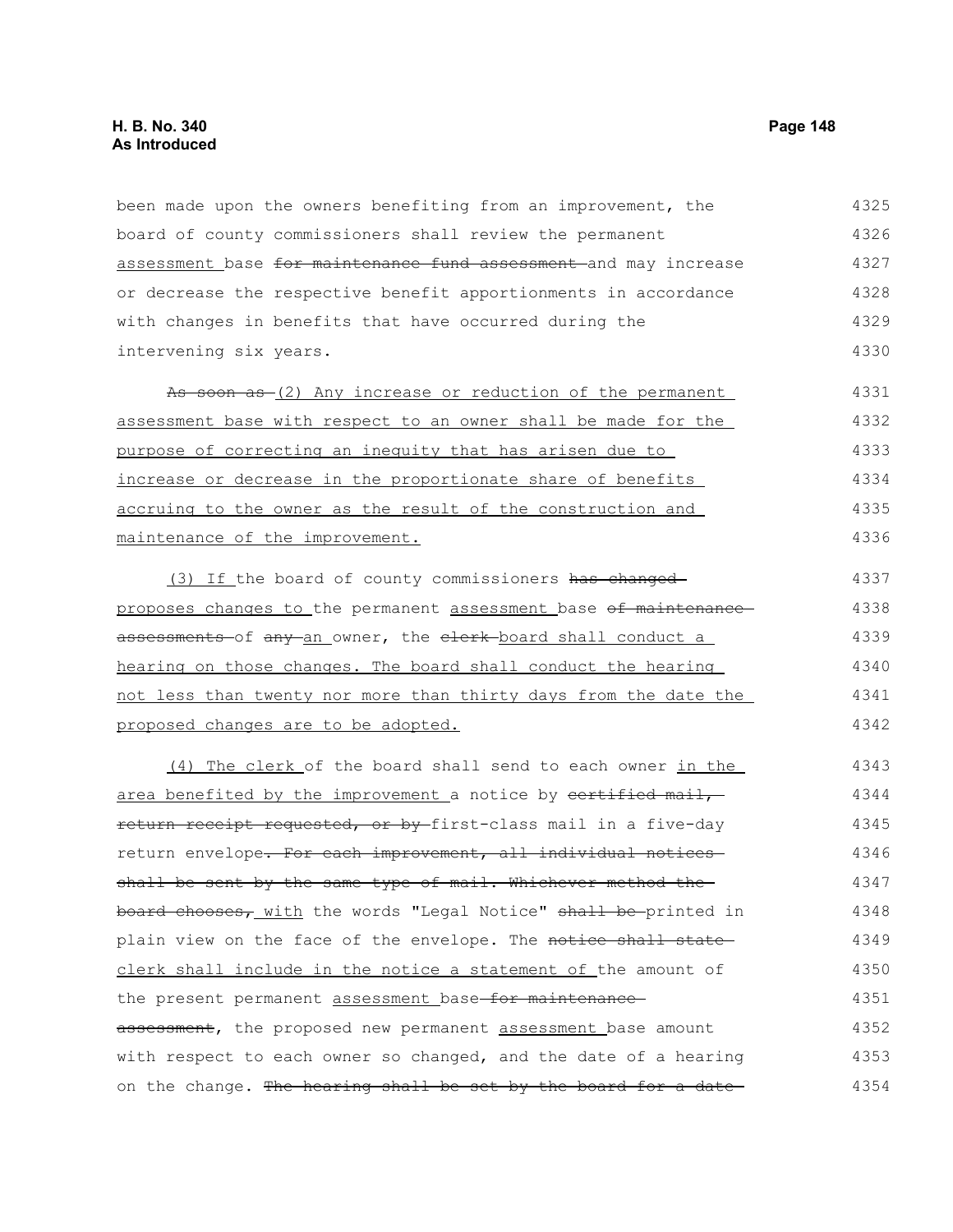| not less than twenty nor more than thirty days from the date of-  | 4355 |
|-------------------------------------------------------------------|------|
| adoption of the changes.                                          | 4356 |
| (D) At the expiration of six years from the date of the           | 4357 |
| first review of the permanent assessment base of maintenance      | 4358 |
| assessments, and at six-year intervals thereafter, the board of   | 4359 |
| county commissioners shall may again review the permanent         | 4360 |
| assessment base and shall set a hearing on any proposed changes   | 4361 |
| by in accordance with the procedure provided procedures           | 4362 |
| established in division (C) of this section for the first such    | 4363 |
| review.                                                           | 4364 |
| (E) The board of county commissioners at any time may add         | 4365 |
| to the schedule of benefited owners any other owner who, in the   | 4366 |
| judgment of the board, is benefited by the operation and          | 4367 |
| maintenance of the improvement as the result of new conditions    | 4368 |
| that have arisen since the improvement was constructed. The       | 4369 |
| additional-clerk of the board shall provide such an owner shall-  | 4370 |
| be given notice in writing of his the owner's permanent           | 4371 |
| maintenance fund assessment base and the date of a hearing by     | 4372 |
| the same procedure as provided by in accordance with the          | 4373 |
| procedures established in division (C) of this section for any    | 4374 |
| owner whose permanent assessment base has been changed by the     | 4375 |
| board. Notice to the additional such an owner shall be sent by    | 4376 |
| the same type of mail as the board uses for owners whose          | 4377 |
| permanent assessment base has been changed.                       | 4378 |
| $f^*$ The $(F)$ A hearing on the changes in, or additions to, the | 4379 |
| permanent assessment base for maintenance assessment may be       | 4380 |
| adjourned from time to time by the board of county commissioners  | 4381 |
| and, upon conclusion of the hearing, the revised permanent        | 4382 |
| assessment base shall be certified to the county auditor and      | 4383 |
| shall become the permanent assessment base for maintenance        | 4384 |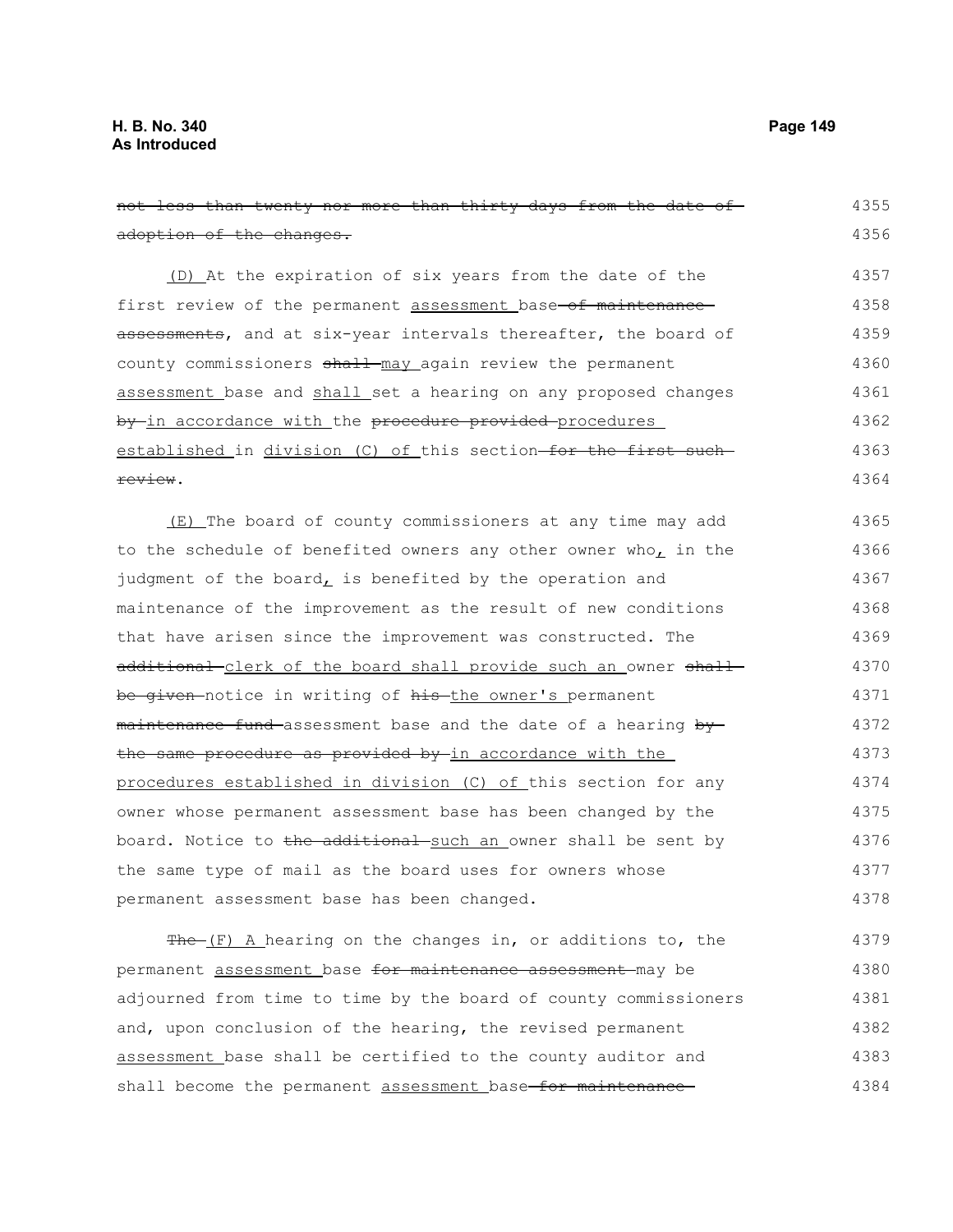assessments, except as changed from time to time with respect to individual owners. (G) If the board of county commissioners finds that any owner was not assessed for the construction of an improvement, but now is receiving substantial benefit therefrom, or was assessed for construction, but now is receiving substantially greater benefits therefrom, the board may , after providing a thirty days-day notice pursuant to section 6131.07 of the Revised Code, may hold a hearing and determine an equitable amount as an equalization assessment to be paid by the owner. The equalization assessment shall be divided into the same number of payments as the assessments for the construction of the improvement, and the payment shall be added to the next succeeding maintenance assessments of the owner until the entire amount of the equalization assessment has been paid. (H) Any owner affected by an increase in the permanent assessment base as it applies to  $\frac{1}{n}$  the owner, or who has been added to the schedule of benefited owners, or who has been determined to be subject to an equalization assessment, all as provided in this section, may appeal to the court of common pleas from a final order made by the board of county commissioners, in the manner provided by sections 6131.25 to 6131.36 of the Revised Code, the question of whether any such assessment is levied according to benefits. (I) In the case of drainage maintenance districts for which the board of county commissioners has authorized a single 4385 4386 4387 4388 4389 4390 4391 4392 4393 4394 4395 4396 4397 4398 4399 4400 4401 4402 4403 4404 4405 4406 4407 4408 4409 4410

drainage maintenance fund, a review of the permanent assessment base of maintenance assessments shall be made not later than six years after the creation of the drainage maintenance district, and at six-year intervals thereafter, by the same procedure as 4411 4412 4413 4414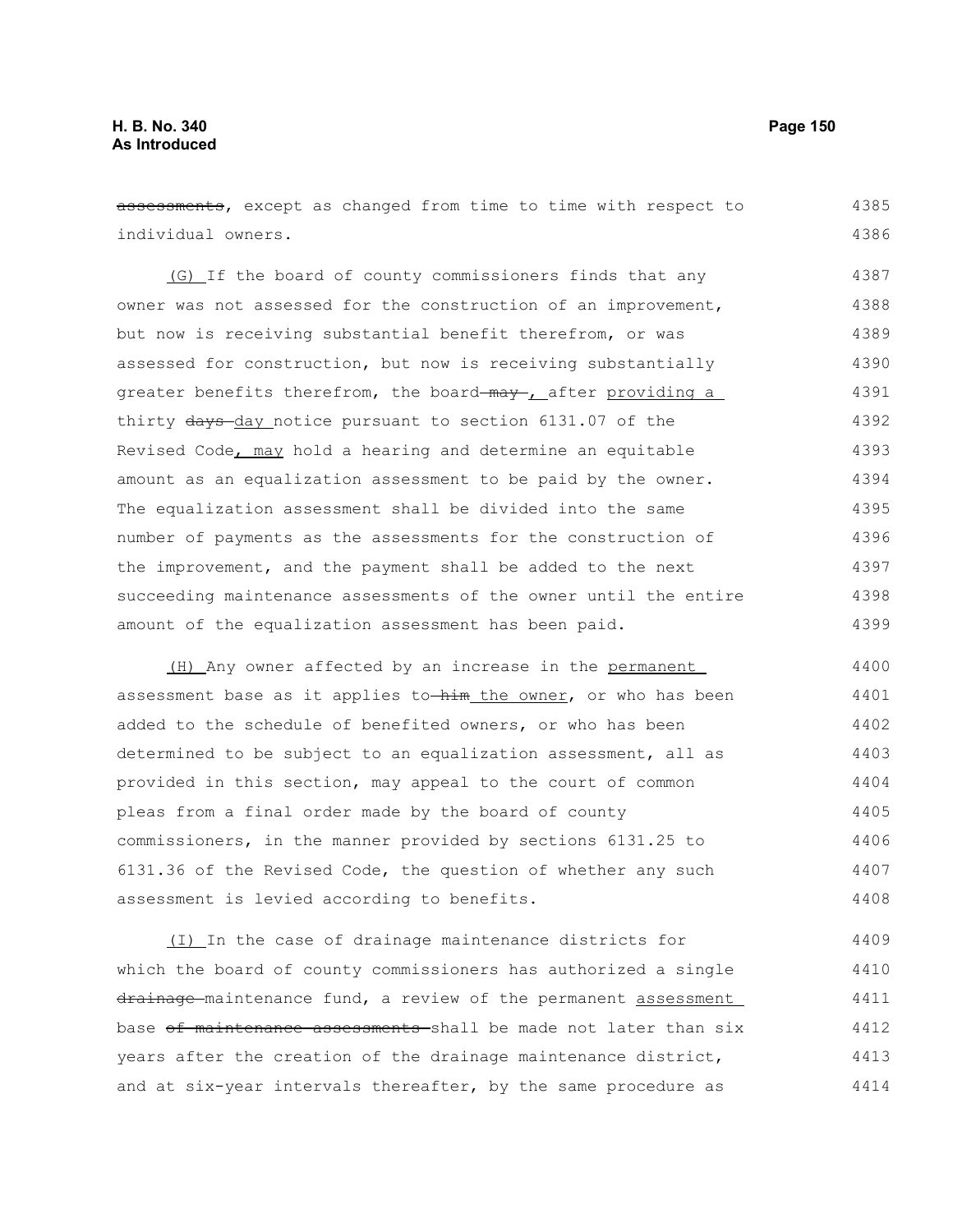provided by this section for review of the permanent assessment base with respect to a single improvement, and it shall not be necessary to review the entire maintenance permanent assessment base for any improvement included in the maintenance district until the board reviews the maintenance permanent assessment base for the entire district. 4415 4416 4417 4418 4419 4420

Sec. 6137.111. (A) In lieu of the permanent assessment base and procedure specified in section 6137.11 of the Revised Code, the board of county commissioners may by resolution levy upon the benefited property assessments apportioned according to tax value. The assessments shall be in the amount determined by the board to be necessary to obtain funds for the ditchmaintenance fund. 4421 4422 4423 4424 4425 4426 4427

(B) Prior to the adoption of the a resolution levying the assessments, the board shall give at least ten days' notice in one newspaper of general circulation in the county, which shall state the time and place when and where the resolution shall be taken up for consideration. At that time and place or at any adjournment thereof, of which no further published notice need be given, the board shall hear all persons whose properties are proposed to be assessed, shall correct any errors and make any revisions that appear to be necessary or just, and may then pass a resolution levying upon the properties determined to be benefited such assessments as so corrected and revised. 4428 4429 4430 4431 4432 4433 4434 4435 4436 4437 4438

(C) Any owner of property to be so assessed may appeal to the court of common pleas from the resolution made by the board of county commissioners, in the manner provided by sections 6131.25 to 6131.36 of the Revised Code, the question of whether any such assessment is levied according to benefits. 4439 4440 4441 4442 4443

(D) The assessments levied by the board's resolution shall 4444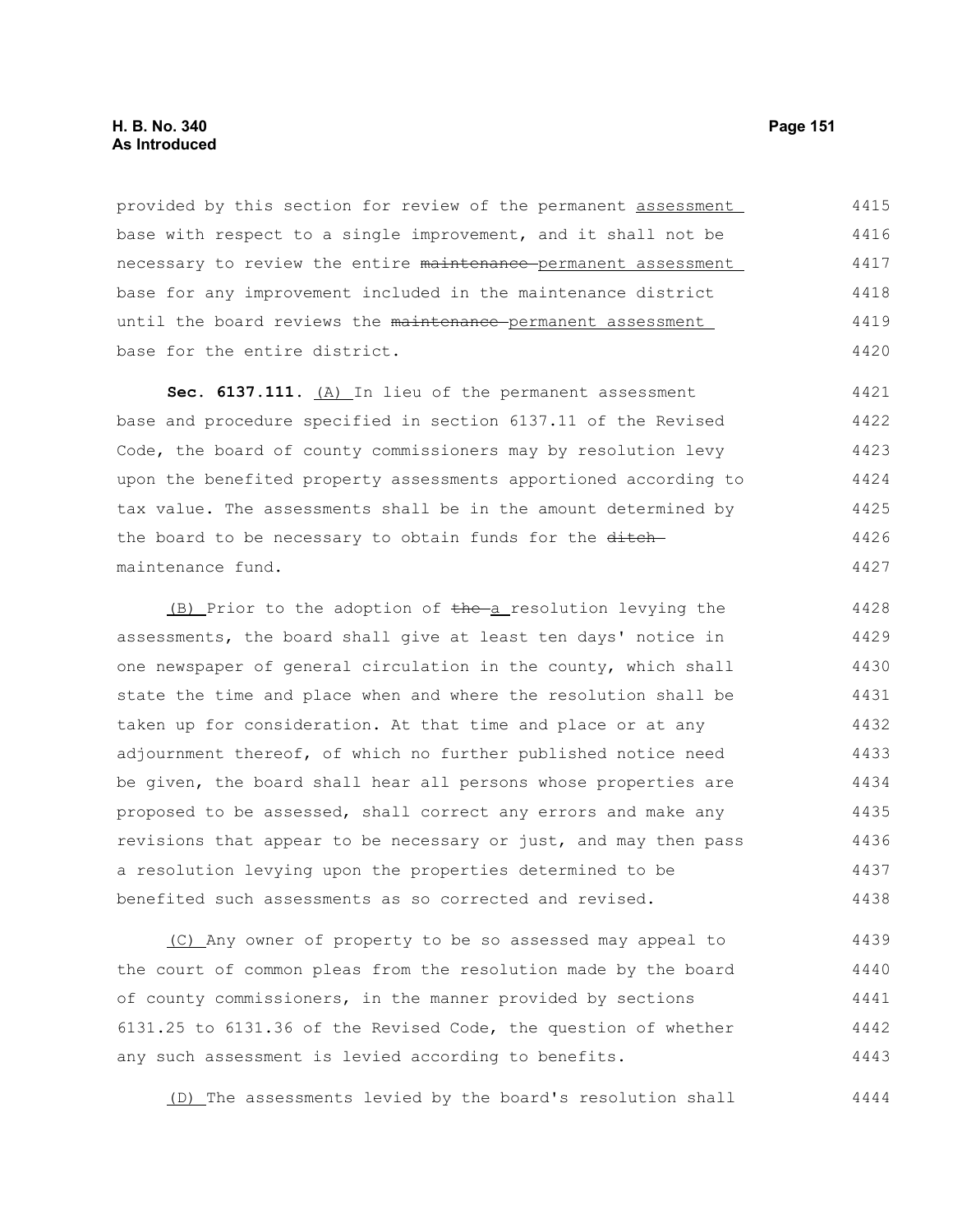## **H. B. No. 340 Page 152 As Introduced**

be certified to the county auditor for collection as other taxes in the year or years in which they are payable. Any increase or reduction of the assessments levied under this section shall be made at the regular six-year reappraisal of all property in the county under section 5713.01 of the Revised Code or through adjustments made for property divisions, improvements, and changes. 4445 4446 4447 4448 4449 4450 4451

**Sec. 6137.112.** (A) At the time that the board of county commissioners reviews the permanent assessment base of an improvement for maintenance fund assessments after six annual maintenance fund assessments have been made as provided in section 6137.11 of the Revised Code, the board may request the county engineer to estimate the construction cost of the improvement if that improvement were to be constructed at the time of the permanent assessment base review. Not less than thirty days prior to a hearing at which the board will consider the estimate as the construction cost of the improvement, the clerk of the board shall send to each owner that would be affected a notice by certified mail, return receipt requested, or by first class mail in a five-day return envelope. For each improvement, all individual notices shall be sent by the same type of mail. Whichever method the board chooses, the words "legal notice" shall be printed in plain view on the face of the envelope. The notice shall state the amount of the present permanent assessment base for maintenance assessment, the proposed new permanent assessment base amount with respect to the owner, and the date of the hearing on the proposed change. 4452 4453 4454 4455 4456 4457 4458 4459 4460 4461 4462 4463 4464 4465 4466 4467 4468 4469 4470 4471

(B) The board of county commissioners, by adoption of a resolution at the hearing required under division (A) of this section, may approve the estimate as the construction cost of the improvement permanent assessment base, as determined by the 4472 4473 4474 4475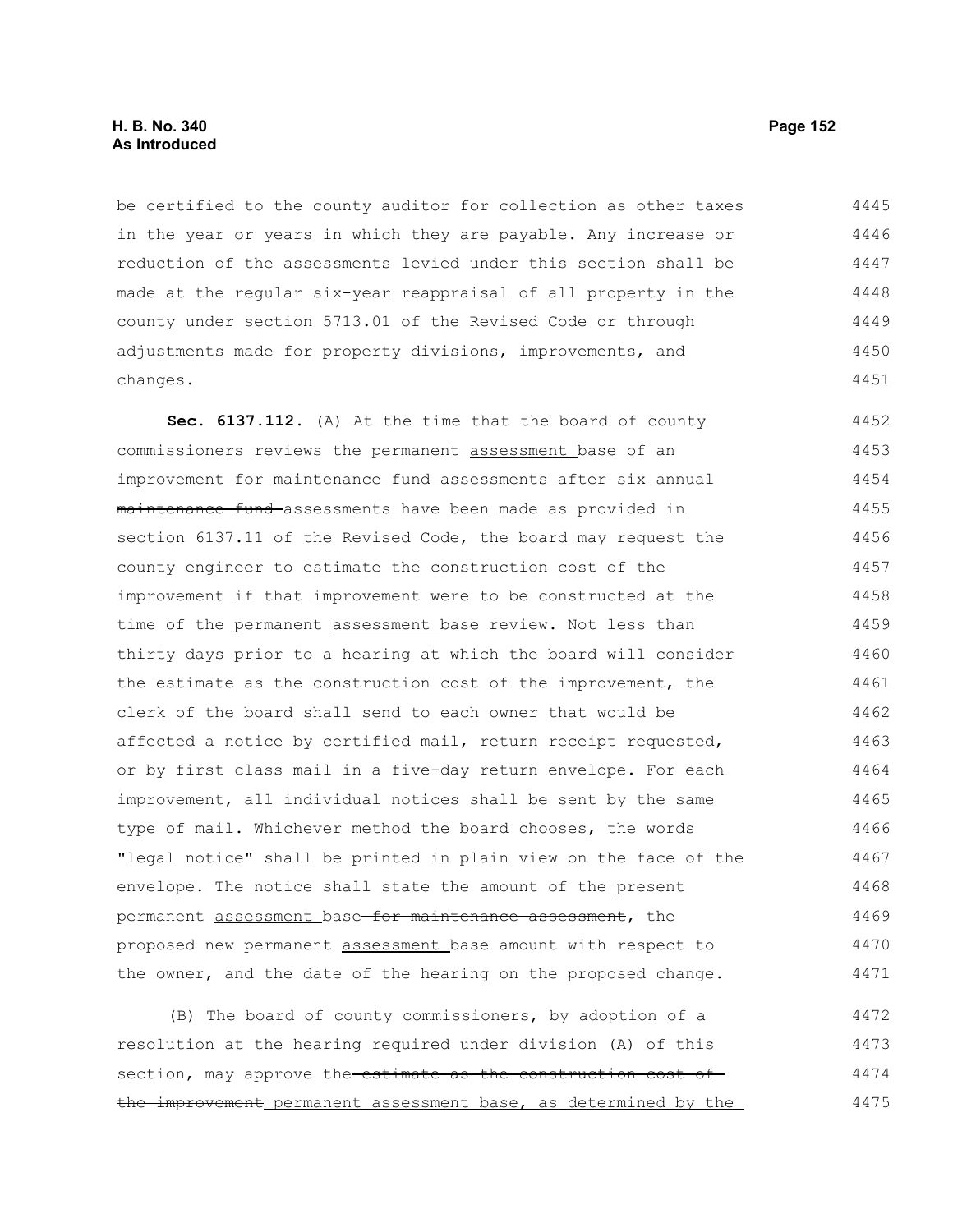county engineer according to division (B)(5) of section 6131.14 of the Revised Code in lieu of the original construction-cost of the improvement. If approved, the estimate total estimated cost of construction cost the improvement shall be the permanent assessment base that is used to calculate maintenance fund assessments for owners benefiting from the improvement. The approved estimate of construction cost-the improvement shall serve as the permanent assessment base for the purposes of this chapter until such time as it is revised in accordance with this section. **Sec. 6137.12.** (A) In the cleaning, repair, and other maintenance work on drainage improvements, the persons whose duty it is to perform the maintenance work may go upon the adjoining or abutting lands within the permanent easement 4476 4477 4478 4479 4480 4481 4482 4483 4484 4485 4486 4487 4488 4489

necessary for proper operation of the required machinery, tools, motor vehicles, conveyances, or other equipment. 4490 4491

(B)(1) In the case of open ditches, the permanent easement so used shall be not more than twenty-five feet from the top of the bank, measured at right angles thereto, and wherever practical the area so used shall be on one side of the ditch only. When in his opinion 4492 4493 4494 4495 4496

(2) In the case of an open ditch log-jam removal project within a wooded riparian corridor, a maintenance easement may be created from the top of the bank to twenty-five feet outside of the edge of the wooded riparian corridor. 4497 4498 4499 4500

 (3) When the county engineer determines that an emergency situation exists at an open ditch needing maintenance, the county engineer may, with the approval of the board of county commissioners, temporarily extend the easement to not more than seventy-five feet from the top of the bank, measured at right 4501 4502 4503 4504 4505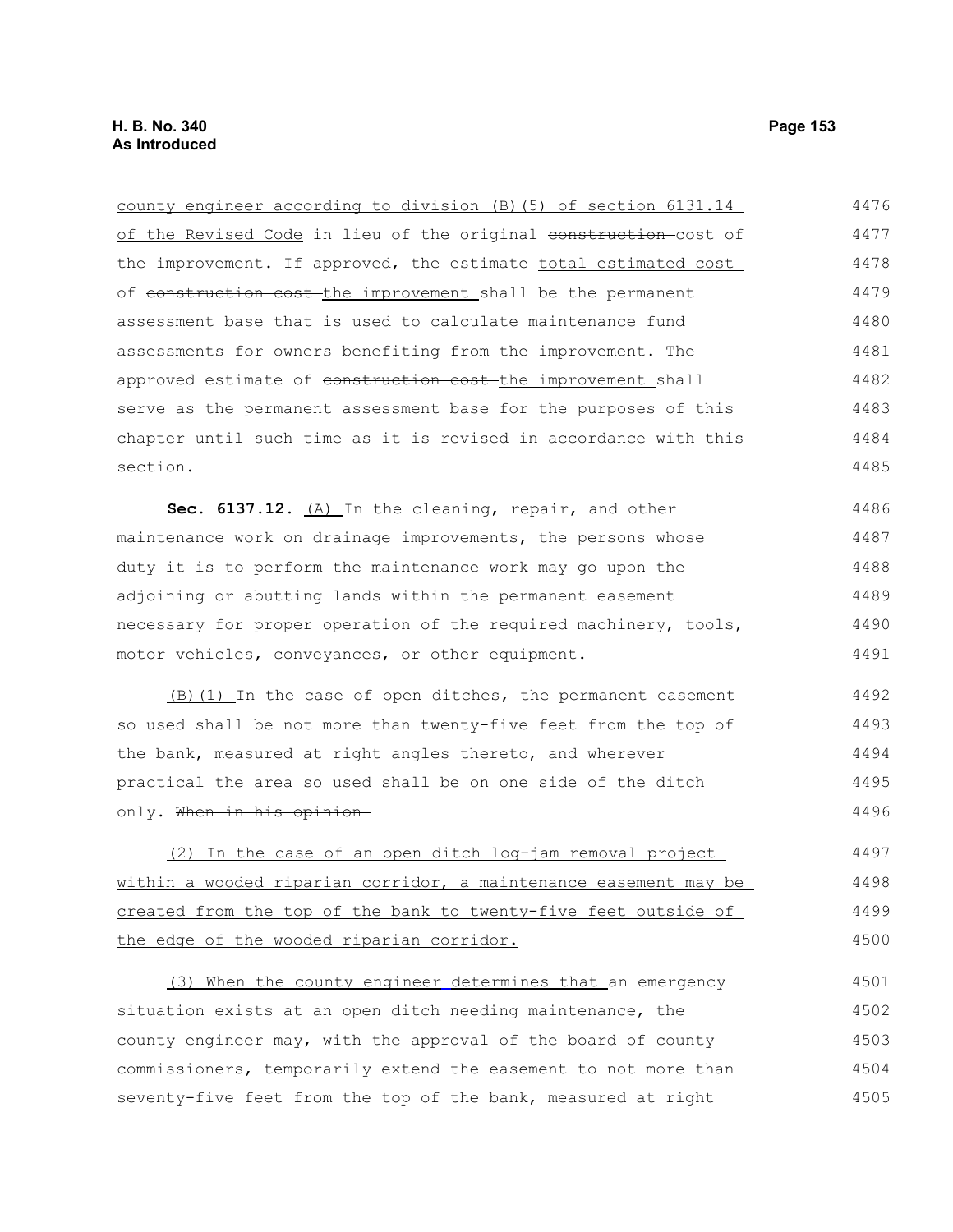4534

| angles thereto, in order to conduct the necessary maintenance    | 4506 |
|------------------------------------------------------------------|------|
| work and alleviate the condition or conditions causing the       | 4507 |
| emergency situation. The                                         | 4508 |
| (C) The maximum width of permanent easement for closed           | 4509 |
| ditches shall not exceed eighty feet centered on the centerline  | 4510 |
| of the improvement. The                                          | 4511 |
| (D) The permanent easement for all other improvements            | 4512 |
| shall be as located and the width as specified by the county     | 4513 |
| engineer. When-                                                  | 4514 |
| (E) When the performance of maintenance requires the             | 4515 |
| damage of existing crops beyond the permanently established sod  | 4516 |
| or seeded strip, the owner of the crops shall be granted-submit  | 4517 |
| a written request for payment for damages to the county          | 4518 |
| engineer. The county engineer shall award the crop owner damages | 4519 |
| equal to market value, to be paid from the permanent maintenance | 4520 |
| fund established for the improvement. Under-                     | 4521 |
| (F) (1) Under contract work, the county engineer may             | 4522 |
| specify the right-of-way to be used within the permanent         | 4523 |
| easement. Where the nature of the surface of the adjoining or    | 4524 |
| abutting land does not prevent it, and there are growing crops   | 4525 |
| on one side of the ditch but none upon the other, the right-of-  | 4526 |
| way provided for shall be used on that side of the ditch on      | 4527 |
| which there are no growing crops. $H$ -                          | 4528 |
| (2) In using the right-of-way, the persons performing            | 4529 |
| maintenance shall, as far as possible, avoid damage to the owner | 4530 |
| of the adjoining or abutting lands.                              | 4531 |
| (3) If in the doing of this work it is necessary to damage       | 4532 |
| or temporarily remove any fences, poles, or wire lines, the cost | 4533 |

of repairing, removing, and replacing the fences, poles, and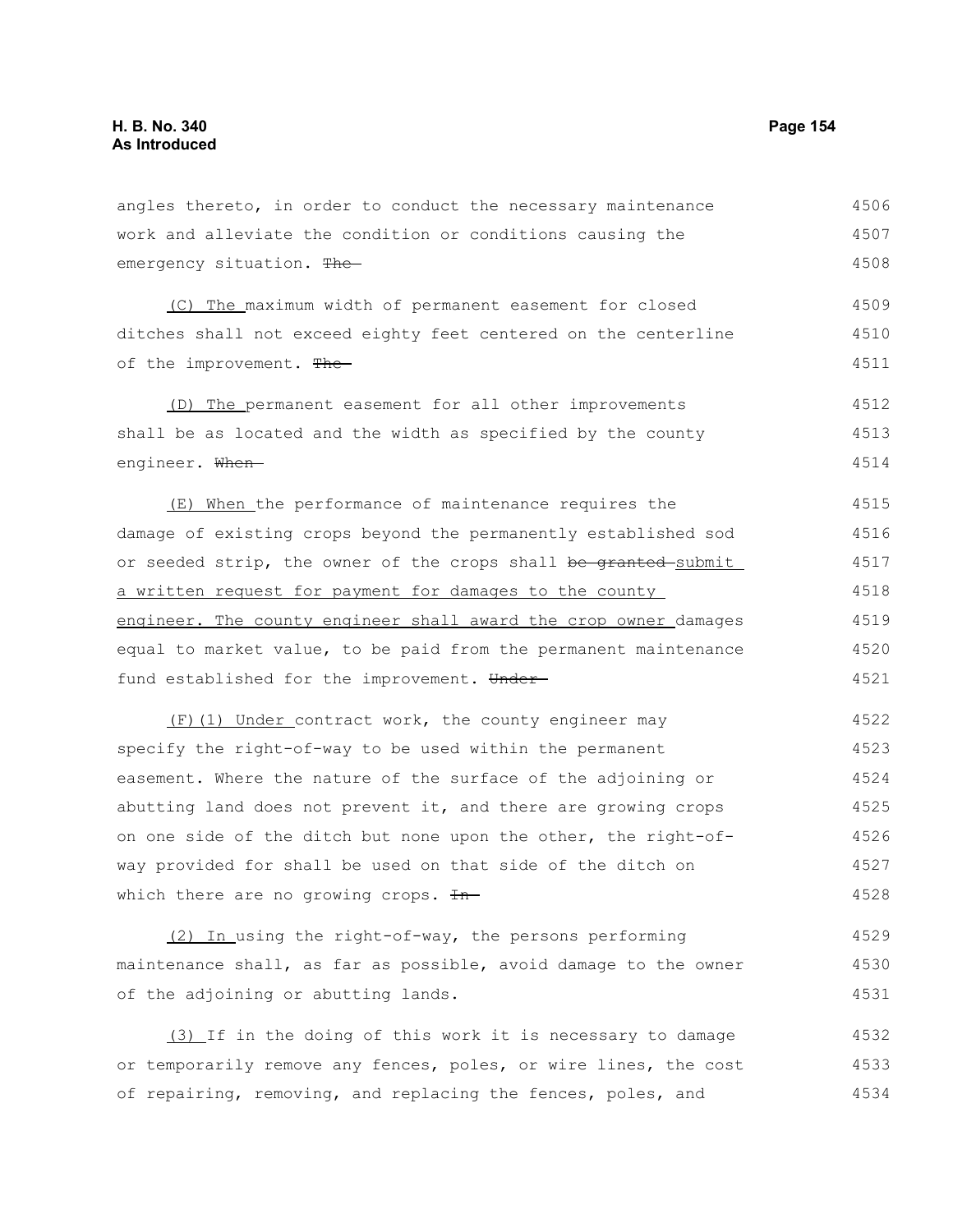## wire lines shall be included in the total cost of the maintenance. 4535 4536

(G) This section does not authorize passage across, along, or between railroad tracks until thirty days after notice has been mailed in accordance with section 6131.07 of the Revised Code. 4537 4538 4539 4540

Sec. 6137.13. That part of interstate ditches-drainage improvements within the state may be cleaned or repaired pursuant to sections  $6137.01$  to  $6137.12$ , inclusive, of the Revised Code. Such sections shall apply insofar as they are applicable. 4541 4542 4543 4544 4545

**Sec. 6137.14.** The county engineer, in inspecting drainage channels, shall note any and all apparent violations of sections 6111.01 to 6111.04 of the Revised Code, as such sections refer to the pollution of drainage channels. Whenever it appears to the county engineer, after investigation, that there has beenmay be a violation of section 6111.04 of the Revised Code, the county engineer shall give written notice to notify the county board of health, setting forth any thing or act done or omitted to be done or claimed to be in violation of such section. The county board of health shall immediately pursue the alleged violation to its legal conclusion. 4546 4547 4548 4549 4550 4551 4552 4553 4554 4555 4556

**Section 2.** That existing sections 305.31, 940.01, 940.02, 940.05, 940.06, 940.07, 940.08, 940.10, 940.11, 940.12, 940.13, 940.19, 940.20, 940.21, 940.22, 940.23, 940.26, 940.29, 940.31, 940.32, 940.33, 940.34, 940.35, 6131.01, 6131.04, 6131.05, 6131.06, 6131.07, 6131.08, 6131.09, 6131.10, 6131.11, 6131.12, 6131.13, 6131.14, 6131.15, 6131.16, 6131.17, 6131.19, 6131.21, 6131.22, 6131.23, 6131.24, 6131.25, 6131.27, 6131.28, 6131.30, 6131.32, 6131.33, 6131.34, 6131.36, 6131.42, 6131.43, 6131.47, 4557 4558 4559 4560 4561 4562 4563 4564